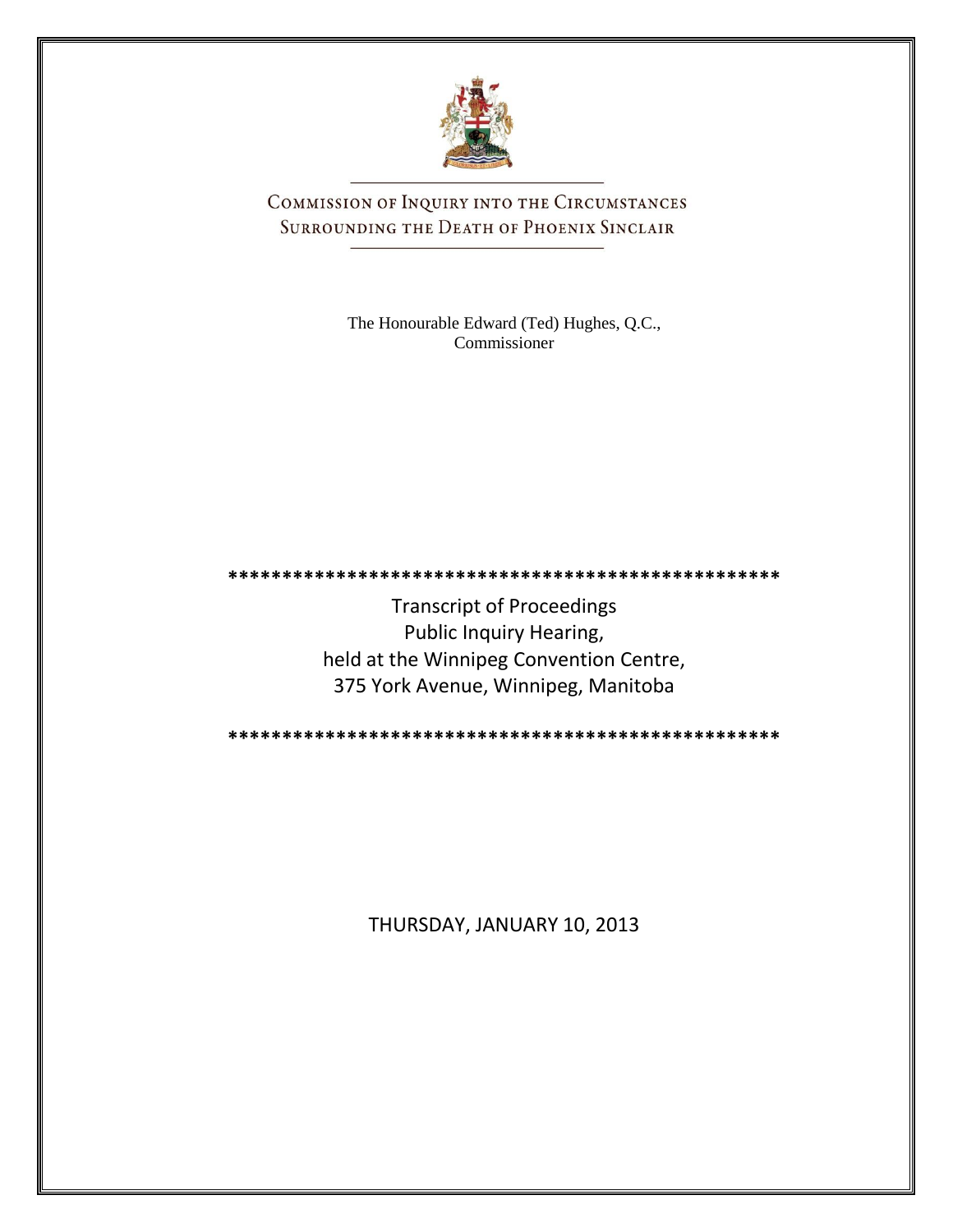## **APPEARANCES**

**MS. S. WALSH,** Commission Counsel **MR. D. OLSON,** Senior Associate Counsel **MR. R. MASCARENHAS,** Associate Commission Counsel

**MR. G. MCKINNON** and **MR. S. PAUL,** Department of Family Services and Labour

**MR. T. RAY,** Manitoba Government and General Employees Union

**MR. S. SCARCELLO** and **MR. K. SAXBERG,** General Child and Family Services Authority, First Nations of Northern Manitoba Child and Family Services Authority First Nations of Southern Manitoba Child and Family Services Authority Child and Family All Nation Coordinated Response Network

**MR. H. KHAN** and **MR. J. BENSON,** Intertribal Child and Family Services

**MR. J. GINDIN** and **MR. D. IRELAND,** Mr. Nelson Draper Steve Sinclair**,** Ms. Kimberly-Ann Edwards

**MR. J. FUNKE** and **MR. N. SAUNDERS,** Assembly of Manitoba Chiefs and Southern Chiefs Organization Inc.

**MR. W. GANGE** and **MS. K. BOMACK,** SOR #6 and SOR #7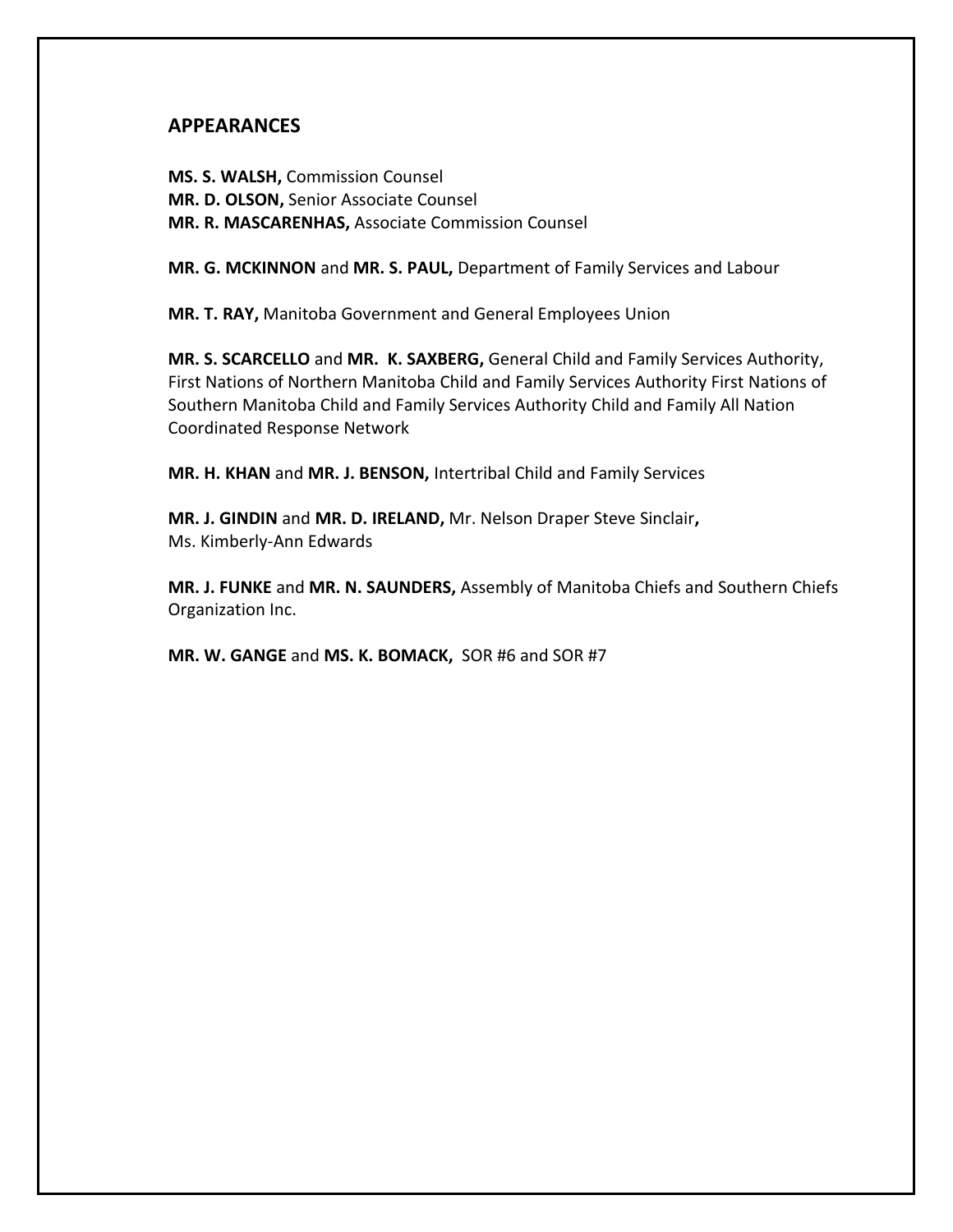# **INDEX**

### **Page**

### **WITNESSES:**

### SOR #6

| Direct Examination | (Walsh)    |     |
|--------------------|------------|-----|
| Cross-Examination  | (Gindin)   | 22. |
| Cross-Examination  | (McKinnon) | 25  |
| Re-Examination     | (Walsh)    | 32. |

#### DELLA MARY LOUISE FINES

| Direct Examination | (Olson)  | 34  |
|--------------------|----------|-----|
| Cross-Examination  | (Gindin) | 76  |
| Cross-Examination  | (Paul)   | 94  |
| Cross-Examination  | (Gange)  | 96. |

### SOR #7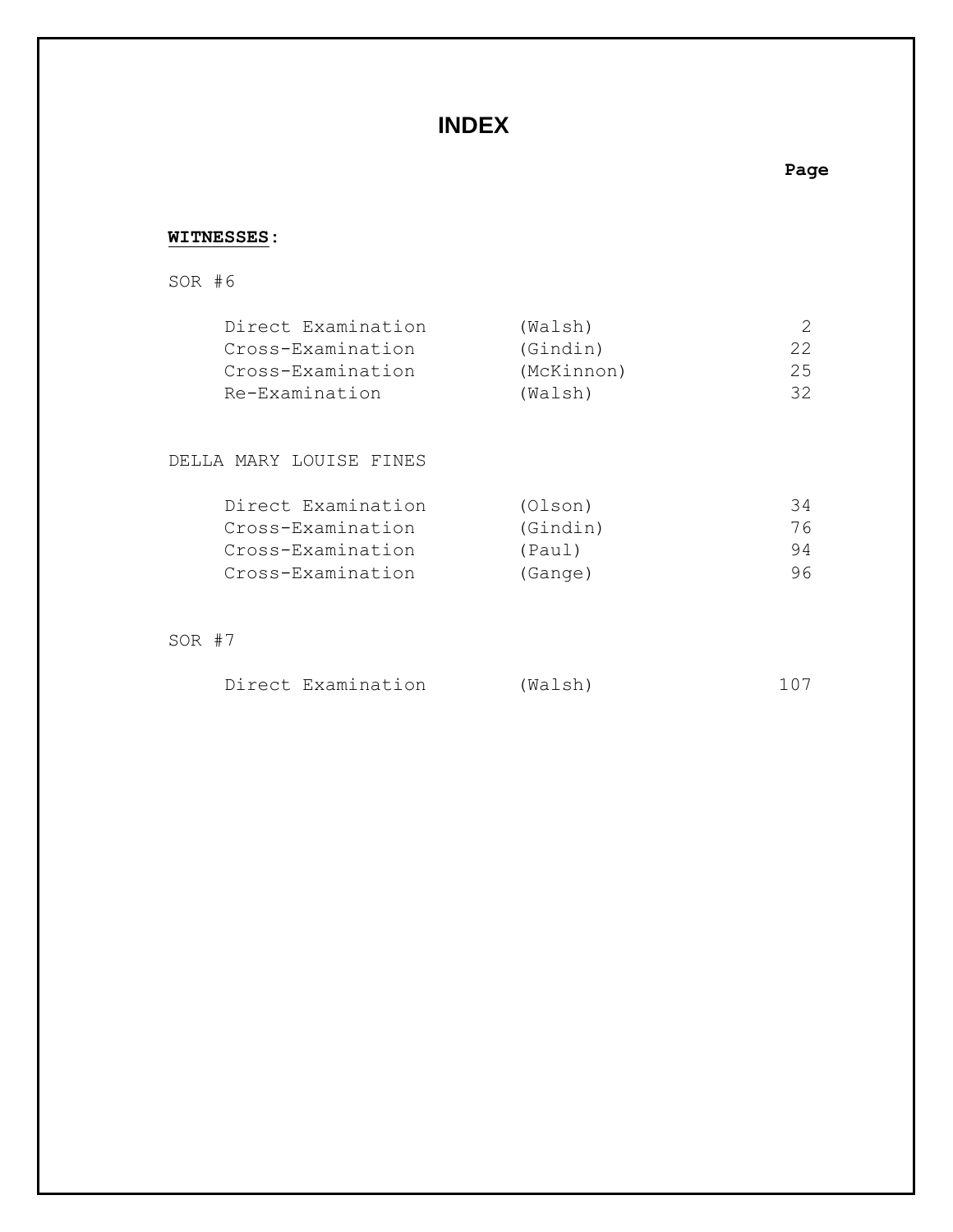PROCEEDINGS **January 10, 2013** 

1 JANUARY 10, 2013 2 PROCEEDINGS CONTINUED FROM JANUARY 9, 2013 3 4 THE COMMISSIONER: We have our witness back -- 5 MS. WALSH: Morning, Mr. --6 THE COMMISSIONER: -- and you're --7 MS. WALSH: -- Commissioner. 8 THE COMMISSIONER: -- ready to proceed, Ms. 9 Walsh? 10 MS. WALSH: I am. Are you able to see the 11 witness? Is the witness -- 12 THE COMMISSIONER: Yes. 13 MS. WALSH: -- there? 14 THE COMMISSIONER: Yes, she, she's just --15 MS. WALSH: Witness, can you hear me? 16 THE COMMISSIONER: -- she's just getting in, 17 into -- 18 THE WITNESS: Yes. 19 MS. WALSH: Are you ready to start? 20 THE WITNESS: Yes. 21 MS. WALSH: Okay. Thank you. Thank you for 22 coming back today. 23 THE COMMISSIONER: Pardon? 24 MS. WALSH: I just thanked the witness for coming 25 back today. Mr. Commissioner, are you ready to, to

 $-1 -$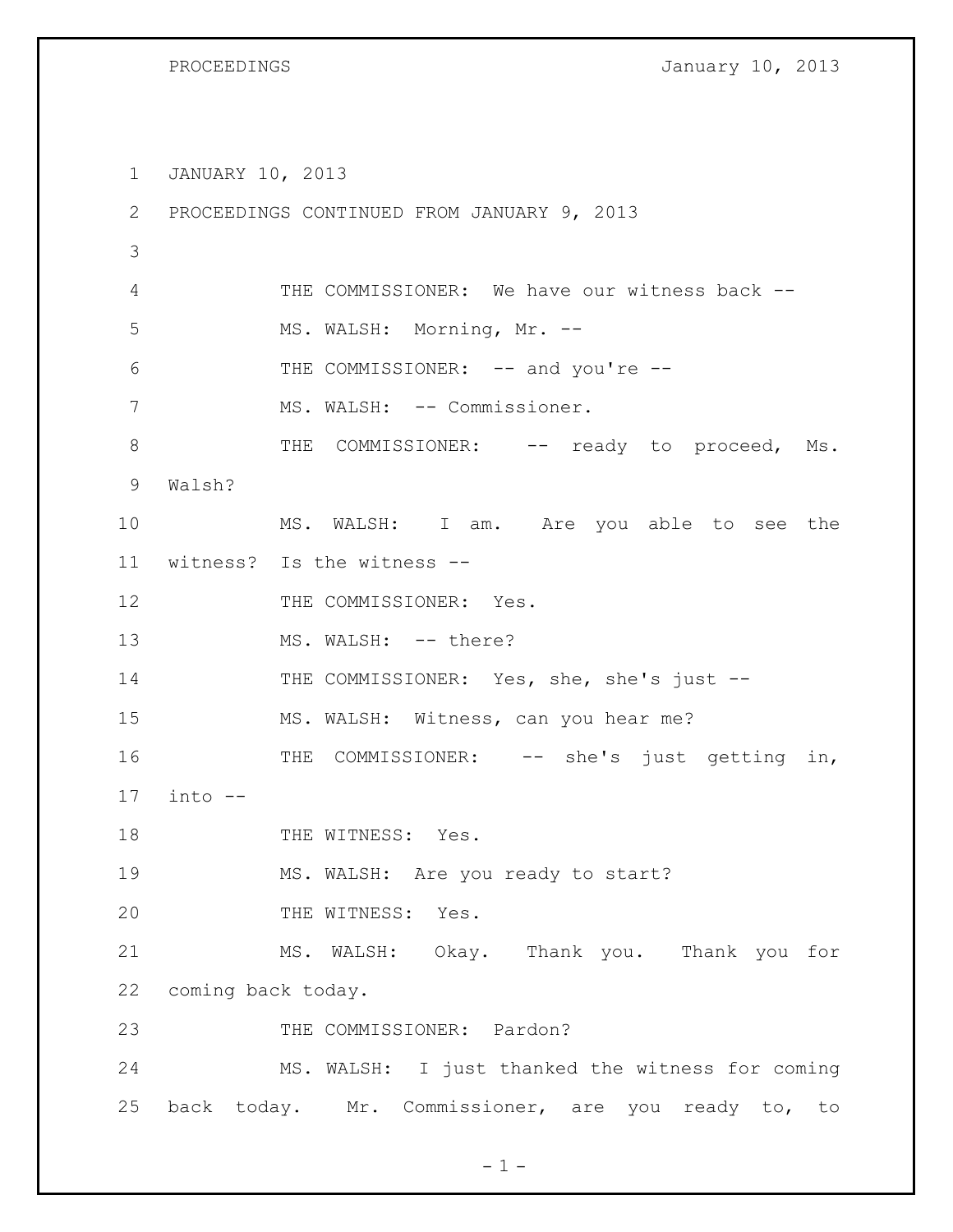begin? **SOR #6,** previously affirmed off the record, testified as follows: DIRECT EXAMINATION BY MS. WALSH: Q So, yesterday, you told us that you saw Phoenix on two occasions. You told us about the first time you saw her, in 2004, when the weather was nice and she played with your son; remember talking to us about that? A Yes, I do. Q Yes. And when was the second time that you saw Phoenix? 14 A I think it was sometime in March. Q Of 2005? A Yes. Q Can you describe to us the visit, when you saw Phoenix in 2005, starting right at the beginning? A Well, I walked into Sam's apartment and I was just over where I was sitting at the table, kitchen table and, and Sam brought Phoenix out from the bedroom and Phoenix went to sit in front of the TV and she was sitting cross-legged in front of the TV. She looked kind of nervous, if that's, far as I could describe. Q Nervous, did you say?

 $- 2 -$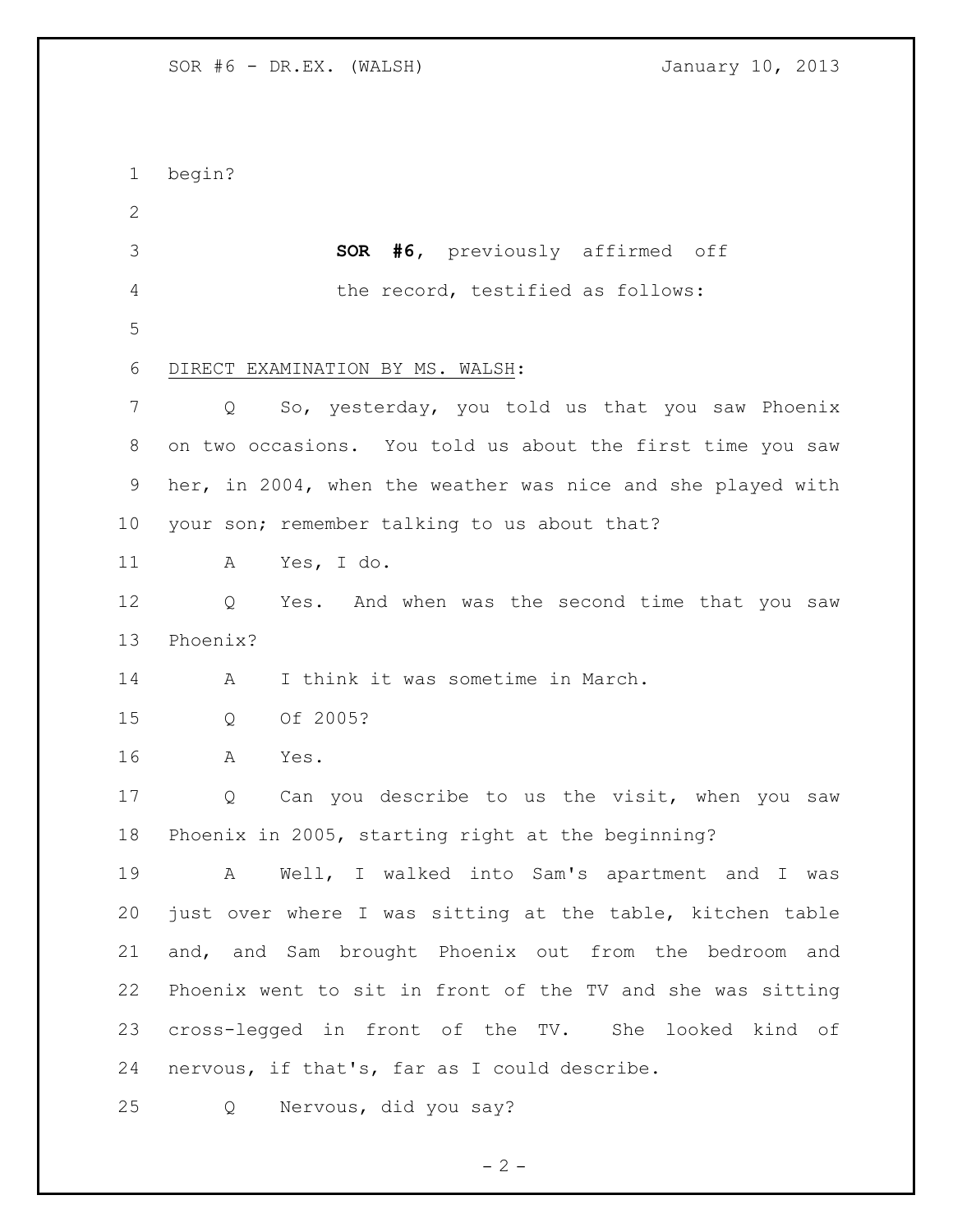A Yeah. And she, I just remember she was sitting very straight and she would glance to me in the kitchen and, but she didn't say anything and didn't, didn't move or anything, just, just sat there and ... Q Do you remember what Phoenix was wearing? A Well, I took a picture that day and that's what I 7 gave to, to you, I believe. Q Let, let's pull that picture up then. Can we pull up Exhibit 7 please? Do you have this picture now on your screen? A Yes. 12 Q Is that the picture that you took of the -- when you saw Phoenix in March of 2005? A Yes. Q And is that how she was dressed when you saw her at Sam's apartment? A Yes. Q Wearing the hat? 19 A She was wearing the hat, yes. Q This picture was taken at a different apartment; right? A Yes. Q So tell us about how you, you got to that apartment. You, you were telling us about the visit with Phoenix in '05 and you said you started at Samantha's

- 3 -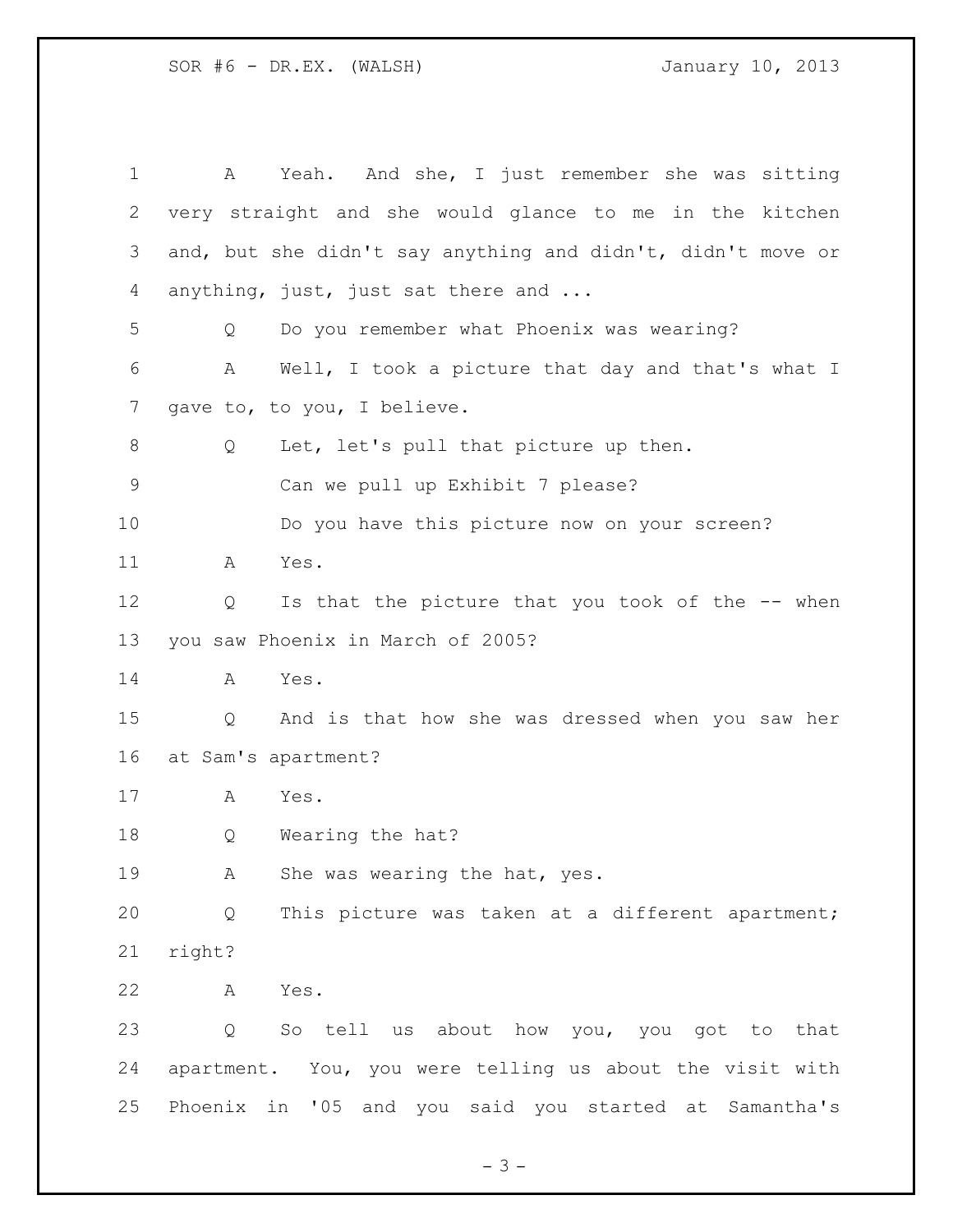apartment and you saw Phoenix sitting, watching TV; and then what happened? A Well, I, I guess they were going out, so the visit wasn't very long at Sam's apartment and I guess Sam was going to her friend, Becky's (phonetic) and I told, like, I just said, I'll, I'll walk with you over that way, because I was heading that way anyways. Q Okay. A So I walked with them over that way. Q Now, who all went to Becky's? 11 A It was just me, Sam and Phoenix and Sam's baby. Q Do you remember -- and how did you get there? Did you ... 14 A We walked. Q Do you remember what Phoenix wore on her feet? A She wore the blue boots. Q The boots that you had seen previously in the apartment, when you'd been -- A Yes. Q -- there before? A Yes. Q How far was the walk from Samantha's apartment to Becky's apartment? A Well, it was quite a few blocks actually. We had our -- we walked up, I think the street's Maryland, up to

 $-4 -$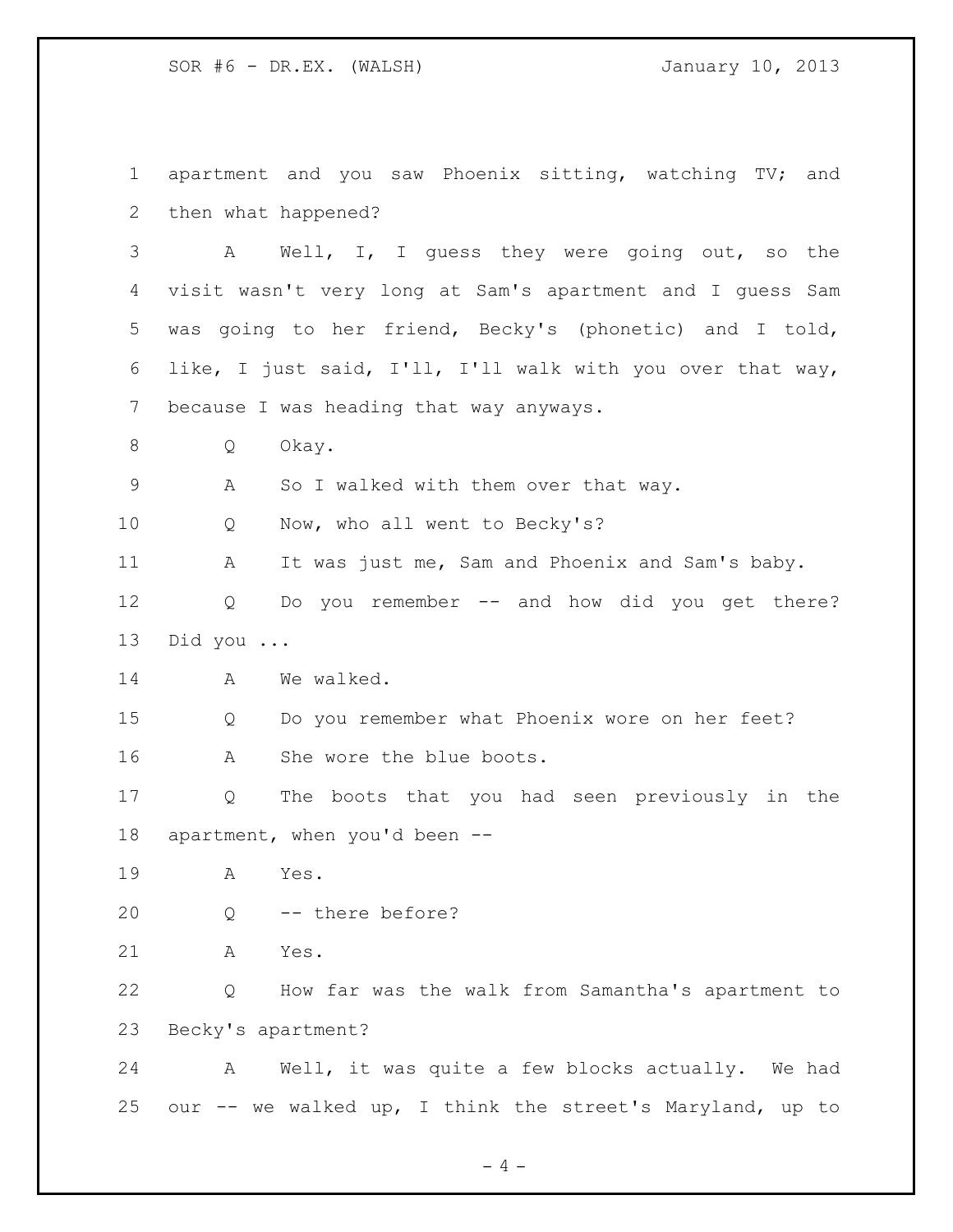Sargent and all the way down Sargent to Balmoral, I believe that's the street. Q So -- A So Balmoral and Sargent was where the apartment was. Q -- so a 15 minute walk, 20 minute walk? Or more, maybe? A Yeah, yes. Q Did Phoenix walk the whole way? A She did, yes. Q Did Samantha hold her hand? A No, she didn't. Q Did Samantha walk with Phoenix? 14 A When we started leaving, Phoenix's boots, they weren't on properly, they weren't, like, buckled up, like, I think they were Velcro and that's, she just left the boots like that, for her to walk like that. So I had to fix them for Phoenix and when I tried to hold her hand, because Samantha was already, already, like, down the alley, like, already almost to the end and she was yelling back at us, not to hold her hand and that she needs to learn to walk on her own, or some sort like that, some sort of words like that. Q So did you walk with Phoenix then?

A Yeah, I did.

 $-5 -$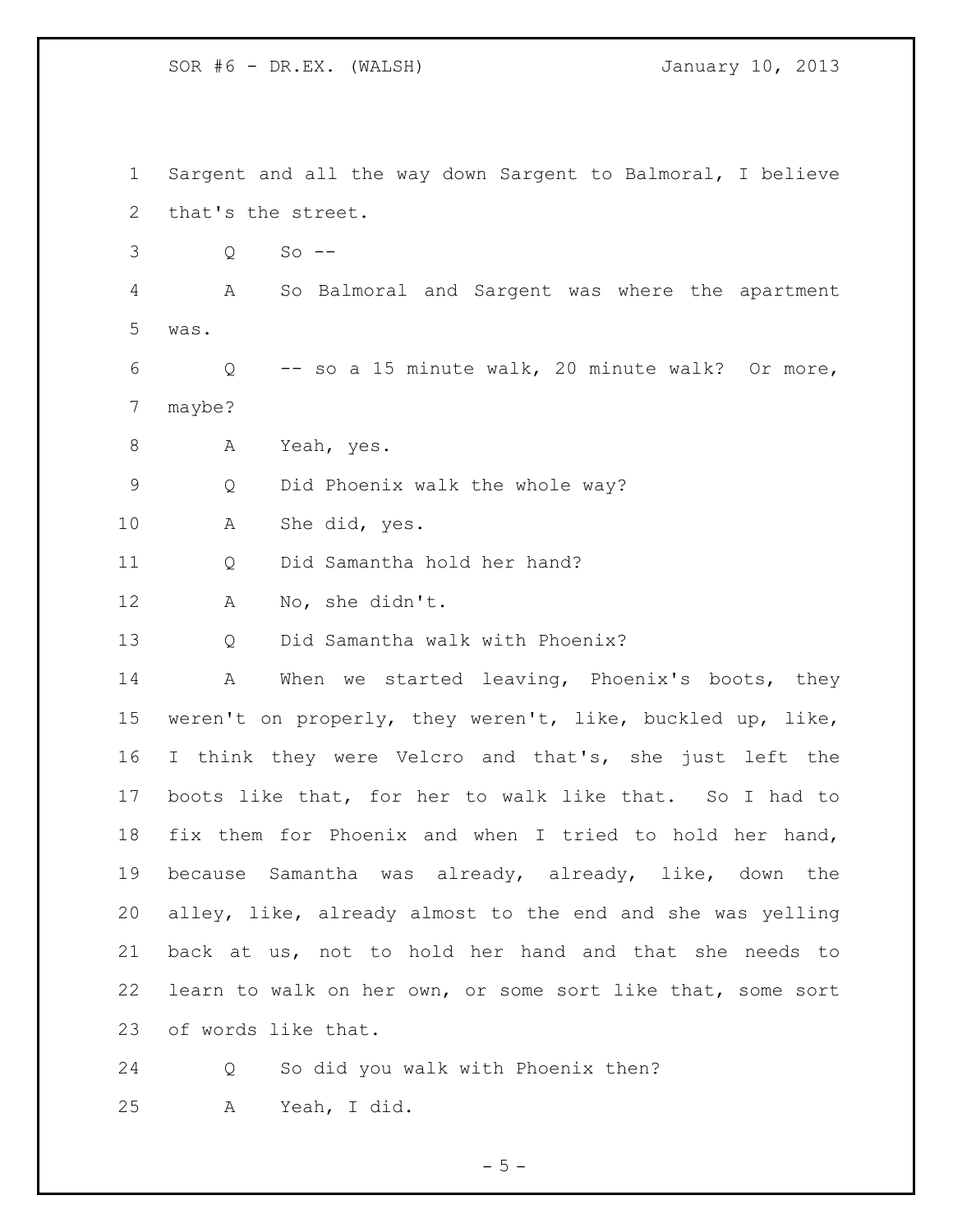Q What did you do when you got to Becky's apartment? A Well, I, I just, I didn't stay very long, but I had my camera with me and, because I was going to a concert that evening. Q Which concert was that? A It was a Rod Stewart concert. 8 Q A Rod Stewart Concert? A Yes. Q In March of 2005? A Yes. Q So that's why you had your camera with you? A Yes. Q And you took the photo of Phoenix that we see on the screen? A Yes. Q Did you also take a picture of Samantha's baby? A I did, yes. Q Did you ask Samantha's permission before you took the pictures of Phoenix and the baby? A I did, yes. Q What did Samantha say? A Well, the first picture I took, I asked if I could take one of Sam's baby and she seemed very happy and proud and she was giving her baby, like, hugs and kisses

 $- 6 -$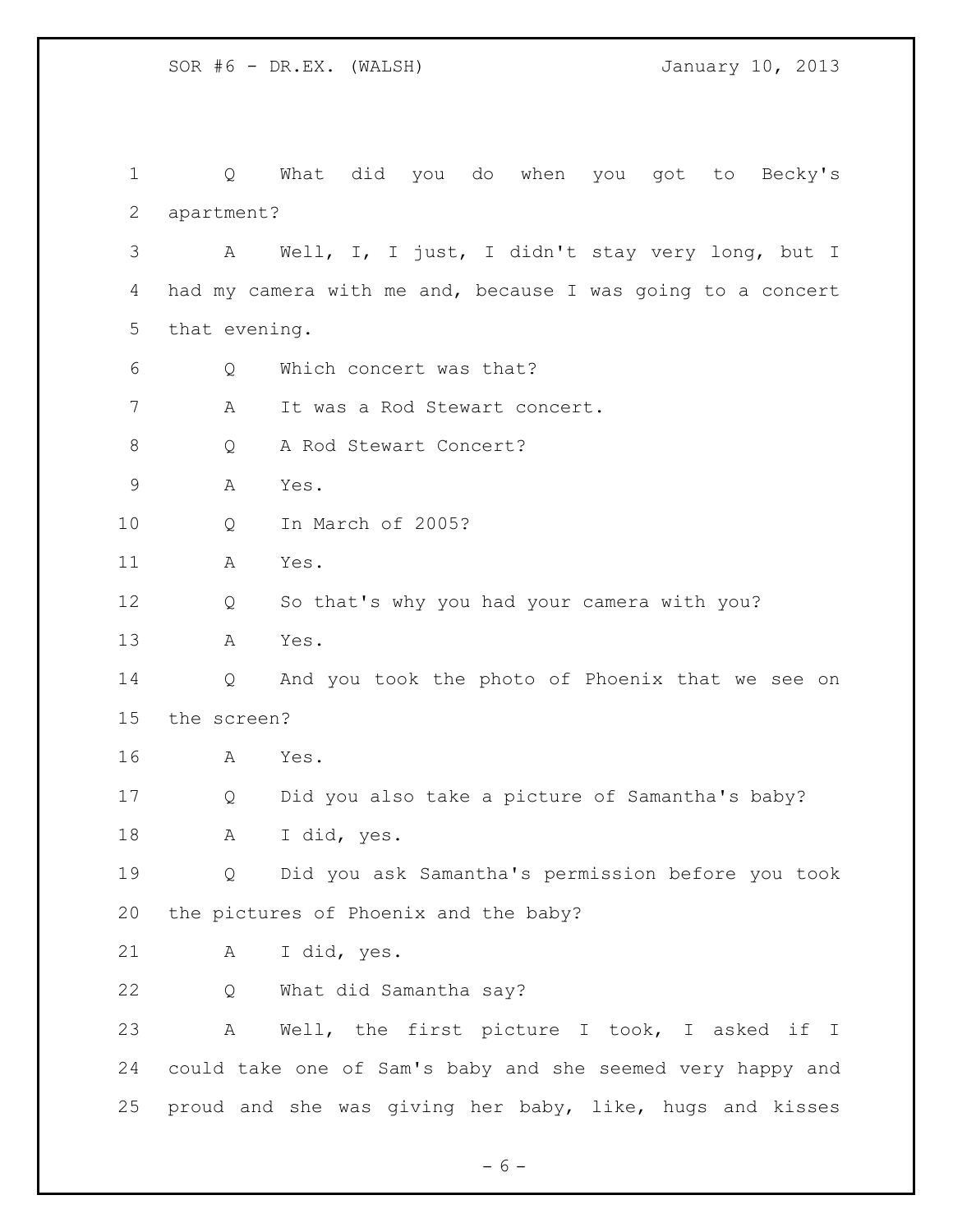and yeah, she laid her on the bed and, and then I took a picture.

 Q What did you, what did Samantha say when you asked to take a picture of Phoenix?

 A She didn't seem very happy about it. She -- basically what I remember is something about, like, why would you want to, why do you want her picture? Or some sort like that, those types of words. And then she said, yeah, go ahead. And then I went to the bedroom and I took a picture.

 Q This visit was in March of 2005 and the last time that you had seen Phoenix before this visit was in 2004, 13 when the weather was still nice; right?

A Yes.

 Q How did Phoenix seem, on this visit in 2005, compared to the visit in 2004?

 A Well, at the apartment, she, she seemed very reserved, compared to the last time I seen her and she didn't say much. She didn't, didn't really talk much, so --

Q Was that --

A -- (inaudible).

Q -- different?

A Yeah, yeah, I found it different.

Q Was this visit in 2005, the last time that you

 $-7 -$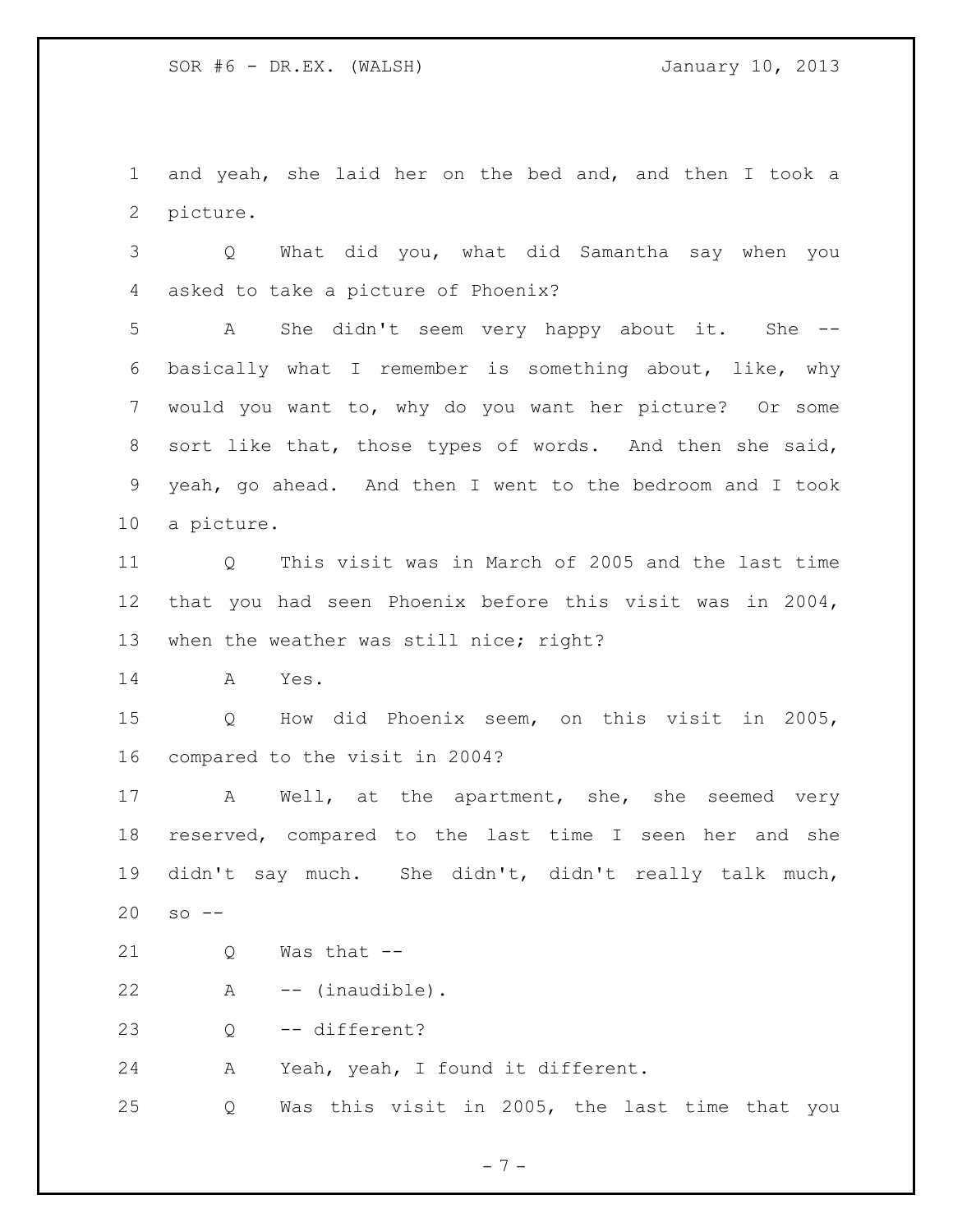saw Phoenix?

A Yes.

 Q Samantha's baby, the baby that you've been talking about, was born November 30th, 2004; did you see Sam with her baby more often than you saw Sam with Phoenix?

A Yes.

7 Q How did Sam treat the baby?

 A She seemed like she was proud of her baby and cared about the baby.

Q And did she treat Phoenix the same way?

 A It didn't look like it, from the last visit that I seen Phoenix.

 Q How was there a difference in the way that Sam treated the baby and Phoenix?

A There was no affection.

 Q At some point, Samantha and Wes moved to Fisher River; did you know that they were going to leave Winnipeg?

18 A I didn't know when, but I, I remember something about her saying that on the phone, but I don't know exactly when she's, was going to leave.

Q Did she tell you why she was leaving?

A No.

 Q Do you remember whether she said that Wes wanted to move?

A I don't remember, no.

 $- 8 -$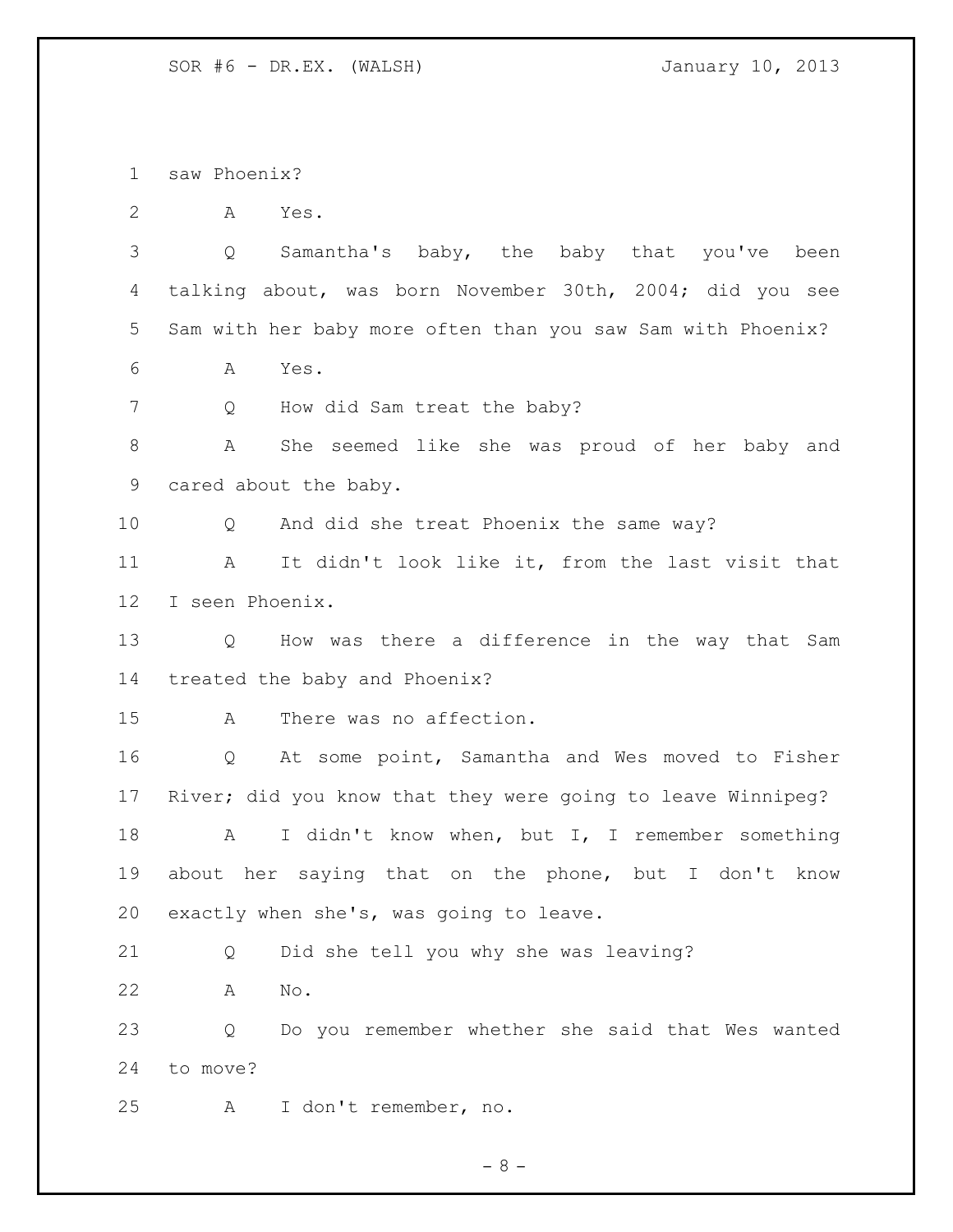Q Did Samantha tell you where they were moving to? A I believe she did. Q So did you know they were going to Fisher River? A Well, I knew, yeah, she was leaving to -- that was where, I just didn't know when. Q Did you know who was going with her? A No. I, I believe it was all of them. I, I'm assuming. Q All of them, Samantha, Wes, Phoenix and the baby? A Yeah, because well, they are a family, so I, I would assume they would go together. Q Right. Sure. Did you have any contact with Samantha after she moved to Fisher River? A No, she didn't really contact me at all until, I believe it was late in the year. I got one phone call, probably, like, September or October. I think it was October. Q We're still in 2005; right? A Yes. Q Did she phone you from the reserve, or was she somewhere else? A I don't know where she was phoning from. I, I'm not sure if she was in the city, or she was up there phoning, but she did phone. Q Do you remember what she was phoning about? Or

 $-9 -$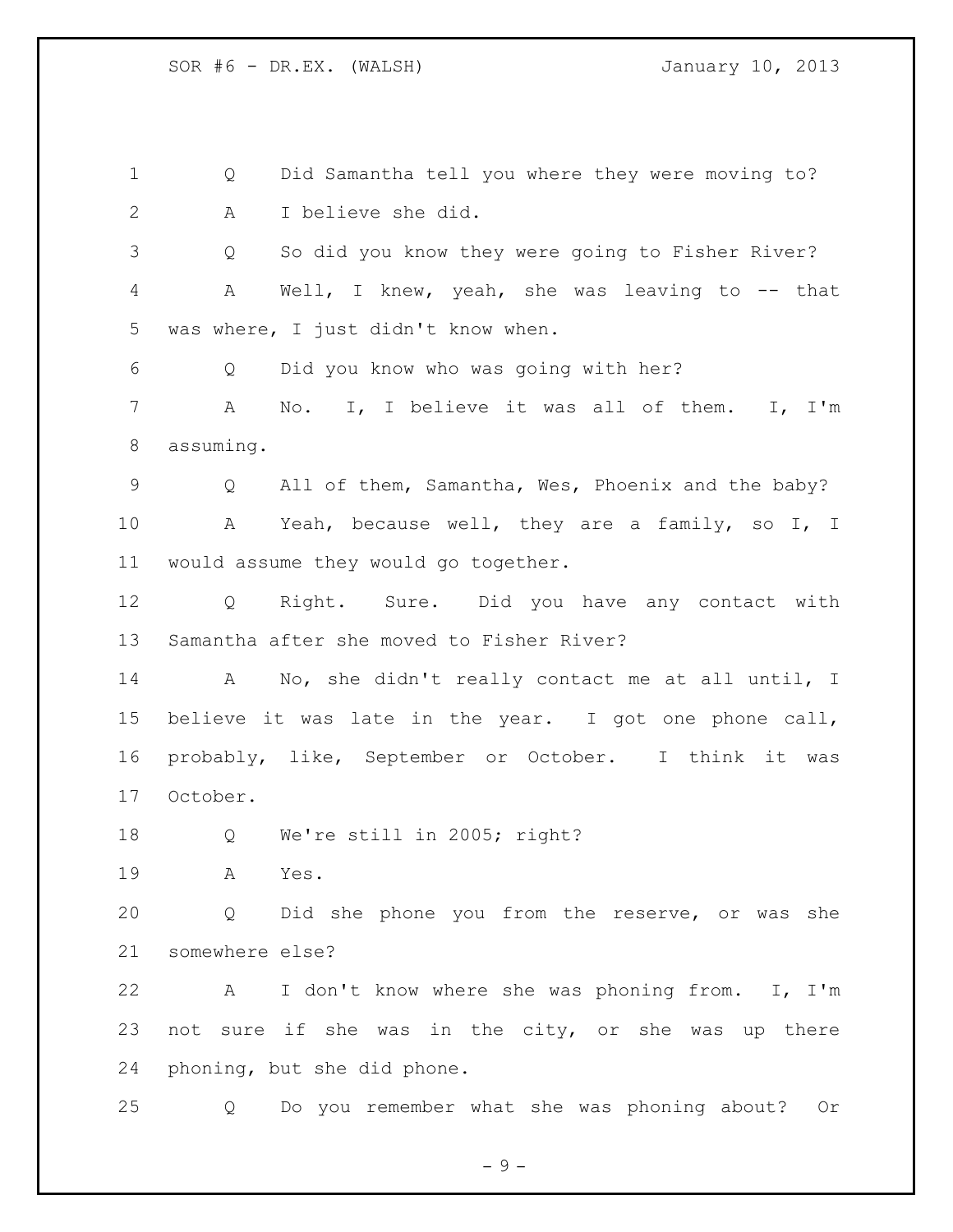was it, was it just a conversation?

| $\mathbf{2}$ | THE COMMISSIONER: She's just thinking through.             |  |  |  |  |  |  |  |  |
|--------------|------------------------------------------------------------|--|--|--|--|--|--|--|--|
| 3            | THE WITNESS: I, I'm not too sure what -- like, I           |  |  |  |  |  |  |  |  |
| 4            | just remember -- I, I don't really remember much of that   |  |  |  |  |  |  |  |  |
| 5            | conversation, just about, asking about the baby and        |  |  |  |  |  |  |  |  |
| 6            | Phoenix.                                                   |  |  |  |  |  |  |  |  |
| 7            |                                                            |  |  |  |  |  |  |  |  |
| 8            | BY MS. WALSH:                                              |  |  |  |  |  |  |  |  |
| $\mathsf 9$  | You asked about the baby and Phoenix?<br>Q                 |  |  |  |  |  |  |  |  |
| 10           | Yeah, I did.<br>A                                          |  |  |  |  |  |  |  |  |
| 11           | And did she say anything about how the baby was,<br>Q      |  |  |  |  |  |  |  |  |
| 12           | when you asked about the baby?                             |  |  |  |  |  |  |  |  |
| 13           | A Yeah, she, well, she just basically told me,             |  |  |  |  |  |  |  |  |
| 14           | sounded like she said, like, like, the baby was fine and   |  |  |  |  |  |  |  |  |
| 15           | that -- I honestly can't really remember too much. But I   |  |  |  |  |  |  |  |  |
| 16           | know that there was a conversation about the baby and, and |  |  |  |  |  |  |  |  |
| 17           | then when I asked about Phoenix, she, she went quiet and   |  |  |  |  |  |  |  |  |
| 18           | she didn't really say much.                                |  |  |  |  |  |  |  |  |
| 19           | Then did you see Samantha when she moved back to<br>Q      |  |  |  |  |  |  |  |  |
| 20           | Winnipeg permanently?                                      |  |  |  |  |  |  |  |  |
| 21           | No, I didn't, no.<br>Α                                     |  |  |  |  |  |  |  |  |
| 22           | I wanted to briefly go back to some of the things<br>Q     |  |  |  |  |  |  |  |  |
| 23           | we were talking about yesterday. On the day that you were  |  |  |  |  |  |  |  |  |
| 24           | at Samantha's apartment and you said you heard moaning in  |  |  |  |  |  |  |  |  |
| 25           | the bedroom, you remember that --                          |  |  |  |  |  |  |  |  |
|              |                                                            |  |  |  |  |  |  |  |  |

 $-10-$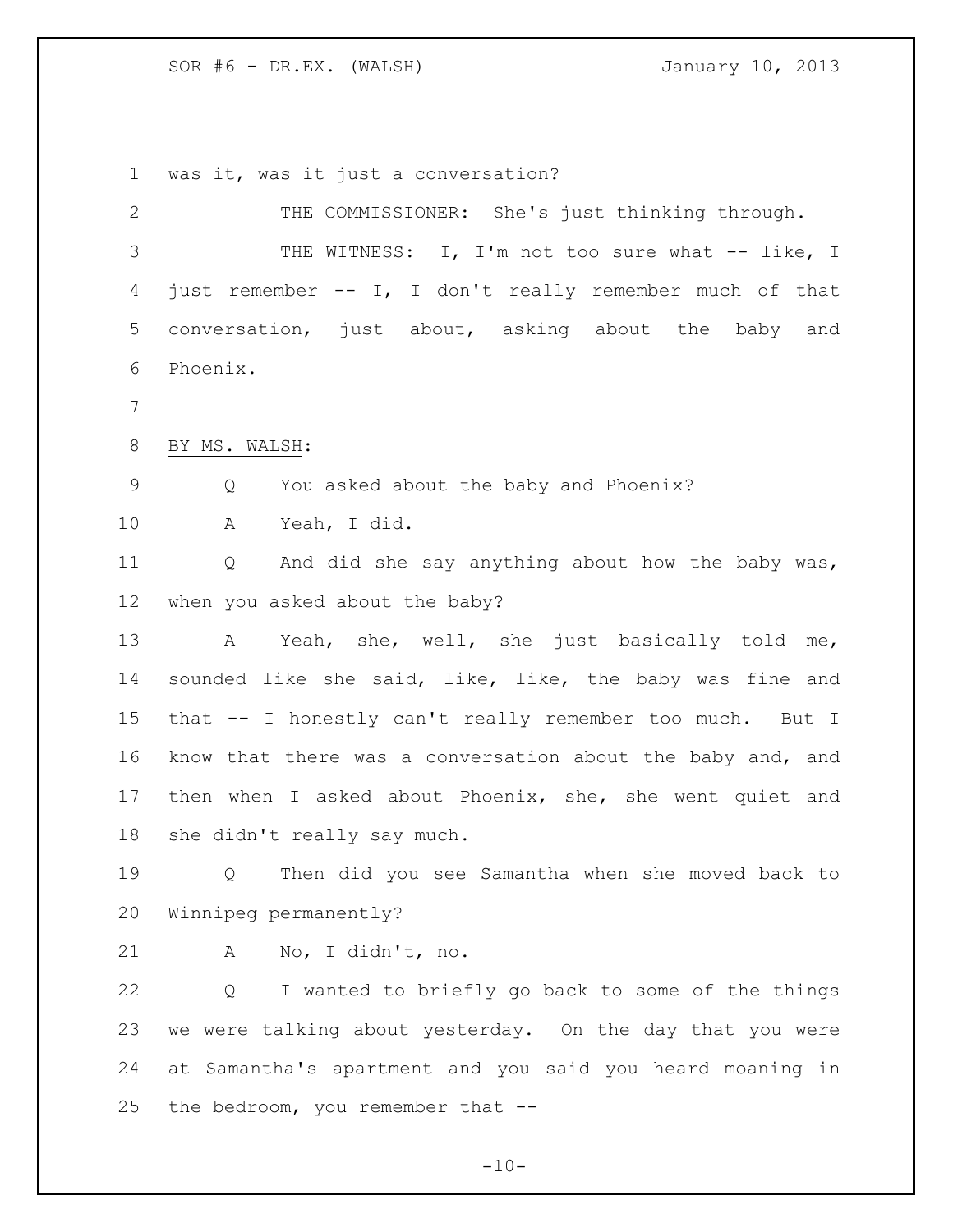A Yes.

 Q -- that visit? You said you and Samantha and her baby had gone out to the store; right?

A Yes.

 Q And you said Samantha locked the bedroom door before leaving the apartment?

A Yes.

Q And then she locked the apartment door?

A Yes.

 Q Had you asked her, that day, where Phoenix was? 11 A I, I believe I did and I, I think that's why I was kind of shocked to hear somebody in the bedroom, because I didn't think anybody was there when we left. I mean, she would have said something, I'm assuming she would 15 have. Well, I would think anybody would. I, I -- she didn't say that Phoenix was there.

 Q Now, this visit, was this before you and SOR 5 called CFS?

 A I don't know. I don't know if it was, I think it was, yeah, I think it was after that visit.

Q That you called CFS?

 A Yeah, I just, I don't remember exact times -- 23 O Sure.

24 A -- or dates.

Q Let me ask you this, was this one of the

 $-11-$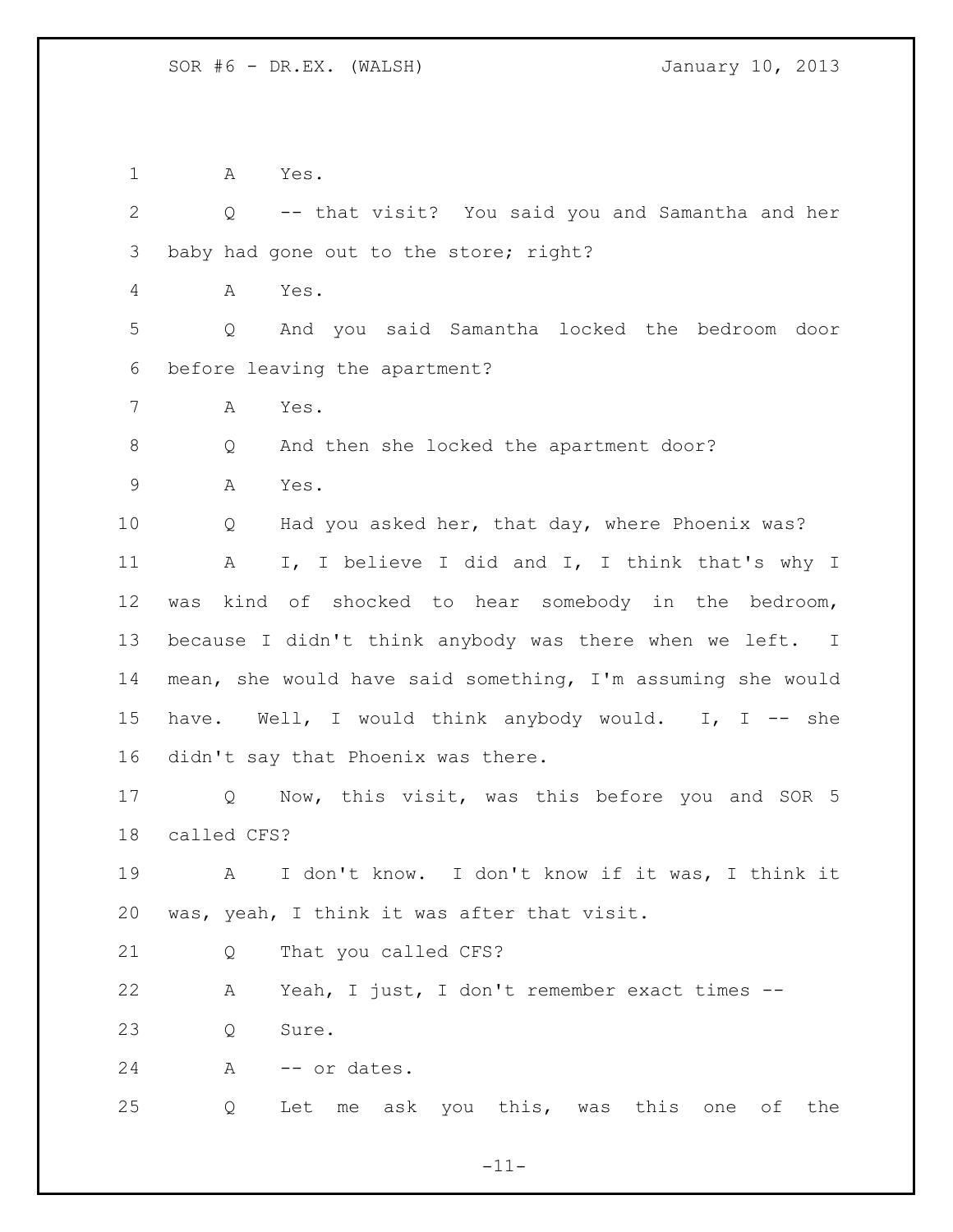things -- you said you had concerns and that's why you and SOR 5 called CFS; was this one of the reasons for concern, this visit? A Yes. Q And was this one of the reasons that you spoke to SOR 7? A Yes. Q And was your concern that Samantha was locking the bedroom door? A Yeah, yes. Q And what else concerned you about that? A Just that we never seen her and just all the stuff that [redacted] -- I mean, SOR 5 said too. Q You said you spoke on the phone with Samantha possibly more often than you saw her, in the winter of 2004/2005? A Yes. Q Did she ever tell you anything about her relationship with Wes? A Yes, she did. Q What did she tell you? A I just remember that their, their relationship wasn't -- well, she, she complained a lot that they weren't sexually active. Q Okay. Did Samantha ever complain --

 $-12-$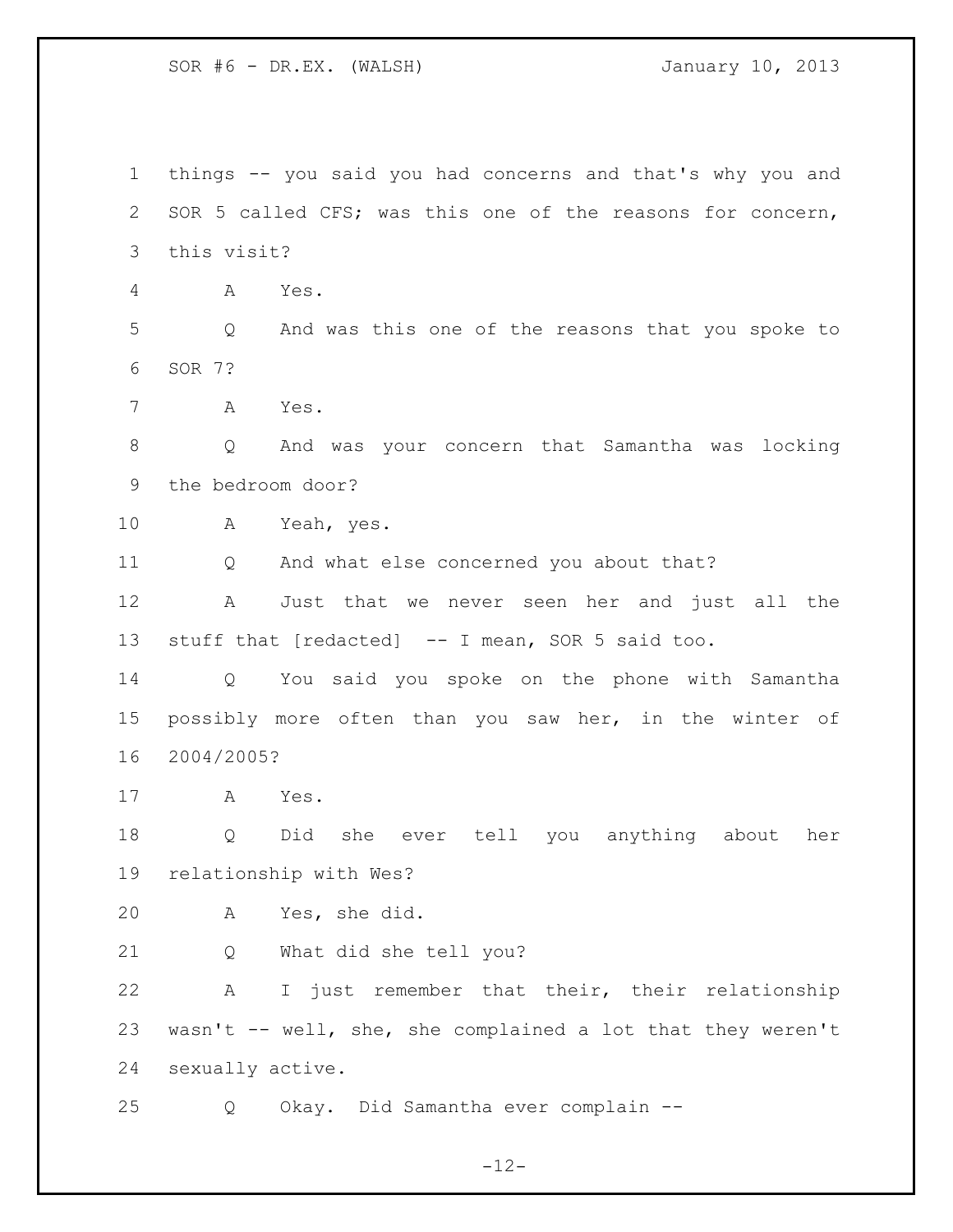A Yeah.

Q -- sorry, did you -- did I cut you off?

A No.

 Q It's hard when I can't see you. Did, did Samantha ever complain to you about any problems that she was having with Phoenix when she talked to you on the phone?

 A Oh, yes, she did. That was another concern. She told, she used to tell me and SOR 5 that, that Phoenix would have a lot of accidents, like, like, soiling herself and having bowel movements on her and, on herself, I guess. 12 And I think that's, that's, I think that's basically, basically all that I remember from that, that she told me and SOR 5 about that.

 Q What did you think about that, when you heard that Phoenix was having these accidents?

 A Well, well, I was kind of, well, yeah, I was, I was concerned and, and Sam seemed, like, very, I guess, frustrated and upset. And I, I know me and SOR 5 asked her a few times if she needed a break and if we could, you know, baby-sit for her sometimes, to help her out and she said no, so --

Q She said no to your offers?

A Yes.

Q Phoenix was four, four and a half, almost five by

 $-13-$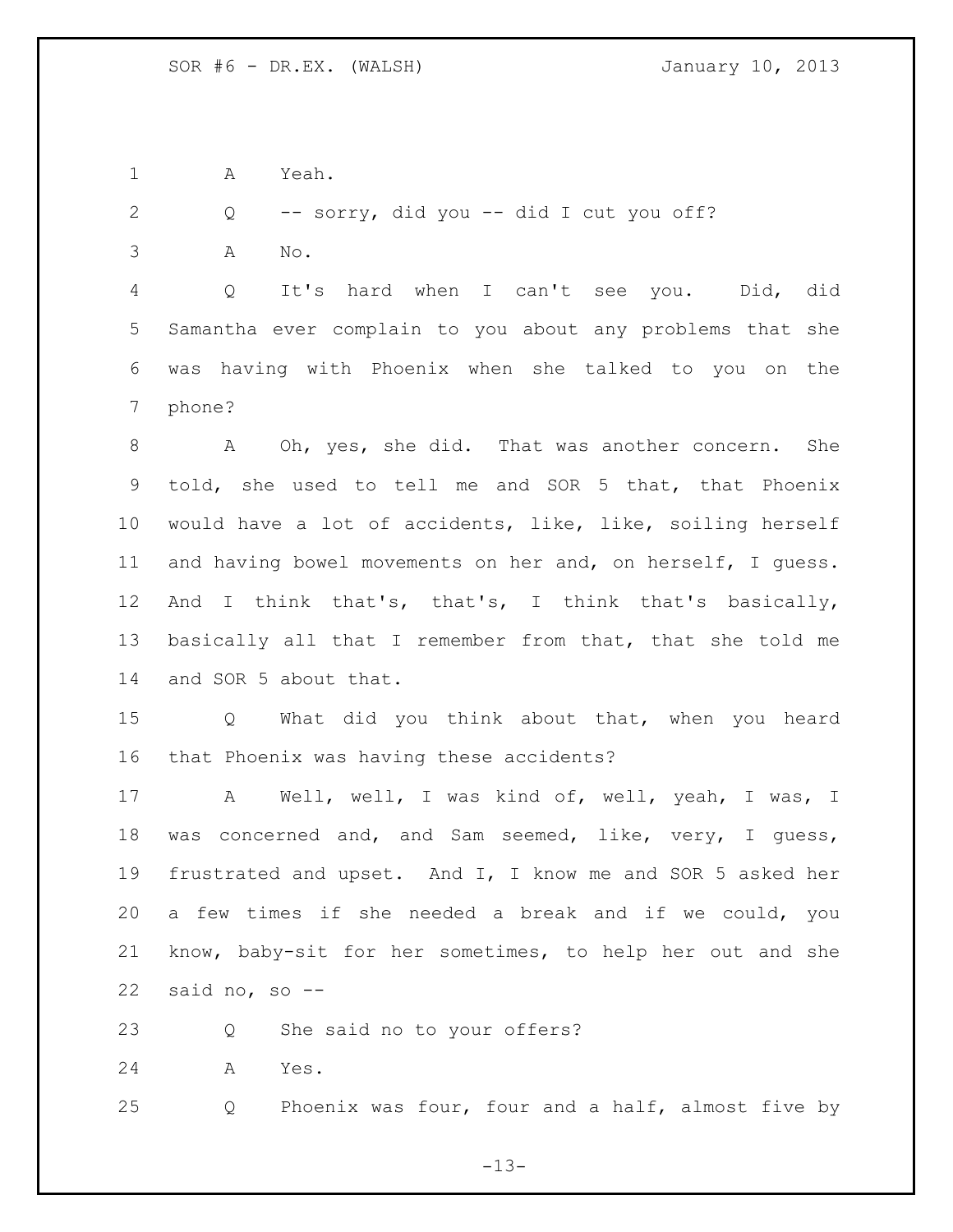March of '05; did you expect that she would have been toilet trained? A Well, usually, I guess usually, yeah, around two, two, three, I guess, is when usually toddlers, like, start to get toilet trained. Q Um-hum. A So yeah, I found it a little odd that she wasn't and, and that was occurring. Q So that was another concern for you? A Yes. Q You told us that Samantha told you CFS was at her house twice? A Yes. Q Do you remember what she said about them being there twice? A Yeah, she was, she was angry and upset on the phone when she called me and she had thought it, thought it was the lady down the hall. I, I don't know why she thought it was the woman down the hall that phoned on her. Q Did she tell you whether someone from CFS actually visited with her twice? A No, she didn't. I don't -- I just remember she said they came to her door twice. Q You don't recall whether she said, whether or not

she actually saw them or met with them twice?

 $-14-$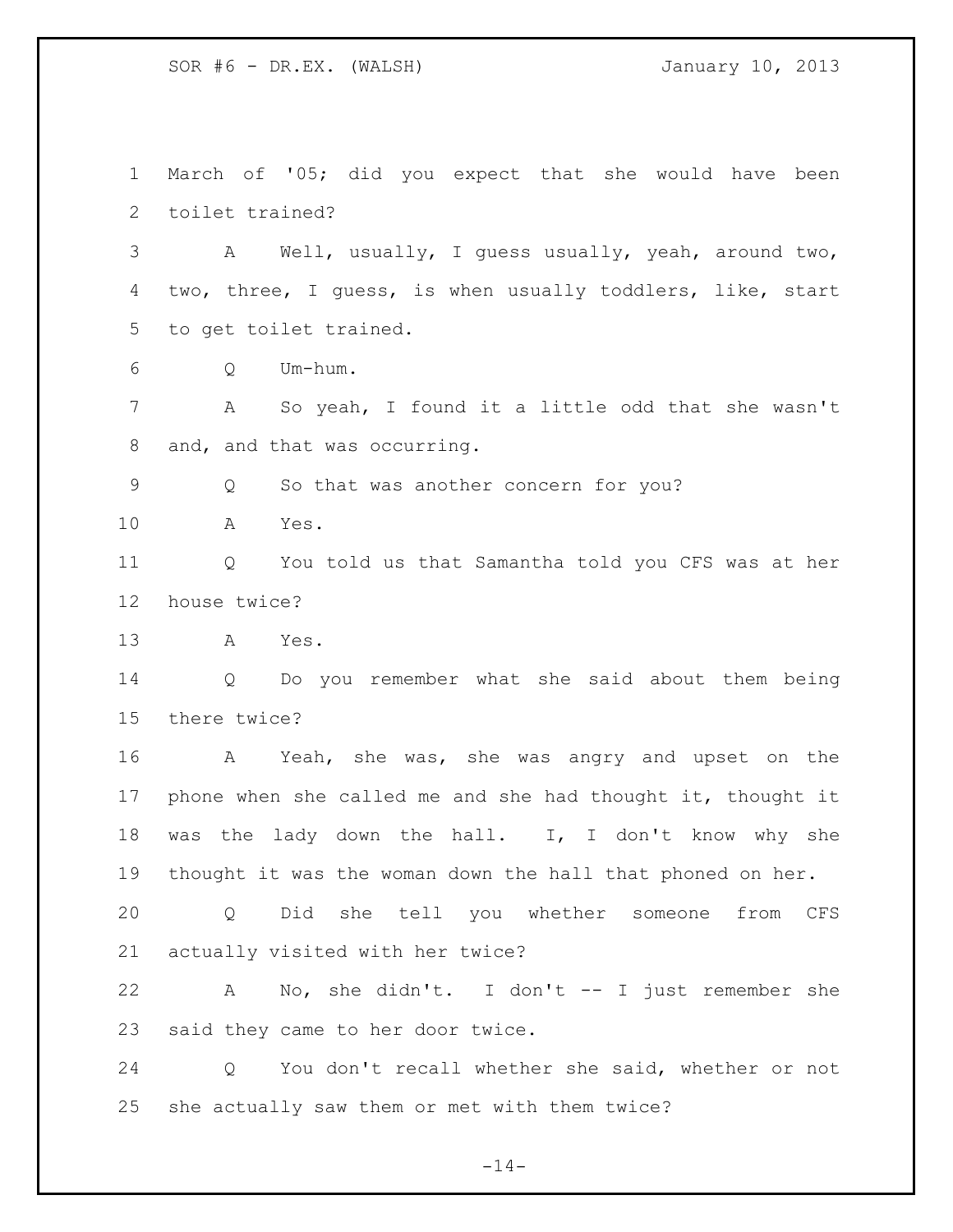A No, I don't.

| 2  | Q          | How did you find out about Phoenix's death?               |
|----|------------|-----------------------------------------------------------|
| 3  | Α          | Well, I saw it on the news.                               |
| 4  | Q          | Did the RCMP contact you?                                 |
| 5  | Α          | Yeah, they did, but I think it was -- well, they          |
| 6  |            | had contacted me, it was, I, I, my mother who had phoned  |
| 7  |            | them, to, for me to go talk to them, I guess, or speak to |
| 8  |            | them about, about this information.                       |
| 9  | Q          | So did you say your mother contacted the RCMP?            |
| 10 | А          | Yeah, she just, I think she just told them that I         |
| 11 |            | had some information to tell them and then they phoned us |
| 12 | back.      |                                                           |
| 13 | Q          | When you say your mother, do you mean SOR 7? Or,          |
| 14 | or your -- |                                                           |
| 15 | Α          | No, my, my paternal mother.                               |
| 16 | Q          | Right, your birth mother?                                 |
| 17 | Α          | (Inaudible).                                              |
| 18 | Q          | Okay.                                                     |
| 19 | Α          | Yeah.                                                     |
| 20 | Q          | And so then you went and met with the RCMP?               |
| 21 | Α          | Yes.                                                      |
| 22 | Q          | Did anyone from Child and Family Services contact         |
| 23 |            | you after the death was discovered?                       |
| 24 | Α          | No.                                                       |
| 25 | Q          | Do you remember being interviewed by a man named          |

 $-15-$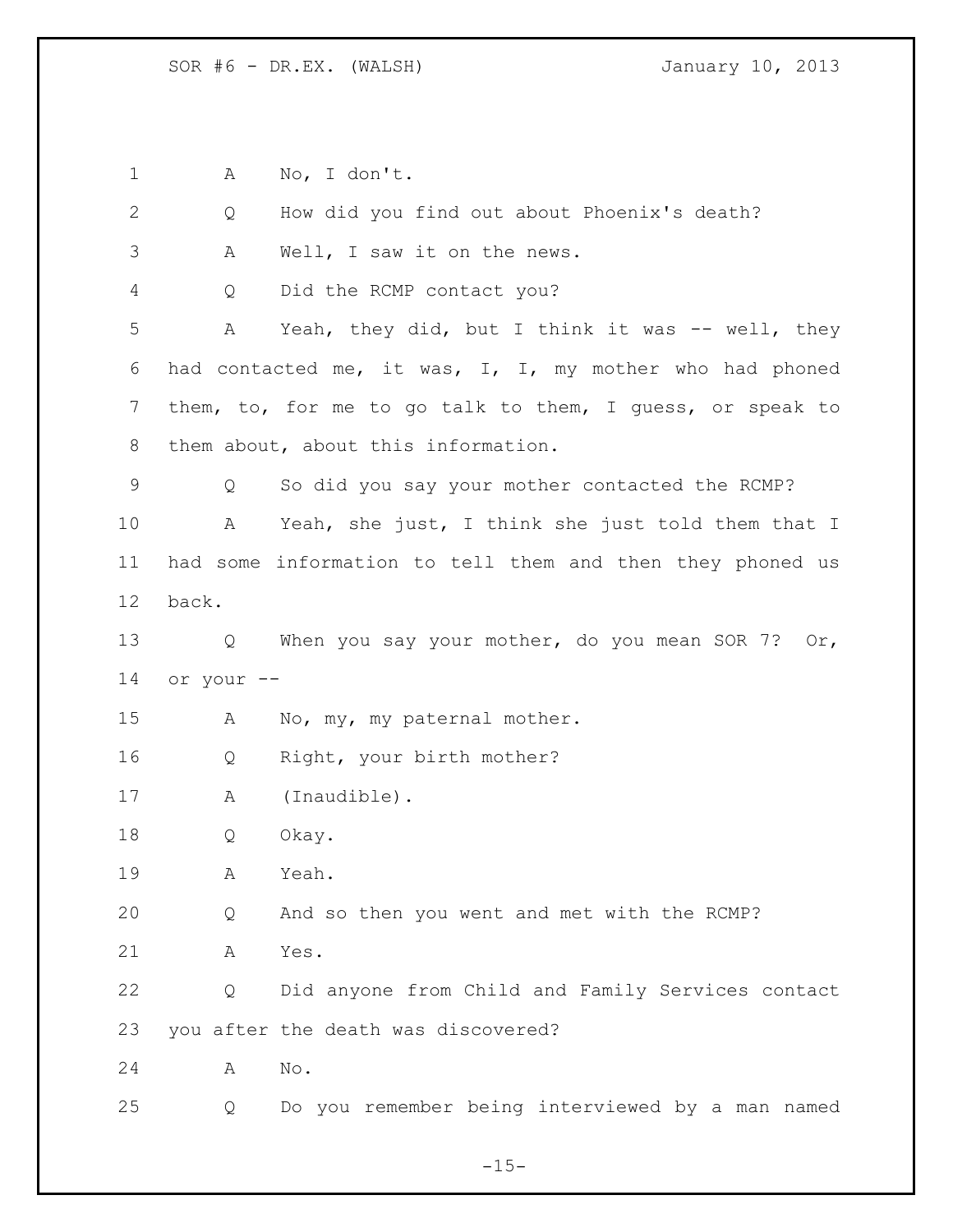Andrew Koster? Andy?

 A I don't, I'm sorry, I don't. Q Mr. Koster prepared a report for the, the Department of Family Services. He did it through the office of the Children's Advocate. He would -- he has notes that I'll show you, of having met with someone who appears to be you and that would either have taken place at the offices of the Child and Family Services agency, or the offices of the Children's Advocate. Does that familiar to you, a meeting in either of those places? 11 A No, I'm sorry, it doesn't. 12 0 That's fine. Let's pull up please, page 59. This is from Commission disclosure number 1. Do you have this page in front of you? A Yes. Q You'll see at the, the first paragraph, in bold, it says: "Interview with Client who had 21 talked to the foster parent" I'm going to read out the paragraph to you and then ask you a question. 

 $-16-$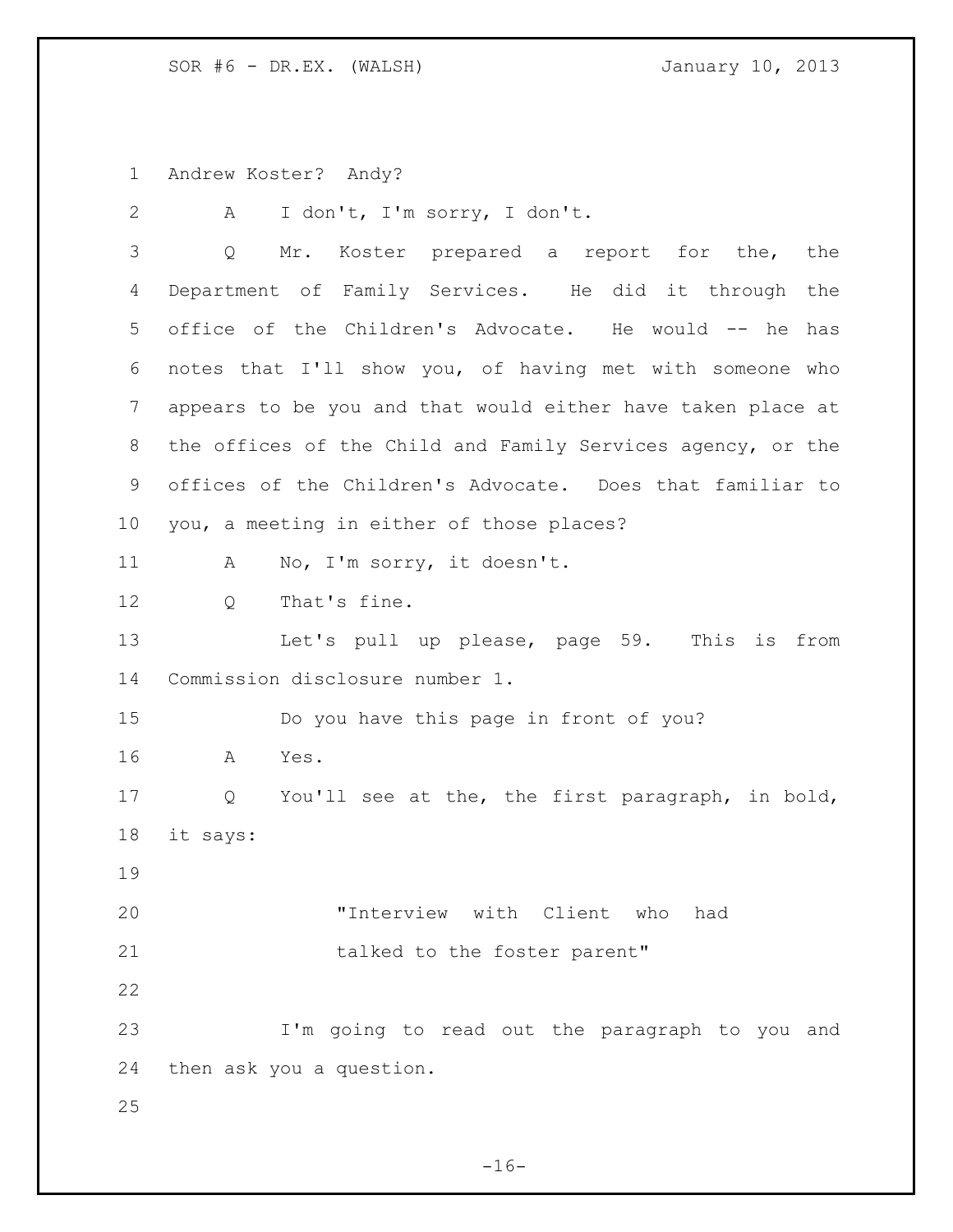| 1            | "The client indicated that she was |
|--------------|------------------------------------|
| $\mathbf{2}$ | the person who had spoken to the   |
| 3            | foster parent. She had known her   |
| 4            | from the past. She had called her  |
| 5            | and told her that something was    |
| 6            | not right with  Samantha home      |
| 7            | and with Phoenix in particular.    |
| 8            | She thought that she had heard     |
| $\mathsf 9$  | something, and although she was    |
| 10           | terrified to come forward herself  |
| 11           | she asked the foster mother to do  |
| 12           | so because she was concerned. She  |
| 13           | did not know the exact address,    |
| 14           | only the block where the apartment |
| 15           | was. She felt that something       |
| 16           | terrible was going to happen. She  |
| 17           | said that she had phoned into the  |
| 18           | agency as well. In addition she    |
| 19           | mentioned that she had a friend    |
| 20           | who had also been an open Winnipeg |
| 21           | CFS who had called in and<br>also  |
| 22           | told her worker."                  |
| 23           |                                    |
|              |                                    |

 Now, does that help to, to jog your memory as to whether you met and were interviewed by someone from CFS,

 $-17-$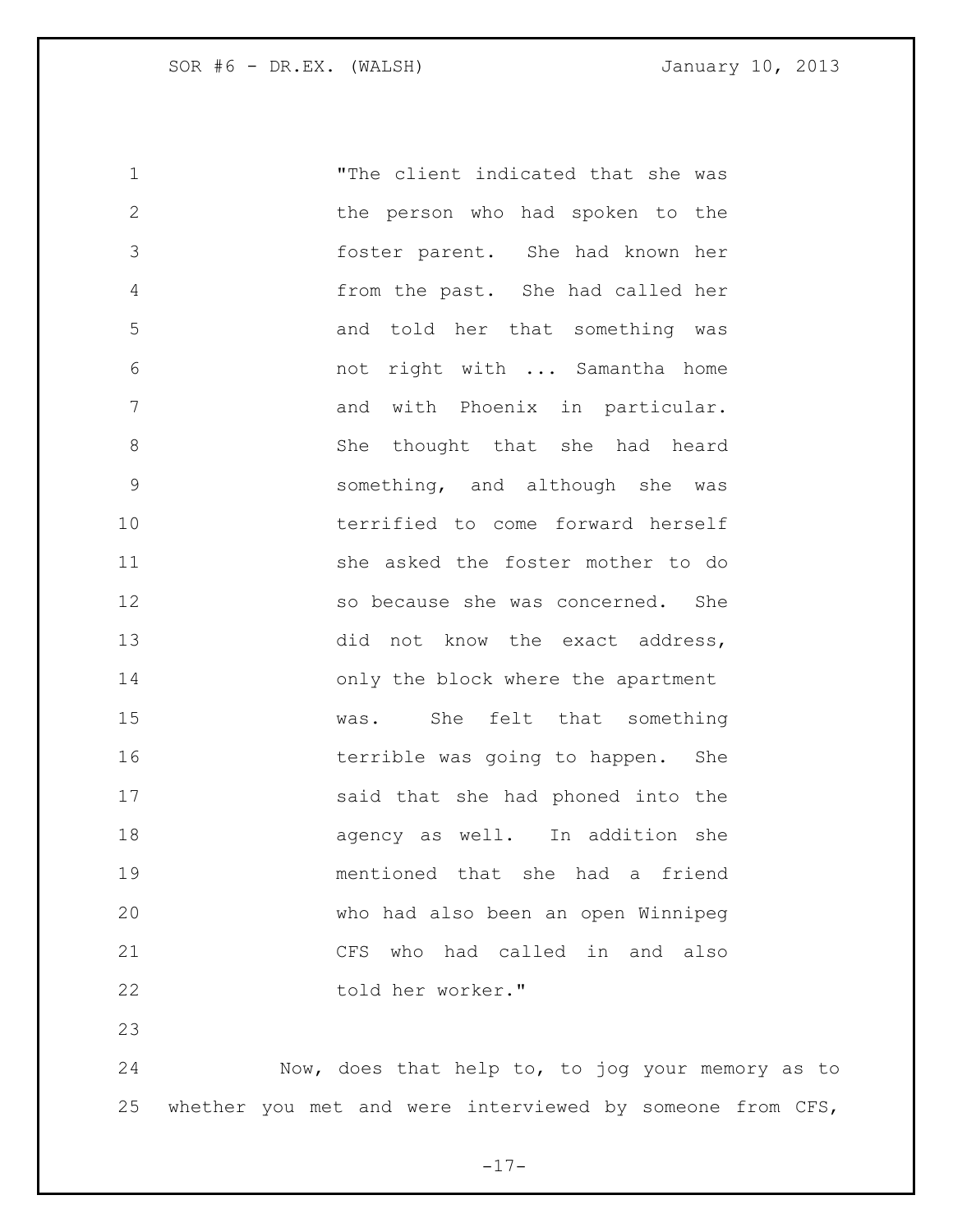or the office of the Children's Advocate? A No, I'm sorry, no. Q You were never given a copy of this page? A I -- Q Before you met -- A  $-$  I'm sorry  $-$  Q  $-$  with me? A -- I don't think so. Q Does what I read out to you sound like something you would have said? 11 A I mean, it sounds, you know what, it sounds similar. Q Does it seem accurate, with respect to your actions? A Well ... 16 THE COMMISSIONER: Do you understand that --17 THE WITNESS: Well --18 THE COMMISSIONER: -- do you understand that question, witness? BY MS. WALSH: Q Is it, is it an accurate description of what you did and how you felt? A I, well, I know that, like, I didn't phone, like, any myself. I was with [redacted].

 $-18-$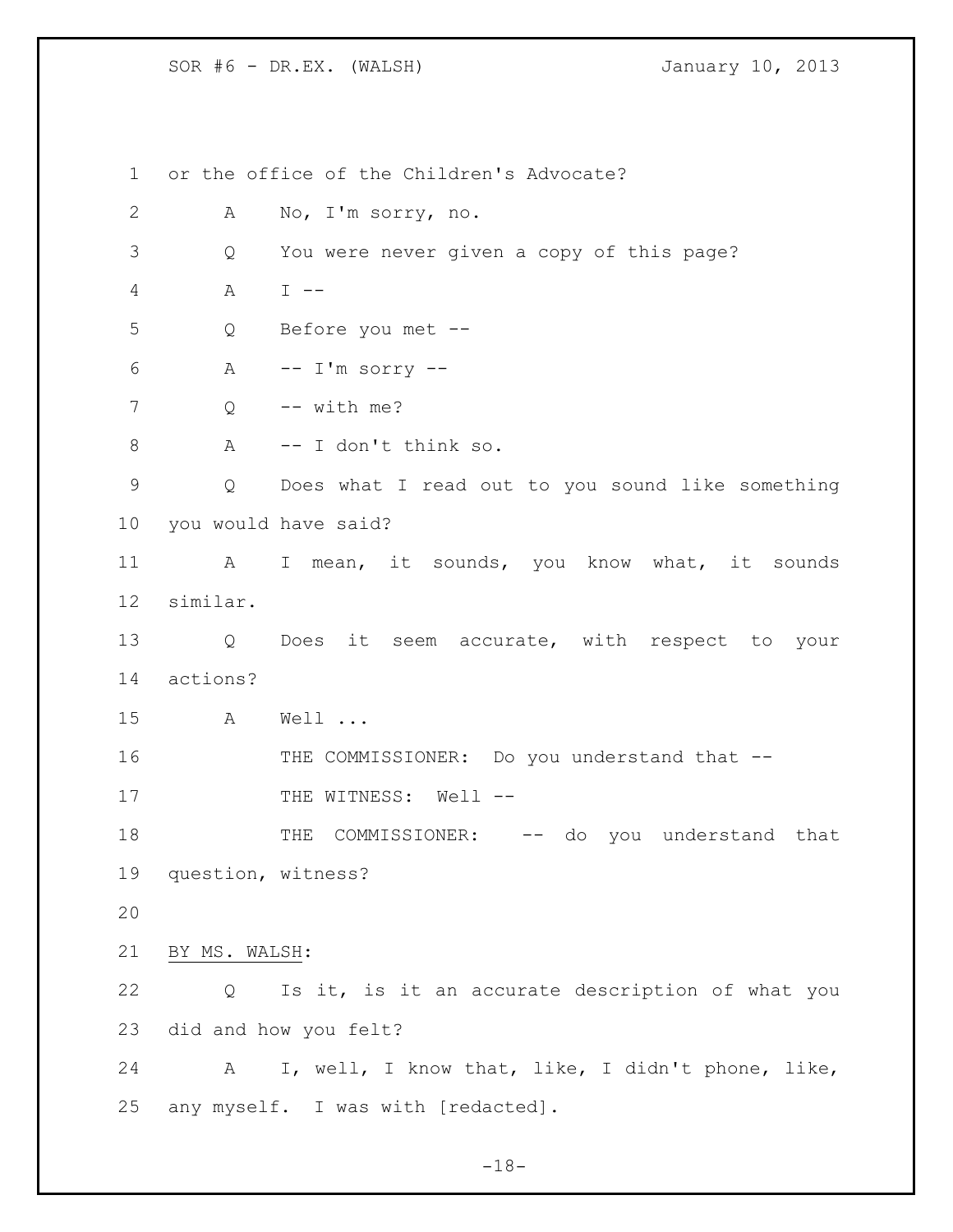Q Right. A I mean, SOR 5, sorry. Q It's okay. You did speak to your foster parent; right? A Yeah, I did. Q And you did call her to tell her you had concerns? A I did, yes. Q Okay. You did think you heard something? A In the bedroom? Q Yes. A Yes. Q And is it fair to say when, when the document says she, meaning the person who spoke to the foster parent: **...** was terrified to come forward herself she asked the foster mother to do so because she was concerned." Is that accurate, in terms of what you did and how you felt? A Yes. Q Okay. And is it true that you didn't know the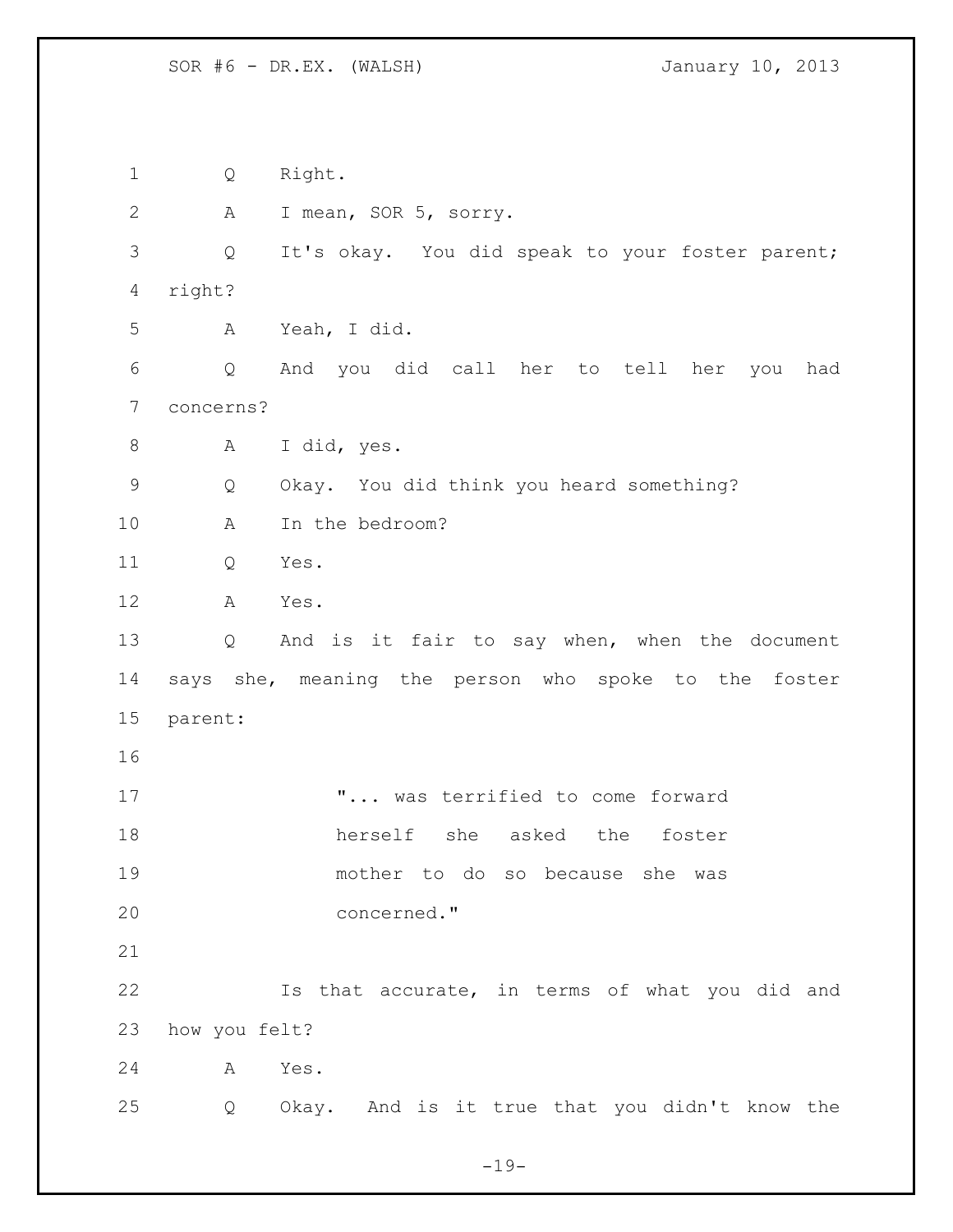exact address, but only the block where the apartment was? A Yes. Q And is it true to say that you felt something terrible was going to happen? A Well, I didn't know if, like, I didn't know what was going on, but I, I was concerned. I, but I didn't know if anything terrible was going to happen. Q But that's why you were raising your concerns? A Yes. Yeah, I wanted them to, I wanted CFS to check and make sure that Phoenix was okay and everything was okay in that, in that household. Q All right. Now, you said you didn't make the call to CFS yourself; right? 14 A No, well, I was with [redacted] but -- Q Right. 16 A -- [redacted] was on the phone. Q You were with SOR 5 when she made the call to CFS; right? A Yes. Q And you asked SOR 7 to call CFS? A Yes. Q Can you, can you explain to us why you didn't make the call to CFS yourself? A Guess I was just scared and, and because I didn't 25 actually see anything. I, I wasn't  $-$  and she was a friend

 $-20-$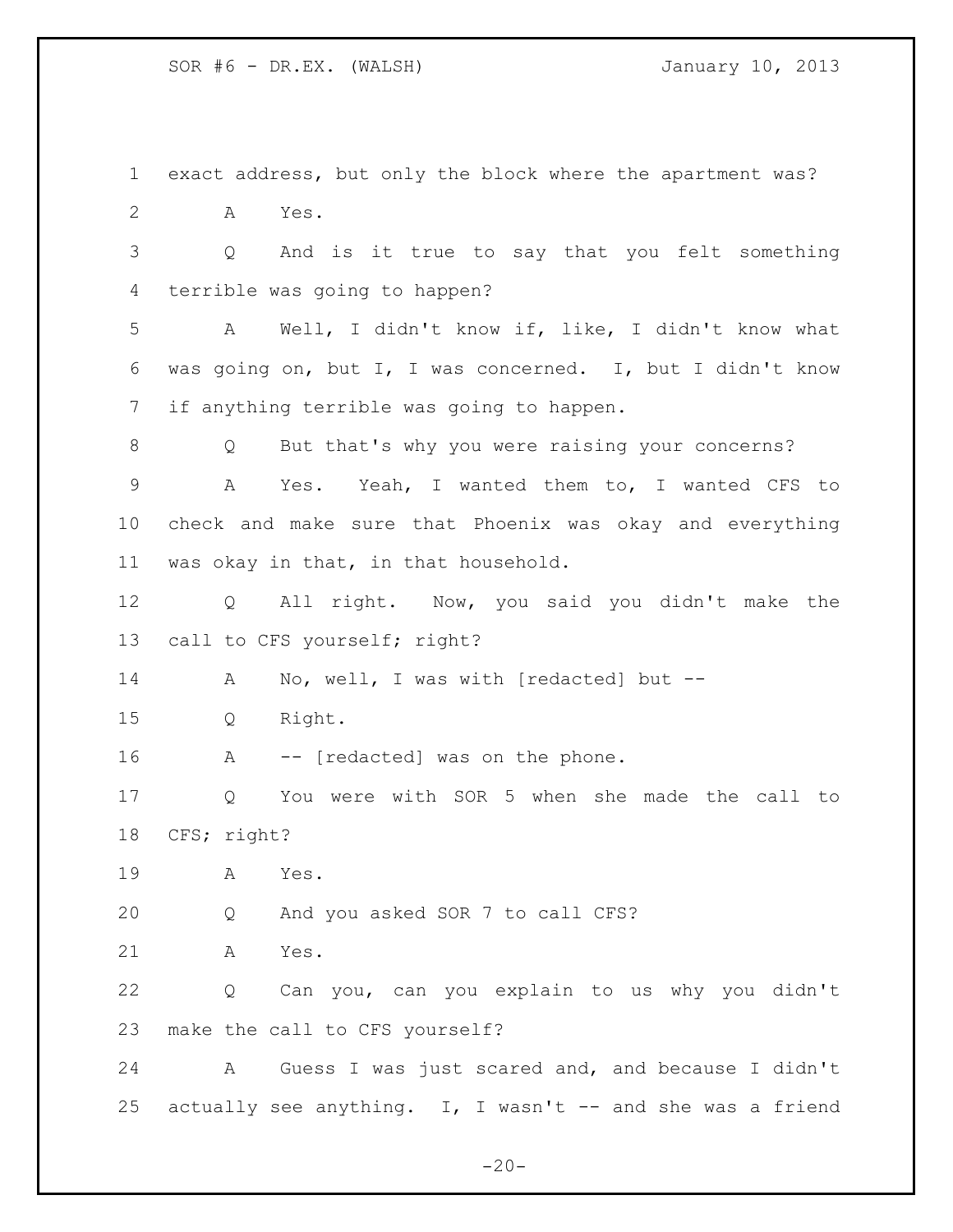and I just wasn't sure.

 Q What were you scared of? A I was just scared that Sam, that Sam would find out. Q Were you also, did you also have any concerns about CFS knowing that you were the person who was calling? A Well, well, I didn't want to give my name to them. Q And that was because you didn't want Sam to know it was you calling? A Yes. Q Any other reason? A No, that's the only reason. I just didn't, didn't feel comfortable giving my name and I just didn't want Sam to find out that we were phoning CFS on her. 16 MS. WALSH: Thank you, those are all of my questions. There will now be other lawyers who are going to ask you some questions. 19 THE COMMISSIONER: Now, witness, are, are you all right to continue for half an hour, or would you like a 10 minute break now? 22 THE WITNESS: No, I can continue. 23 THE COMMISSIONER: All right. Thank you. Mr. Gindin, please? 

 $-21-$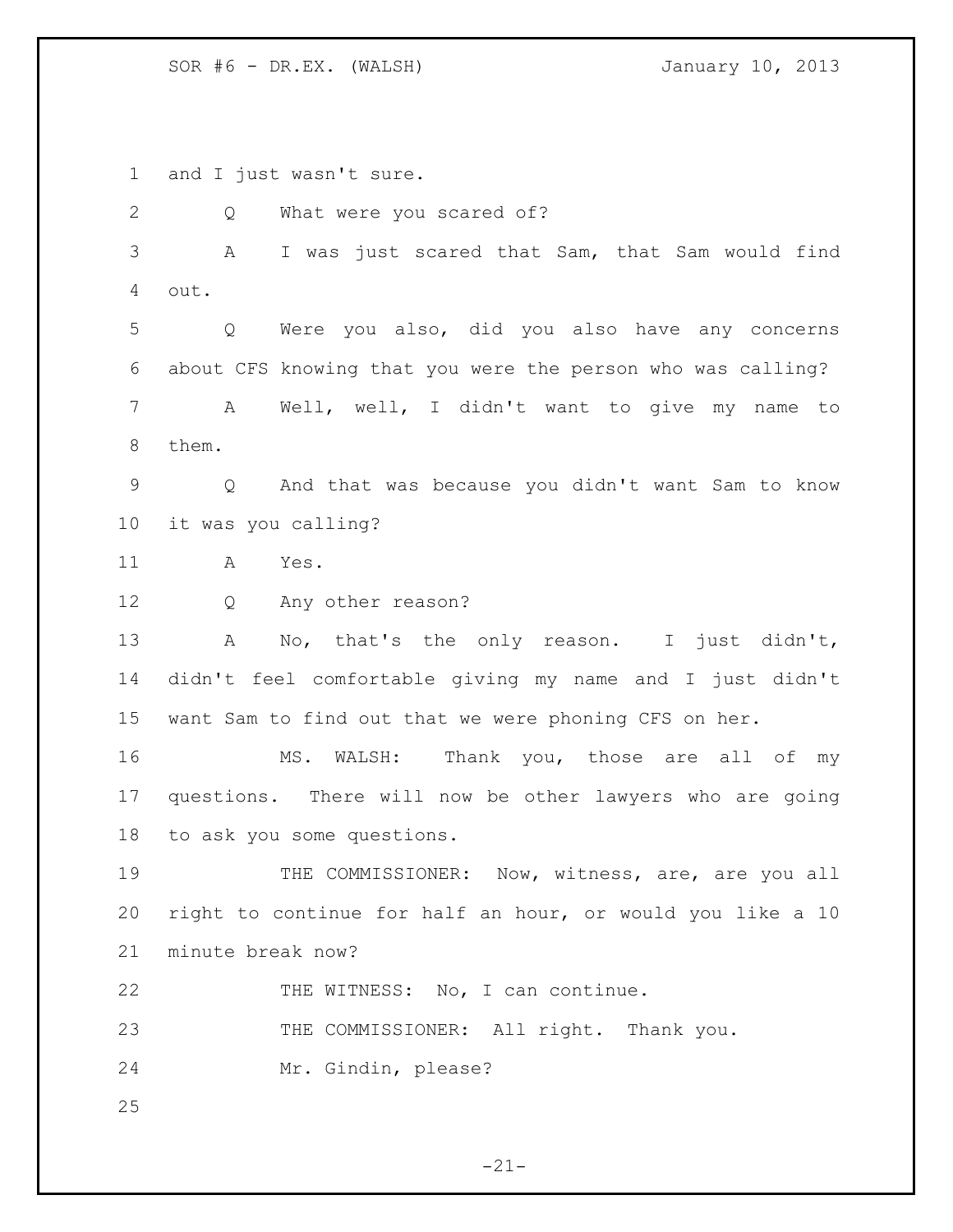SOR #6 - CR-EX. (GINDIN) January 10, 2013

CROSS-EXAMINATION BY MR. GINDIN:

| 2               | Q Good morning, ma'am, my name is Jeff Gindin, I                    |
|-----------------|---------------------------------------------------------------------|
| 3               | appear -- I represent Kim Edwards and Steve Sinclair. I             |
| 4               | just have a few questions for you. We've heard from SOR             |
| 5               | number 5 and I understand that you were with her when she           |
| 6               | made the call to CFS; right?                                        |
| 7               | Yes.<br>A                                                           |
| 8               | Now, I take it that after that call, she would<br>$Q \qquad \qquad$ |
| 9               | have filled you in on what took place during the phone              |
| 10 <sub>o</sub> | call; right?                                                        |
| 11              | A Yes, she, she most likely did, I just don't                       |
| 12              | remember much of it.                                                |
| 13              | Q But both of you felt the same way, that you                       |
| 14              | didn't want to give your names to CFS; right?                       |
| 15              | A<br>Yes.                                                           |
| 16              | And I guess number 5 and you discussed calling<br>Q                 |
| 17              | CFS before you did it. She told you some things that she            |
| 18              | aware of; correct? Things that she had seen that<br>was             |
| 19              | troubled her?                                                       |
| 20              | A I, I believe so.                                                  |
| 21              | Q And after that phone call, you obviously knew                     |
| 22              | that you didn't really get anywhere because your names              |
| 23              | weren't given; correct?                                             |
| 24              | Α<br>Yes, yes.                                                      |
| 25              | One of the reasons that you spoke to your foster<br>Q               |

 $-22-$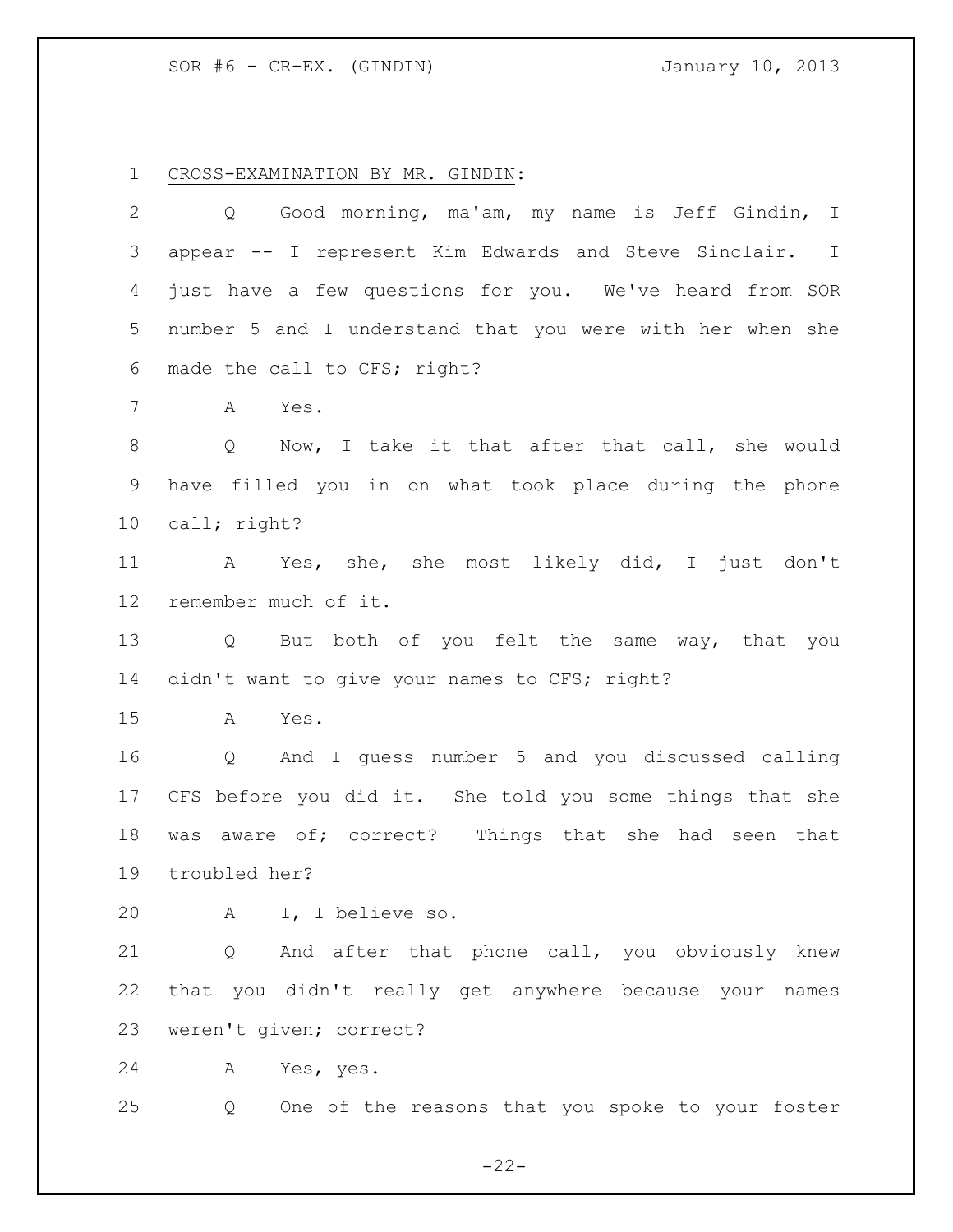SOR #6 - CR-EX. (GINDIN) January 10, 2013

 mother, to ask her to call CFS, you've given us one of the reasons already: You didn't want to do it because Samantha was your friend. But you also thought that SOR number 7, your foster mother, because she was employed by CFS, perhaps they'd listen to her; right?

A Yes.

 Q Was one of the reasons you didn't call because you had a bit of a mistrust about CFS? You've told us already that you didn't think they'd listen to you guys --

 A Well, yeah, we, we didn't think that they would listen, because it didn't sound like the would when SOR number 5 had contacted them.

 Q Okay. You also said you were, didn't want Sam to find out that you had called; were you afraid of Sam a little bit as well?

A Yeah.

 Q Um-hum. Now, the concerns that you had, and I won't go through them again, the concerns that number 5 had, as a result, both of you offered to help her with Phoenix; correct? And she refused that help; right?

A She did, yes.

 Q And you also found out that she wasn't very happy about CFS coming over (inaudible) when they did come over a couple of times --

A Yes.

 $-23-$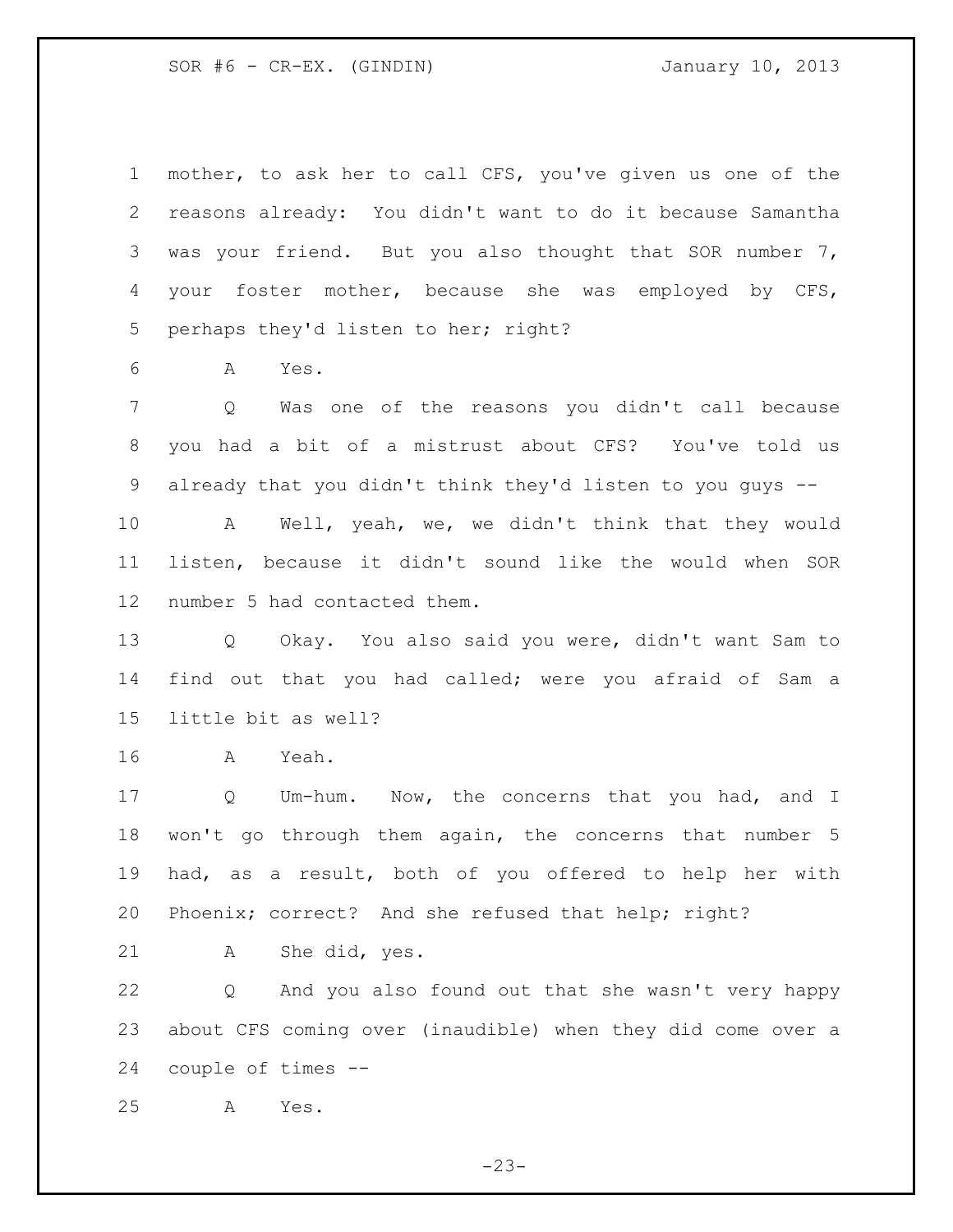Q -- right?

A Yes.

 Q And number 5 told you a number of things about what she observed, also told you about the phone call with CFS where, where you didn't really get anywhere. But she also told you that she, that is, number 5, had told her social worker about these concerns and was advised to call intake herself; correct?

 A I don't remember about that (inaudible) such (inaudible) such a long time ago.

Q You don't recall that happening?

A I don't recall, I'm sorry.

 Q Now, you told us about a conversation you had in/around September or October of '05, on the telephone and you recall you asked about the newborn and you got an ordinary type of response, that she was fine. And then you asked about Phoenix and you could tell a difference in Samantha's voice, she was kind of quiet and didn't say much; right?

A Yeah, yes.

 Q Obviously, at that time, you thought Phoenix was alive; right?

A Well, yeah, yes.

 Q Was that the last time you spoke to Samantha? A Yes.

 $-24-$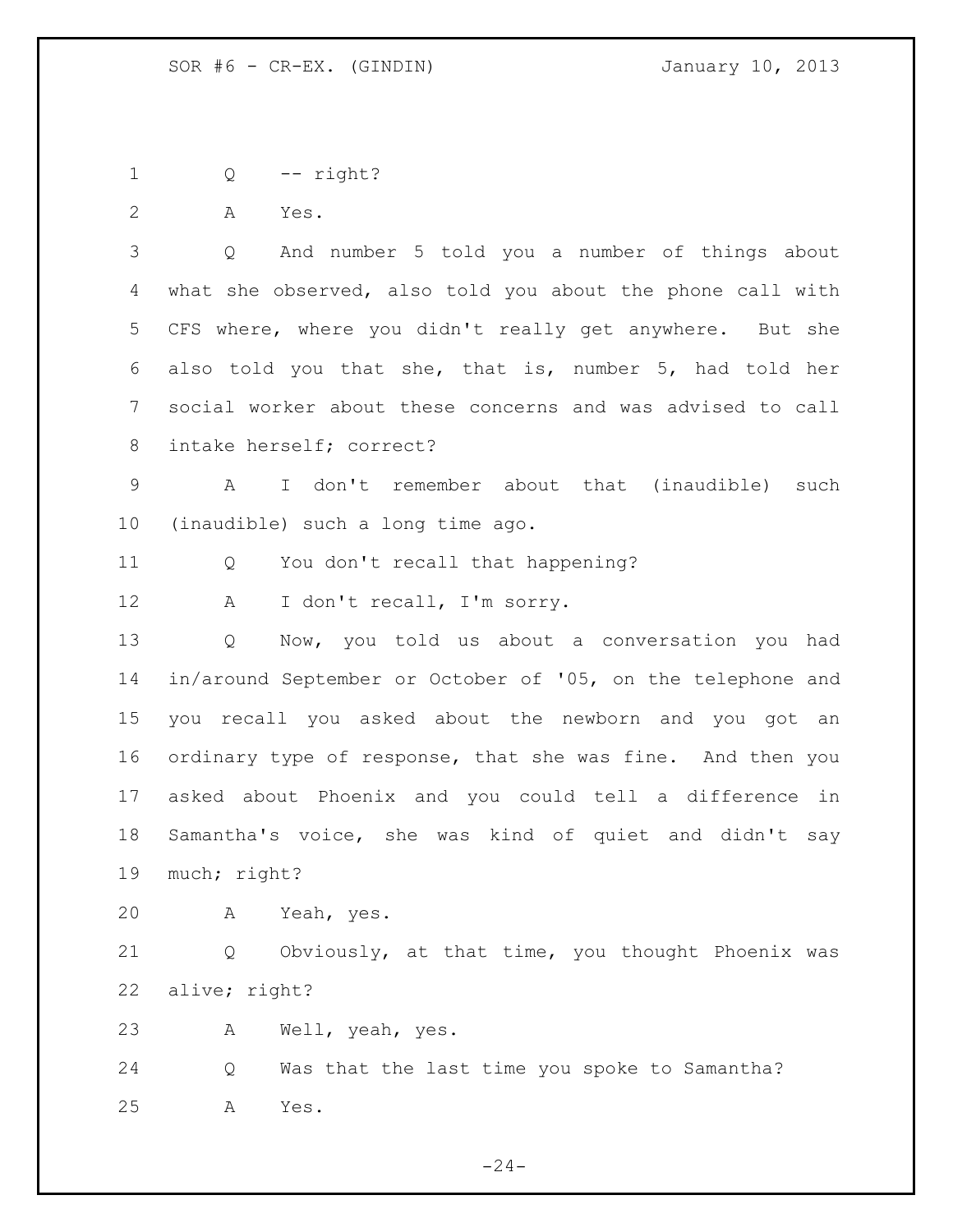1 MR. GINDIN: Those are my questions, thanks. THE COMMISSIONER: Thank you, Mr. Gindin. Mr. McKinnon? MR. MCKINNON: Thank you, Mr. Commissioner. CROSS-EXAMINATION BY MR. MCKINNON: Q Witness, my name is Gordon McKinnon, I'm the lawyer for the Department and Winnipeg CFS. Got a few questions for you as well. Just going to take a minute to organize my papers. Now, as I understand your evidence, witness, you recall actually seeing Phoenix on only two occasions. One would have been the one you described as being -- these are my words -- in the summer, because it, it was warm. So it was in 2004, when it was warm? A Um-hum. Yes. Q And my understanding is that you didn't observe anything particularly concerning about Phoenix at that time? Her behaviour was normal? A Yes. Q And just so that I'm clear, in, in preparing yourself to give evidence to this inquiry, did you have an opportunity to review the statement you gave to the RCMP? The police statement? A Yes.

 $-25-$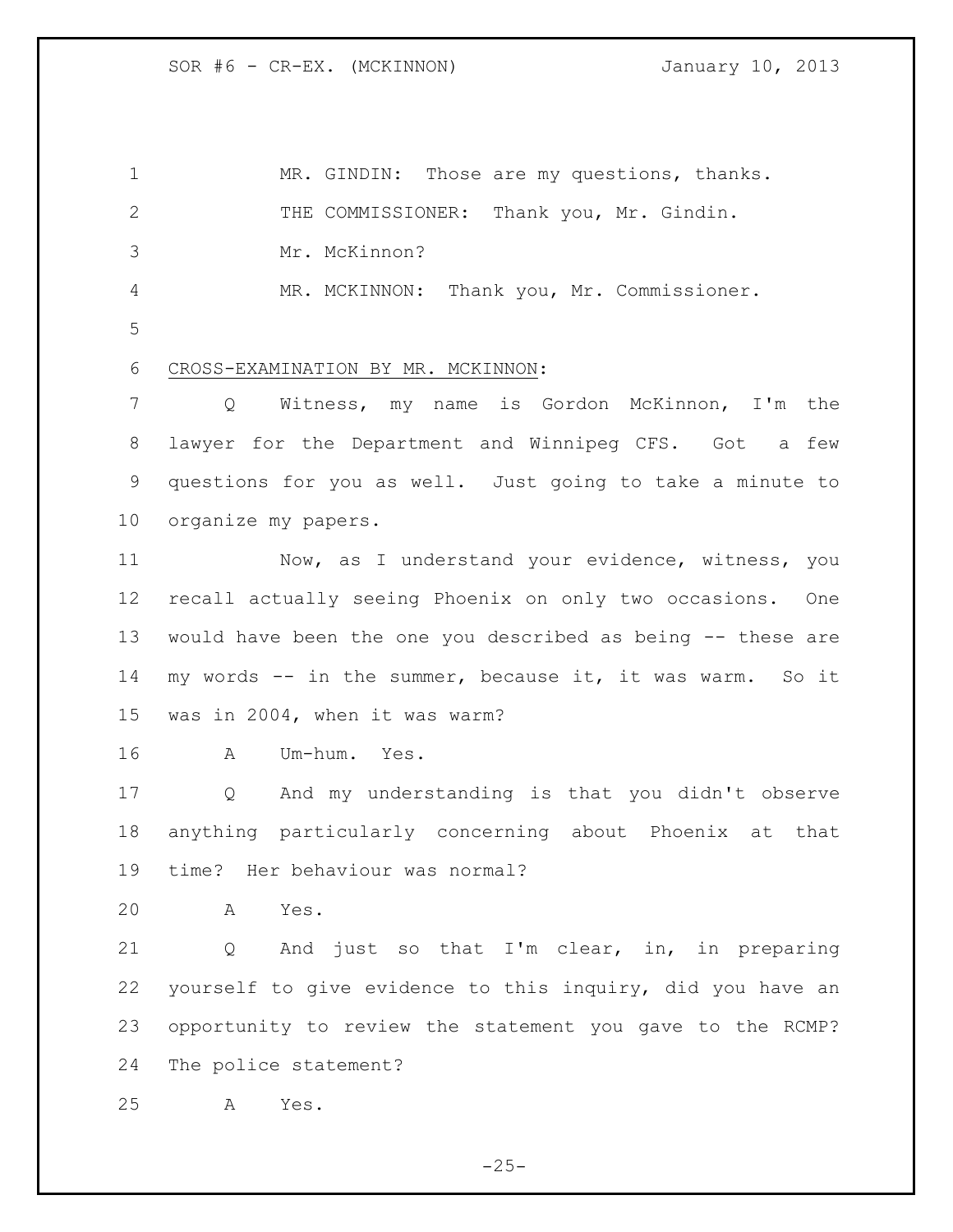SOR #6 - CR-EX. (MCKINNON) January 10, 2013

Q Yes, you did?

A I believe I did, yes.

 Q Okay. And, and you have a lawyer sitting here at the table with you, I assume he would have given you that to look at?

- A Um-hum.
- Q And so the --
- A Yes.

 Q -- the evidence you've given today and yesterday is your best recollection, including after having reviewed your police statement; that fair?

A Yes.

 Q Okay. So, in terms of the first time you saw Phoenix, you didn't see anything concerning. And the second time you saw Phoenix was in March of 2005 and you've described that in some detail to Commission counsel this morning --

18 A Um-hum.

Q -- correct?

A Yes.

 Q Now, you say it was around -- in fact, it was the same day as the Rod Stewart concert and we're able to look that up, with the wonders of the, the internet and see that that was March 18th of 2005; does that sound about right to you?

 $-26-$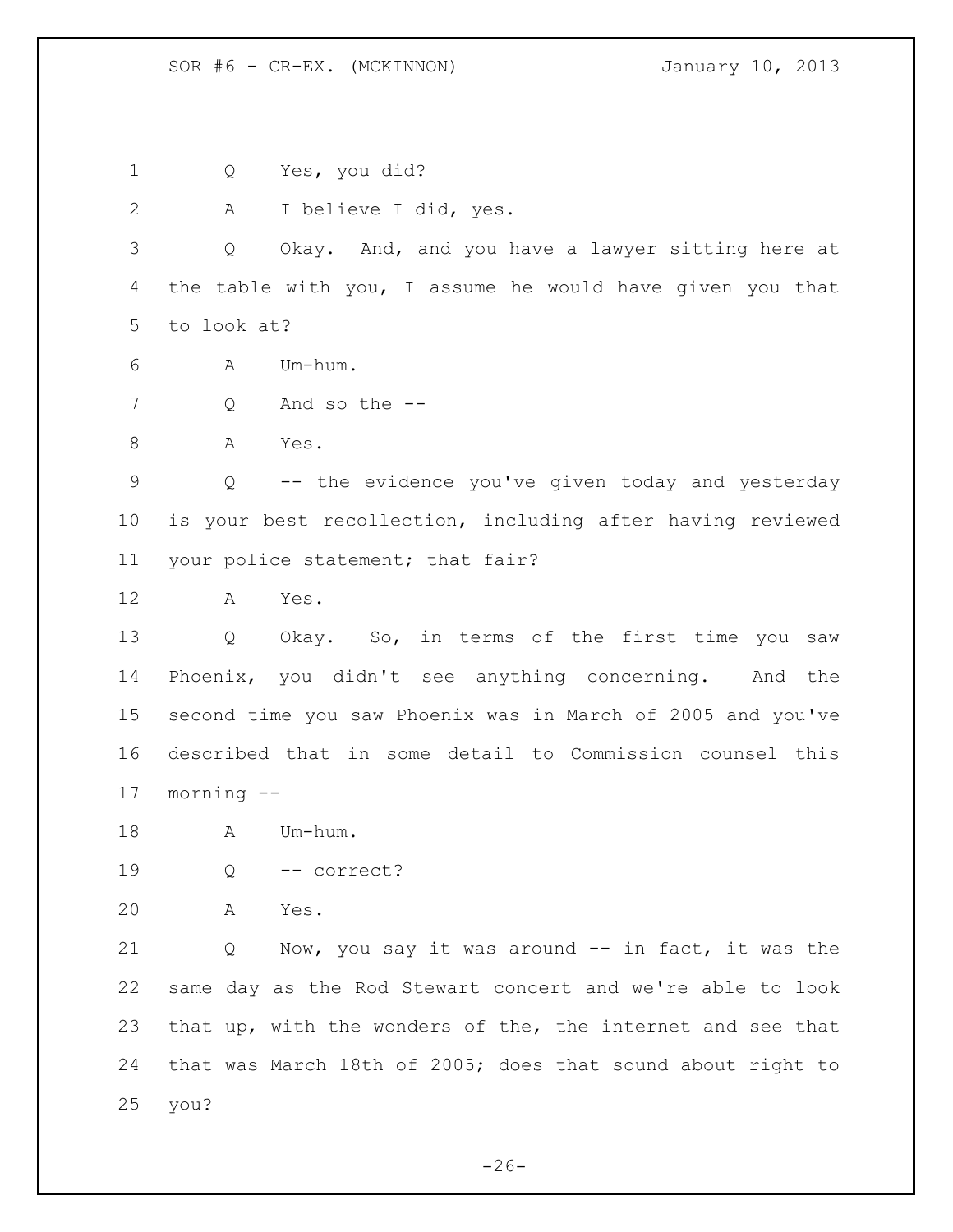A Yes.

| $\mathbf{2}$    | Okay. And that's the day you went to Samantha's<br>Q        |
|-----------------|-------------------------------------------------------------|
| 3               | apartment and Samantha brought Phoenix out of the bedroom   |
| 4               | and Phoenix sat in front of the television. And as I        |
| 5               | recall your evidence, it was -- she sat there quietly, she  |
| 6               | glanced at you a few times, that kind of thing?             |
| 7               | Yes $--$<br>А                                               |
| 8               | And $--$<br>Q                                               |
| 9               | $\mathbb{A}$<br>-- um-hum.                                  |
| 10              | -- and then you walked from Samantha's apartment<br>Q       |
| 11              | to Becky's apartment and Phoenix walked that whole way?     |
| 12              | A<br>Yes.                                                   |
| 13              | And other than the fact that she seemed to not<br>Q         |
| 14              | have her boots done up, which you kindly took care of for   |
| 15 <sub>2</sub> | Phoenix, she was able to walk without any limps, or, or, or |
| 16              | visible signs of a problem walking?                         |
| 17              | Well, she walked all that way, I mean $-$<br>A              |
| 18              | And by my calculation, looking at the map, using<br>Q       |
| 19              | the tools on Google map, that's over a kilometre. So she    |
| 20              | walked over a kilometre from Samantha's apartment to        |
| 21              | Becky's apartment, on her own?                              |
| 22              | Um-hum, yeah.<br>Α                                          |
| 23              | Sound about right?<br>Q                                     |
| 24              | Yeah.<br>Α                                                  |
| 25              | Okay. And you took that photograph, which is now<br>Q       |
|                 |                                                             |

 $-27-$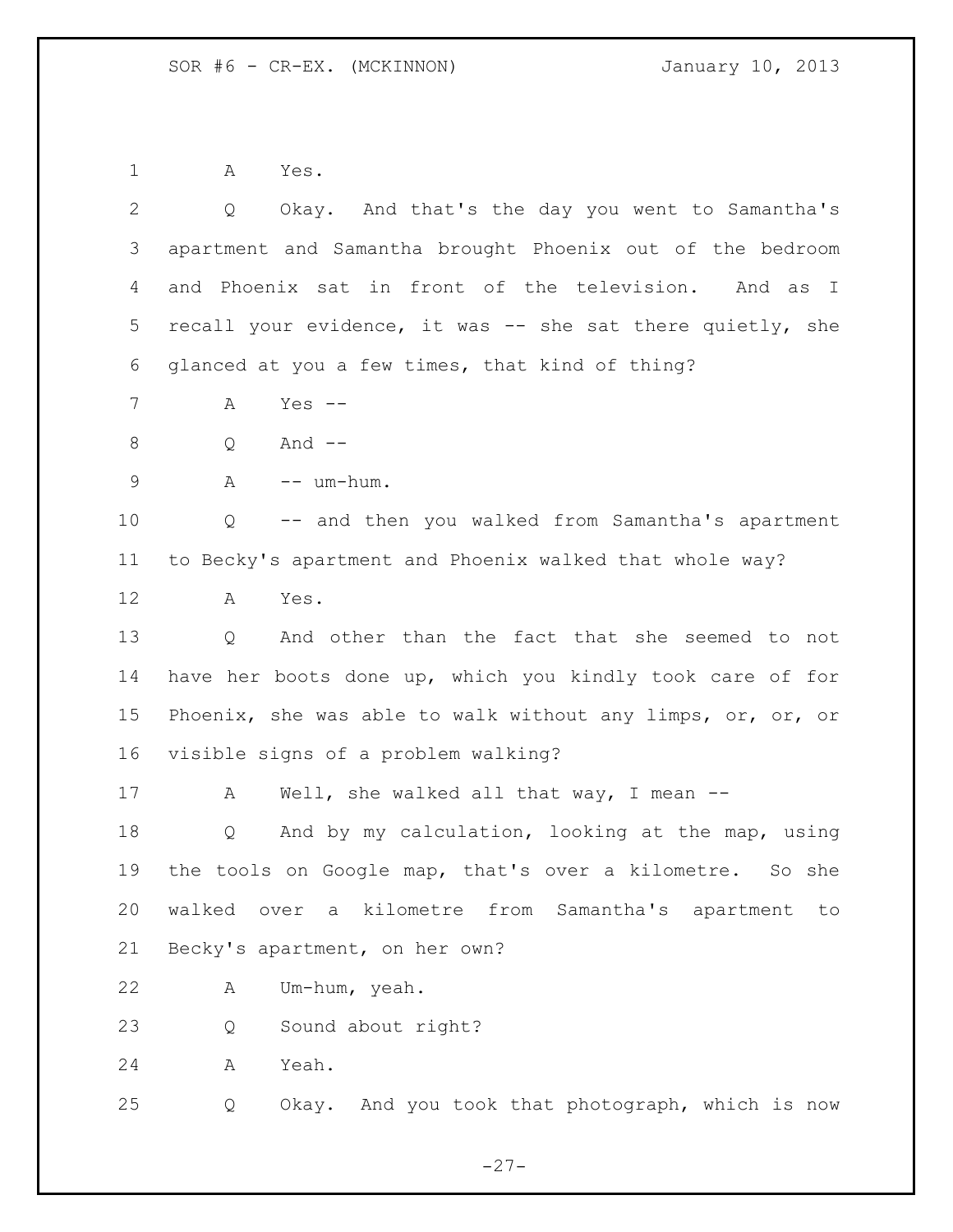SOR #6 - CR-EX. (MCKINNON) January 10, 2013

 exhibit 7. If it could be brought up? And what we see here, can you see that photograph now? A Yeah. Q And what appears, to us, to be a happy little girl with a smiling face? A Um-hum. Yeah. Q And you weren't concerned, at that point, about any signs of physical abuse? A Well, I didn't see any, so no. 12 Q No, and, this was a happy occasion, that's why you were taking that photograph? THE COMMISSIONER: Do you understand the question, witness? 16 THE WITNESS: I just had my camera there. I don't know if it was a happy occasion, but, I just thought I would take pictures of my friends and (inaudible) baby -- BY MR. MCKINNON: Q That's fair enough but you -- A -- (inaudible) baby. Q -- you weren't taking pictures because you were concerned? A Because I was concerned?

 $-28-$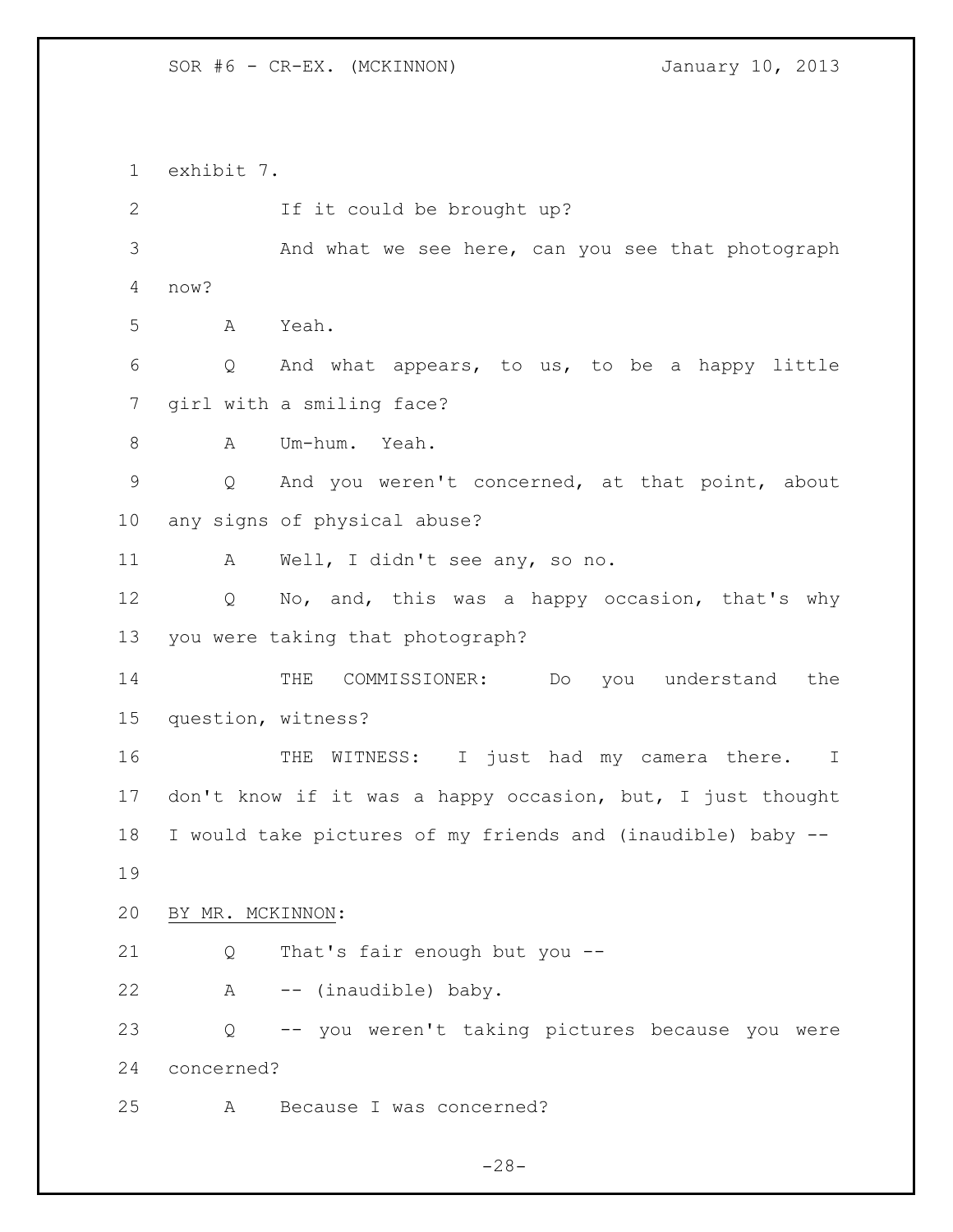Q You were not taking pictures because you were concerned? This was just an occasion and you took a picture?

A Yes.

5 Q Okay. Now, we've heard evidence that -- or will hear, be hearing evidence that, on March 9th, 2005, CFS worker did knock on the door of Samantha Kematch's apartment. So we're able to conclude then that this photograph was taken nine days after CFS attended the apartment --

11 A Okay.

12 Q -- were you aware of that?

A No.

 Q And when you gave evidence to Ms. Walsh, you were describing some changes in behaviour that you witnessed in Phoenix between 2004 and 2005 and I didn't make a complete list of them, but you were talking she was a, a little bit more reserved and a little bit more quiet than she had been in '04; is that fair?

A Yeah.

 Q And would you agree with me that a stranger, seeing Phoenix in 2005, who hadn't seen her in 2004, would have a pretty difficult time detecting those changes in behaviour?

MR. GANGE: Mr. Commissioner, I'm going to object

 $-29-$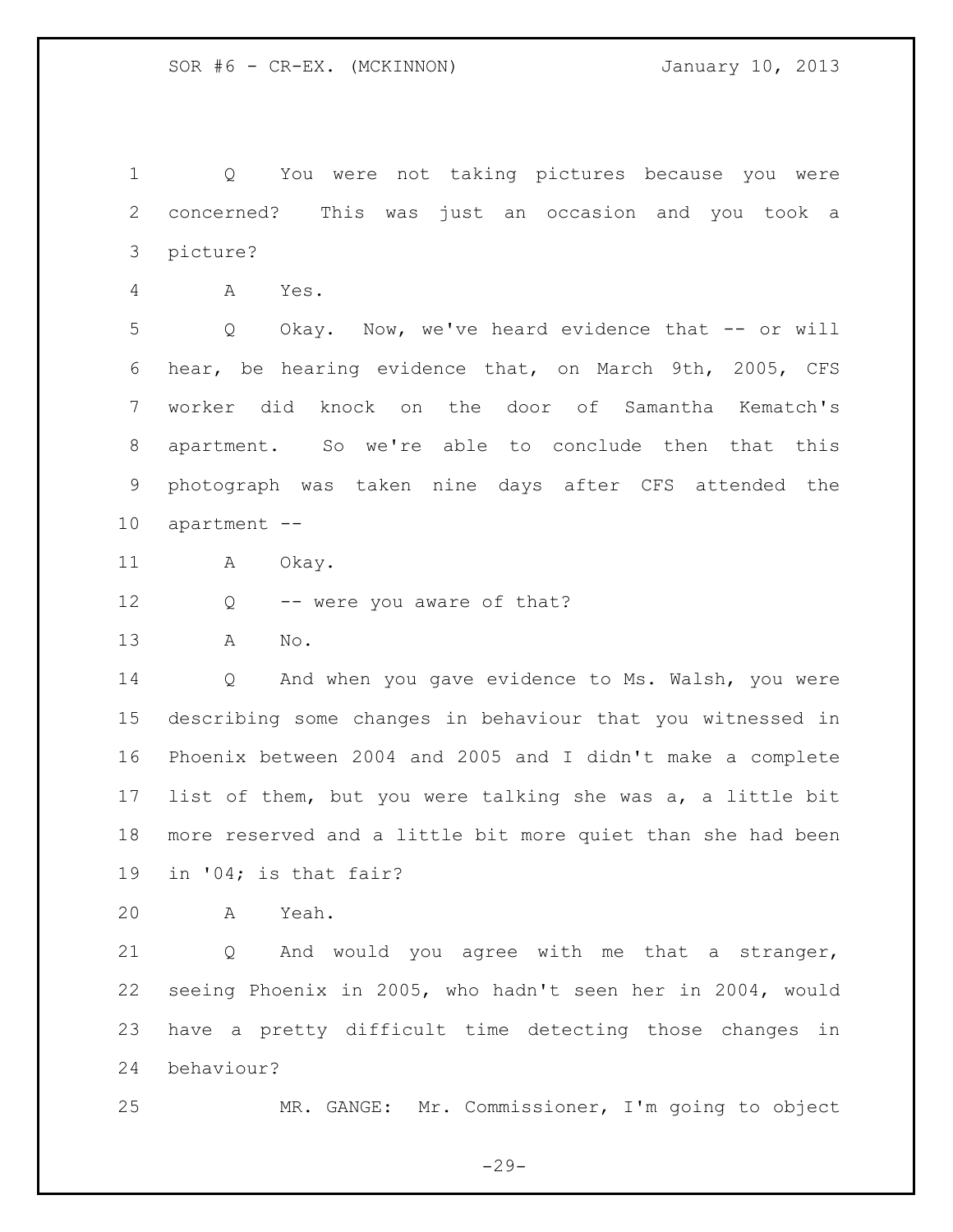SOR #6 - CR-EX. (MCKINNON) January 10, 2013

 to Mr. McKinnon's questioning. Quite frankly, how could this witness know what somebody else would be seeing, in terms of changes of behaviour, from 2004 to 2005? It presumes that somebody would have known what the behaviour was in 2004. So I think, I, I, I, I can understand that Mr. McKinnon can make the comment in his closing submission, but in terms of putting the question to the witness, it's an unfair question. MR. MCKINNON: Fair comment, Mr. Commissioner. BY MR. MCKINNON: Q Let me rephrase that question, witness. Would you agree with this, that someone who was just observing Phoenix, who hadn't, who didn't know anything else about Phoenix, would not have seen anything unusual on March 18th of 2005? A I, yeah, I guess. Q Okay. Thank you. And just to confirm, in terms

 of what SOR 5 said when she phoned CFS, you have no recollection of that? That's my understanding of your evidence yesterday?

 THE COMMISSIONER: Well, I think she told us -- 23 THE WITNESS: Yes.

24 THE COMMISSIONER: -- she was there.

 $-30-$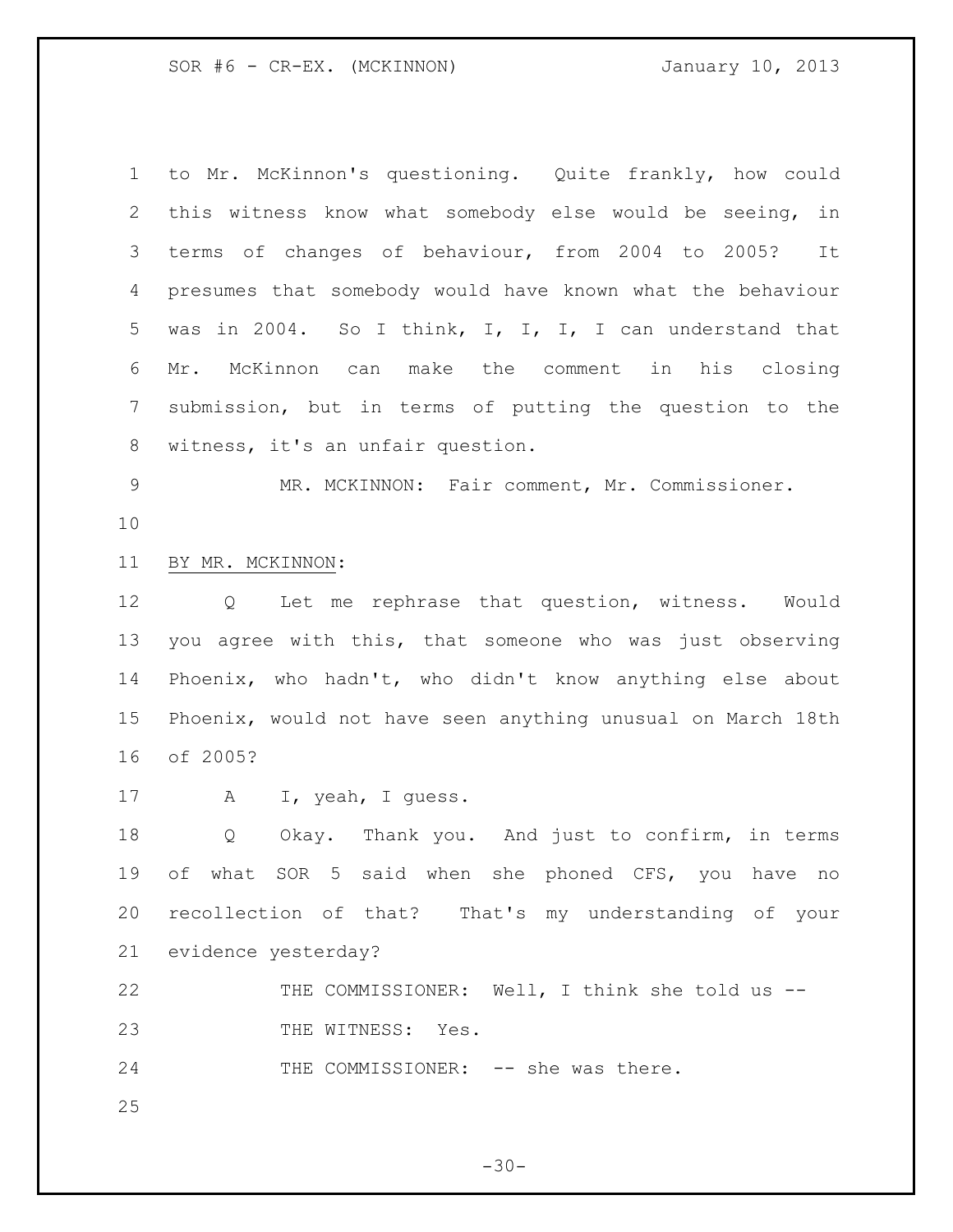BY MR. MCKINNON:

| $\overline{2}$  |                                                             | Q |     |  |                   | She was there, but she $-$ you, you $-$ and, and         |  |         |  |  |           |    |
|-----------------|-------------------------------------------------------------|---|-----|--|-------------------|----------------------------------------------------------|--|---------|--|--|-----------|----|
| 3               |                                                             |   |     |  |                   | you, but you couldn't really hear what she said; is that |  |         |  |  |           |    |
| 4               | fair?                                                       |   |     |  |                   |                                                          |  |         |  |  |           |    |
| 5               | I can't, I CAN'T remember.<br>А                             |   |     |  |                   |                                                          |  |         |  |  |           |    |
| 6               | Q<br>Or, you can't recall what --                           |   |     |  |                   |                                                          |  |         |  |  |           |    |
| $7\phantom{.0}$ | I can't really --<br>Α                                      |   |     |  |                   |                                                          |  |         |  |  |           |    |
| 8               | -- she said?<br>Q                                           |   |     |  |                   |                                                          |  |         |  |  |           |    |
| $\overline{9}$  | Α<br>Yes.                                                   |   |     |  |                   |                                                          |  |         |  |  |           |    |
| 10              | Okay. And you can't recall whether SOR 5 told<br>Q          |   |     |  |                   |                                                          |  |         |  |  |           |    |
| 11              |                                                             |   |     |  |                   | you that she told anything to her social worker; that    |  |         |  |  |           |    |
| 12 <sup>°</sup> | fair?                                                       |   |     |  |                   |                                                          |  |         |  |  |           |    |
| 13              |                                                             | Α |     |  | That's fair, yes. |                                                          |  |         |  |  |           |    |
| 14              | Q And in terms of what you told your foster mother,         |   |     |  |                   |                                                          |  |         |  |  |           |    |
| 15              | you don't have a clear recollection of that, but you did    |   |     |  |                   |                                                          |  |         |  |  |           |    |
| 16              | tell her you were concerned and you wanted someone to check |   |     |  |                   |                                                          |  |         |  |  |           |    |
| 17              | this family; is that fair?                                  |   |     |  |                   |                                                          |  |         |  |  |           |    |
| 18              |                                                             | A |     |  | Yes, that's fair. |                                                          |  |         |  |  |           |    |
| 19              |                                                             |   | MR. |  | MCKINNON:         |                                                          |  | I think |  |  | I'm done, |    |
| 20              |                                                             |   |     |  |                   | Mr. Commissioner, just let me review                     |  |         |  |  |           | my |
| 21              | notes.                                                      |   |     |  |                   |                                                          |  |         |  |  |           |    |
| 22              |                                                             |   |     |  |                   | THE COMMISSIONER: Yes, take your time.                   |  |         |  |  |           |    |
| 23              |                                                             |   |     |  |                   | MR. MCKINNON: Thank you, witness, those are my           |  |         |  |  |           |    |
| 24              |                                                             |   |     |  |                   | questions and we appreciate very much your coming        |  |         |  |  |           |    |
| 25              | forward.                                                    |   |     |  |                   |                                                          |  |         |  |  |           |    |

- 31-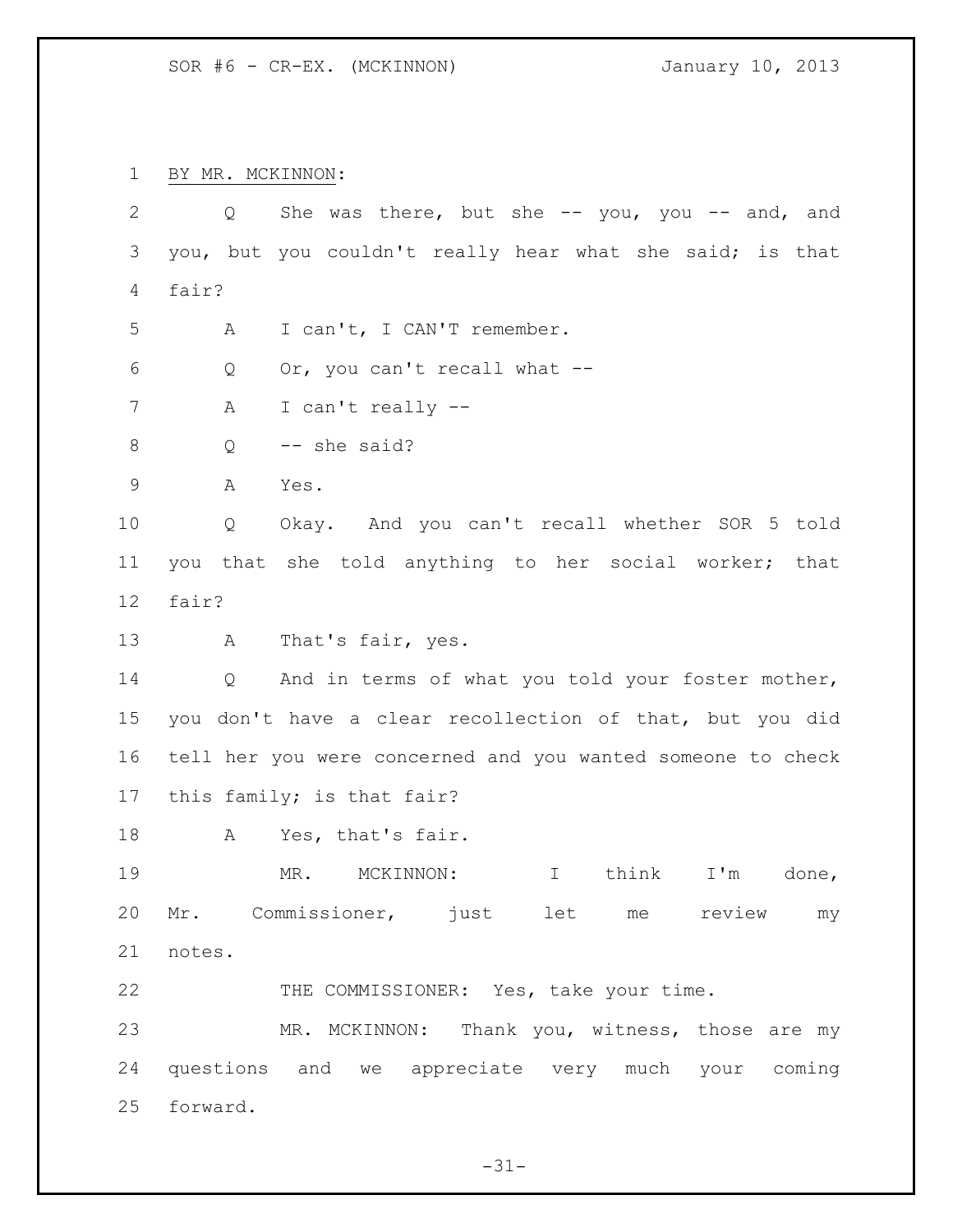THE COMMISSIONER: All right. Any other questions to be asked? Seeing none, I guess, Mr. Gange, any questions you have? MR. GANGE: I, I, I don't have any questions. I think that the witness' evidence has gone in the way that it was expected and I don't need to expand on it. Thank you. 9 THE COMMISSIONER: Ms. Walsh? MS. WALSH: I just have one question. RE-EXAMINATION BY MS. WALSH: Q The hat that we see Phoenix wearing in the photograph, do you still have that photograph in front of you? Do you have the photograph on the screen in front of you? 17 THE COMMISSIONER: She's having an emotional time. I think -- 19 MS. WALSH: We're almost done. THE COMMISSIONER: Witness, I think there's just one or two questions at the most. She, she ... I, I, I, witness, I think there'll just be one or two questions and then you're going to be all finished and we're going to thank you very much for all that you've contributed to this inquiry.

 $-32-$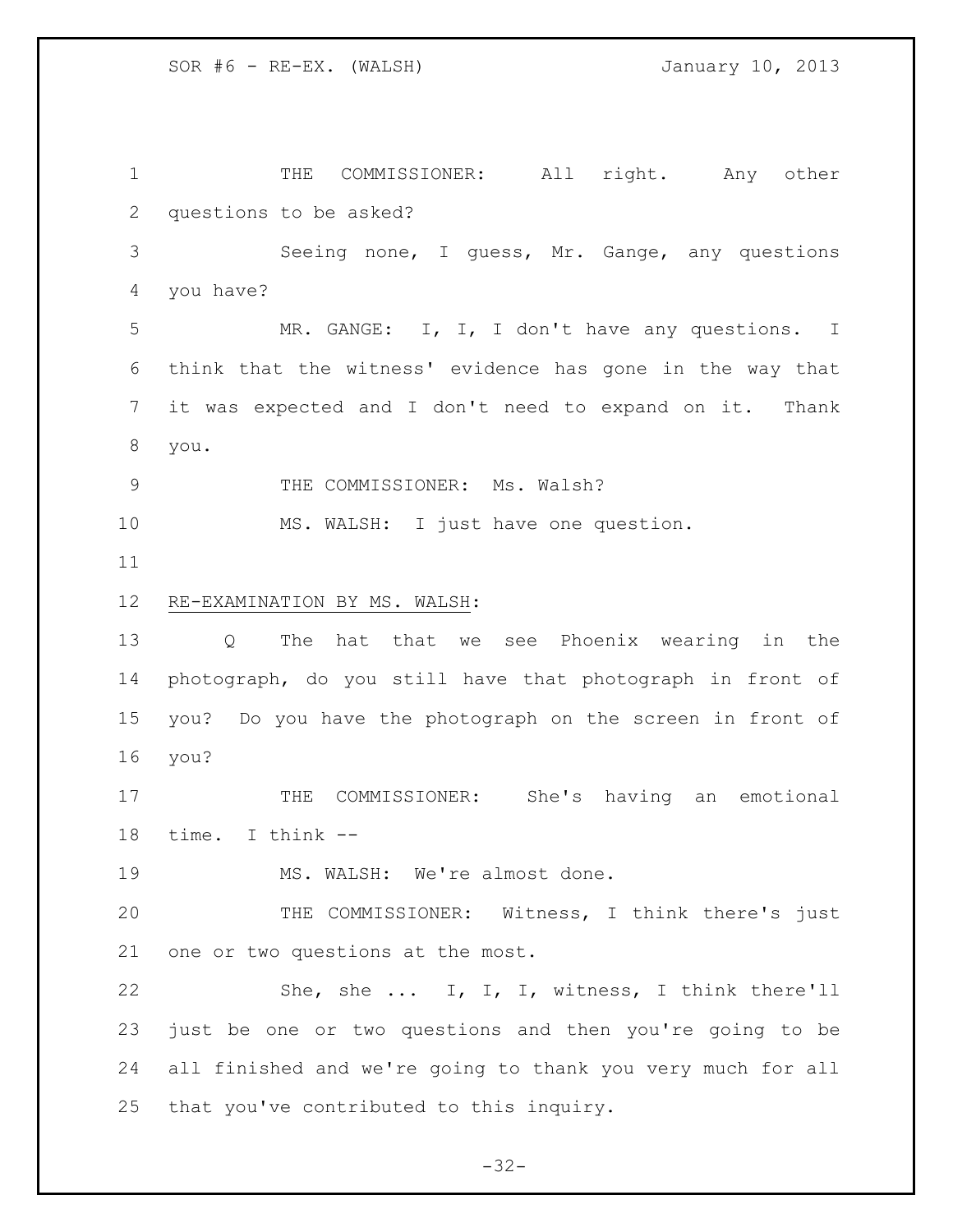So the question was what about the hat? BY MS. WALSH: Q You said that you saw Phoenix wearing that hat when you walked into Samantha's apartment? A Yeah, I did. Q Did you ever see Phoenix take the hat off on that visit? A No, I didn't. Q Did you think anything about that? A I don't, I just found it a little odd that (inaudible). Q Did you see Phoenix's hair that day? A No, I didn't. MS. WALSH: Those are all my questions. I thank you very much for your participation. 17 THE COMMISSIONER: Yes, witness, we're, we're, we're all finished asking you questions and, as I said a moment ago, we thank you very much for coming forward and, to the best of your recall abilities, telling us what you remember. So this is the end of your appearance here and as I say, thank you for, for being present for us. You, you can take your leave and go your way. 25 THE WITNESS: Okay.

 $-33-$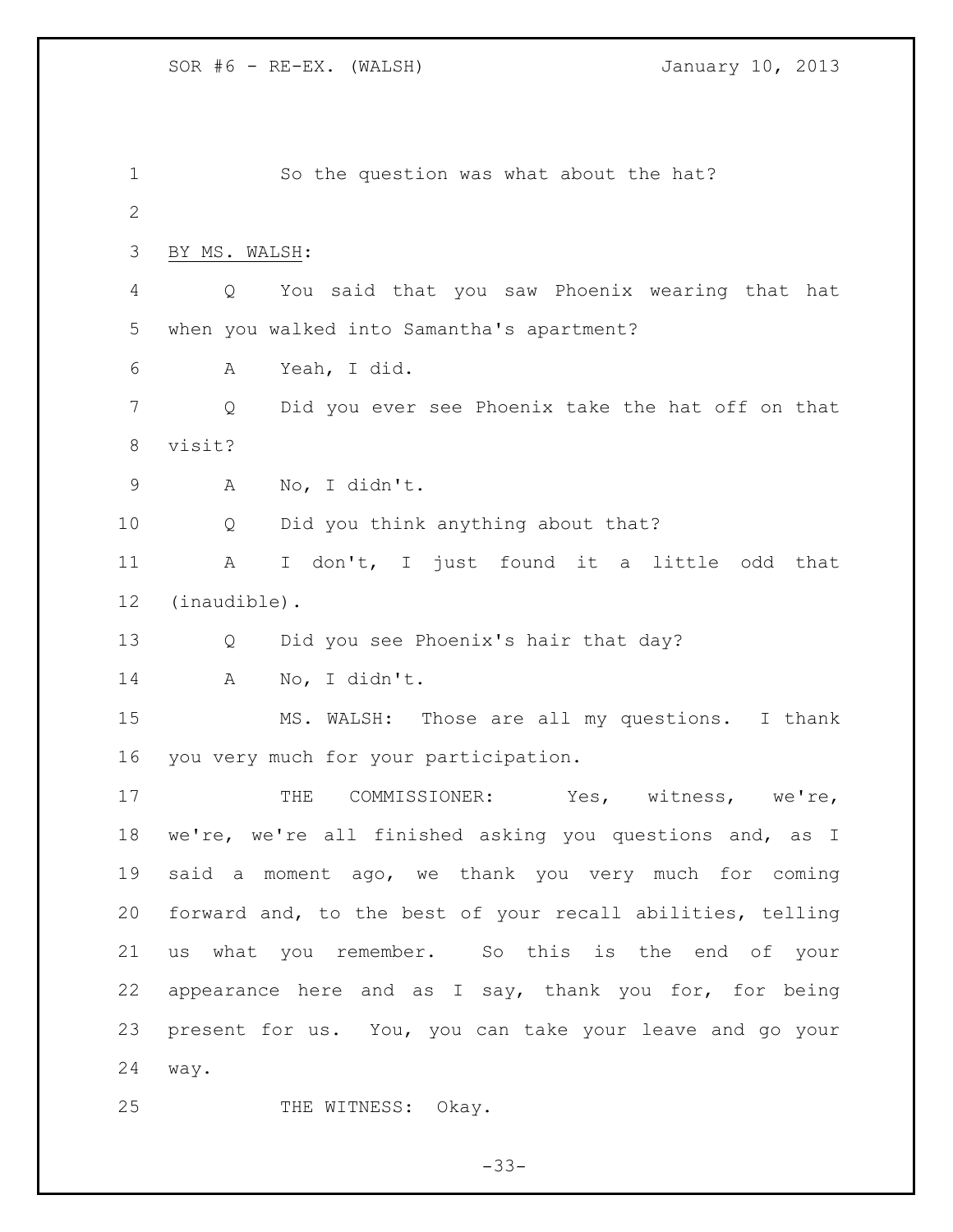| 1               | THE COMMISSIONER: Thank you. All right.                     |
|-----------------|-------------------------------------------------------------|
| $\mathbf{2}$    |                                                             |
| 3               | (WITNESS EXCUSED)                                           |
| 4               |                                                             |
| 5               | MS. WALSH: Thank you, Mr. Commissioner. Our                 |
|                 | next witness will be Della Fines.                           |
| 6               |                                                             |
| 7               | Is she here ready to go?                                    |
| 8               | THE CLERK: Can you please state and spell your              |
| 9               | full name for the record?                                   |
| 10              | THE WITNESS: Yes, first name Della, D-E-L-L-A,              |
| 11 <sub>1</sub> | second name, Mary, M-A-R-Y, third name Louise, L-O-U-I-S-E, |
| 12 <sup>°</sup> | and my last name is Fines, F-I-N-E-S.                       |
| 13              | THE CLERK: Would you like to swear on the Bible,            |
| 14              | or affirm to tell the truth?                                |
| 15              | THE WITNESS: The Bible.                                     |
| 16              |                                                             |
| 17              | DELLA MARY LOUISE FINES,<br>sworn,                          |
| 18              | testified as follows:                                       |
| 19              |                                                             |
| 20              | DIRECT EXAMINATION BY MR. OLSON:                            |
| 21              | Ms. Fines, you currently work at Selkirk Mental<br>Q        |
| 22              | Health Centre?                                              |
| 23              | That is correct.<br>A                                       |
| 24              | When did you begin your employment there?<br>Q              |
| 25              | I believe it was 2006.<br>A                                 |

 $-34-$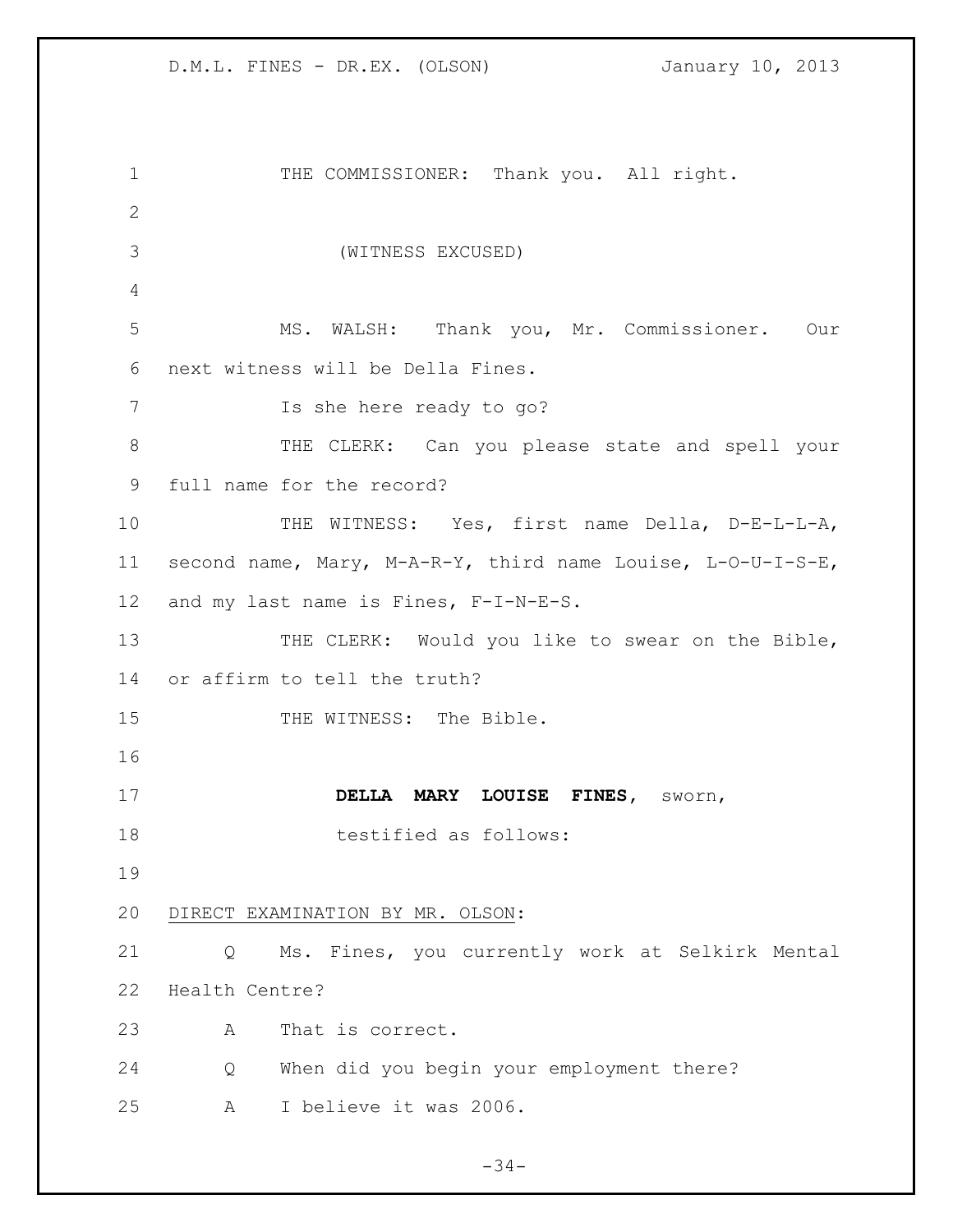| 1            | Q                 | That was following the devolution process?             |
|--------------|-------------------|--------------------------------------------------------|
| $\mathbf{2}$ | Α                 | After the devolution process, I was seconded to        |
| 3            | Animikii Ozoson.  |                                                        |
| 4            | Q                 | Okay. You are a social worker?                         |
| 5            | Α                 | That is right.                                         |
| 6            | Q                 | And when did you obtain your Bachelor of Social        |
| 7            | Work?             |                                                        |
| 8            | A                 | In 1996.                                               |
| 9            | Q                 | Was that from the University of Manitoba?              |
| 10           | Α                 | Correct.                                               |
| 11           | Q                 | Following that, you were employed as a front line      |
| 12           |                   | child protection worker for approximately five years?  |
| 13           | A                 | That is right.                                         |
| 14           | Q                 | That was with Winnipeg Child and Family Services?      |
| 15           | Α                 | Yes.                                                   |
| 16           | Q                 | For how long did you stay in that position, as a       |
| 17           |                   | front line worker?                                     |
| 18           | A                 | Until my secondment, mid-2005.                         |
| 19           | Q                 | And you said that was to Animikii?                     |
| 20           | Α                 | Correct.                                               |
| 21           | Q                 | What is Animikii?                                      |
| 22           | Α                 | Animikii Ozoson is an agency other, under the          |
| 23           |                   | Southern Authority, which services folks, particularly |
| 24           |                   | those that came from (inaudible).                      |
| 25           | $Q \qquad \qquad$ | Okay. And your position at Animikii was as a           |

 $-35-$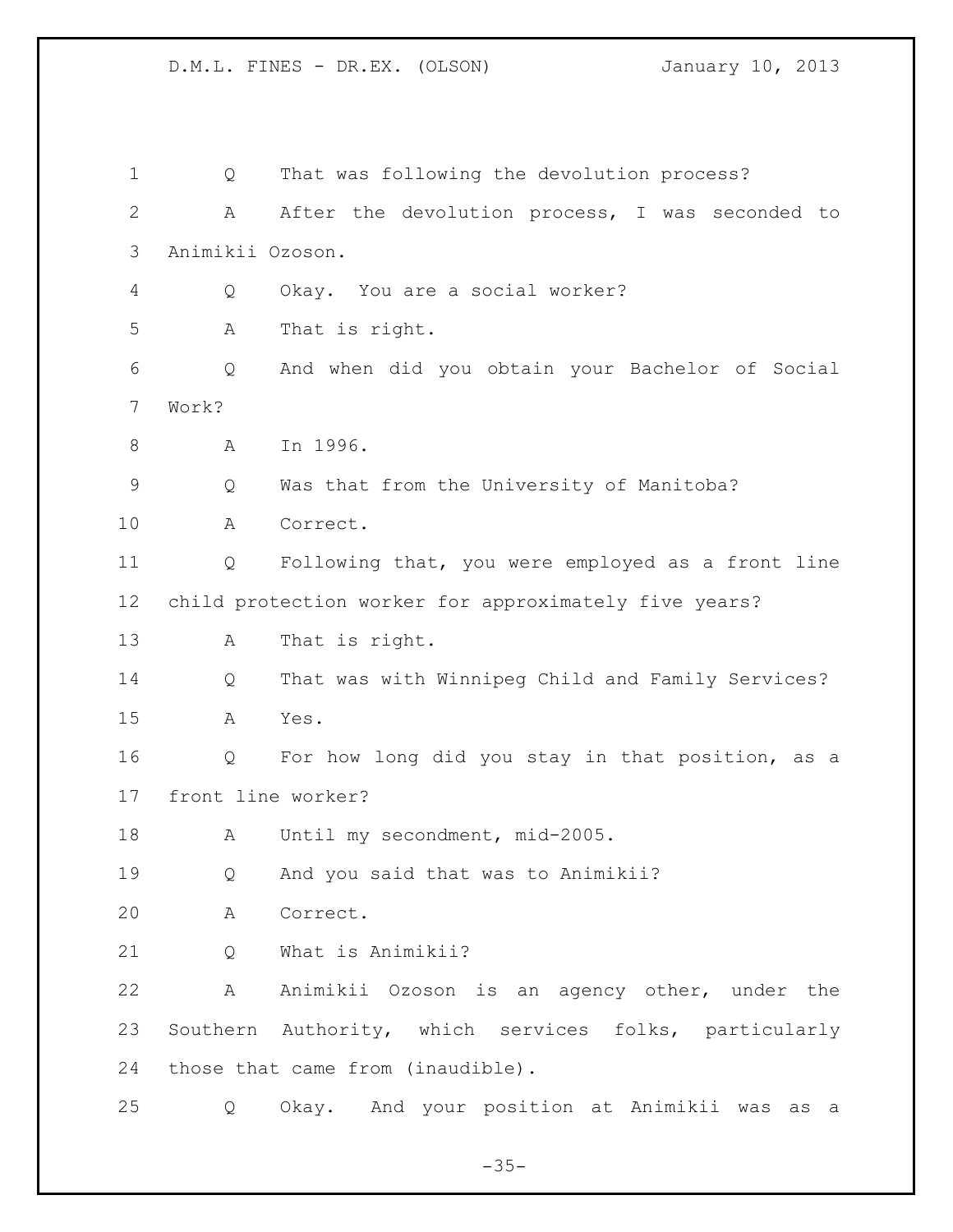social worker?

A Correct.

 Q Did you obtain core competency training when you began your work as a social worker?

A With Child and Family?

Q With Child and Family.

A Yes, I did.

8 O And what did that consist of?

 A It, it consisted of four cores. I do not recall the, the dates I attended those cores and I'm sorry, I don't recall the length of time each core took. But it was training with respect to the work we'd be doing with Child and Family Services, the policies, protocols and responsibility of a social worker under that employ.

 Q Would that be fairly early on in your career as a social worker that you would have taken that care competency training?

 A I do believe it was within around, about the first year, yes.

 Q Okay. Aside from that training, that you just, just described, did you receive any other training as a social worker?

A Well, of course, my university degree.

Q Right.

A There was all sorts of policy manuals and

 $-36-$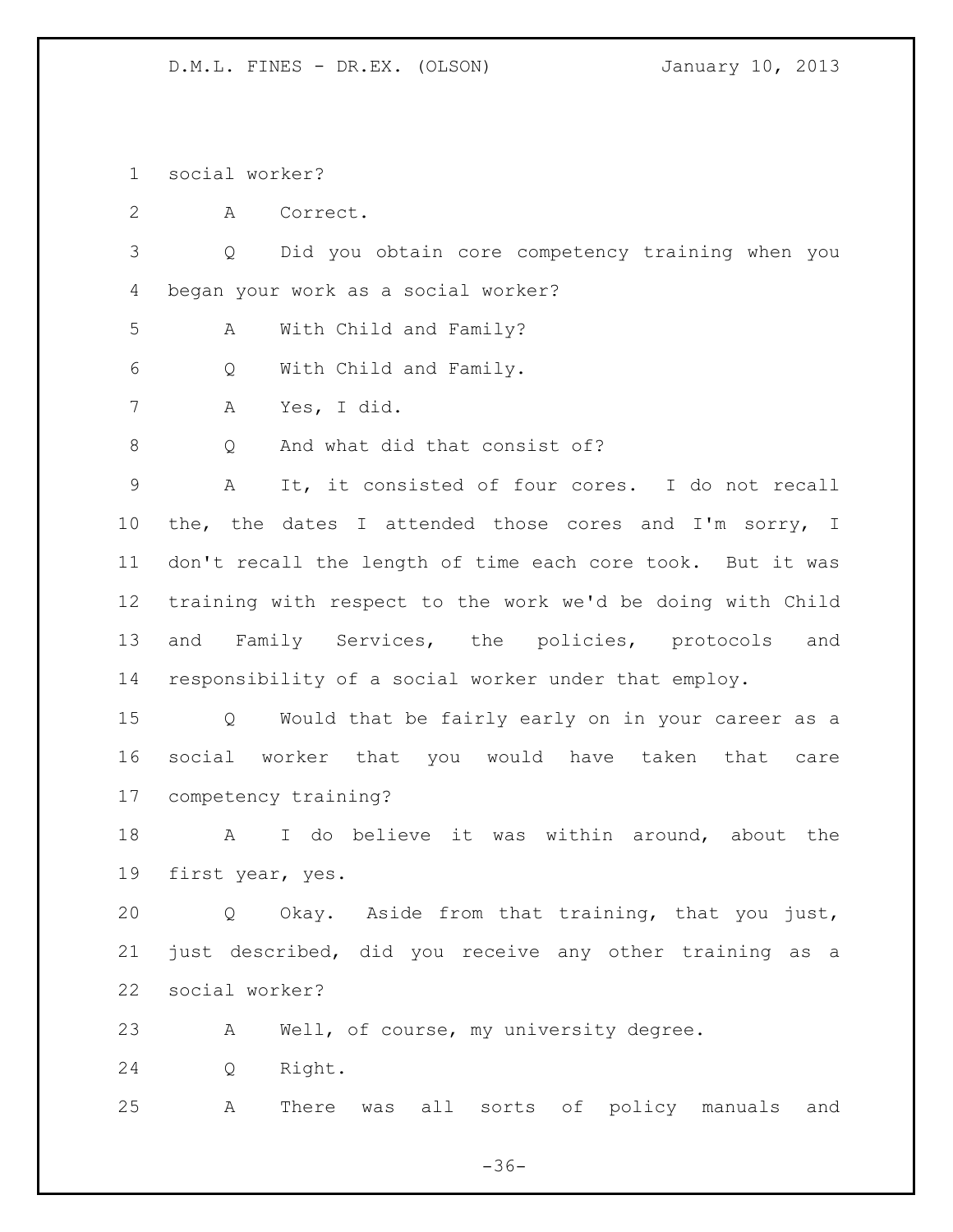material to which we were given to read.

 Q Did you -- had you received any training on those manuals, or other material? A Other than the core competencies, no, not, not formalized training. There were, there were a lot of peer- to-peer training and advice and case consults and, and stuff of that nature. We were a very, very tight unit. We worked -- Q What -- A -- well together. We shared information. We advised each other. Q -- so what you're describing to me sounds more like a on-the-job, learning as you go, type of thing, with consultation with others; is that fair? A Absolutely, yes. Q Were you given any formalized training on the, the standards, provincial standards? A The provincial standards manual was certainly part of our library. I was advised to review it. Any questions were brought to the supervisor and team leaders, if you will. I did review the standards -- Q Was that self, self review? In other words -- A Yes. Q -- it wasn't formalized training, it was -- A Other, other than what was covered in the core

 $-37-$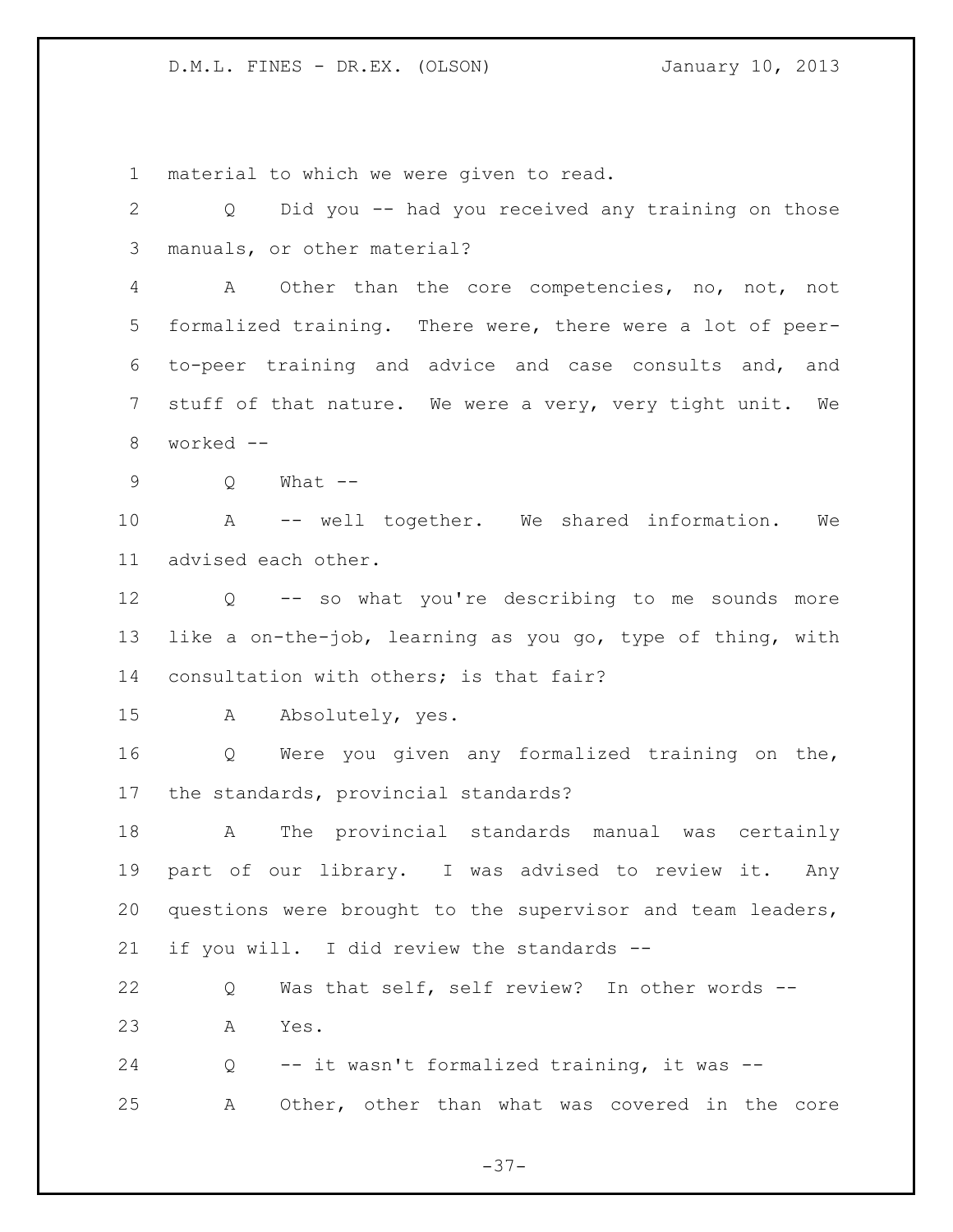competencies, yes, that would have been self-review.

 Q I just want to ask you about your caseload when you were with Winnipeg Child and Family Services in 2005. Do you recall what your caseload, caseloads were like? A In 2005, I, I don't know if the caseload was really representative of what was happening prior, remembering that we were preparing our cases for transfer. We were preparing for the devolution. Cases were being, were being summarized and, and transferred and really, that, that started to occur at the beginning of (inaudible), so my caseload was diminishing as, as the year progressed, prior to my secondment.

 Q Now, there's a difference between caseload and workload; right? Do you have, do you have an understanding of that?

 A I, I believe I know what you're talking about. The caseload would be the census numbers and the workload would be duties attached (inaudible) those numbers.

 Q Right. How would you describe your workload in that period of time?

 A It was, it was a very busy time and a very stressful time, not only with respect to the work we were doing, but the emotions surrounding the devolution and what was happening (inaudible). It was, it was, it was a big, big part of our lives, yes.

- 38-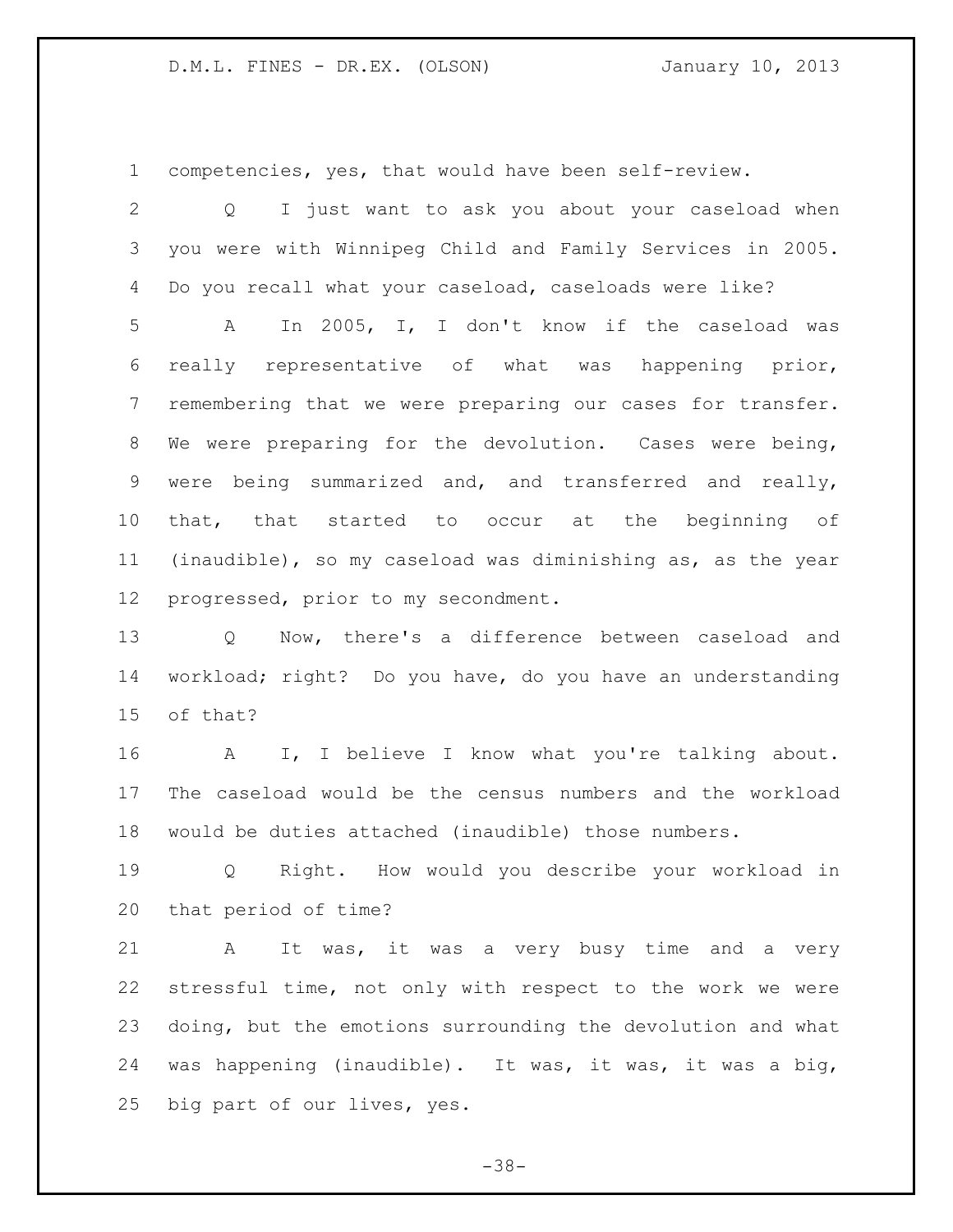Q In your view, did that have any impact on the services you were able to deliver to the clients of Child and Family Services?

 A I think, I think that the devolution impacted us and, and it was an emotional time. I would hope that the workers conducted themselves as they always did, but for certain, when you're under emotional stress, it impacts the way you're managing your caseload and your lives.

 Q And when it comes to your personal experience, which is what I'm mostly interested in, how did the things that were going on at the time impact your ability to, to deliver services to clients?

13 A I know that I was very busy transferring, closing, summarizing files. I'm sorry, I don't have a recollection of, of how it -- or, or whether there were any changes in, in my, in my workload. I don't -- I believe I conducted myself as I always have.

 THE COMMISSIONER: Think you're asking about performance, aren't you?

BY MR. OLSON:

Q Really about performance, yes.

 A I don't think my performance was impacted to a degree that I recall in any case (inaudible).

Q So, in other words, and you'll correct me if I'm

 $-39-$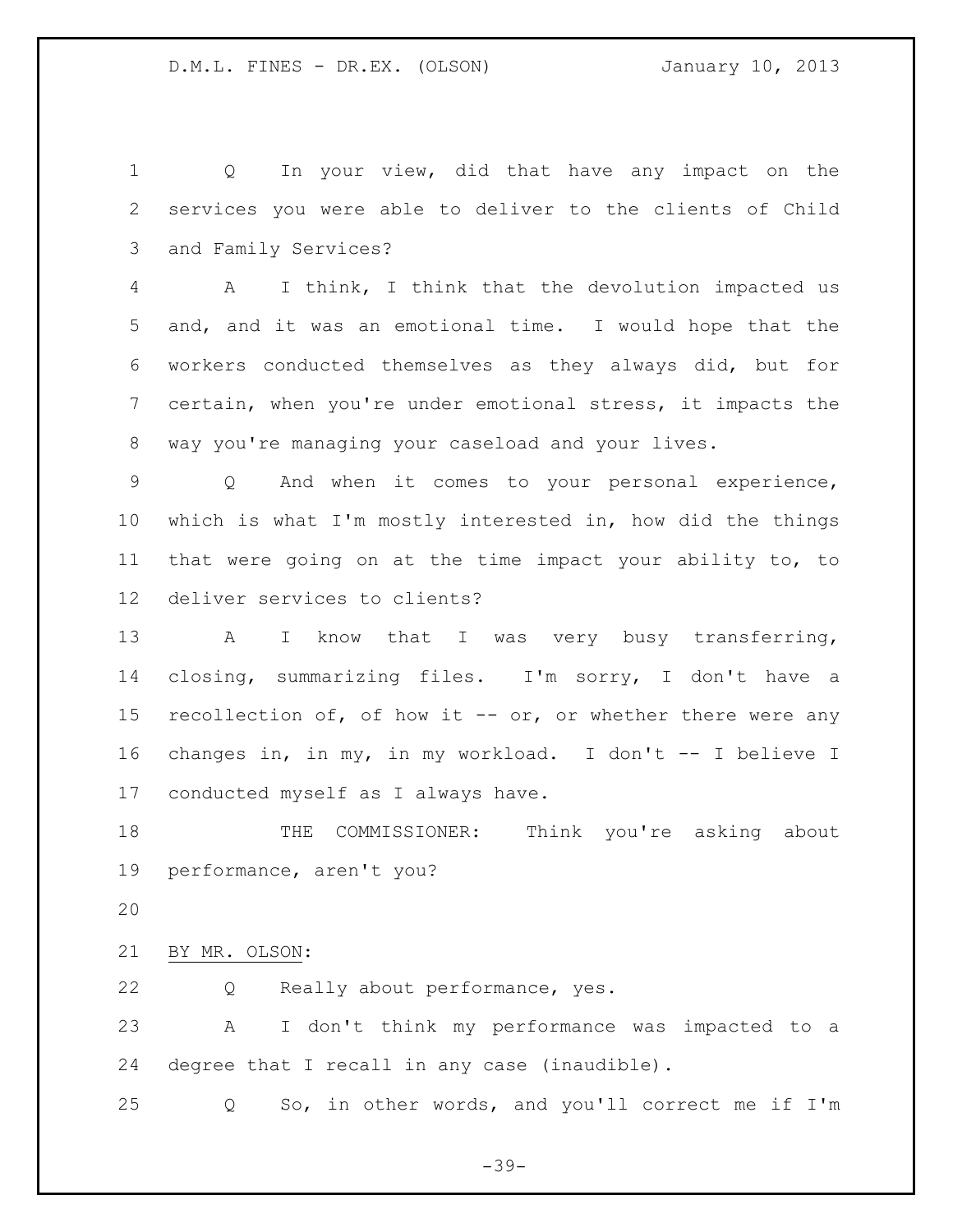wrong in my understanding, but what you're saying is, even though the caseload, or workload is fairly high, it didn't have an impact on the, on the, your ability to perform as a worker, in terms of delivering services to clients; is that what you're saying?

 A Yes, it is. I believe I continued to meet the standards.

 Q And when you moved over to Animikii, did anything change, in terms of your ability to deliver services to clients?

 A No, the big issue with moving to Animikii, that too was a very busy time, because when I was with Child and Family, I was familiar with all my cases. Moving to Animikii, I was handed twenty some cases, I can't remember the exact number, I'm sorry --

16 THE COMMISSIONER: New cases?

 THE WITNESS: -- but I was handed a bunch of new cases and getting to know them, getting up to speed, very busy, very stressful time, yes.

BY MR. OLSON:

 Q I'm sorry, when did you say you moved to Animikii? What was the date?

 A I'm, I apologize, I don't know the exact date. It would have been April, I believe.

 $-40-$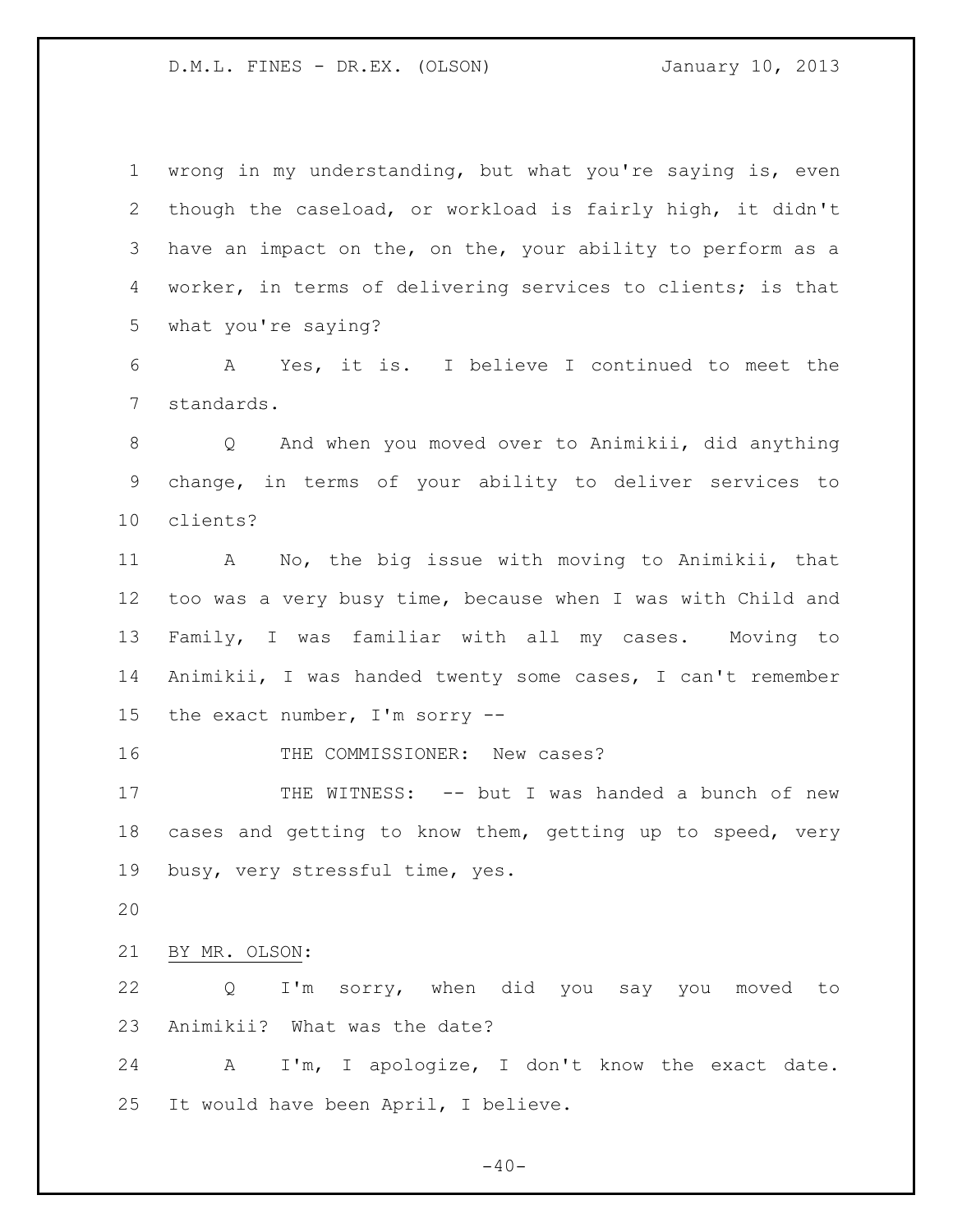Q Of 2005?

A Correct.

 Q You were the child protection worker for the witness we know as SOR 5; right?

A That is correct.

 THE COMMISSIONER: Just one moment, Mr. McKinnon is --

 MR. MCKINNON: It just might be helpful to the witness, if I reminded her that the May 5th was what we called the go live date for the transfer of files. So that, that may --

12 THE WITNESS: Okay.

 MR. MCKINNON: -- orient her to when, when it started. Okay. And Mr. Saxberg is telling me that it was a brand new agency that may have started a month before the 16 go live date. So those two factors may help the witness, orient her to the time.

THE COMMISSIONER: Thanks, Mr. McKinnon.

19 MR. OLSON: Thank you.

20 THE WITNESS: Thank you.

BY MR. OLSON:

 Q And does that, does that help you, in terms of determining when you would have moved over to Animikii? A Yes, I believe my secondment occurred beginning

 $-41-$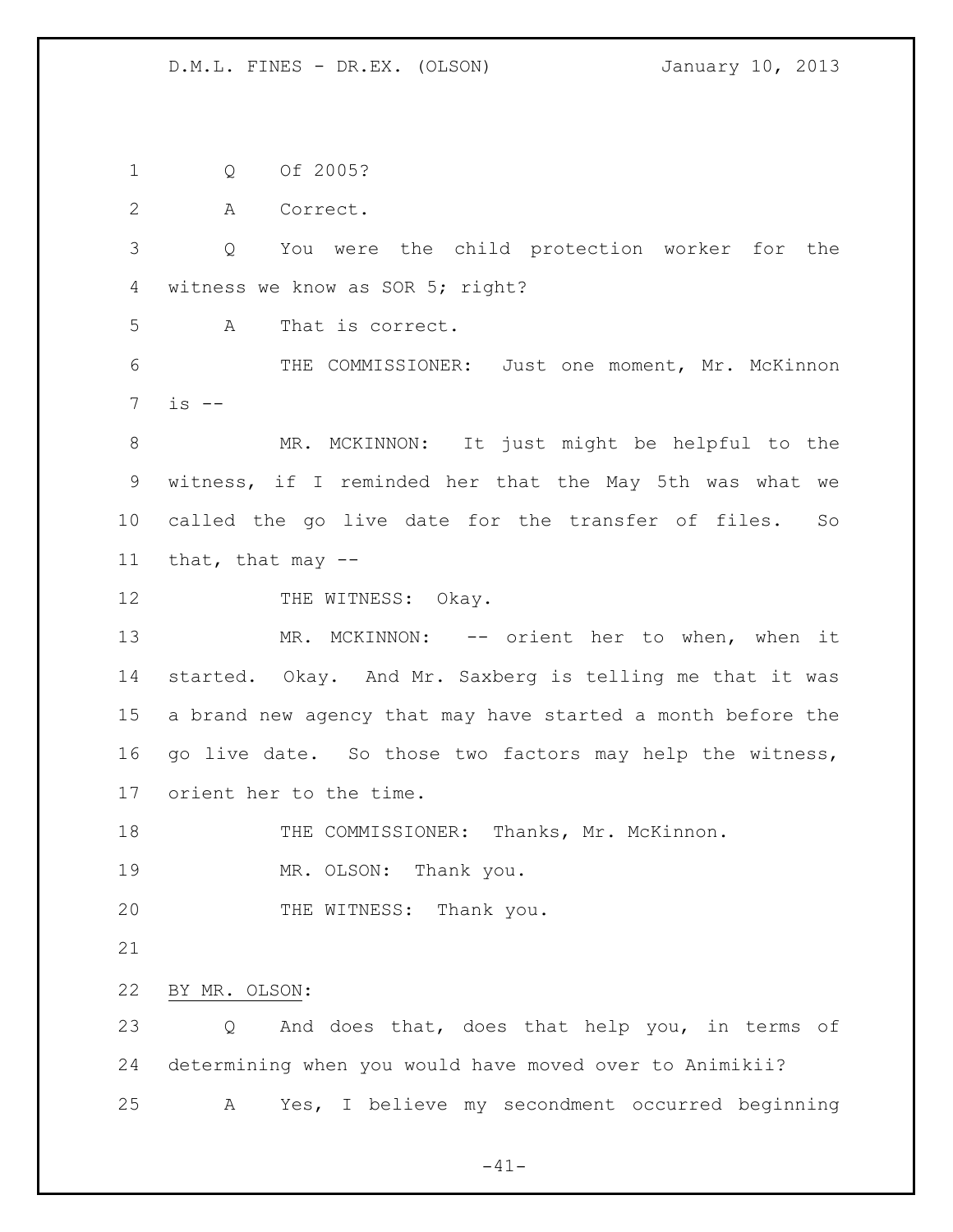of April.

 Q Beginning of April 2005? Now, we were moving into your work as a, the child protection worker for SOR 5; I understand she was a client of yours at Winnipeg Child and Family Services? THE COMMISSIONER: Who, who was? MR. OLSON: SOR 5. THE WITNESS: SOR 5 was one of the files on my desk when I began in December 2000 -- BY MR. OLSON: Q So one -- 13 A -- with Child and Family Services. Q -- so one of the first files you picked up as a social worker? A Correct. She, at that point, was a child-in-care and a young mom. Q And she remained your client for how long? A She was my client throughout my time with Child and Family Services and she opted to transfer to Animikii Ozoson. So she -- Q So she stayed on with you when you transferred to the new agency? A She did. Q Did any other clients of yours do the same thing?

 $-42-$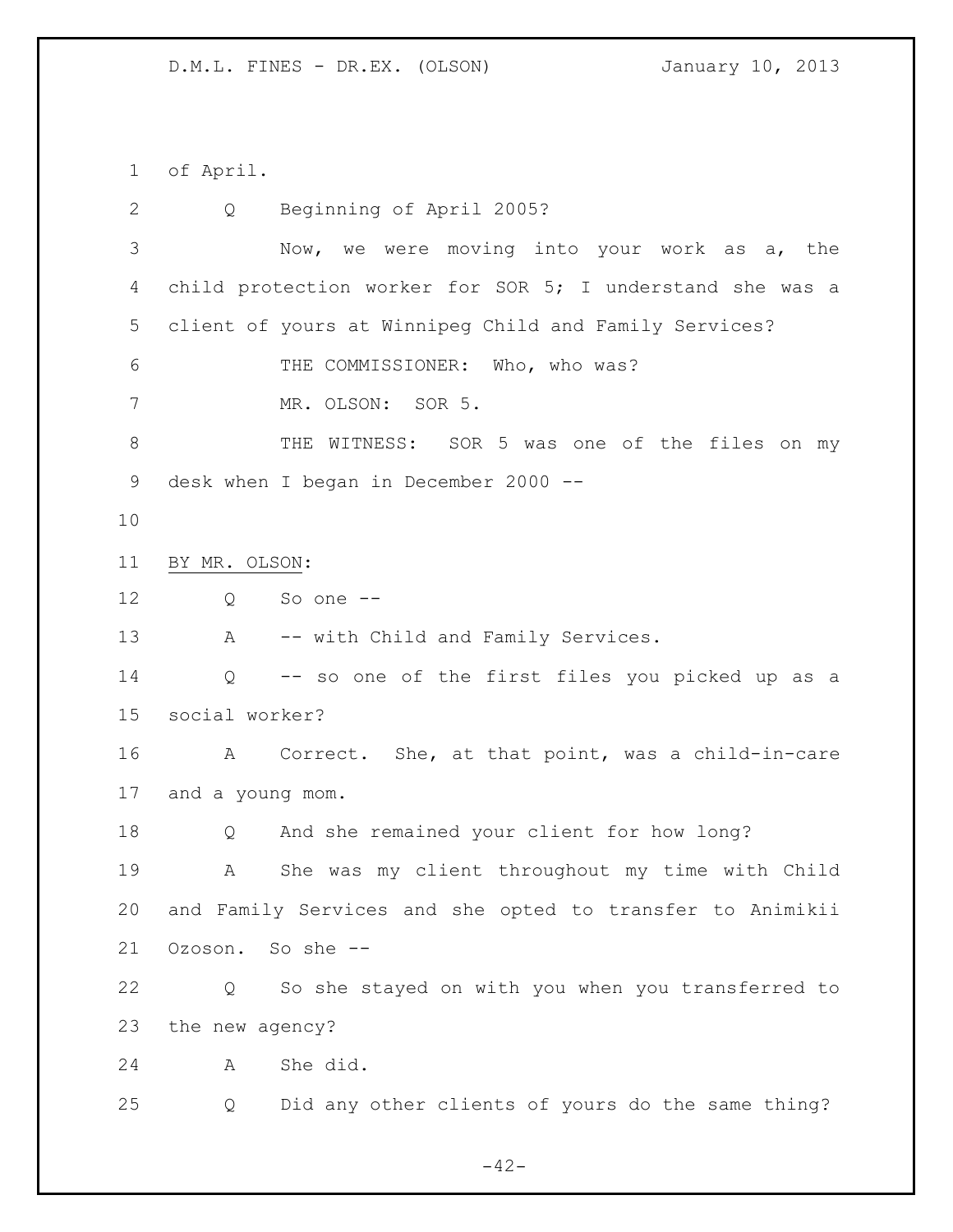A No.

|  |  |  |  |  |  | So she was the only one? |  |
|--|--|--|--|--|--|--------------------------|--|
|--|--|--|--|--|--|--------------------------|--|

A That is right.

Q Was that at her request, or your request?

 A That certainly wasn't at my request. I wouldn't have made such a request. She requested to transfer to Animikii. At Animikii Ozoson, my supervisor let me know that she had transferred and they had their, her file. He gave me the option of continuing with her, or transferring her to another worker.

- Q Okay. And you chose --
- A And --

Q -- to --

- A  $-$  and I told  $-$
- Q -- continue?

 A -- I told him that because of the relationship I had forged with this client, I saw this as, as a positive working relationship and I told him that I would be, I would be agreeable to continuing to be her social worker.

 Q Okay. And when you told me a few moments ago, you seemed fairly adamant that you, you would not have made the request to take this particular client with you. Was there, was there anything, in particular, you meant by that?

A Yeah, it, it certainly was not -- I would not

 $-43-$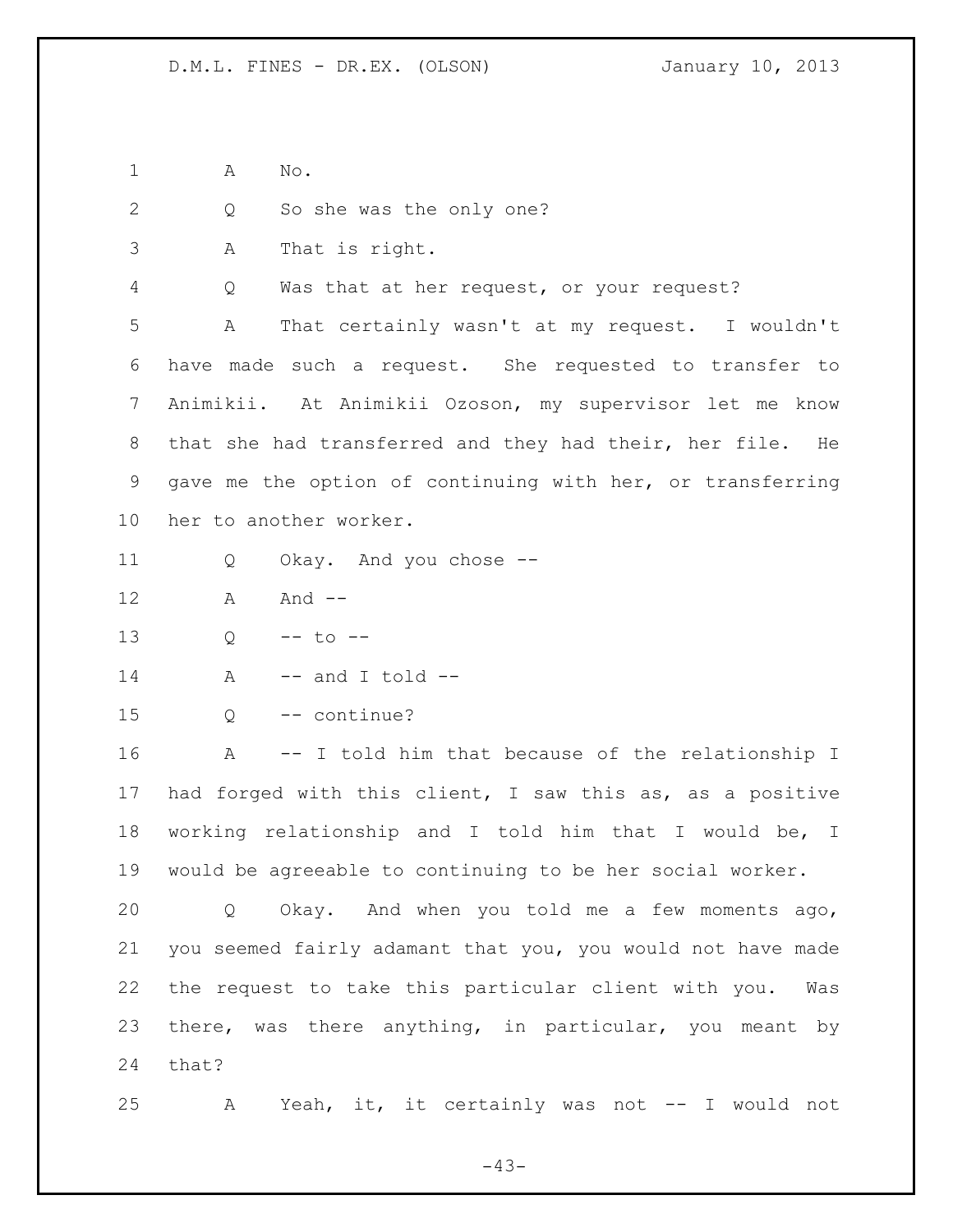have led a client into making a decision as to which agency she chose.

Q I see.

 A I told her that I would be leaving Child and Family Services and that I was seconded to an agency under the Southern Authority, which was her rightful authority and she chose to continue to, she chose to go to Animikii and she had told me that that decision was based on our relationship and her desire to keep me on as her social worker.

11 Q I see. And that was agreeable to you; is that right?

A That is right.

 Q So you didn't, you weren't unhappy with the fact that she came with you to the new agency?

A No, I was not.

 Q Can you -- I, I had the impression that she had a certain degree of, degree of trust in the relationship; is that your view as well?

 A I think that that's evident in the choice she made, yes.

 Q Can you just describe for us what the relationship was like between you and her in that time period?

A During that time period, she was doing quite

 $-44-$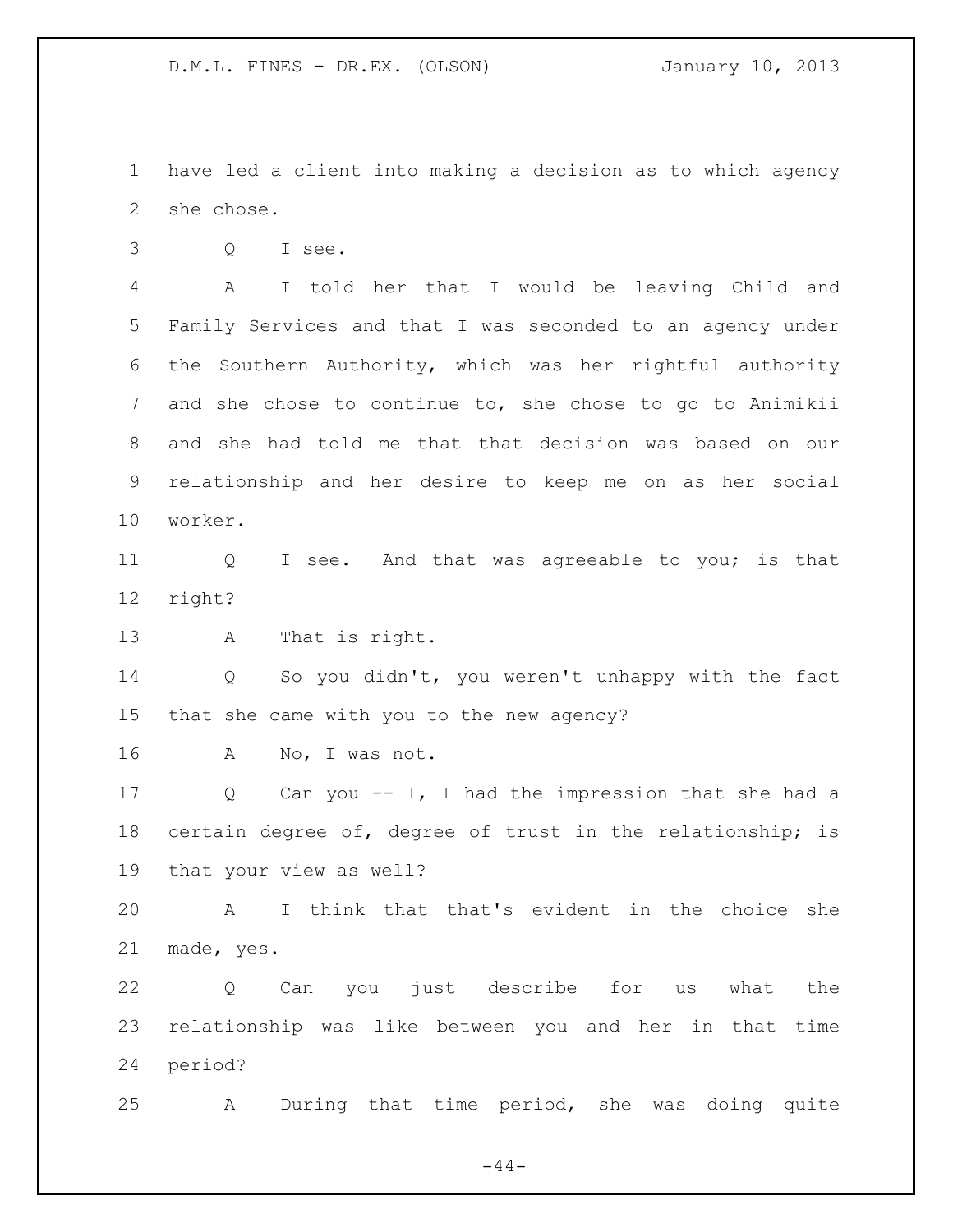well, just prior to the devolution, she had, she had made significant changes in her life and her and her family were getting on quite well. Throughout my work with her, however, there were times that our work was quite confrontational, in that I was in a position where I would let her know that her children were very close to being apprehended because of the issues in her home. Her, her child, rather -- let me back up a bit. When I first began with her, she had an infant child and that child was 10 apprehended by me and brought into care. Working with her, she -- that child was returned to her care at a point. Two more children were born to her. There were lots of issues in her home and yes, my relationship with her, at times, was such that I would let her know that her children were very close to being apprehended and that things needed to change. A lot of fluctuation with regard to how she did in her parenting role. She would do well, she would do very poorly. Helping maintain her home and working as a social worker on this file was a tremendous responsibility.

 Q We've heard evidence previously that the apprehension of a child is a pretty serious matter and it's, it's a traumatic matter for mothers and families. Was that the case with respect to SOR 5?

A Absolutely.

Q And that being the case, and, and what you've

 $-45-$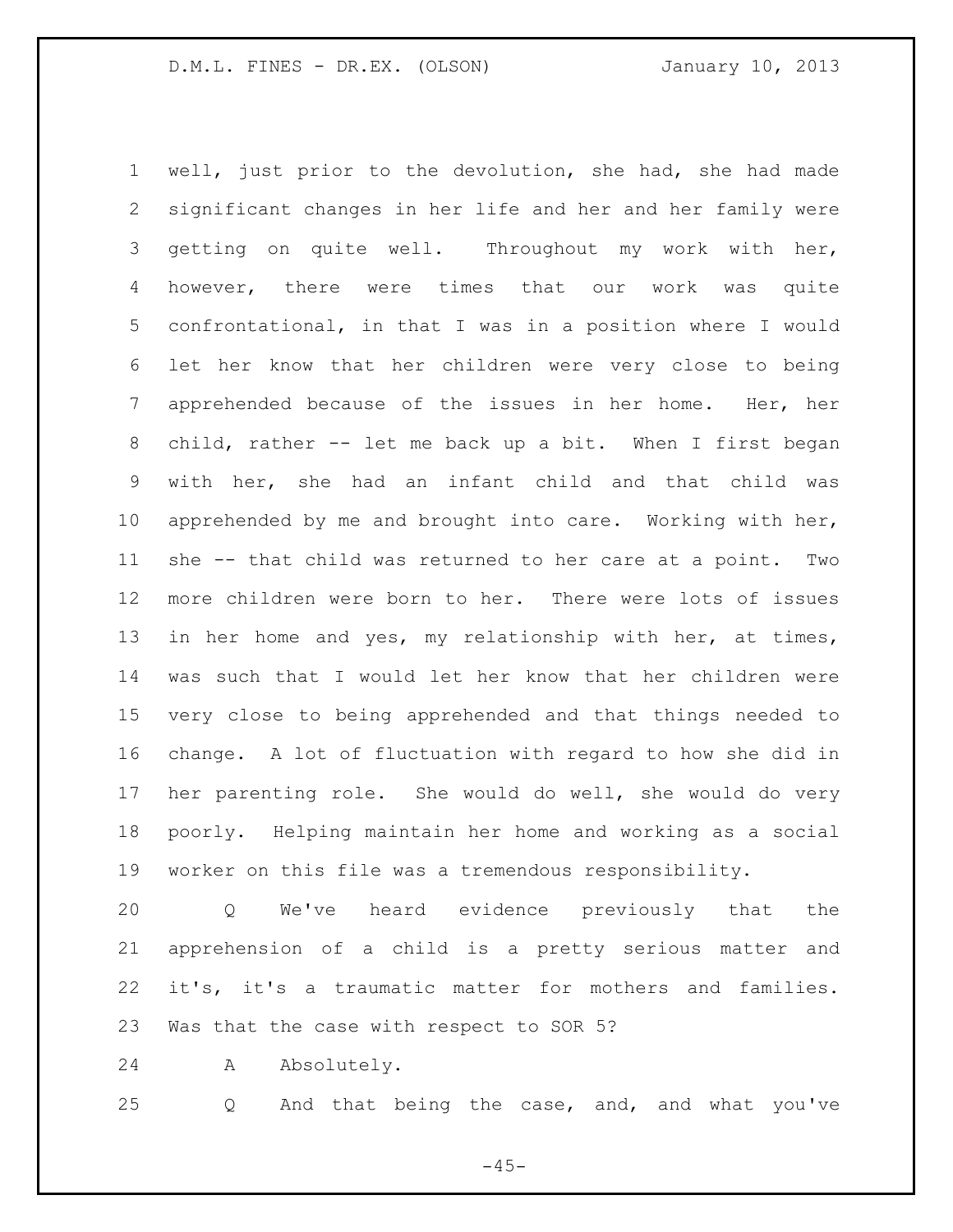| $\mathbf 1$ | described as sort of an up and down relationship with her,         |
|-------------|--------------------------------------------------------------------|
| 2           | despite that, she still followed you to Animikii as a, as a        |
| 3           | client; did that suggest to you that she had a, a                  |
| 4           | significant degree of trust in you as her worker?                  |
| 5           | A Yeah, again, I, I believe that she did trust me,                 |
| 6           | yes.                                                               |
| 7           | In 2004, late 2004, and early 2005, how often<br>$Q \qquad \qquad$ |
| 8           | would you see SOR 5?                                               |
| 9           | In late 2004, there were -- and, and I have had<br>A               |
| 10          | opportunity to review my notes, roundabouts October there          |
| 11          | was a lot of concerns in the home.                                 |
| 12          | THE COMMISSIONER: Lot of what?                                     |
| 13          | THE<br>WITNESS: Concerns. I was out there quite                    |
| 14          | often.                                                             |
| 15          |                                                                    |
| 16          | BY MR. OLSON:                                                      |
| 17          | This is October 2004?<br>Q                                         |
| 18          | Oh, yes, if I said five, I'm sorry.<br>A                           |
| 19          | No, that -- I just wanted to be sure.<br>Q                         |
| 20          | In October 2004, there were concerns. I was out<br>$\mathbf{A}$    |
| 21          | there quite often. In early 2005, she had cleaned up her           |
| 22          | act. We had a support person in who was, who was aiding            |
| 23          | her in her parenting role, reports were good and my                |
| 24          | interaction with SOR 5 was minimal in the beginning of             |
| 25          | 2005.                                                              |

 $-46-$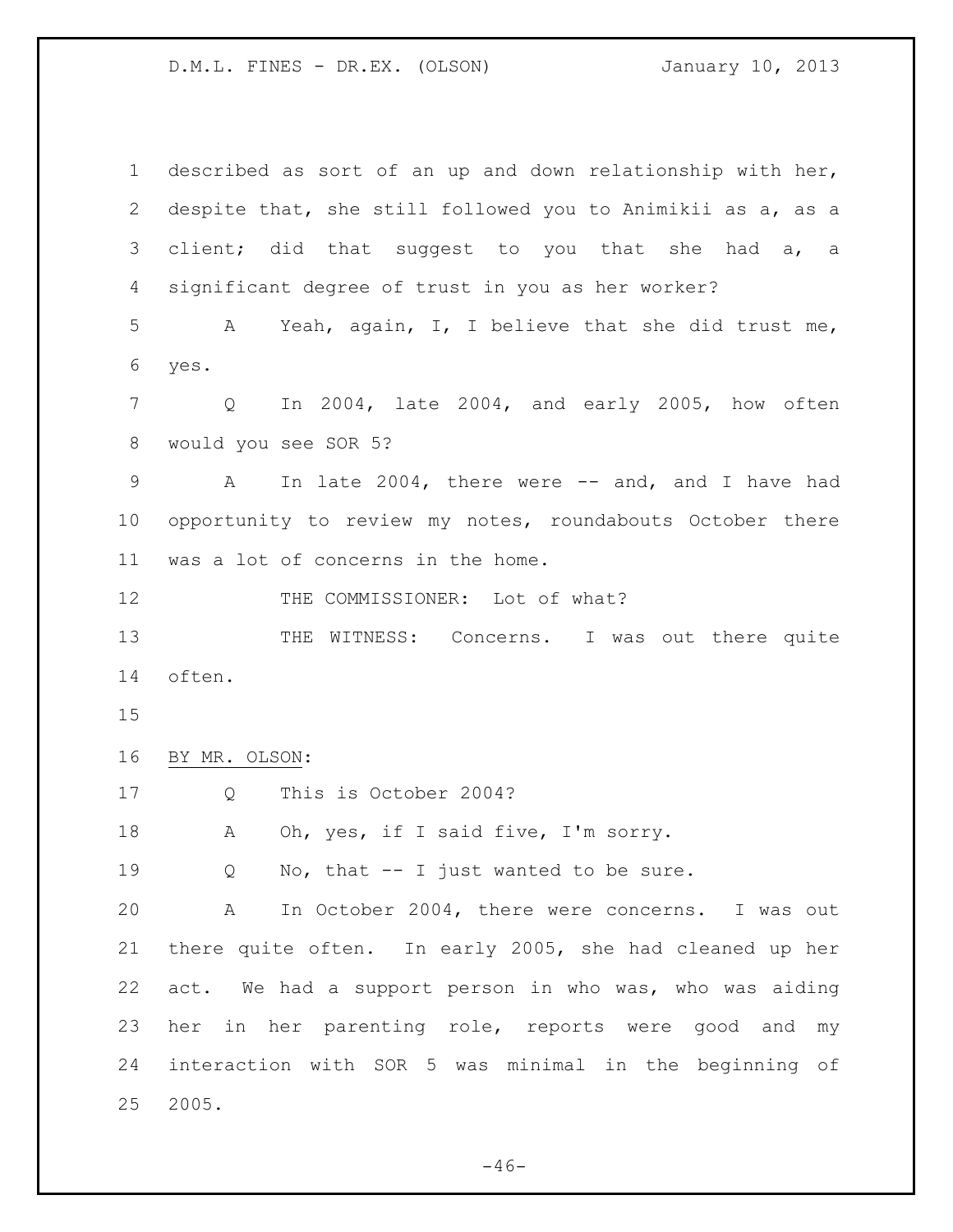1 Q You said you were basing that on your notes? A Yes. Q Do you record all of the meetings you had -- did you record all of the meetings you had with her in your notes? A That would have been my practice, yes. Q You said you reviewed your notes before today and 8 you know that there is, SOR 5 reports -- actually told you something about Phoenix Sinclair, probably in the period of February 2005; you're aware -- 11  $A = I'm -$  Q -- you're aware -- 13 A  $-$  I'm  $-$  Q  $-$  of that? 15 A -- I'm aware of what, sorry? Q You're aware of what SOR had, SOR 5 has reported, in terms of giving you some information about Samantha and Phoenix in early 2005? A I heard her testify that she believes she reported to me some concerns, yes. I'm -- yes. Q And you said you've checked your notes to see whether or not you had meetings with Ms., with Ms. -- sorry, with SOR 5; is that, is that right? A I've reviewed my notes and my notes would indicate, during February, I didn't have any meetings with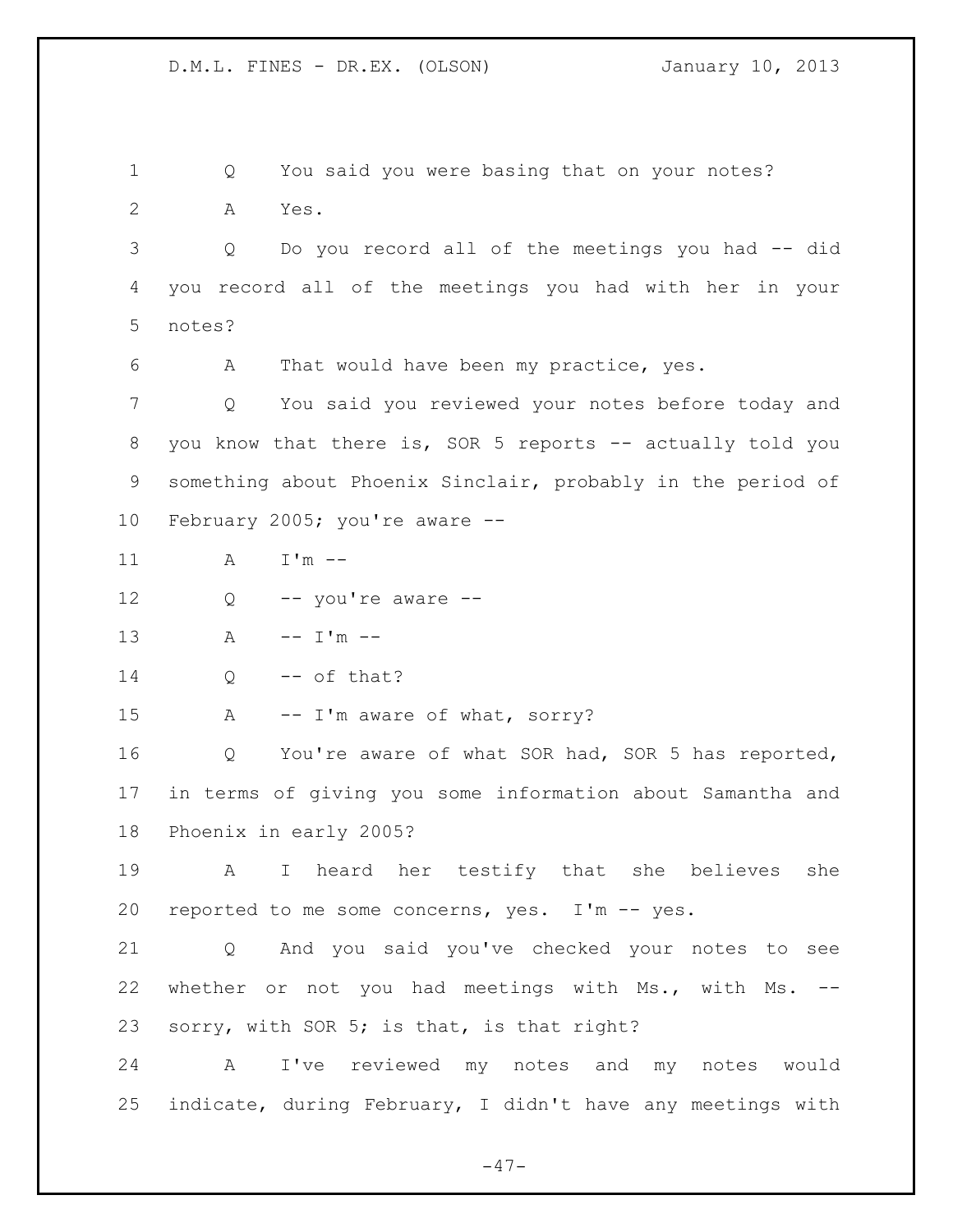her. 2 O Okay. A February of 2005. Is that your question? I'm sorry? Q Yes, that's my question. You've answered the question. Based on your notes then, having no record of a meeting with SOR 5, does that tell you, you did not meet with her in person? A Yes. Q So it couldn't be that you met with her and didn't record it? A I don't believe that would be true. I don't believe that I would meet with her and not record it. 14 Q But is it possible that happened? A I don't believe so. Q And what about your practice, in terms of phone calls? If you were to have a phone discussion with her, would you always record that? 19 A Phone calls were recorded, yes. Q But would -- A I would, I would -- phone calls are actually easier to record than fields, in that I'm sitting at my computer during the phone call and, and it would go into the computer, yes. Q So are you saying then that, that you would

 $-48-$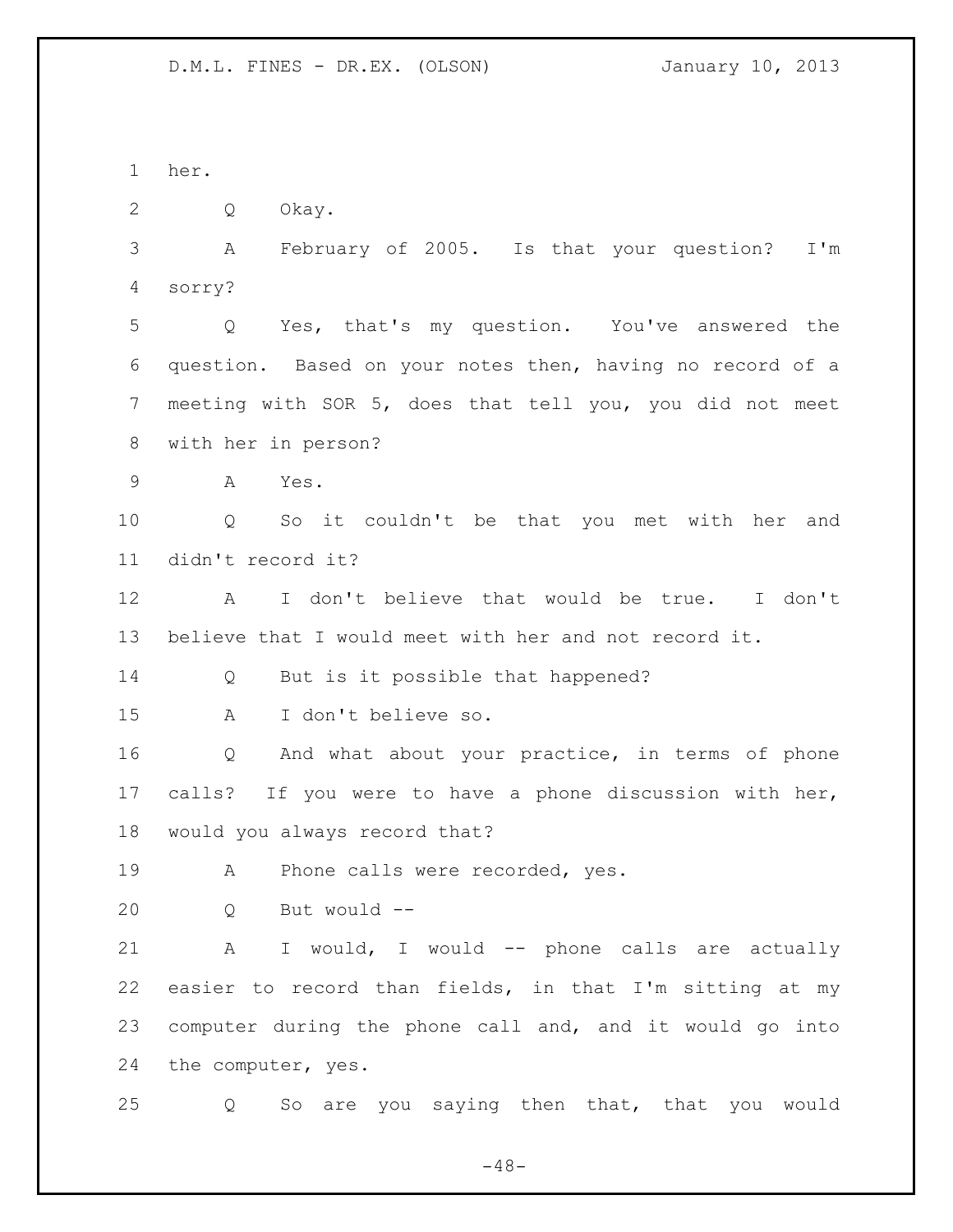record all of your phone conversations with this client? A Yes.

 Q So if -- would it be possible that you would have had a phone conversation with her and not have recorded it? A It would be my practice to record phone calls. I believe that, had I had a phone call with her, it would be in my notes.

 Q The evidence that we've heard from SOR 5 is that she told you, in a meeting, and I believe she, she thought it was an in person meeting, in early 2005, some, somewhere around her birthday, which was in late February, that she was worried about Phoenix because she -- Phoenix was spending a lot of time with Mr. McKay, who was not her father; do you recall any of that?

A No.

 THE COMMISSIONER: Did you, do you, did you know who Phoenix was at that point in time?

 THE WITNESS: No, sir. I've had, I've had no contact, nor had I heard the name.

 THE COMMISSIONER: Nor Samantha, I take it? 21 THE WITNESS: That is correct.

BY MR. OLSON:

 Q And you said you didn't recall hearing anything about Samantha or Phoenix?

 $-49-$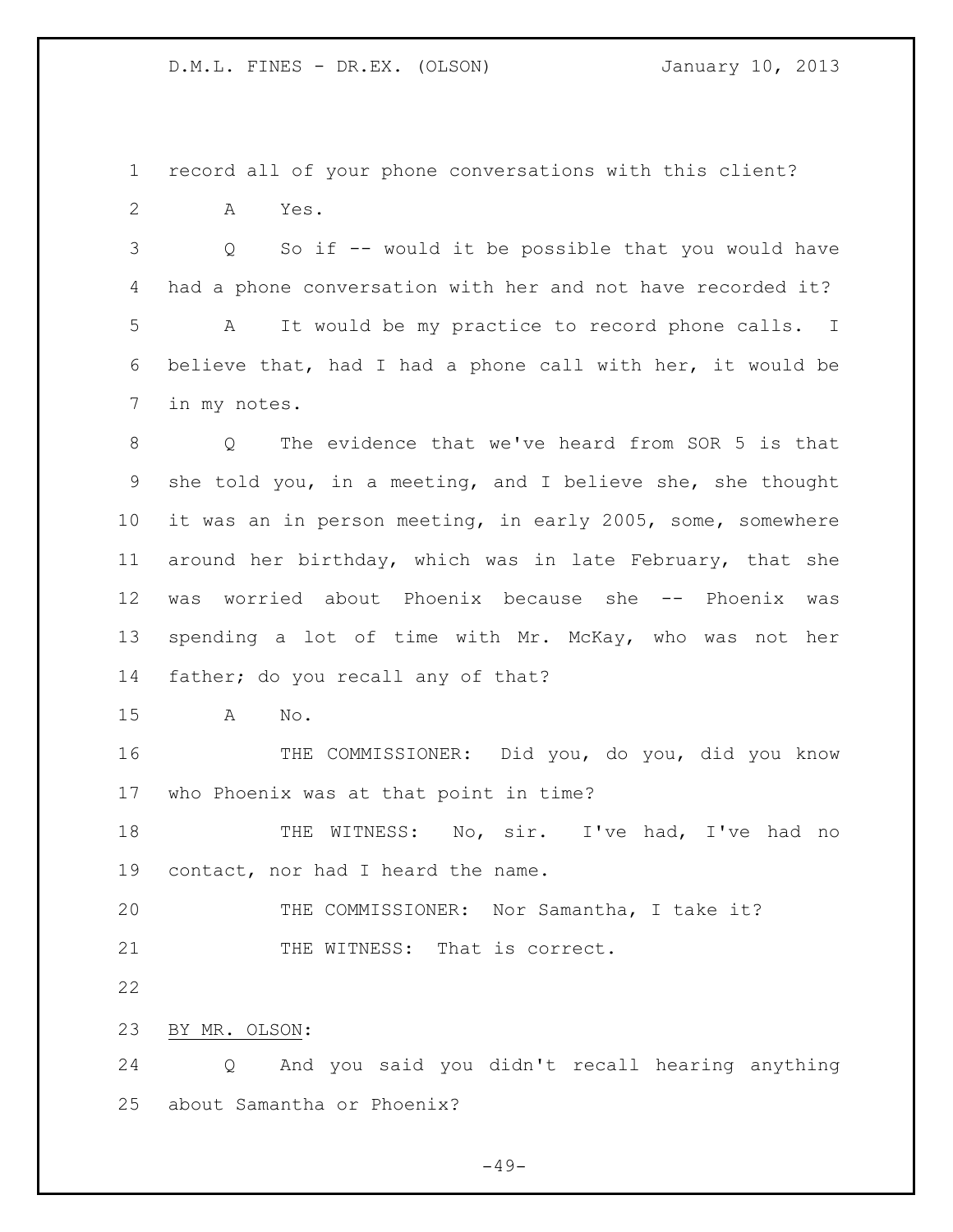A I'm sorry, I don't know if you said did or didn't? Would you --

 Q Did, did not, do not recall hearing anything from SOR 5 about Samantha or Phoenix?

 A I do not recall ever hearing those names prior to the case hitting the news, no.

7 Q I just want to be sure that -- when you say you do not recall hearing that, are you saying you did not -- she did not tell you -- give you any information about either Samantha or Phoenix?

 A I believe that this information never came to me as a social worker, correct. I believe that she never gave me this information, or reported concerns to me.

 Q Why is it you say that? In other words, what's the basis for your saying you believe you never received this information?

A Because I don't recall it.

18 O Is there anything else, any other reason? You --it's just because you simply don't recall the information?

A What information are you -- like, like, what --

 Q Any information about Samantha Kematch or Phoenix Sinclair.

 A Had any information come to me on any person that would allude to child endangerment or abuse of a child, I was fully aware of what my responsibilities were with

 $-50-$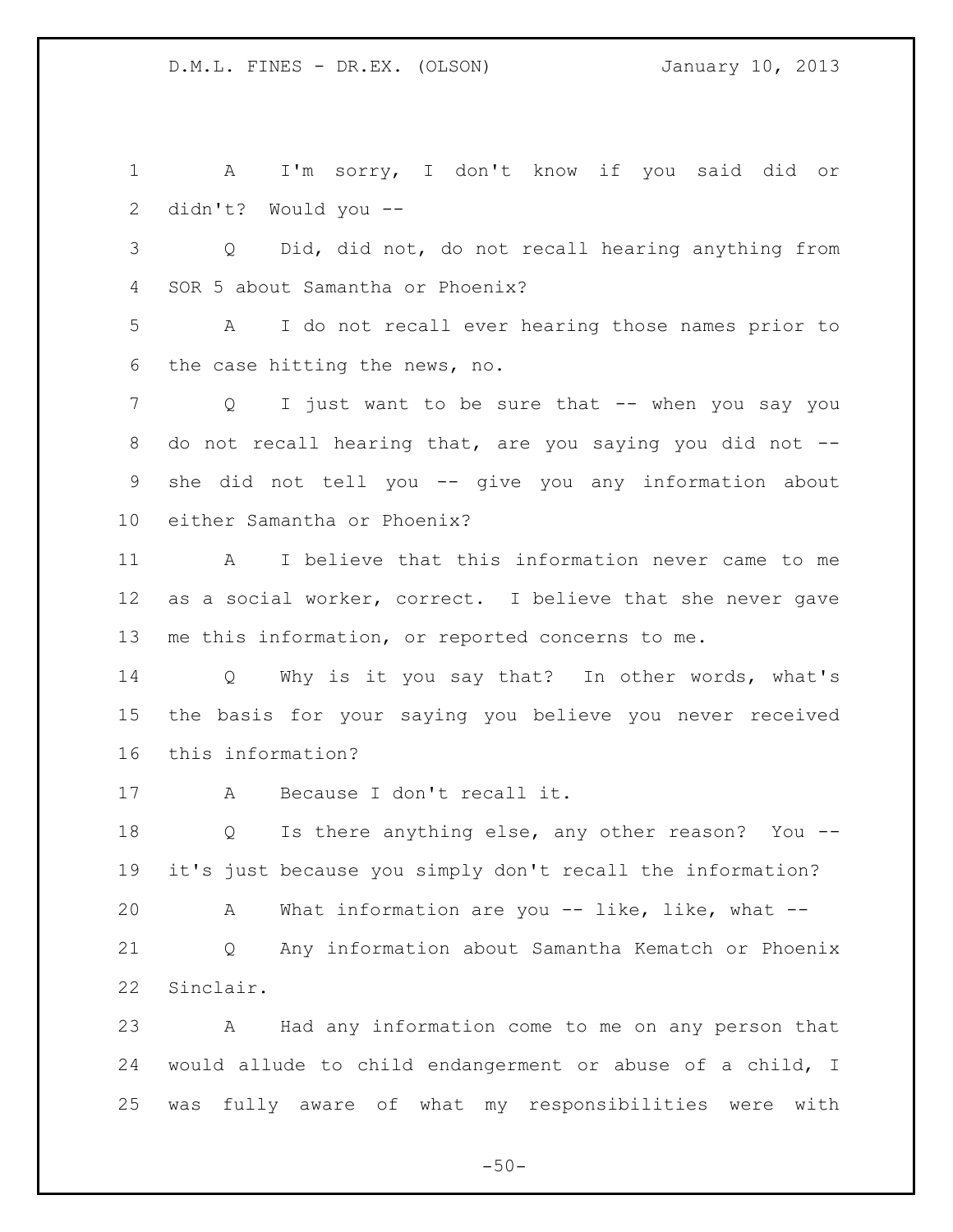regard to reporting said information. Had information come to me which indicated child endangerment or abuse, I certainly would have ensured that intake be contacted. I did not call intake with regard to information of this nature. And therefore, because it was my practice to do so, I'm confident that the information never came to me.

 Q Okay. We heard evidence from SOR 5 that she had made similar reports about other people in the community, in terms of concerns about their parenting --

A You said similar reports.

 Q -- similar, raised similar concerns as to what she said she raised about Ms. Kematch. Not necessarily the type of concerns, but concerns about potential issues in families and that she, she brought this to your attention with respect to other families; is that, was that your experience with her? She would complain about other families?

 A SOR 5 was, is a very emotional person. In my contact with her, as we were dealing with the issues presenting themselves in her home and regarding her parenting, she would, quite often, let me know things like I'm doing so much better than my mom did. I'm doing so much better than a, a lot of people in the community. I'm doing this and I'm doing that and, and specific concerns, specific issues with regard to parenting of other folks

 $-51-$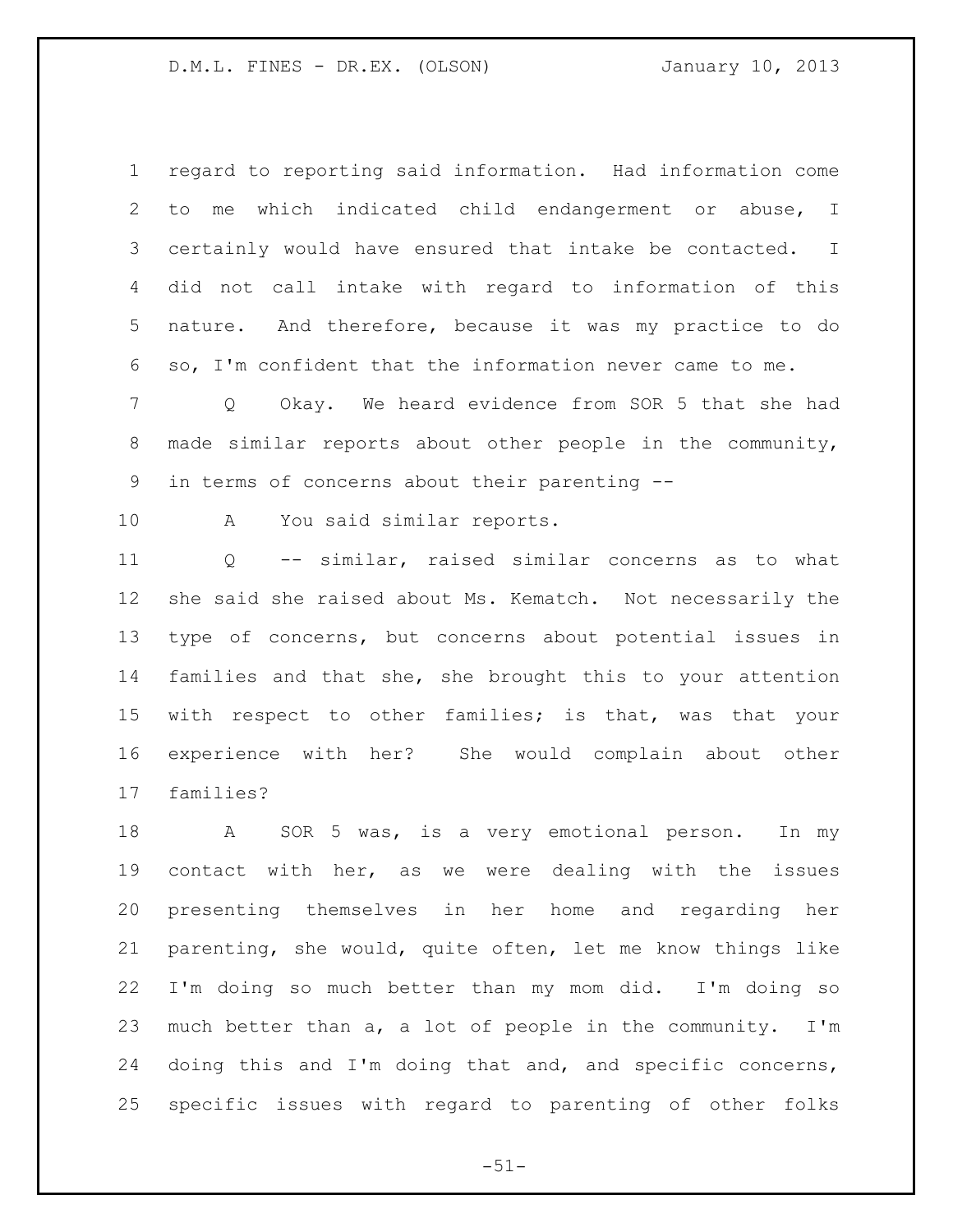1 were never brought to me by this ...

 Q You're, you're saying that did not happen? She did not disclose --

A She --

Q -- specific concerns about other people?

 A -- that would be absolutely correct. She would not disclose specific concerns. She would disclose that 8 she is doing better than neighbours, that, that she is -- I'm sorry, it's difficult to explain what, what happens with a client who is trying to deflect the work I'm doing with her. She doesn't want, she didn't want to deal with the fact that there was issues in her home. She wanted to move the conversation away from there. She would try to convey to me that she believed that she was doing okay and 15 she would let me know that people in the community -- that, that my focus should be on other people in the community, rather than her.

- Q That was your --
- 

A (Inaudible) --

 Q -- are you saying that was your interpretation of when she would raise concerns about others, she would be deflecting from her own situation? Is, is that what you're saying?

 A Almost. When you say raise concerns about others, she didn't raise specific concerns and that, that

 $-52-$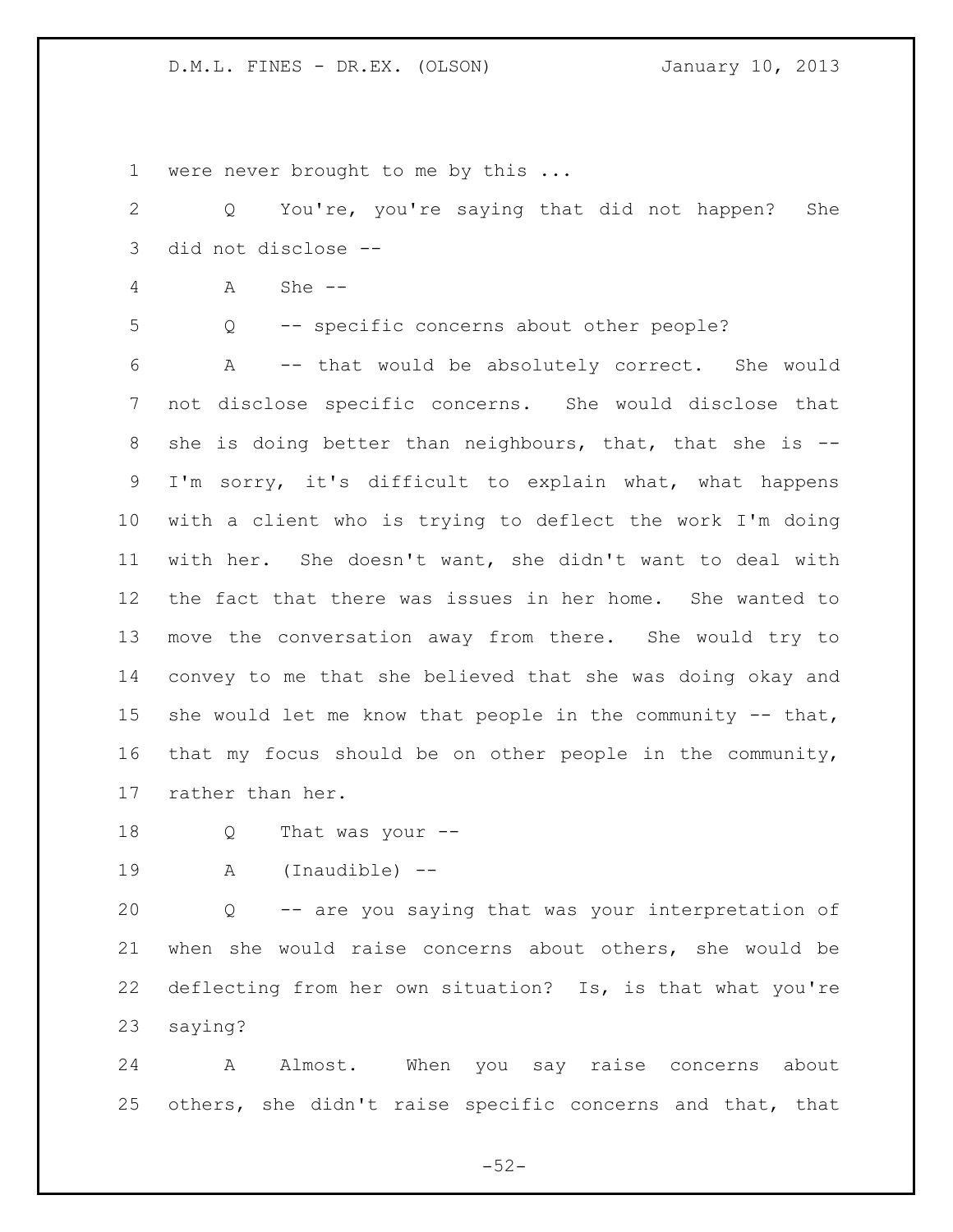is what I need to convey here. She would, she would let me know that she believed that she was superior to her peers. But in which ways? I, I never, I never heard that, no.

 Q When you're, when you're talking about she wouldn't raise specific concerns, can you just help me understand what you mean by that? What do you mean by specific concerns?

8 A Repeat please?

 Q When you, when you said she wouldn't tell you, wouldn't raise specific concerns about other people in the community, neighbours or whatever, what do you mean when you say specific concerns? As opposed to general concerns? 13 A I am talking, I guess, about hearing person X is, is doing, is engaging in this behaviour, which I would interpret as abuse, or child endangerment, concerns of that nature. I never heard, from this client, any indicators that she had information related to child endangerment or abuse of any of her peers.

 Q Okay. And I, I want to be very fair to you, so what I would like to do is you, you, you recall giving a statement to the police in connection with this matter?

A I do.

 Q And you've reviewed it before coming here today? A I did.

Q You, I believe you have it in front of you, it's

 $-53-$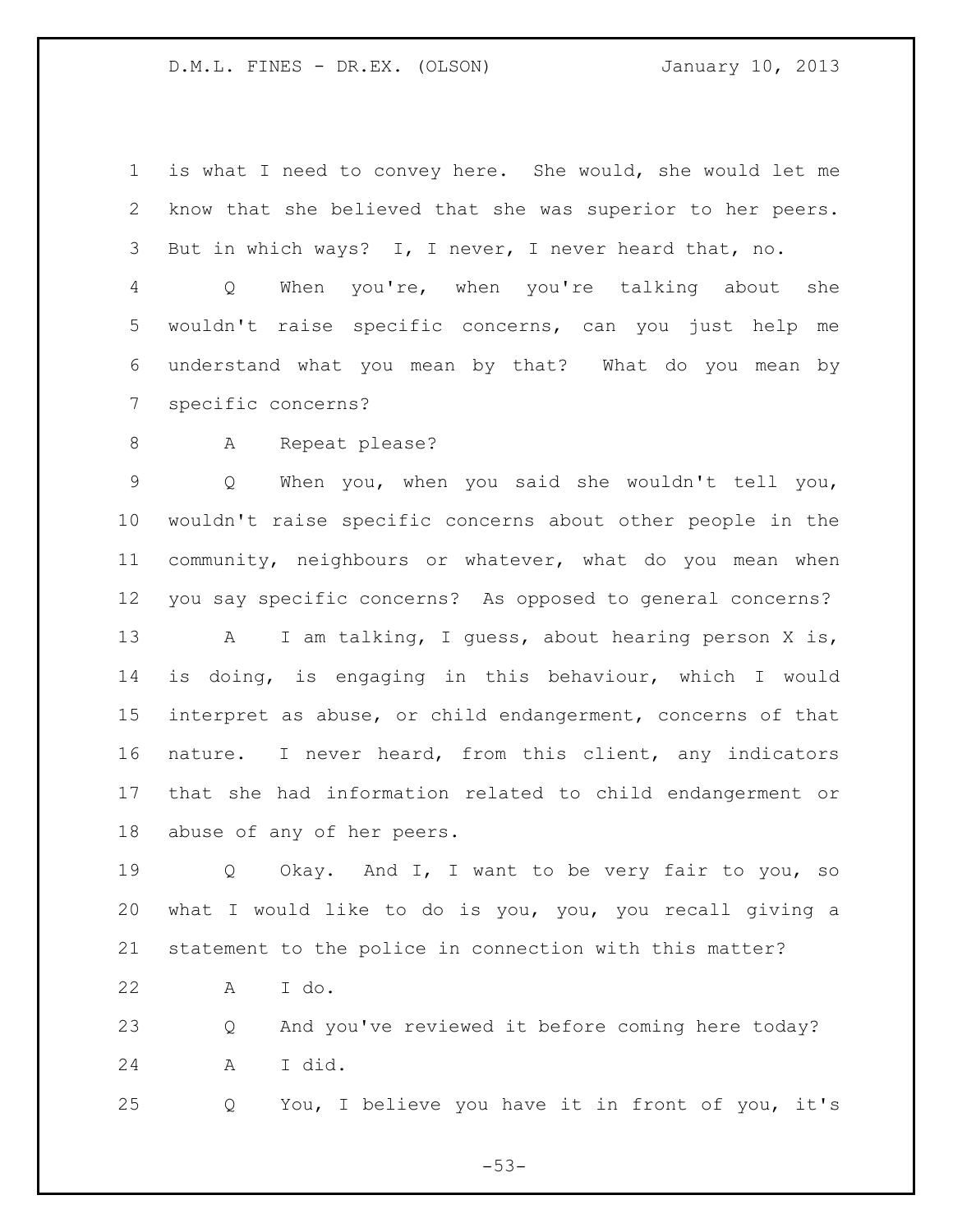from Commission disclosure 113.

| $\mathbf{2}$    | THE COMMISSIONER: Page number?                             |
|-----------------|------------------------------------------------------------|
| $\mathfrak{Z}$  | MR. OLSON: Page number is 5096.                            |
| 4               | THE COMMISSIONER: Nine six.                                |
| 5               | THE WITNESS: I'm sorry, you said 113?                      |
| 6               |                                                            |
| $7\phantom{.}$  | BY MR. OLSON:                                              |
| 8               | The disclosure number, the number on the tab in<br>Q       |
| 9               | front of you should be one, 113.                           |
| 10              | I'm sorry, sir, I don't see a tab saying 113.<br>A         |
| 11              | THE COMMISSIONER: Why don't you go to the page,            |
| 12 <sup>°</sup> | it's down in the right hand corner, at the bottom, 5096.   |
| 13              | THE WITNESS: I'm sorry, Commissioner, I don't              |
| 14              | see a page number indicating --                            |
| 15              | MR. OLSON: It --                                           |
| 16              | THE WITNESS: -- 5096.                                      |
| 17              | MR. OLSON: -- it, it might help -- it's just               |
| 18              | your RCMP statement. So if you just page through it, you   |
| 19              | should see it in that binder of documents you have.        |
| 20              | THE COMMISSIONER: Who put the manual together?             |
| 21              | THE WITNESS: I, I feel really silly, but --                |
| 22              | THE COMMISSIONER: That's, that's, that's my                |
| 23              | copy, see?                                                 |
| 24              | MR. OLSON: I'm sorry, you may not -- that -- I'm           |
| 25              | just advised that your counsel didn't provide that binder. |

 $-54-$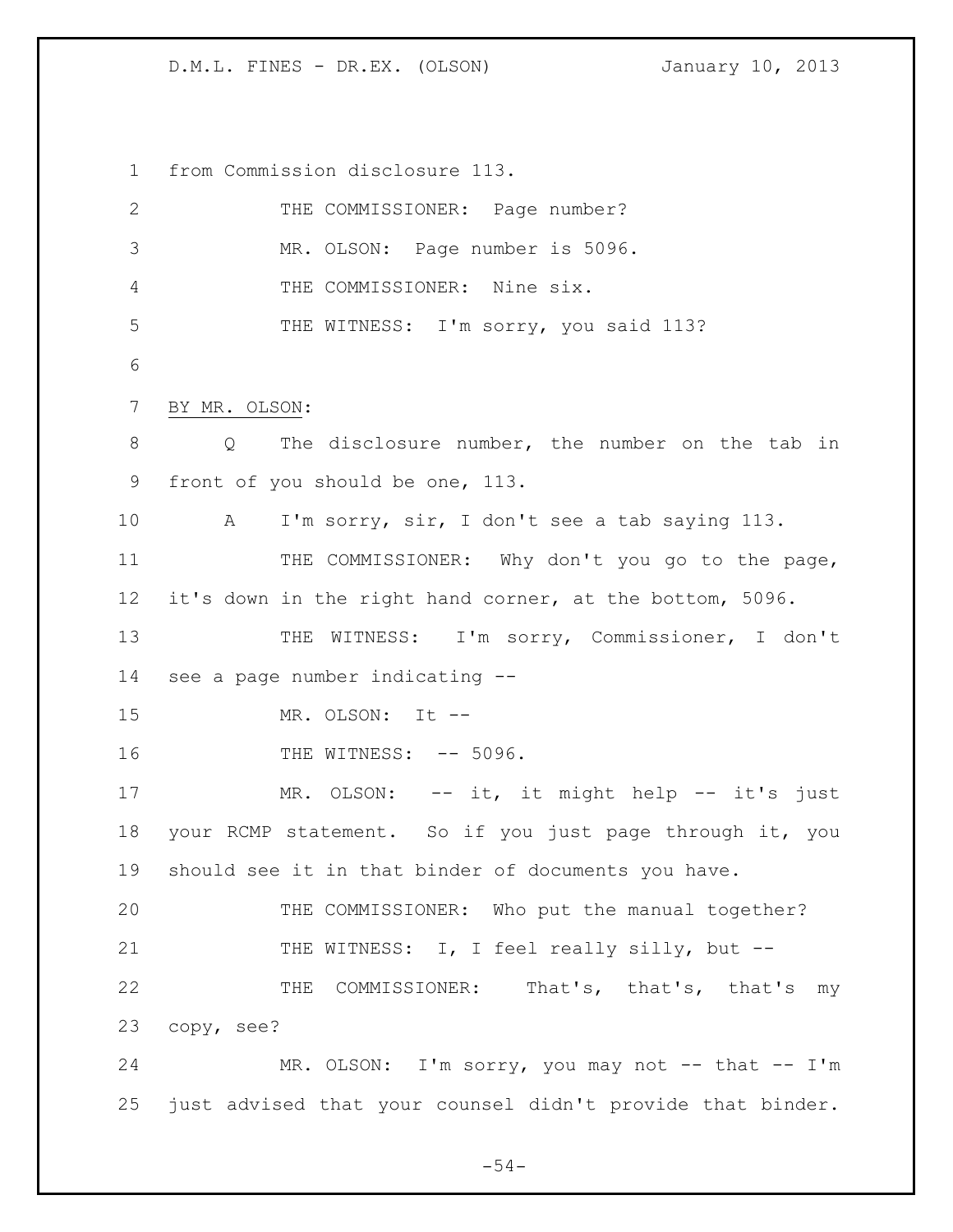So that may not be a binder that pertains to your evidence. I assumed it was, but I, I guess it's not. So you might have to just look on the screen in front of you. Are you okay with that? 5 THE WITNESS: Yes. BY MR. OLSON: Q Okay. In your statement, at the top of the page -- sorry, just to put this in context, if we go to the previous page, 5095, the last question -- 11 A Um-hum. Q -- is: 14 "Alright. In those five ..." THE COMMISSIONER: Well, just a minute. Do you recall being interviewed by a Constable Rouire? 19 THE WITNESS: I do. THE COMMISSIONER: And that was on the 20th of March 2006? 22 THE WITNESS: I'm sure that was the date, it sounds right. 24 THE COMMISSIONER: That's what's recorded here and you would agree that that's probably the correct date?

 $-55-$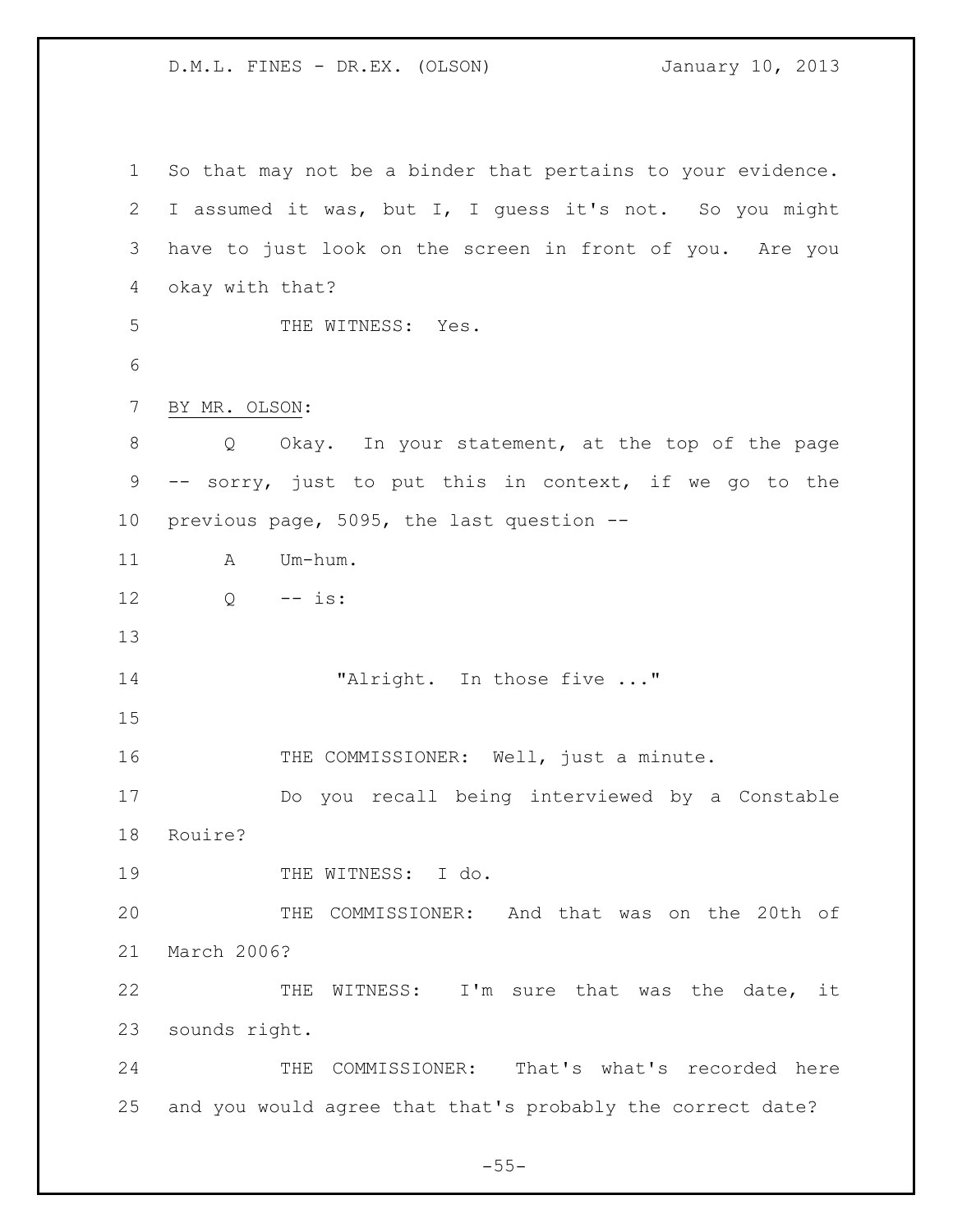D.M.L. FINES - DR.EX. (OLSON) January 10, 2013 1 THE WITNESS: Thank you, Commissioner, yes. MR. OLSON: Thank you. THE COMMISSIONER: All right, Mr. Olson. MR. OLSON: Thank you. BY MR. OLSON: 8 Q The constable asked: 10 Th those five years, at any time did she give you any information 12 about, ah, Samantha, [concerning, sorry] concerns regarding Phoenix or Samantha or Wes or Karl? Okay." UNIDENTIFIED PERSON: Sorry, we, we don't see it on the screen. MR. OLSON: It should be 5095, at the bottom of the screen, please. THE COMMISSIONER: This is his question. MR. OLSON: Five zero nine five. Bottom of the page. Oh, you, you went too far. Right there. 23 THE COMMISSIONER: Stop there. MR. OLSON: Thank you. 

 $-56-$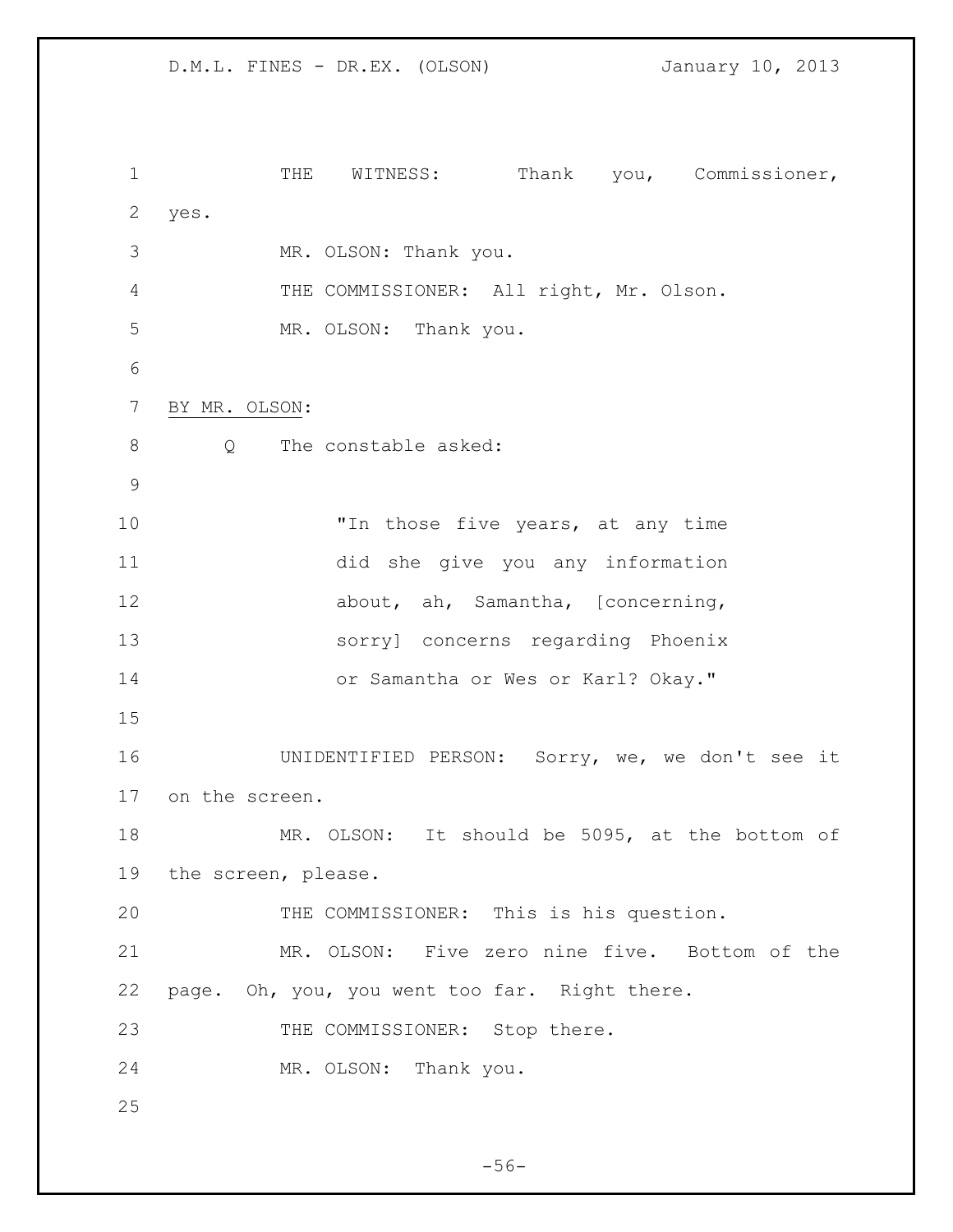BY MR. OLSON:

| $\overline{2}$ | Q             | Do you see it on the bottom of the page there?  |
|----------------|---------------|-------------------------------------------------|
| 3              | A             | I'm sorry, do I see what on the bottom of the   |
| 4              | page?         |                                                 |
| 5              | Q             | The question I just wrote -- read out that the  |
| 6              |               | constable asked you? The last question there -- |
| 7              | Α             | Yes.                                            |
| 8              | Q             | -- those, those five years, do you see that?    |
| $\mathsf 9$    | Α             | Yes.                                            |
| 10             | Q             | And then your answer --                         |
| 11             |               | THE COMMISSIONER: Move the screen up then.      |
| 12             |               |                                                 |
| 13             | BY MR. OLSON: |                                                 |
| 14             | Q             | -- is on the next page, first, first answer --  |
| 15             |               | THE COMMISSIONER: Wait a minute.                |
| 16             |               | MR. OLSON: Five-o-nine six.                     |
| 17             |               | THE COMMISSIONER: We need the top of 5096.      |
| 18             |               | There you -- oh, stop there.                    |
| 19             |               | MR. OLSON: Perfect.                             |
| 20             |               |                                                 |
| 21             | BY MR. OLSON: |                                                 |
| 22             | Q             | Now, you see your reply there?                  |
| 23             | Α             | Um-hum.                                         |
| 24             | Q             | So you say:                                     |
| 25             |               |                                                 |

 $-57-$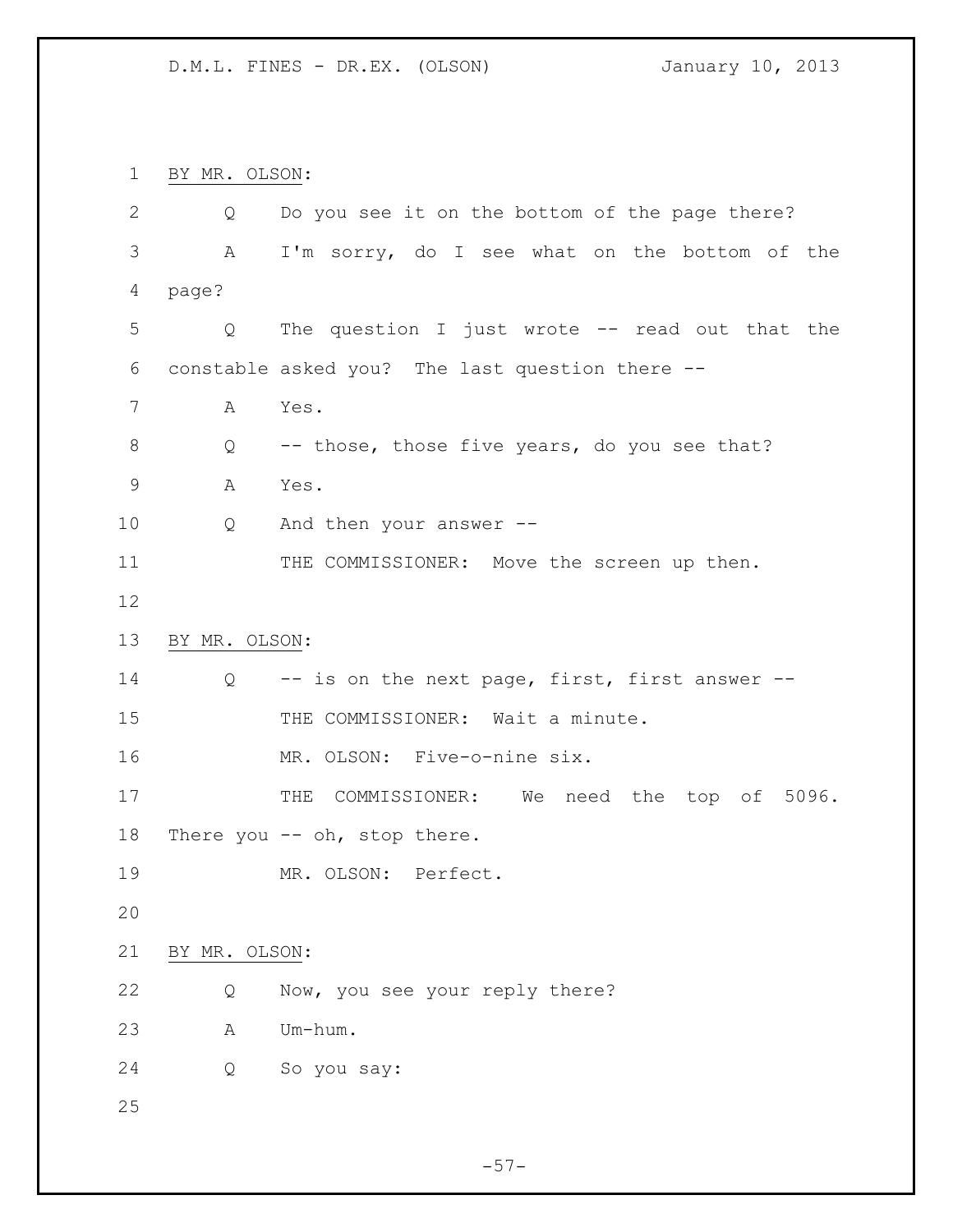| 1              |       | "No  from time to time, [SOR 5]                |
|----------------|-------|------------------------------------------------|
| $\mathbf{2}$   |       | has given me information regarding             |
| 3              |       | people she knew<br>$\cdots$<br>$\ddots$        |
| 4              |       | neighbours. You know, she'd                    |
| 5              |       | say [say] things like she's really             |
| 6              |       | concerned about  the<br>way                    |
| $7\phantom{.}$ |       | certain people treat their                     |
| $\,8\,$        |       | children. And my advice to [her]               |
| $\mathsf 9$    |       | was always, ah, 'Call intake.                  |
| 10             |       | Here's the number.' And I would                |
| 11             |       | provide it to her."                            |
| 12             |       |                                                |
| 13             | A     | Um-hum.                                        |
|                |       |                                                |
| 14             | Q     | And then you have the number there, being 944- |
| 15             | 4200? |                                                |
| 16             | A     | That would be the number I'd give her, yes.    |
| 17             | Q     | Okay.                                          |
| 18             |       |                                                |
| 19             |       | "And I would explain to her that               |
| 20             |       | as a social worker at Winnipeg                 |
| 21             |       | Child and Family, I [have] only                |
| 22             |       | have authority to work with people             |
| 23             |       | who are assigned to me.  if                    |
| 24             |       | there are concerns with people who             |

- 58-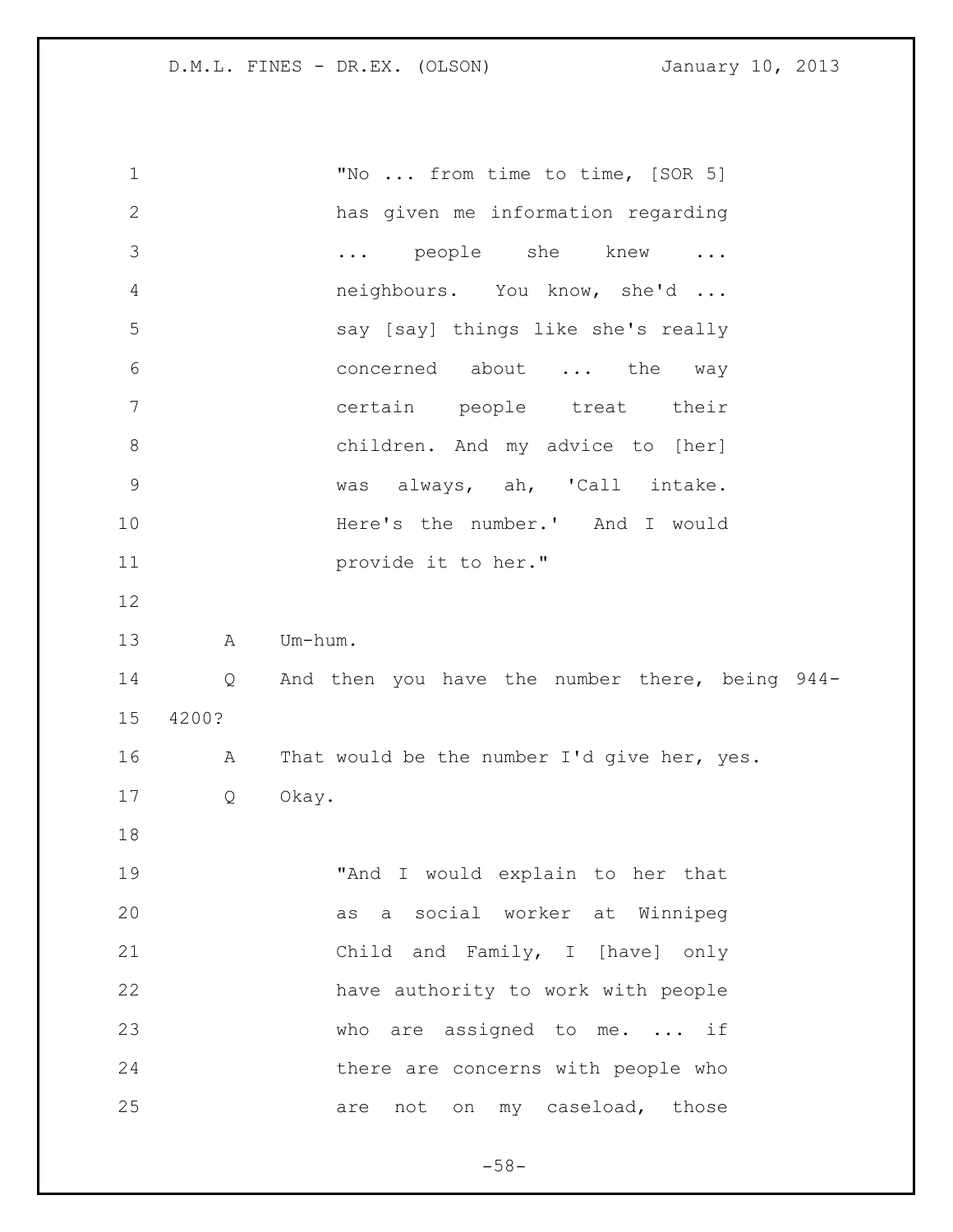concerns would have to be addressed to our intake department." A That is correct. Q Okay. And that, are you saying that's consistent with what you were just telling me about the types of concerns that she would bring to your attention? A Like I said, her concerns were never specific. She would, she would never give me an incident where she would say anything that would relate to child endangerment. She would say that I should go and investigate other people, that, that I should be concerned about how other people treat her children, not her, I shouldn't be concerned about her, she's doing great. But specific allegations, or specific incidents were never raised by this comment. THE COMMISSIONER: Witness, do you acknowledge that that would have been the answer you gave to the constable, to the question he put to you? 21 THE WITNESS: It, it sounds like something I'd say  $-$ 23 THE COMMISSIONER: Yes. 24 THE WITNESS: -- Commissioner. 25 THE COMMISSIONER: Thank you.

 $-59-$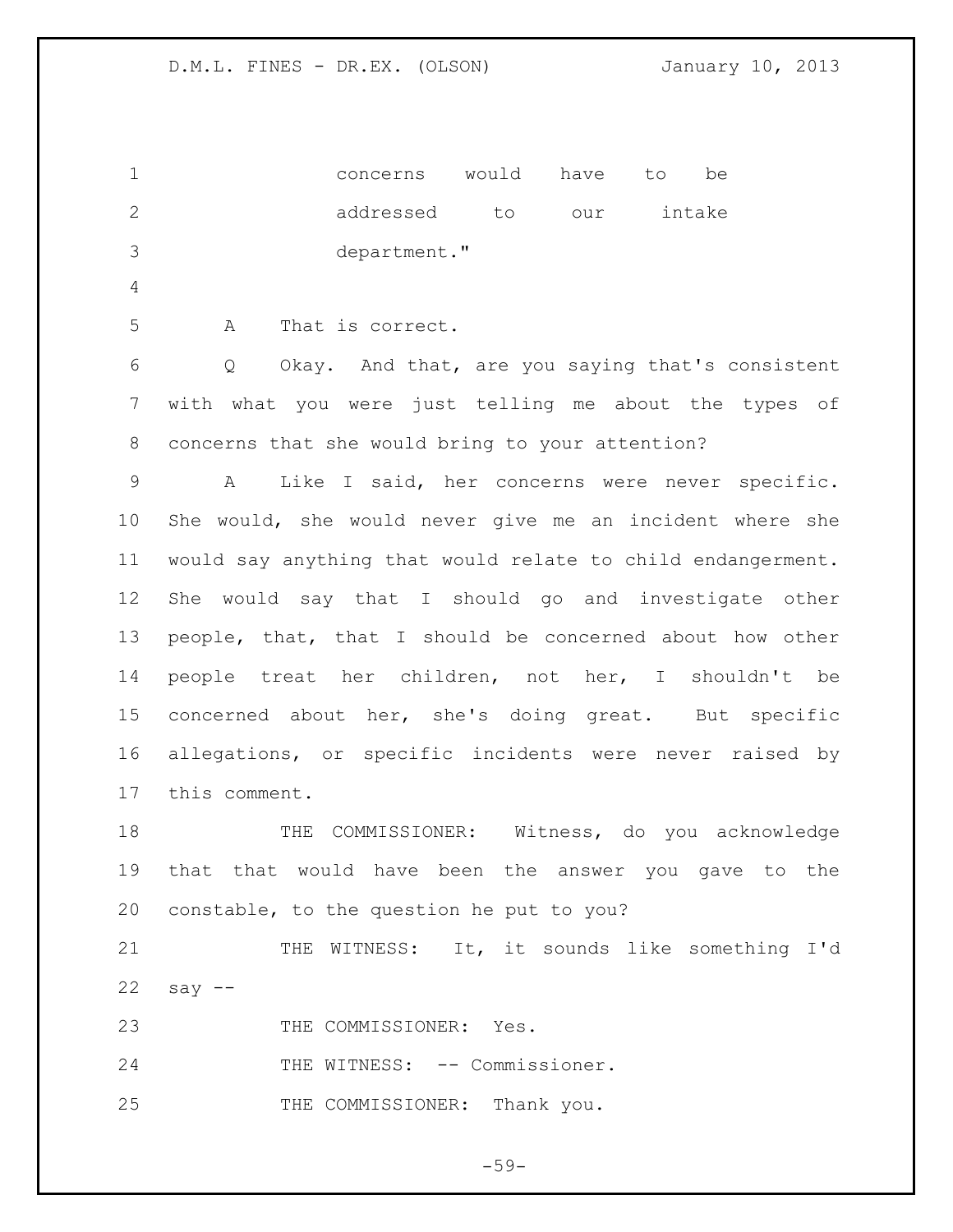MR. OLSON: Thank you.  $\mathcal{P}$  BY MR. OLSON: Q When the constable, if you look on the page, he, he goes on to ask the question I asked a few minutes ago, about whether or not you ever recall her mentioning the name Samantha Kematch, or Samantha Sinclair, et cetera. And you say you knew it through the newspaper; right? You knew that name through the newspaper? A Yes. Q And then you say: **... "...** if she would have mentioned these names and concerns [your advice to her would have been] **that would have been** [your] advice 17 to her." Is that to call the intake line? Is that what you meant? A I certainly would have asked her to call intake, yes, if she gave me specific concerns that relate to, again, abuse, I would have followed up on that and depending on what was said, I would have called intake myself, which I have done previously in other instances.

 $-60-$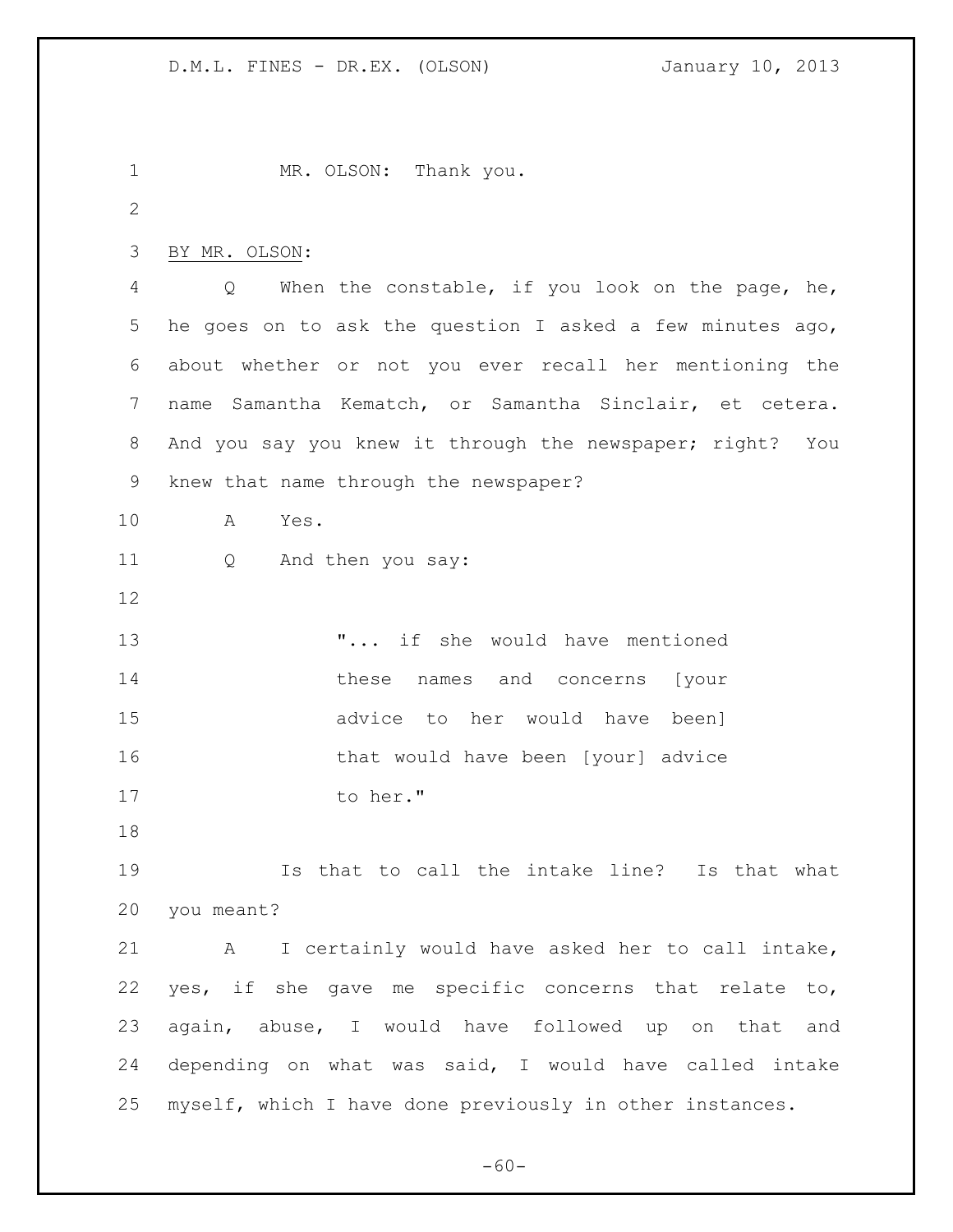Q Okay. With this particular client? With SOR 5? A There is one, one incident, early on in our working together, that I recall making a phone call to ensure services were delivered to a relative of hers.

 Q And that was based on a report from her about concerns?

 A Not particularly her raising concerns, but her telling a story of something which was going to happen in the future. She didn't have concerns regarding this. Based on information which I had, I had concerns about this. I, I can explain further if you wish. I don't know how detailed you want --

 Q No, I don't think that's necessary. I'd just like it if you could help with just the next portion of this statement, where the constable asked you, it's in the middle of the page, it says:

18 "So you wouldn't, if someone would [give you] give you the information, you wouldn't make the calls for her, you would have her ..." 

Then your answer is:

 $-61-$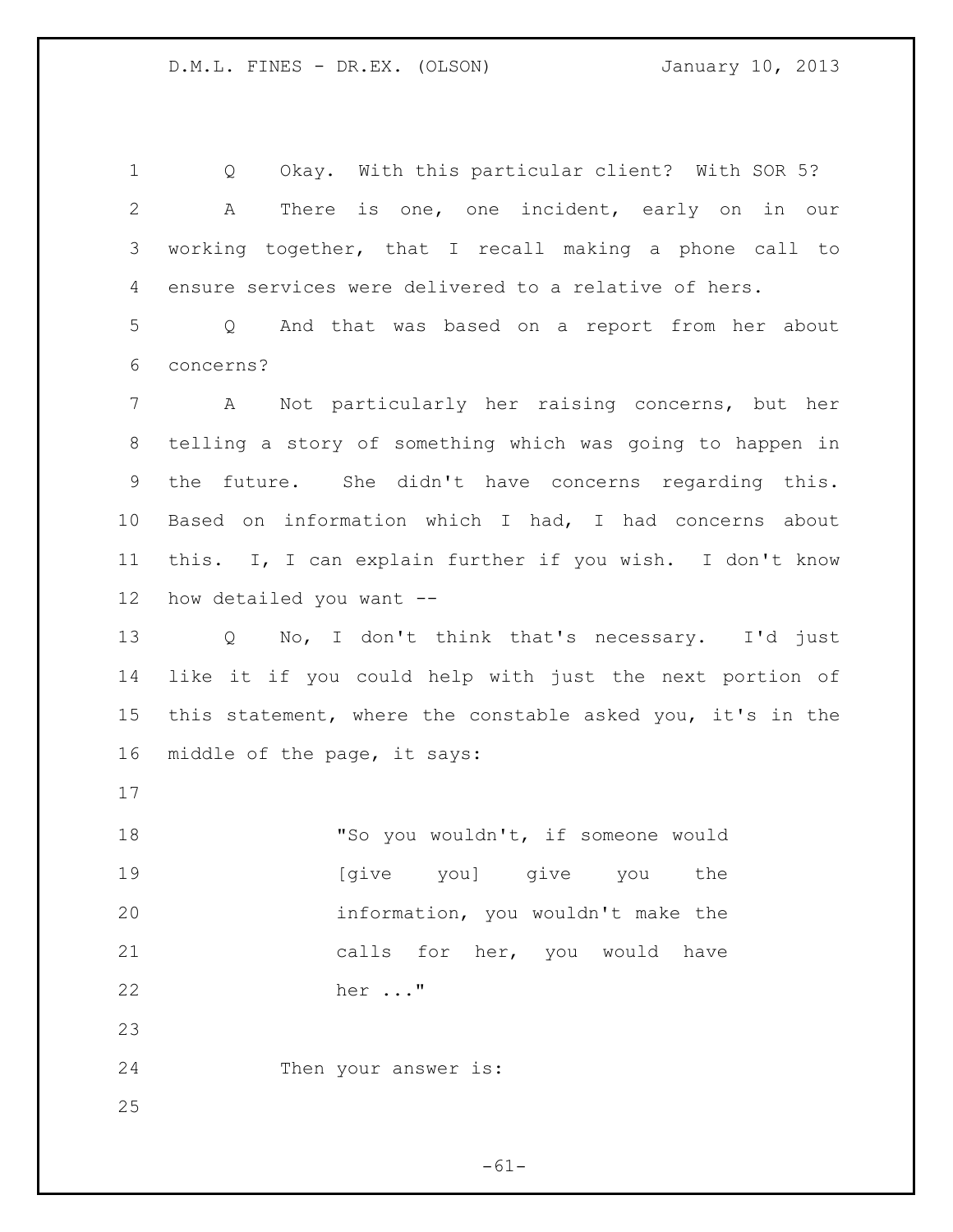"There, there have been times that 2 ... Now, I'm not sure if this occurred with [SOR 5] but it did occur with, with other clients of mine where they would give me some information [that I felt, I'm sorry] that I had felt was extraordinarily grave and I wanted to ensure that follow-up took **place**, I would call intake myself and give them the information that I had." 

A Yes.

Q Do you recall giving that answer?

 A I recall reading this. I -- that would be in keeping with something I would say. I regret using the term "extraordinarily grave". I was overstating, I was overstating. As I say, you know, I regret using that term. I think, more appropriately, I should have said something like severe, or information related to child endangerment or abuse. It's, it's regrettable that I used such a strong term.

24 Q Just in terms of the, the timing of what Ms., sorry, what SOR 5 reports she told you with respect to

 $-62-$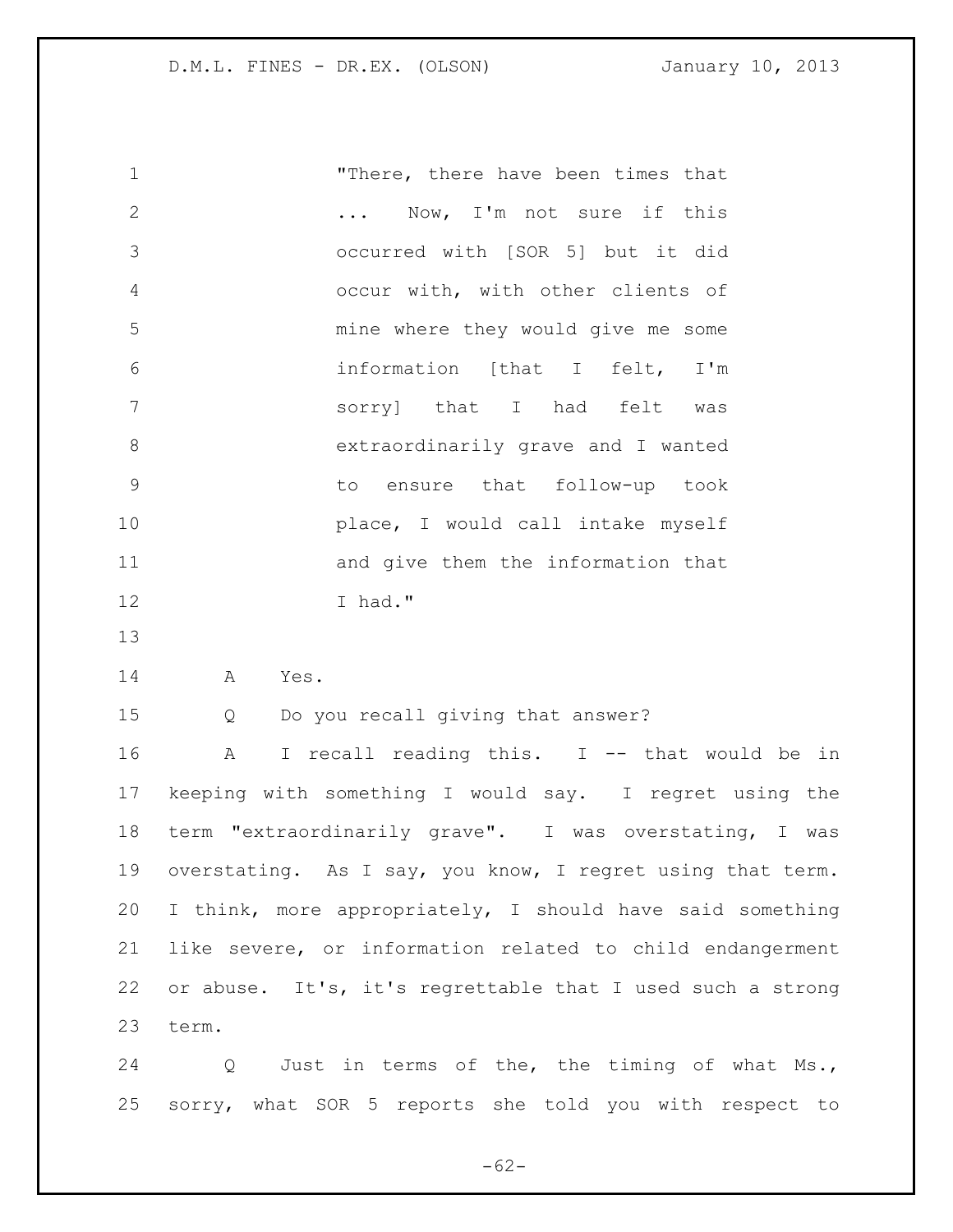Samantha Kematch, or Phoenix Sinclair, you said you looked at your, your, your book for February 2004; right? Sorry, 2005.

A Yes.

Q Did you also look into March 2005?

A Yes.

 Q And were there any recordings of any visits with SOR 5?

 A No. Again, we had a support worker in and I was receiving reports from the support worker, which are in the notes. Again, I was preparing transfer summaries during that time. It was very busy. I prepared SOR 5's transfer 13 summary by the end of January. At that time, I had assessed that it was medium risk and my records would indicate that I was not in her home during that period.

 Q SOR 5 told us yesterday that not more than two months would go by without having contact with her, between you and her; is that --

A I believe that --

20 O -- accurate?

A -- would be true, yes.

 Q And I think, at certain points in time, it was more frequent than that, on, maybe on a weekly basis?

A Absolutely, yes.

Q And throughout your relationship, at times, you

 $-63-$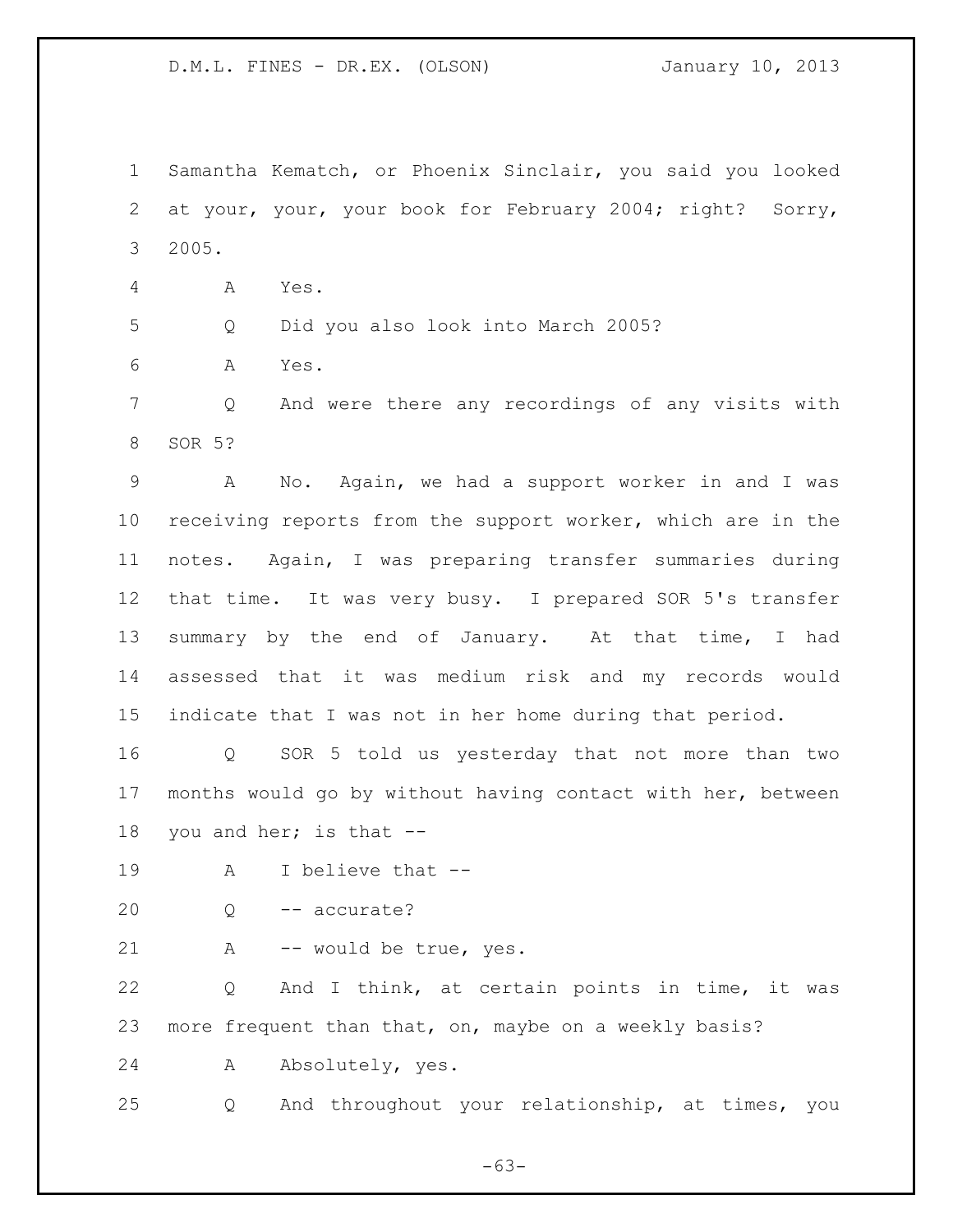would just drop by, sometimes with groceries, or, or other things?

A Yes.

 Q Okay. Would you always make a note of those types of visits as well? When you'd just drop by, maybe with groceries?

A I believe so.

 Q You don't sound quite as certain about that, but 9 -- so I want to explore that with you. Is that -- are you certain that you would make a note, or not?

 A Throughout my five or six years with her, I think that it is very possible that I would visit her and negate making the note. Yes, that is possible. During this period, however, the workload was very large. I would have had a support worker in. She's indicated that things are going well in the home. Knowing my practice and knowing what was going on in the agency, I have no reason to believe that I made a field then which wasn't recorded.

 Q Okay. You have no reason to believe you made a field that wasn't recorded, is what you're saying?

 A Based on the information on the file, that is right.

 Q But is it possible that you, that that had, in fact, did occur?

A I don't believe so. Not -- what I, what I want

 $-64-$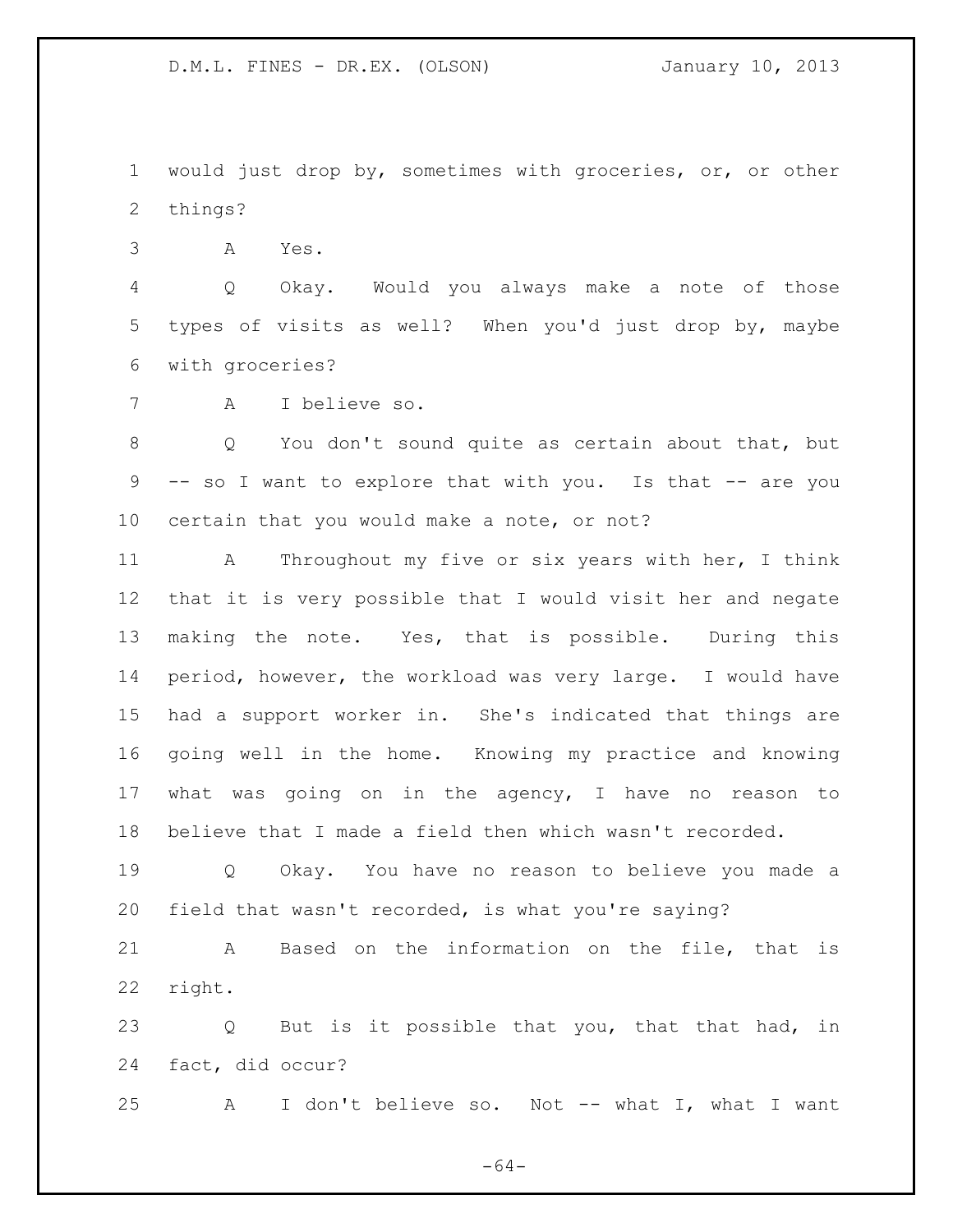to say is that not based on the information I have regarding what was going on in her home. A support worker was in there. A support worker is indicating that everything is going well. There's no triggers that would have me attend her home. And my notes reflect that, so ...

Q This --

 A If, if I attended her home, I would have a reason 9 to attend her home and there -- based on the notes, there doesn't appear to be a reason for me to go.

 Q Okay. Just in terms of the types of concerns that you are obligated to, to report when, as a social worker --

A Yes.

 Q -- there is a child protection and a, and child abuse manual. It's at page 28058.

 THE COMMISSIONER: Are you through with the RCMP document?

MR. OLSON: I am, yes, I am.

 THE COMMISSIONER: I'm wondering if this is a time to take our mid-morning break then?

MR. OLSON: Oh, certainly.

23 THE COMMISSIONER: I think we're at that point. So we'll take a 15 minute break. Stand adjourned.

 $-65-$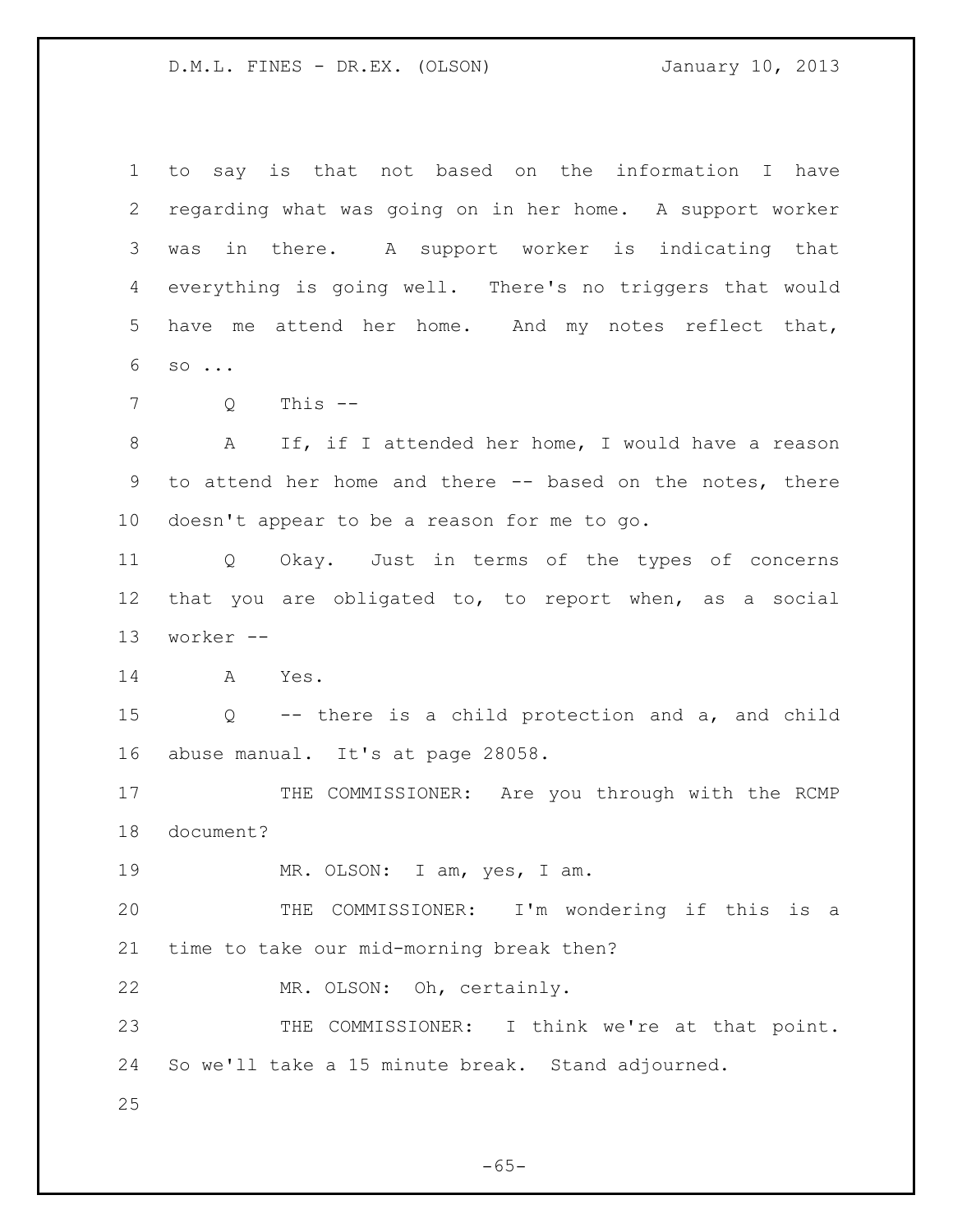(BRIEF RECESS)  $\mathcal{P}$  THE COMMISSIONER: That was a long 15 minutes. I assume the time was spent productively, Mr. Olson? MR. OLSON: It was time well, it was time well spent, Mr. Commissioner. 7 THE COMMISSIONER: I accept that. BY MR. OLSON: Q I, I want to go back to some questions I had for you previously with respect to what SOR 5 indicated she told you. The, the specific concern, and this is what she testified to, I believe, yesterday, was that she was pretty sure she told you she was concerned with Phoenix being around Wes so much, as Wes was not her father, wasn't her dad. If that was the -- if she had raised that concern with you, would you -- was that the type of concern you would have said, well, call, call intake and, and let them know you're concerned? Or would you do something with it? A Had she told me that a four year old child was spending time with a stepfather, that would have prompted me to ask some more questions, because that, in itself, was not a concern to me. It would have prompted more questions. I didn't ask those questions and I have no reason to believe that, that I wouldn't. It would have

 $-66-$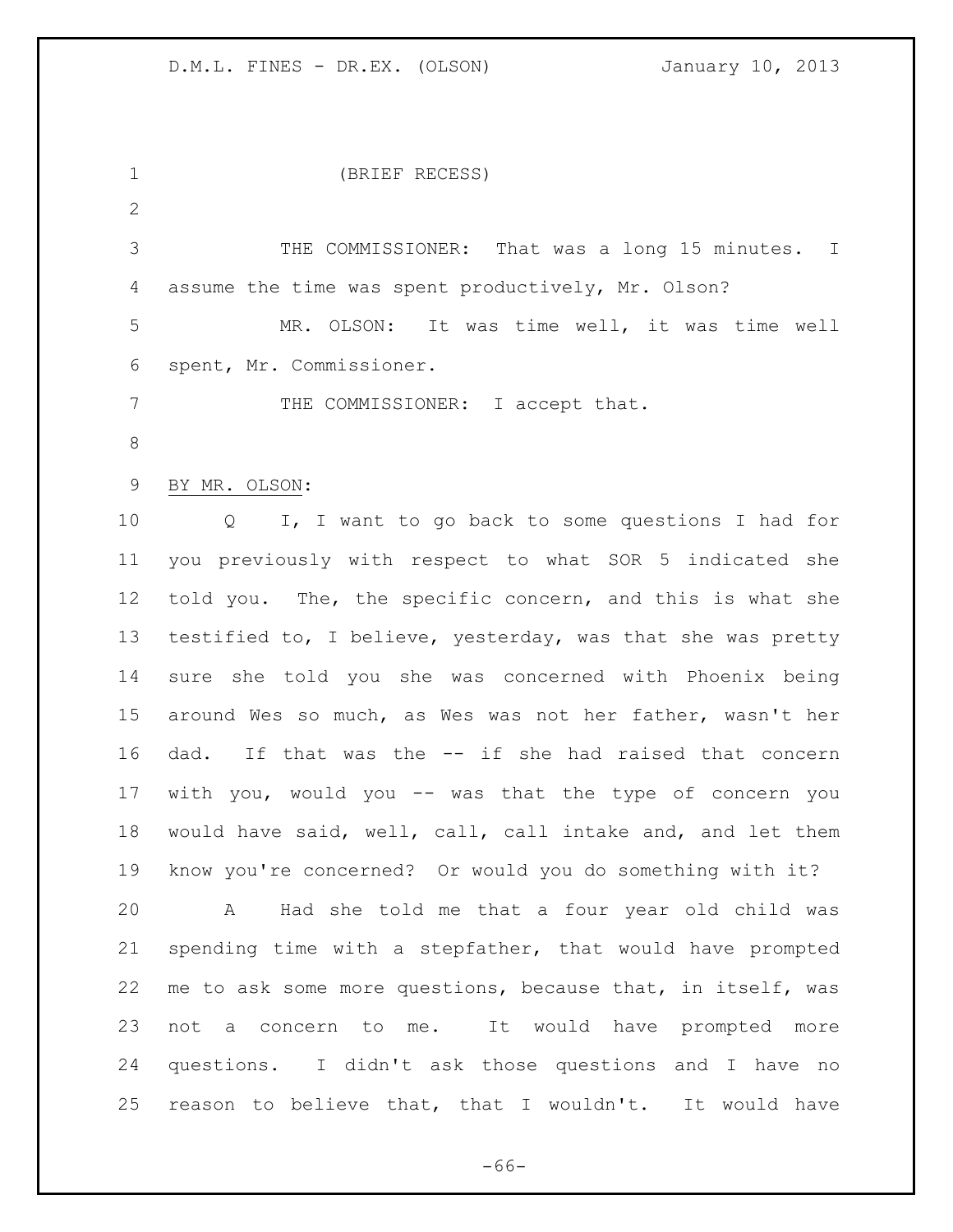been my practice to want information of that.

 Q And if there was no more information given to you, what, what would, do you know what you would do with that sort of a concern?

 A That a four year old child is spending time with his stepfather?

Q Right.

 A I would have provided her intake's number. I would have asked her to call intake. On that information alone, no, sir, I would not have called intake with that.

 Q Okay. And just, just based on that, is it -- and I know you say -- and I think your evidence was that you don't think she told you this, that you're fairly sure she didn't tell you this, but is it possible she did give you that kind of information and you said, like you had done with other clients, call intake? Is that possible?

 A I don't believe it's possible, because I didn't ask further questions. Had that information come to me in the manner in which you're suggesting, it would have prompted me to ask further questions and that conversation never occurred.

 Q Earlier on, you said something to the effect that SOR 5 didn't share any information of this nature with you, as a social worker. I think that, those are the words you used. And I just want to be sure you weren't suggesting

 $-67-$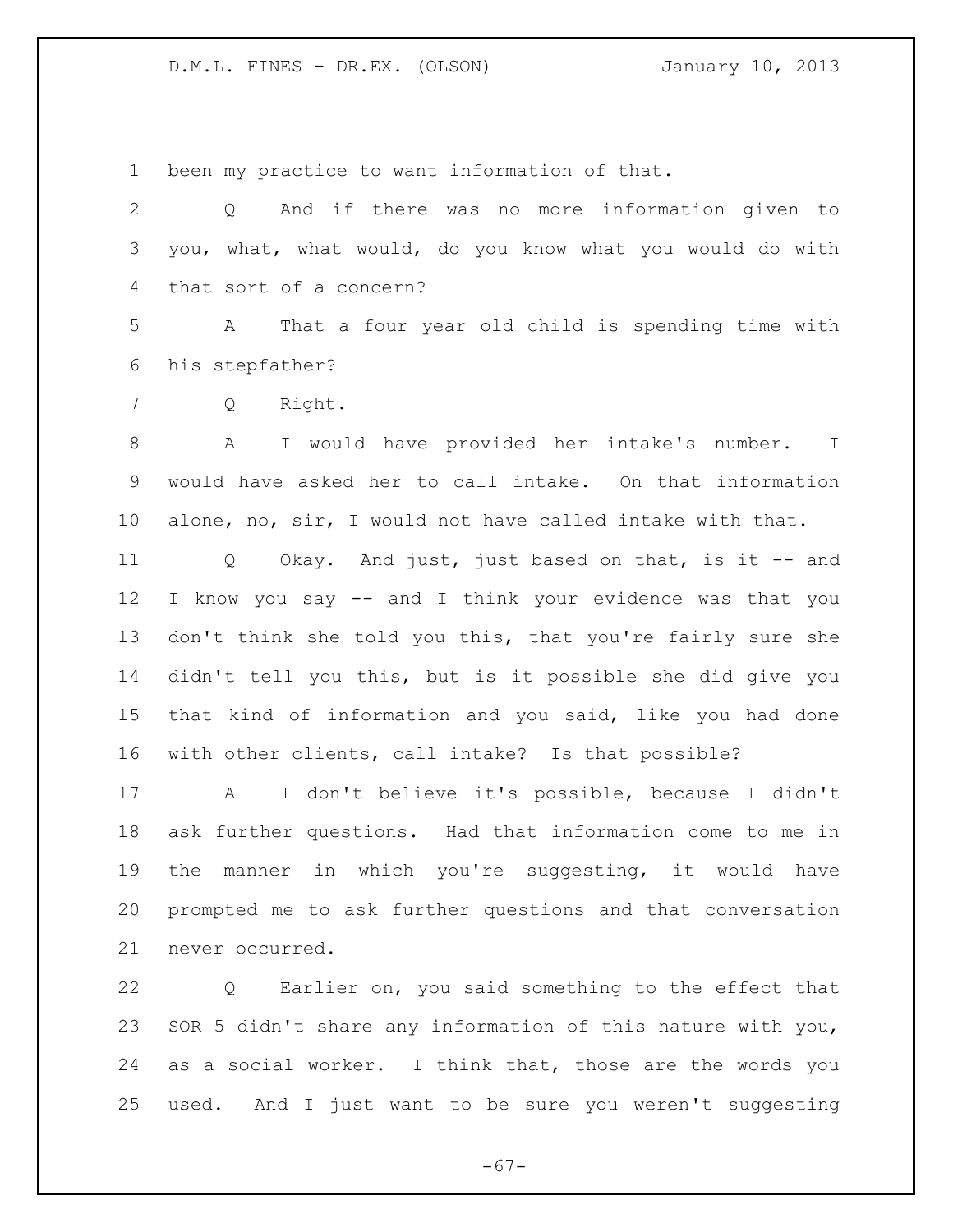that maybe she gave you information otherwise then, as a social worker?

 A I had no, no interactions with SOR 5 outside of my role as her social worker.

 Q I wanted to ask you a few more questions about what you were saying earlier, with respect to devolution and its impact on you, as a worker, and on the agency and your co-workers; okay?

A Um-hum.

Q You said it was a difficult period?

A Um-hum.

 Q What, what was it about it that made it difficult?

14 A Well, certainly uncertainty of our careers, jobs. I was being seconded to an agency. I was going from what was a permanent, full-time job, to a job I had no idea how long it would last, what was in my future when that job 18 ended, preparing cases for transfer and --

Q What was --

A -- (inaudible).

 Q -- what was involved in preparing cases for transfer?

 A Well, there would have been, there would have been interviews, there would have been case review. There would have been summarizing. There would have been a lot

 $-68-$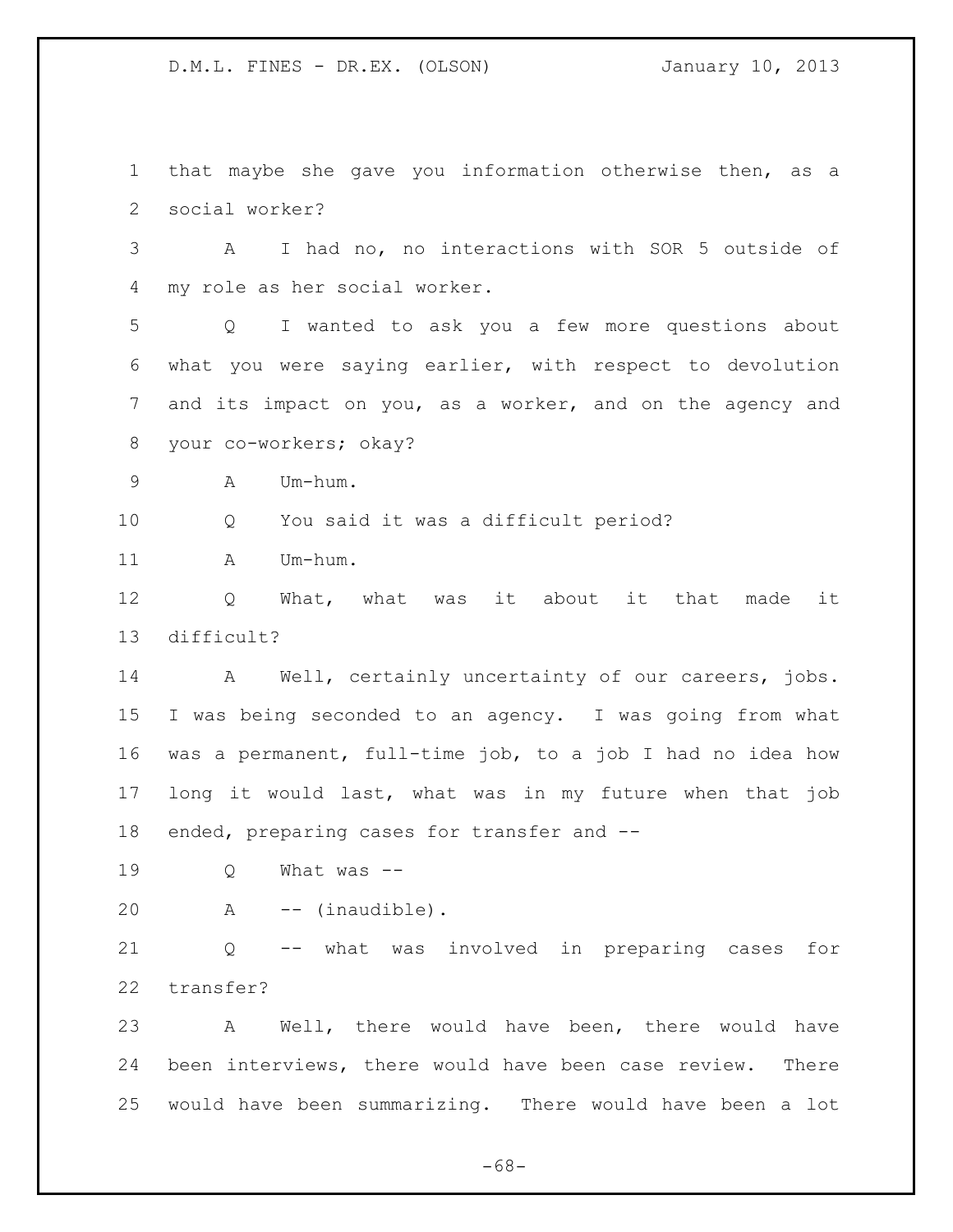of thought to the process and ensuring that the, that transfer summaries, the information that was necessary was in the transfer summaries. A lot of case review, a lot of history, ensuring the facts are correct and this sort of thing, double checking. Although the information is in your head, dates and such may not be, so you'd be reviewing to ensure that that information made it to the summary. It, it was a lot of work. A summary was quite often from five pages to 15 pages, depending on, on the, on the case.

 Q In terms of -- I take it that was beyond your normal workload, normal work you were doing with clients; is that  $-$ 

13 A Absolutely, yes.

 Q So this was an added responsibility to you, as a social worker, at the time?

A Yes.

 Q In terms of the time you would spend working on preparing cases for transfer, what would that represent, in terms of time spent doing that, as opposed to your regular social work, during that period. And I, I understand you couldn't tell me exactly, but just roughly?

 A Well, it, it -- I don't know how to answer that. It was, it was a lot of work, you know? Doing, as I said, doing the reviews. With respect to time consumed on that, there was, there was overtime, there was --

 $-69-$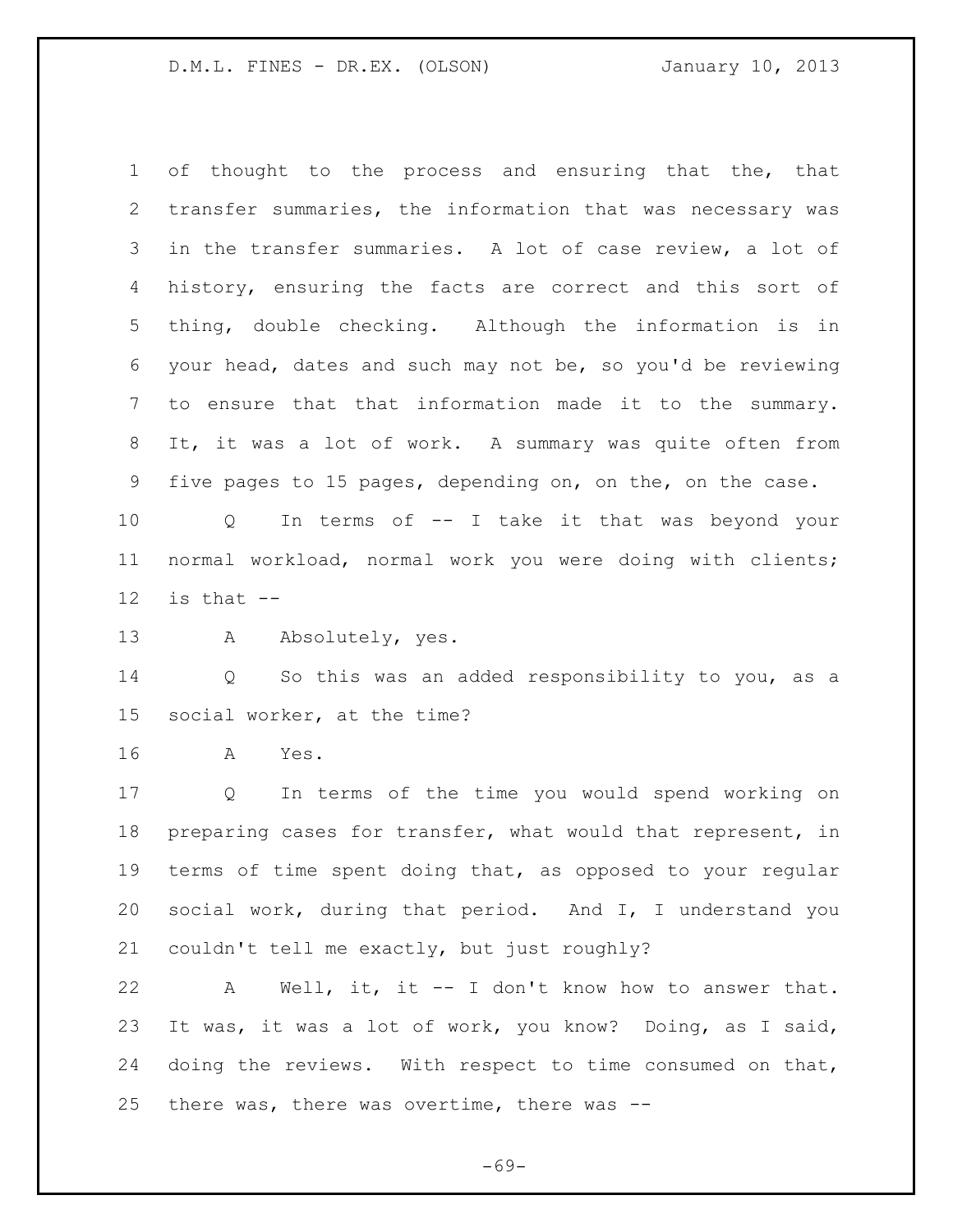D.M.L. FINES - DR.EX. (OLSON) January 10, 2013

 Q Were you aware of any added supports made by Child and Family Services to assist you in, in the added -- A I never utilized any supports. I don't recall. Q So for you, at least, nothing had changed, in terms of the expectations on you with your regular case files? 7 A I don't -- I'm sorry, repeat that question? I was distracted for a second. Q For you, at least, had -- and I think you said you didn't utilize any extra resources; right? 11 A That's correct. Q So in terms of your obligations, as a worker, those continued to be the same as they were before you started doing the -- A Yes. Q -- case transfers? A Yes. 18 0 Even though you didn't utilize any, any assistance, did you -- were you aware of the availability of assistance? A I don't recall, I'm sorry, I, I don't, I don't recall what assistance was there. I, I, I don't believe 23 that I utilized any assistance. Q Can you describe the morale in the agency, and, and your particular area of the agency at the time, that

 $-70-$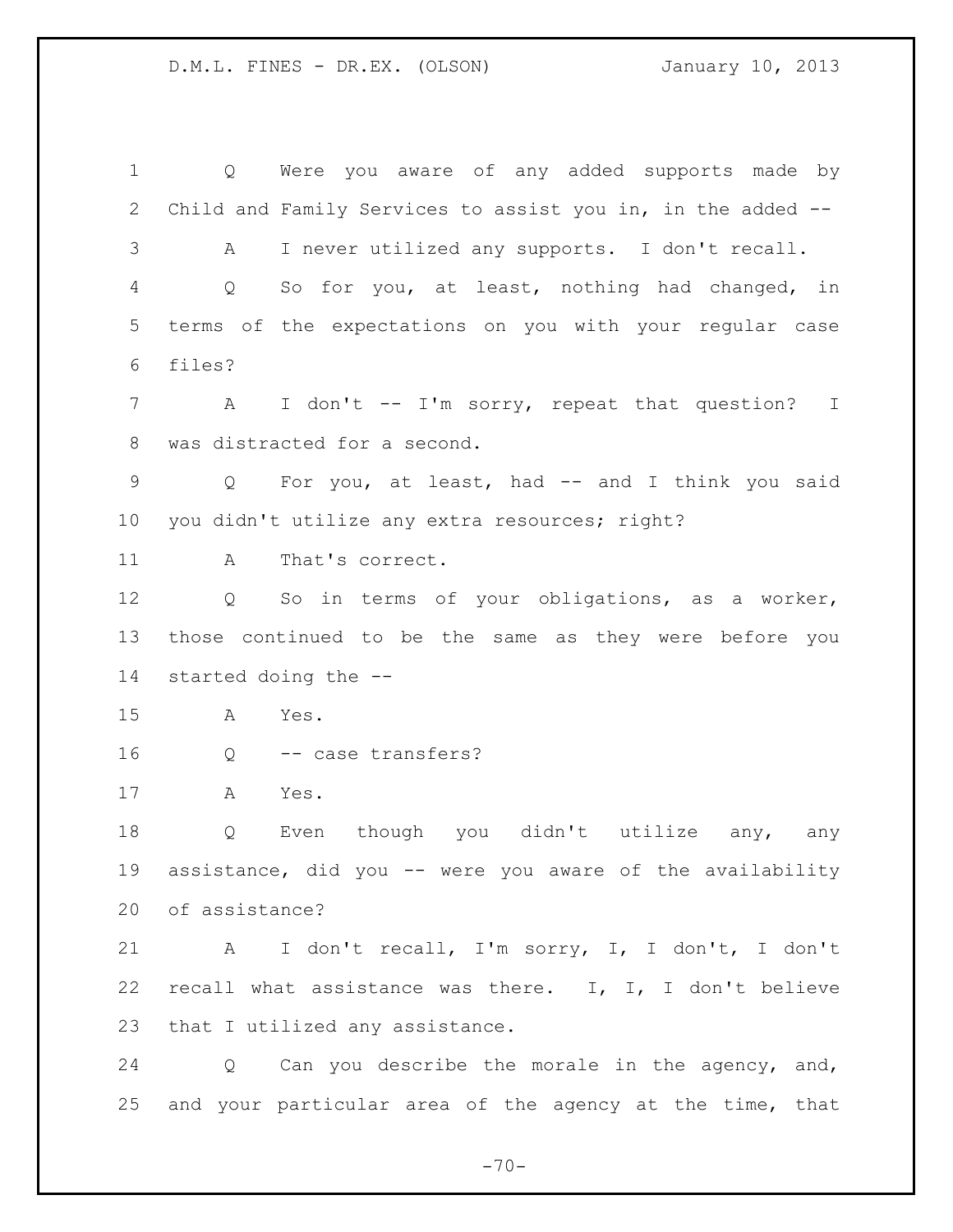is, devolution being rolled out?

 A In my office, there were quite a few workers who had less time than, than I did. I was fortunate enough that I had begun with the agency at a time when I was guaranteed a position. CFS had said everyone starting prior to this time would be guaranteed a job and that gave me comfort, obviously. There were several workers who weren't covered by that agreement and the morale and 9 concern for our co-workers was, was -- let me rephrase that. Our concern for our co-workers was -- we had concern for our co-workers who weren't covered by that agreement. The morale was low, you know? Our, our agency was de- evolving and there was a lot of uncertainty with regard to what things were going to look like under the new, under the new authorities and what jobs were going to be out there for us.

 Q As a, as a worker, working in an agency, at that time, what was your perspective as to how the rollout of, of the devolution process was handled by the agency? Are you able to comment on that?

 A I think we were concerned about our clients. We had relationships with our clients. They were being transferred and we obviously knew what was entailed in, in receiving a full caseload and having to get up and running on that. We were concerned with, with the amount of work

 $-71-$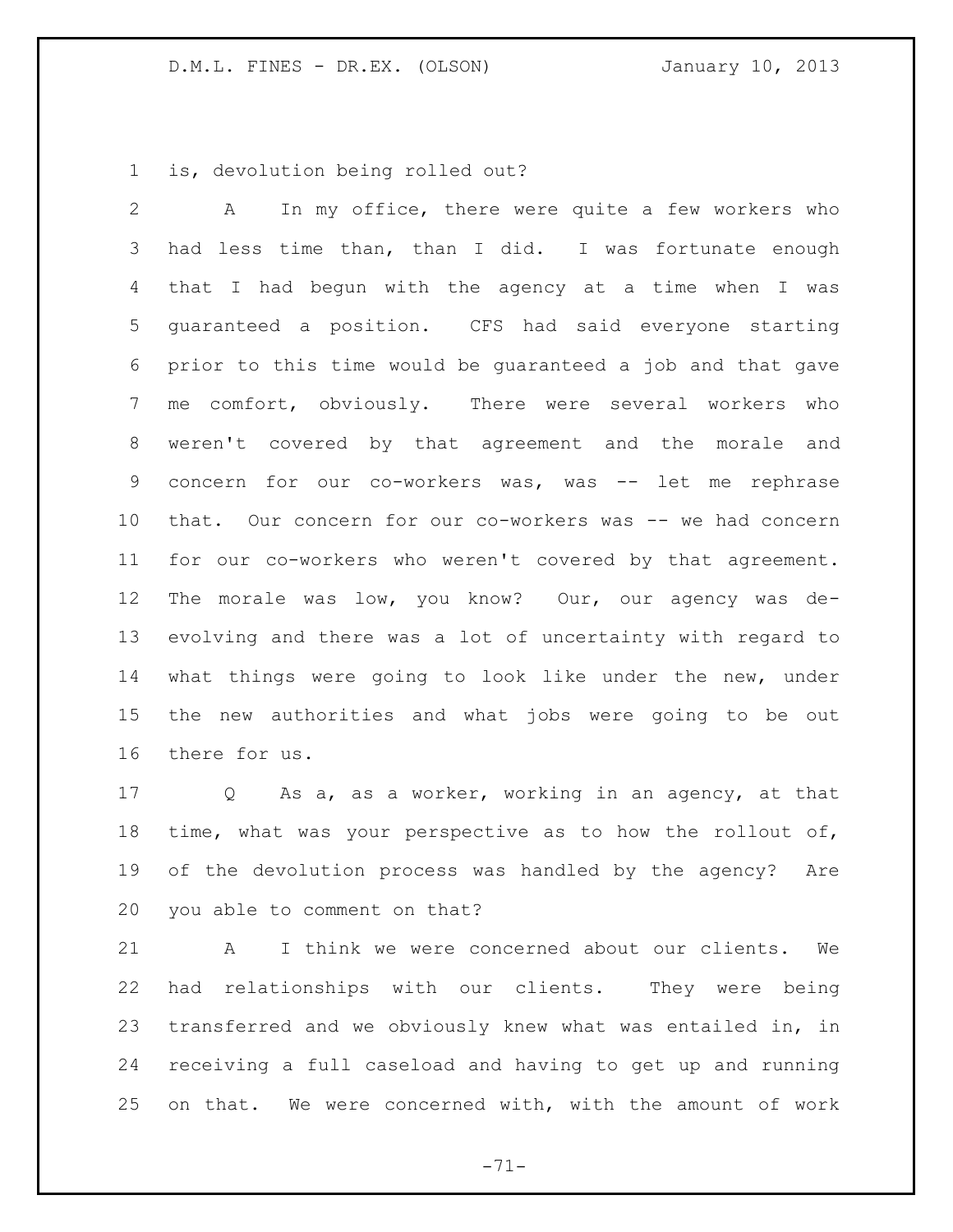D.M.L. FINES - DR.EX. (OLSON) January 10, 2013

 that, that, that we were asked to do and getting on with doing that. It was a very busy, hectic, hectic time of year. Q You went on to work at Animikii, were you able to observe what the communication was like between that agency and, and Child and Family Services, with respect to clients coming in, in from the authority to Animikii? A I'm sorry? Q Well, you went on to work at Animikii; right? A I did, I did. Q And clients were in the process of being transferred from Winnipeg Child and Family Services to Animikii; is that right? A Yes. Q Are you able to comment on how that transfer of clients was? How -- what sort of impact did that have -- A (Inaudible) -- Q -- in terms of services to clients -- A -- (inaudible) -- Q -- generally? A -- you mean the clients that I received once I,

once I came to Animikii and what impact it had on --

Q Right.

A -- those clients?

Q Right.

 $-72-$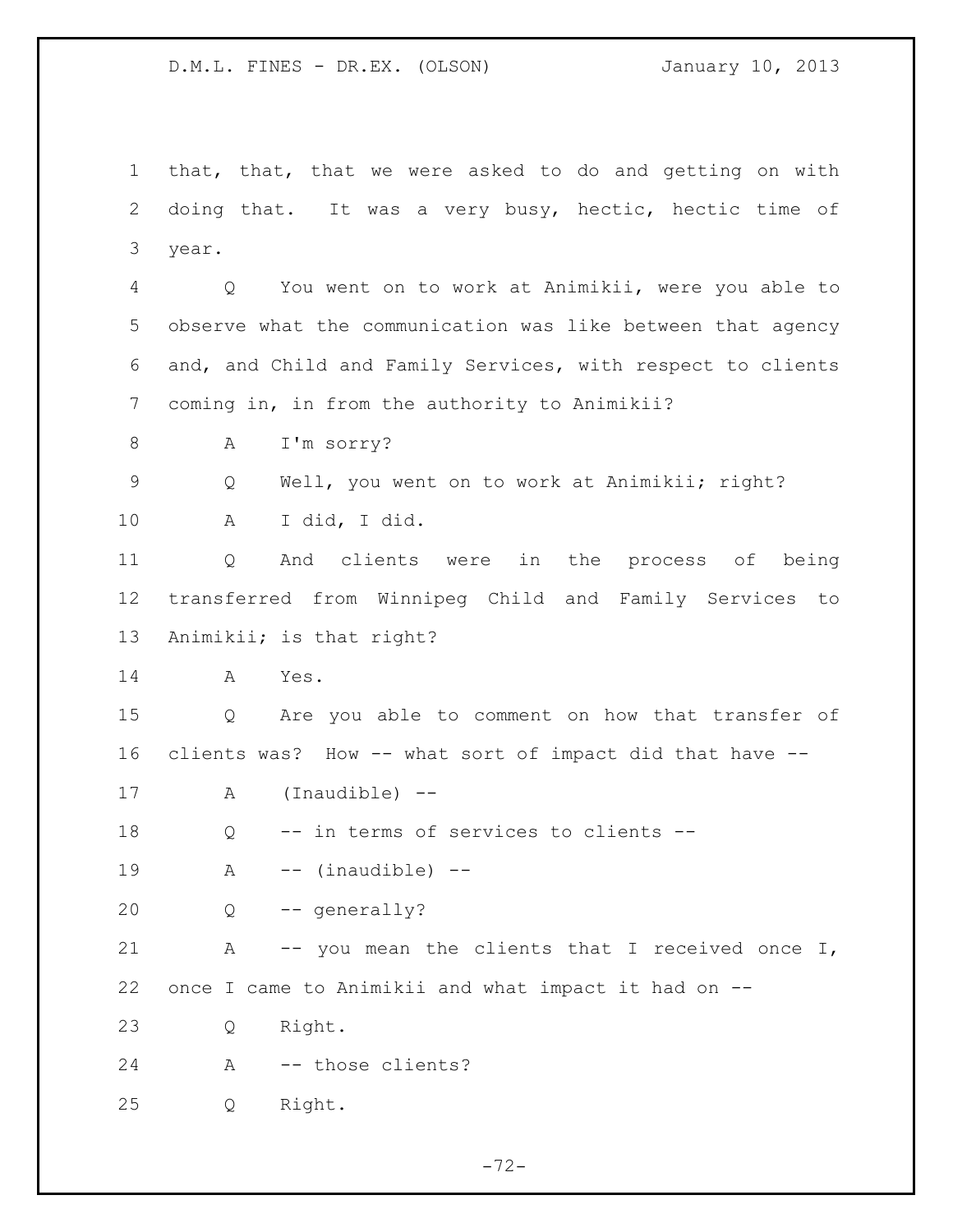1 A Well, I was a new worker to all of them, except SOR 5. So being a new worker to all of them, they wanted to -- they were obviously concerned with what my practice would be, who I was, developing relationships. I'm sure it was a stressful time for them as well. Q Just have one, one more area to review with you very quickly. Commission disclosure 1 is the report -- a special case review in regard to the death of Phoenix Sinclair. You've seen this report in connection with your participation in this inquiry; do you know the one I'm referring to? It's on page 2. A I'm sorry, I, I don't know which report you're referring to (inaudible). Q We'll have it up on the screen. That's the cover page of the report -- A Yes. Q -- this is the one prepared by Mr. Koster. 18 A I, I have reviewed this report, yes. Q Now, page 59, under interview with second client, you see that -- A Yes. Q -- the paragraph there? A Yes. Q The second paragraph of that, under that heading --

 $-73-$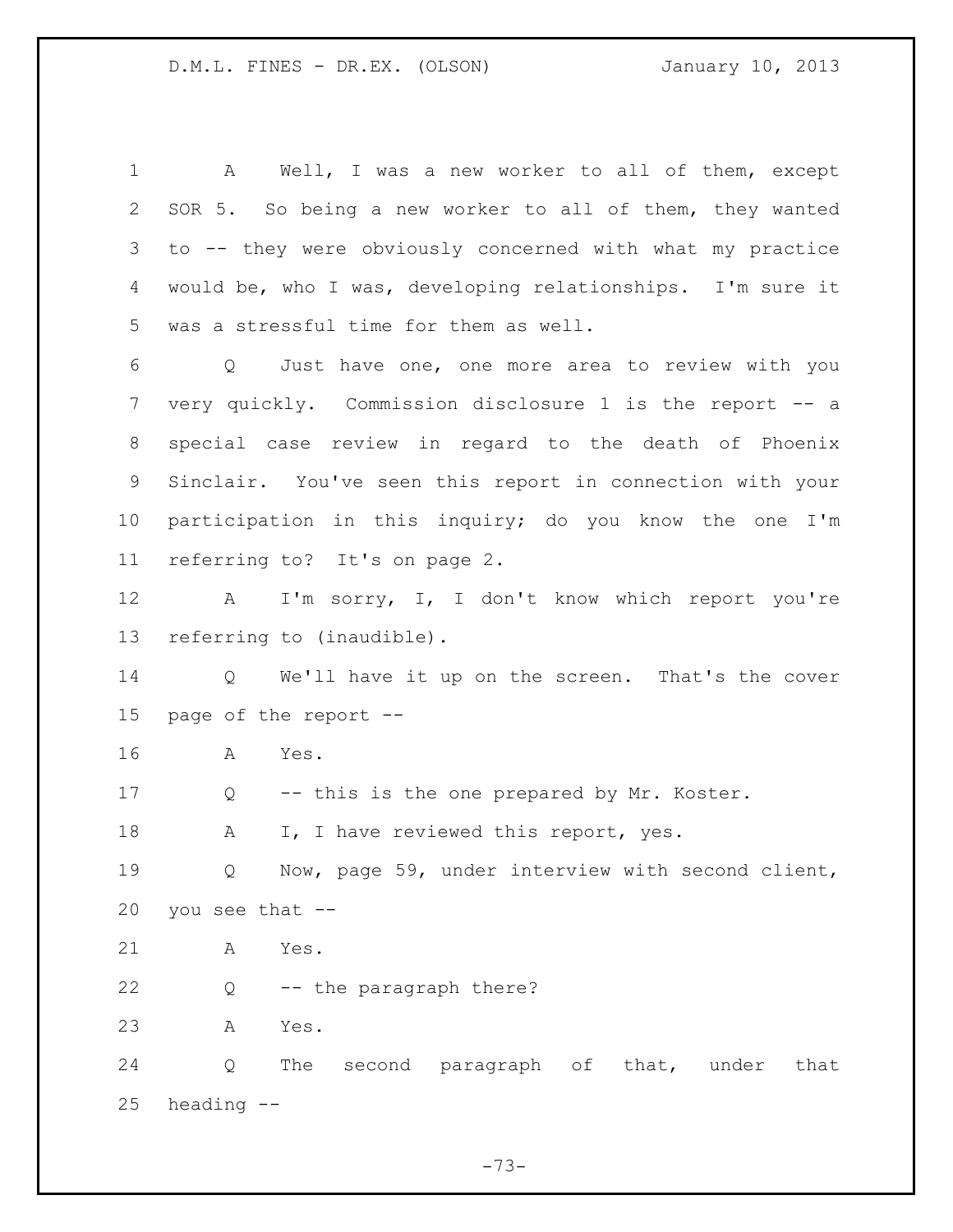D.M.L. FINES - DR.EX. (OLSON) January 10, 2013

1 A Um-hum. Q -- says:

 "A telephone call to the worker who has since left the agency (May 10, 2005 indicated that she had no remembrance of any such conversation with her client. She does remember that the client on a number of situations would deflect her own situation by eluding that others around her needed to be 13 investigated. On those occasions 14 She had told her to call intake at 15 the number that she [had] provided."

A Yes.

 Q Do you recall -- did you speak with Mr. Koster in connection with this report?

21 A I believe it was a telephone -- actually, I know it was a telephone conversation, yes.

 Q And is this the information that you would have given him, essentially?

A That does sound like him summarizing our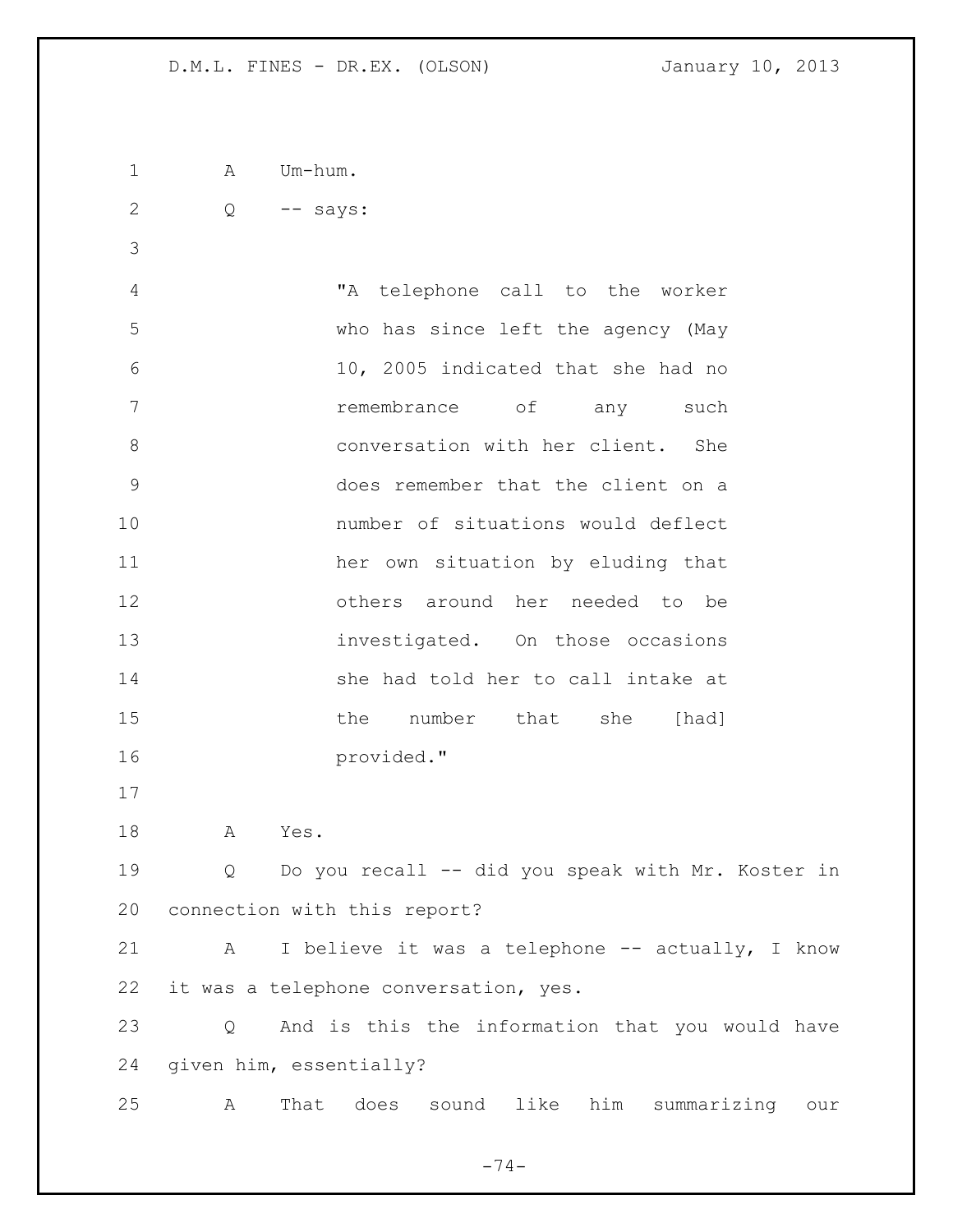D.M.L. FINES - DR.EX. (OLSON) January 10, 2013

telephone conversation, yes.

 THE COMMISSIONER: Which paragraph did you read, Mr. Olson?

 MR. OLSON: This is the paragraph right in the middle of the page, Mr. Commissioner, it starts with: "A telephone call ..."

7 THE COMMISSIONER: Oh, that five line paragraph? 8 MR. OLSON: Yeah --

9 THE COMMISSIONER: All right.

10 MR. OLSON: -- that's it.

BY MR. OLSON:

 Q And with respect to what's reported here, did you, did you have any comments, or anything you wanted to say about it?

 A No, I think it's in keeping with, with, with what I've told you so far, sir. She would allude that others around her needed to be investigated. Go investigate someone else, leave me alone, I'm doing just fine.

 Q And when you're saying she, obviously you're talking about SOR 5?

A That is correct.

 MR. OLSON: Those are my only questions for you. The other counsel will have questions.

25 THE COMMISSIONER: All right. Mr. Gindin,

 $-75-$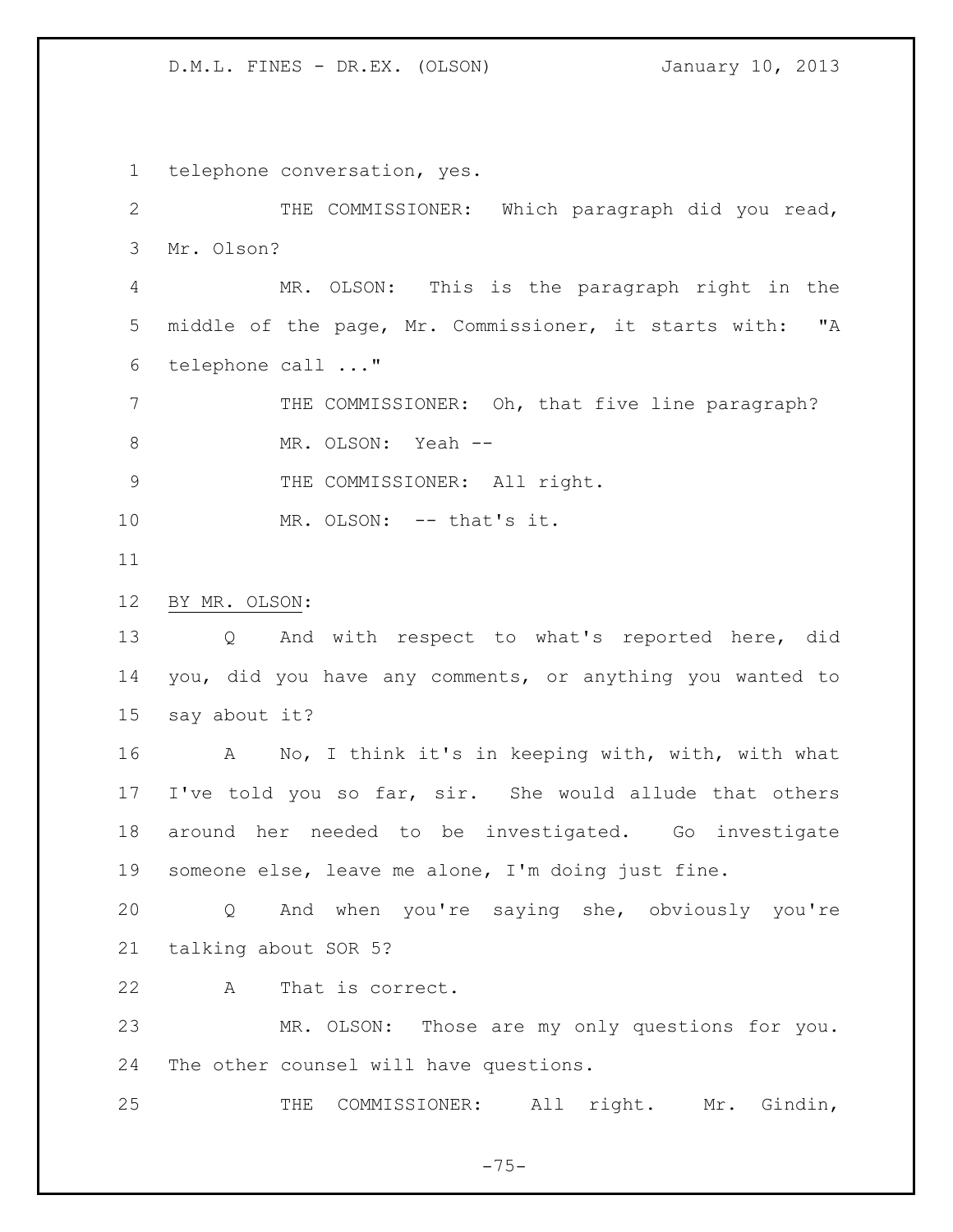please.

 $\mathcal{P}$ 

CROSS-EXAMINATION BY MR. GINDIN:

 Q Good morning, my name is Jeff Gindin. I represent Kim Edwards and Steve Sinclair. I have some questions for you.

 We've heard many social workers come here and tell us that they don't really have an independent recollection of their involvement because of the time that has passed, sometimes 10 years, sometimes eight, seven years and they would have to look at their notes, essentially, to remember things; is that the same with you? A I've had the opportunity to review my notes (inaudible) --

 Q Right. But the question was whether you have any independent recollection of those events, without the use of your notes?

 A Well, I never worked on the case of Phoenix Sinclair.

 Q I'm talking about the events of February or March of 2005, almost eight years ago now and some of the things that you've been telling us about. That's what I'm referring you to. I'm suggesting --

24 THE COMMISSIONER: Mr., Mr. Gindin, Mr. Saxberg, apparently, has a concern.

 $-76-$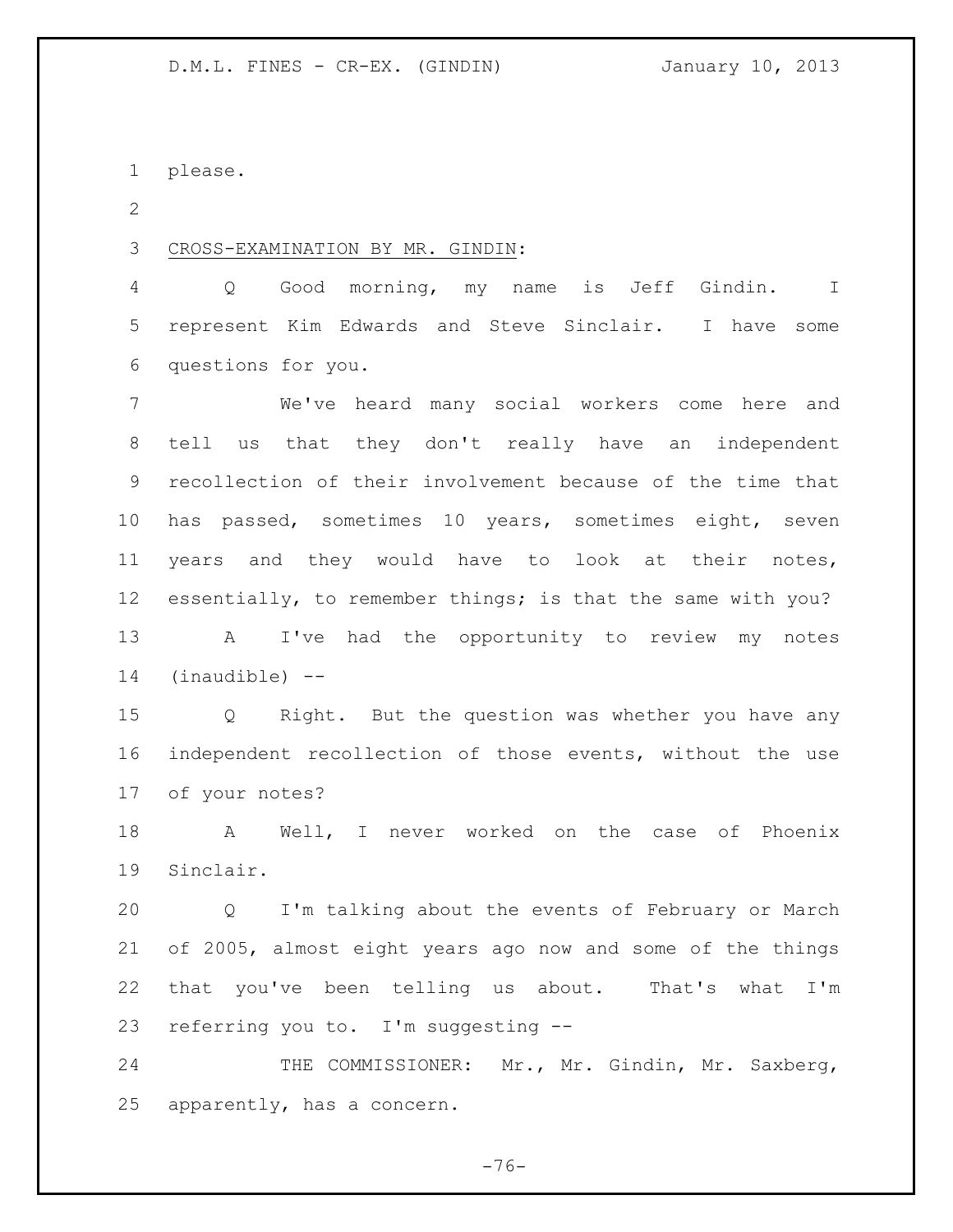MR. SAXBERG: I, I'm just wondering if he could be specific about the event. I, I presume you're, you're talking about the alleged -- the meeting? THE COMMISSIONER: Well, I, I, I don't, I'm sure he'll get there, if that's where he -- MR. GINDIN: Yeah. 7 THE COMMISSIONER: -- wants to go. MR. GINDIN: I'm talking about what we've been talking about all morning here. THE COMMISSIONER: I don't think his question was inappropriate. MR. GINDIN: Yeah. BY MR. GINDIN: Q You've been telling us about February, particularly, of 2005, your involvement with SOR number 5 and certainly your involvement in the years prior to that even; right? And I'm suggesting to you that that's about eight years ago now and I'm asking you whether you have -- 21 THE COMMISSIONER: You have to answer, witness. BY MR. GINDIN: Q  $-$  an independent  $-$ 25 THE COMMISSIONER: You can't just nod, you go to

 $-77-$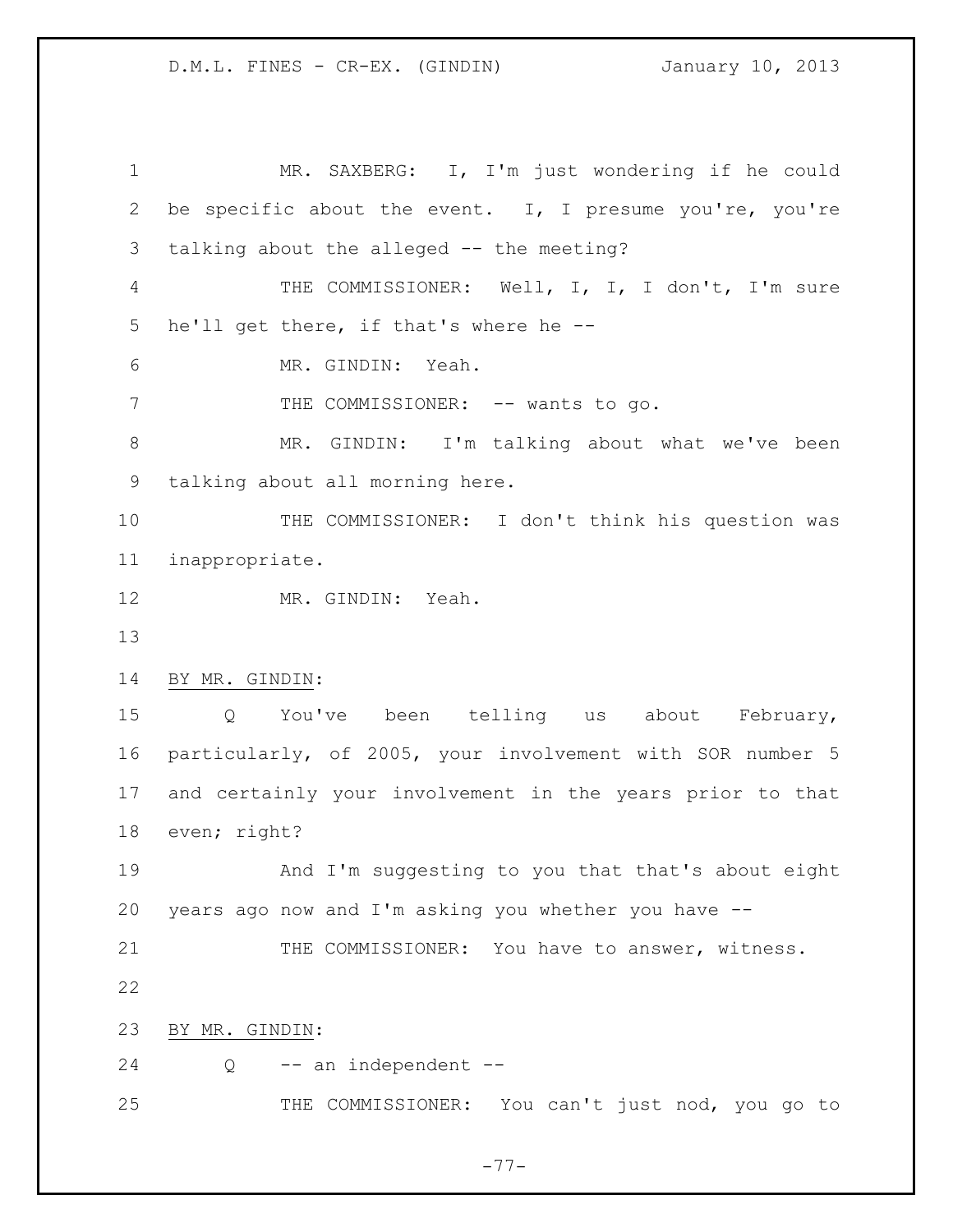answer.

MR. GINDIN: Yeah.

 THE WITNESS: I'm, I'm waiting for him to finish, Mr. Commissioner, yes, I'm happy to answer his question.

BY MR. GINDIN:

 Q So you understand what I'm asking you and who I'm talking about and what I'm talking about?

 A Yes, I believe your question is, do I have a recollection of January, February, March, perhaps, of  $11 \quad 2005 \quad --$ 

 Q An independent recollection without looking at your notes?

 A Let me begin by saying please that I remember SOR 5 very well. I remember behaviours. I remember attitudes. 16 I certainly remember her, her home and the care that she bestowed upon her children and, and issues of that nature 18 are, are very strong in my memory, yes, sir.

 I remember preparing for the devolution and moving to Animikii.

 With respect to specific visits, or issues of a more specific nature, no, sir, I don't have specific recollection of that.

 Q Right. And for example, specific conversations that you may have had, those are the kinds of things, it

 $-78-$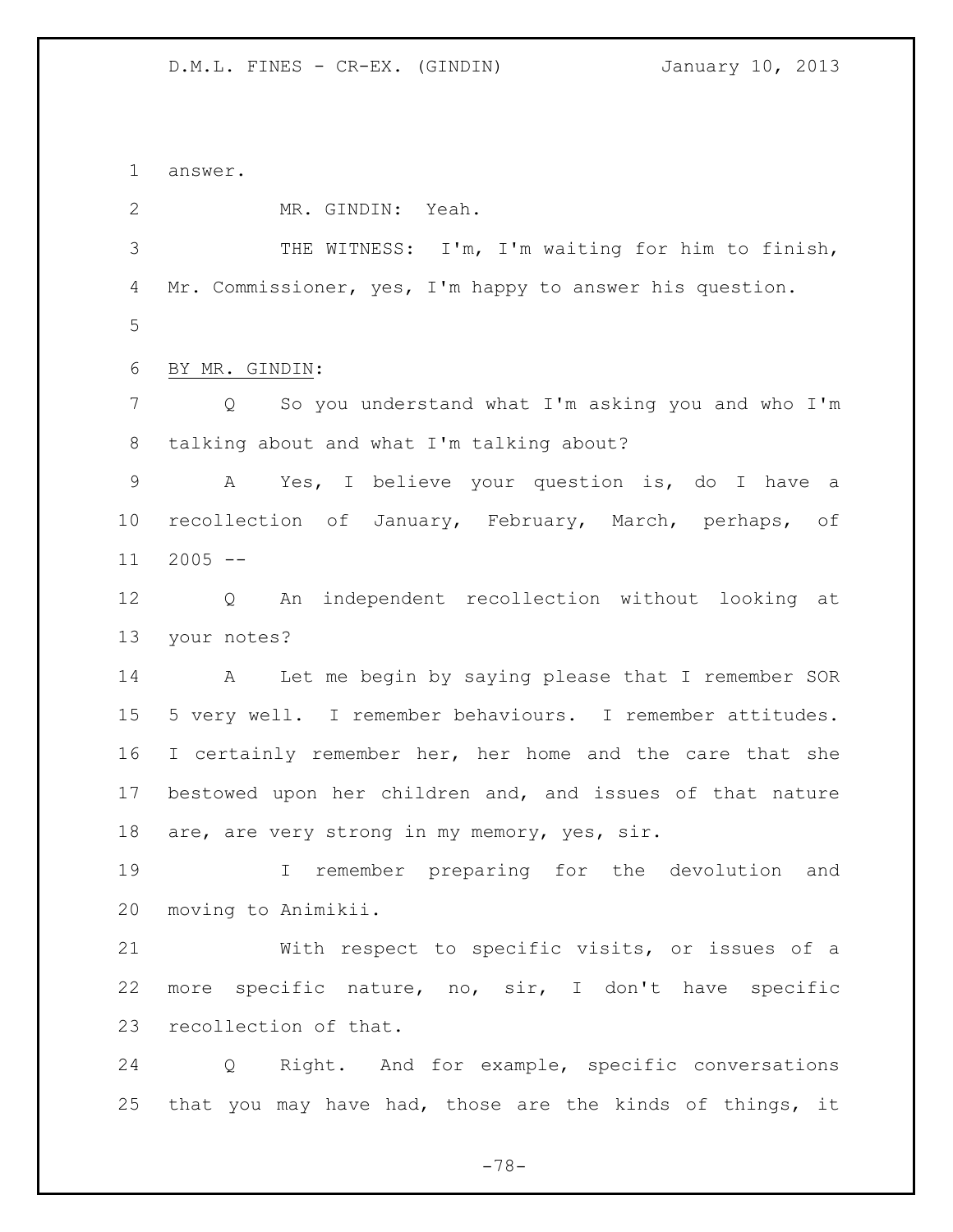would be nice to look at your notes, to refresh your memory; correct?

A That would be true, yes.

 Q And if you find, by looking at your notes, that there's nothing on a particular subject, then you're assuming that nothing took place that required you to make a note?

 A That is true. But also, I know my practice and I certainly know that to go out and visit a client, during that time, I would, I would have had a reason to go out to visit that client. I knew a support, I know a support worker was in there and I knew things were going well in her home. I know that my file transfer was done at the end of January and it certainly makes sense to me that my notes are not negating any visit.

 Q Your notes are not negating any visit? I'm not sure what you mean?

A Okay. My, my notes --

 Q There's no notes of a visit, is what you're saying?

21 A There are no notes of a visit --

Q Right.

 A -- and there would be no reason for a visit at that time and therefore, I believe my notes are accurate. Q Okay. January of '05, can you recall if you had

 $-79-$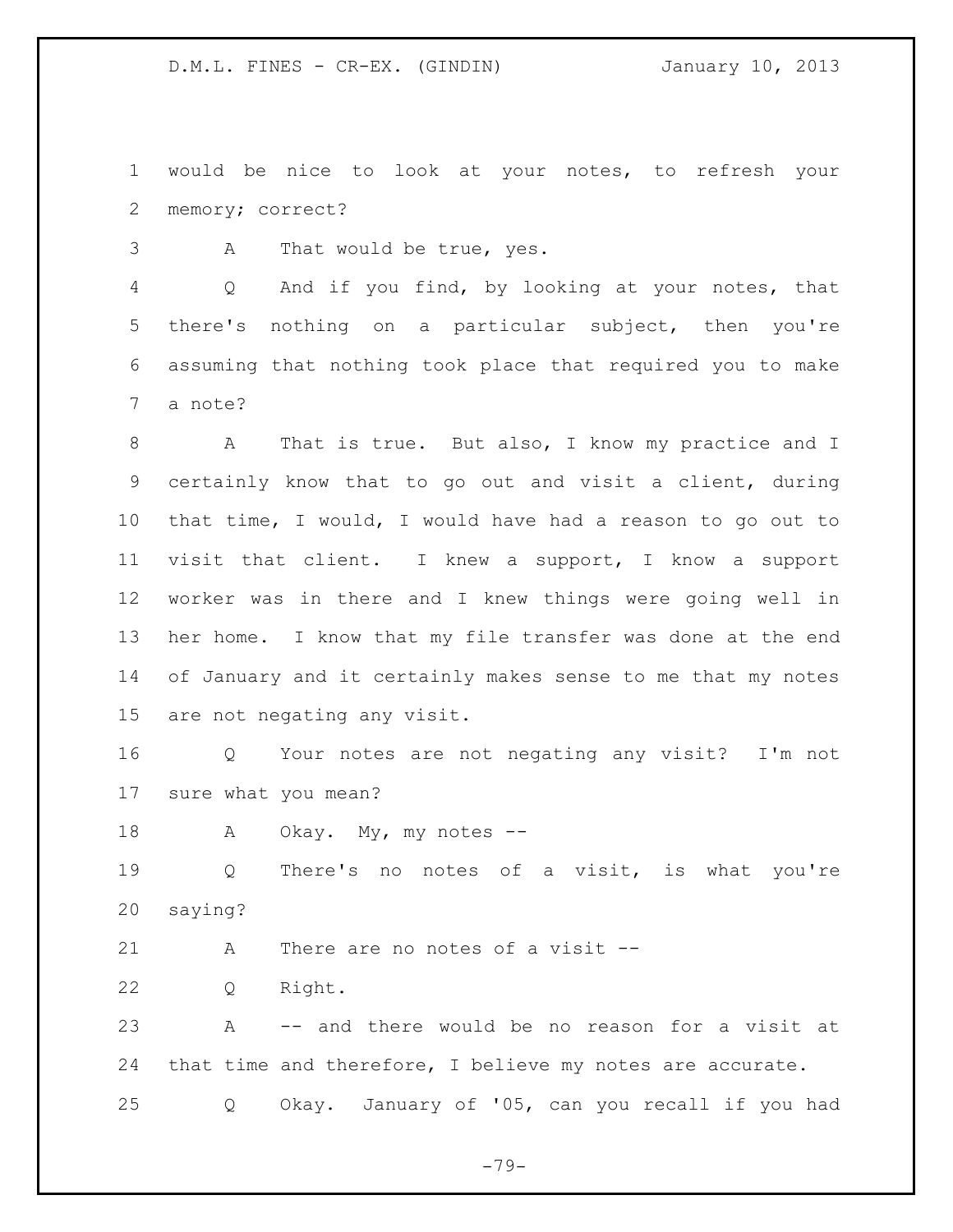any communication with SOR number 5 at all?

| $\overline{2}$ | Specifically, in January, I think things were<br>A         |
|----------------|------------------------------------------------------------|
| 3              | going well for [redacted], or things were beginning to go  |
| 4              | well. I believe I had contact (inaudible) at that time.    |
| 5              | And sometimes it might be by phone; correct?<br>Q          |
| 6              | A<br>Yes.                                                  |
| 7              | Q<br>Possible? And your recollection would depend on       |
| 8              | whether or not you happened to record a particular phone   |
| 9              | call or visit; right?                                      |
| 10             | A<br>Yes.                                                  |
| 11             | You told us that SOR number 5 would sometimes<br>Q         |
| 12             | mention other families and, to deflect from her<br>own     |
| 13             | situation and that this was something that you noticed     |
| 14             | occurring over the years that you were connected with her; |
| 15             | right?                                                     |
| 16             | That is correct.<br>A                                      |
| 17             | And that happened, when those things<br>would<br>Q         |
| 18             | happen, would you always write that down?                  |
| 19             | That she was deflecting?<br>Α                              |
| 20             | Q Yeah. The, the conversation that she had with            |
| 21             | you, the fact that she was mentioning a certain other      |
| 22             | family, or a certain name, or trying to put the blame      |
| 23             | somewhere else, would you always write that conversation   |
| 24             | down?                                                      |
| 25             | Please understand that I don't have any<br>A               |

 $-80-$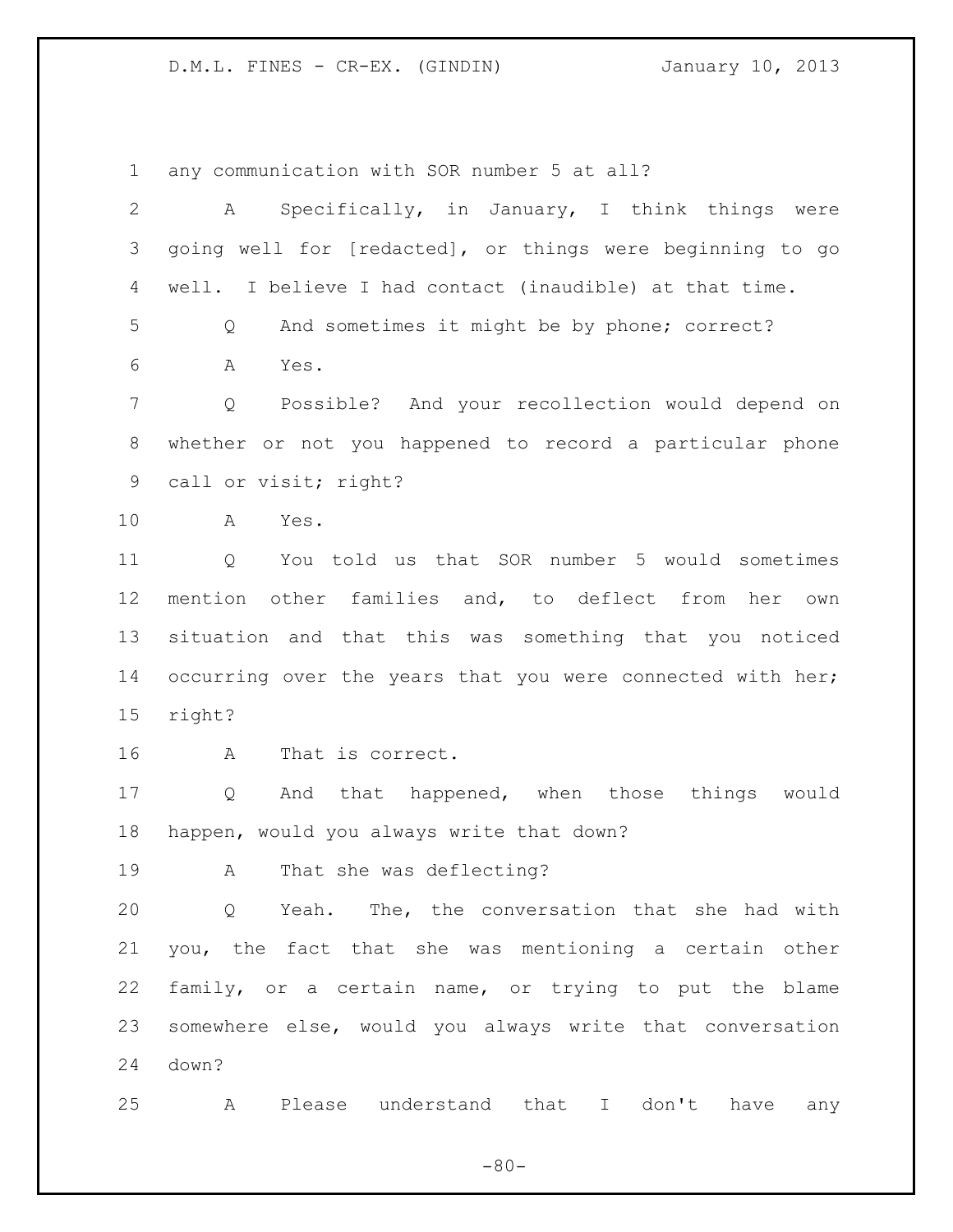recollection of her ever mentioning a specific family. Her conversation, as, as -- that you're -- her conversations that you're referring to, would have been brought to me in a very angry manner, a very emotional manner. There would be tears, there would be yelling. There would be vulgarity. What are you investigating me for? I'm doing so much better than my mom ever did. My kids have it so much better than I do. You should go and investigate someone else. It was that sort of material that she would bring to me.

 Q And you heard that a number of times, that kind of thing?

A Chronically.

 Q Yeah. And then perhaps you turned a blind ear to it on occasion, because you heard it so often? Like the boy who cried wolf, kind of?

 A If she would have mentioned a concern that related to, again, child endangerment or abuse, I certainly would not have turned a blind ear to that, sir.

 Q But if she said something in a vague way, you might not have recorded it, or remembered it?

 A I, I'd need you to be more specific about a vague way, because --

 Q Well, I understand that when she did mention other people, she would often just use their first name,

 $-81-$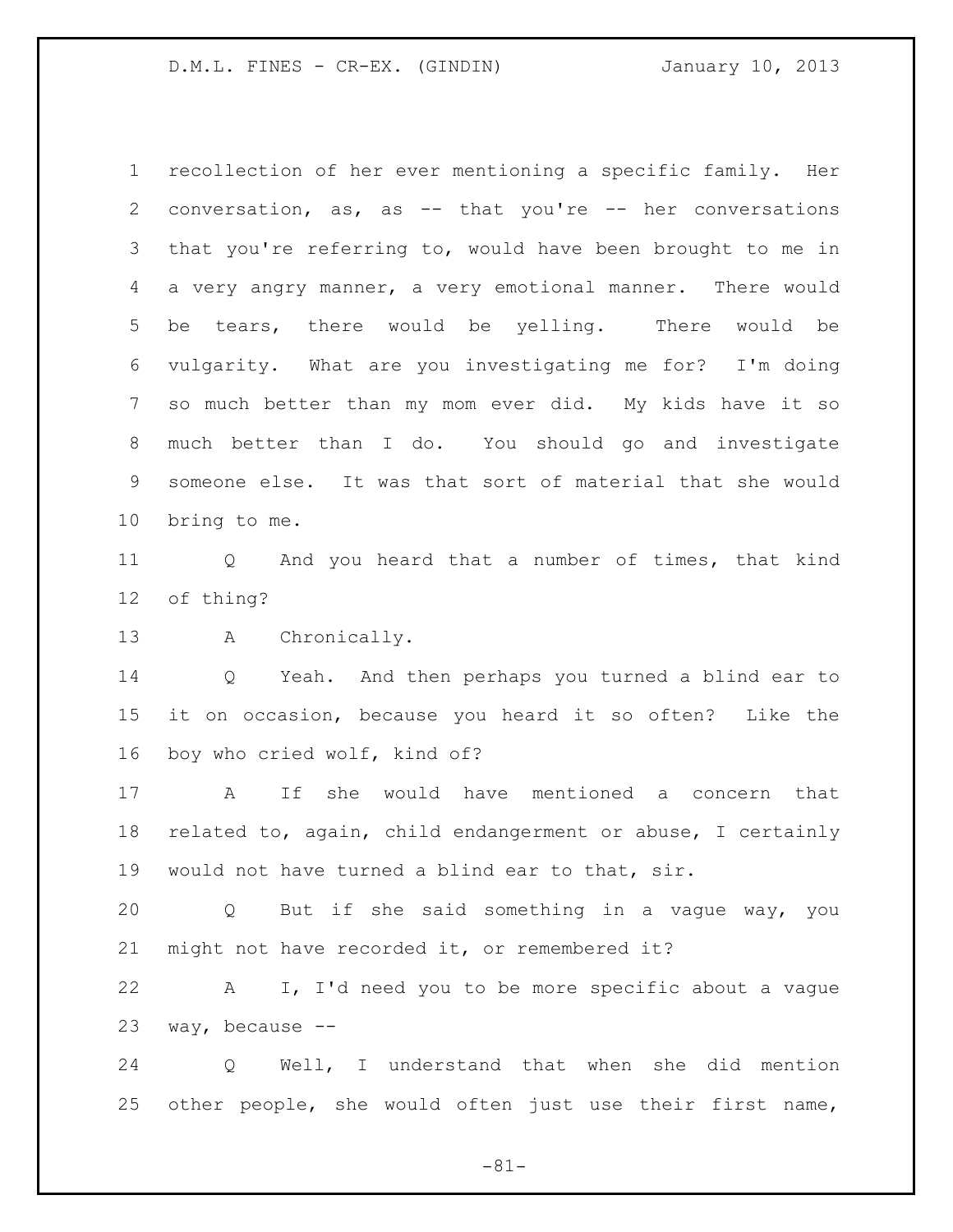for example; isn't that so? A I have no recollection of even a first name. I -- she may have done that. I, I'm sorry, I don't recall any first names, so -- Q Do you recall ever saying that to anybody? That when she would mention other families, often it would just be a first name? A I may have said something like that. Q Now, in early 2005, you didn't know who Wes McKay was? A No, I did not. Q You didn't know who Samantha Kematch was? A No, I did not. 14 O You didn't know who Phoenix Sinclair was? A No. Q So that even if something was mentioned about them, you had no knowledge of them? A Well, that's true. Q I just want to direct you to your RCMP statement that you've already been referred to. At page 5096, I'm not sure if we have that up yet, you have that there? I just want to go over that first paragraph with you again. A Yeah. Q **"...** from time to time, [SOR 5]

 $-82-$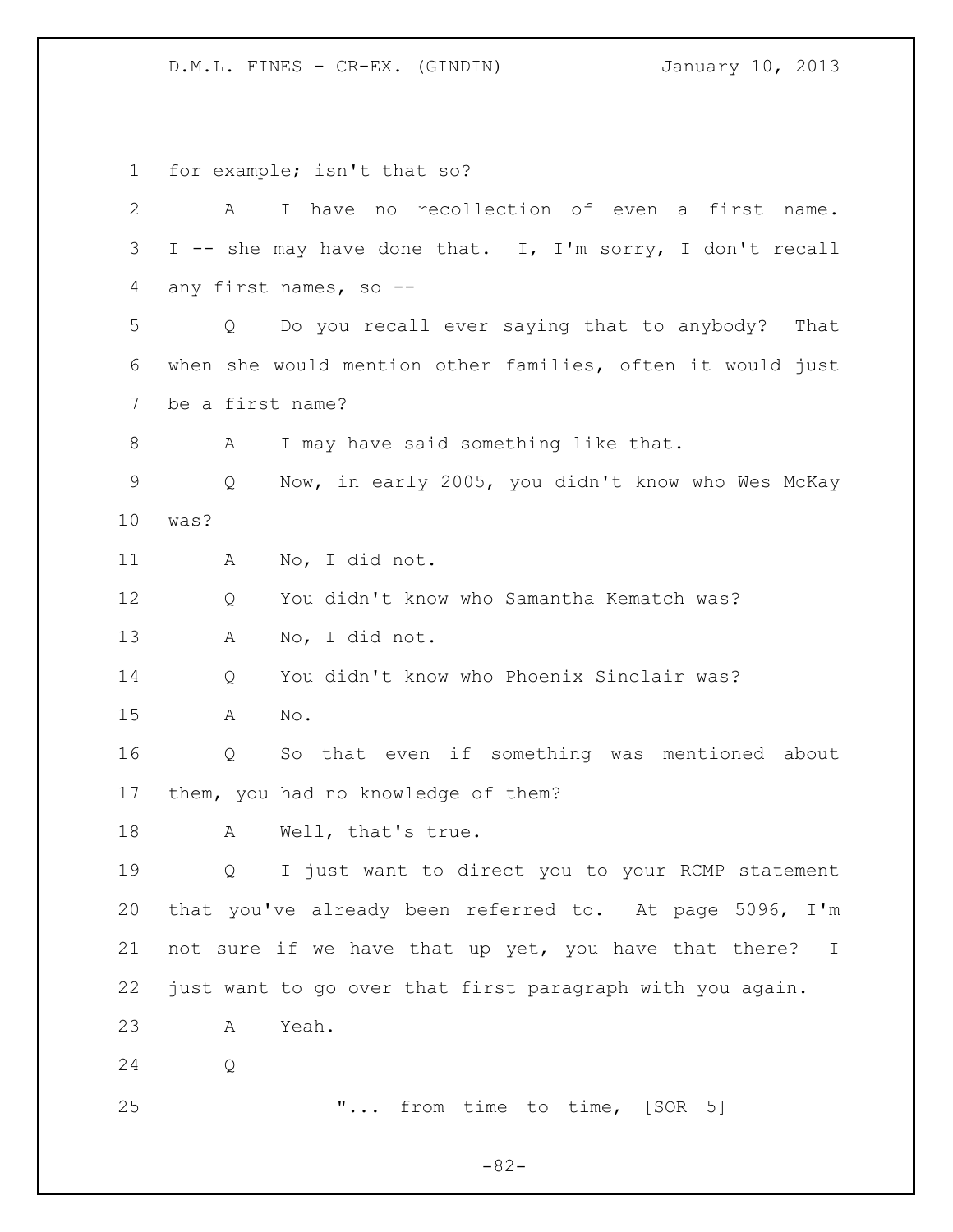has given me information regarding 2 ... people she knew ... neighbours." A Um-hum. Q "You know ... she'd say things 8 like she's really concerned about ... the way certain people treat 10 their children." 12 Let me stop there for a moment. Now, that seems somewhat specific, use of the word "certain people"; correct? A Yes, sir. Q And this statement was made by your in March of '06 -- A Yes. Q -- which is seven years ago -- A Yes. Q -- when your memory would be better of those events than today -- A Um-hum. Q -- correct? A Yeah.

 $-83-$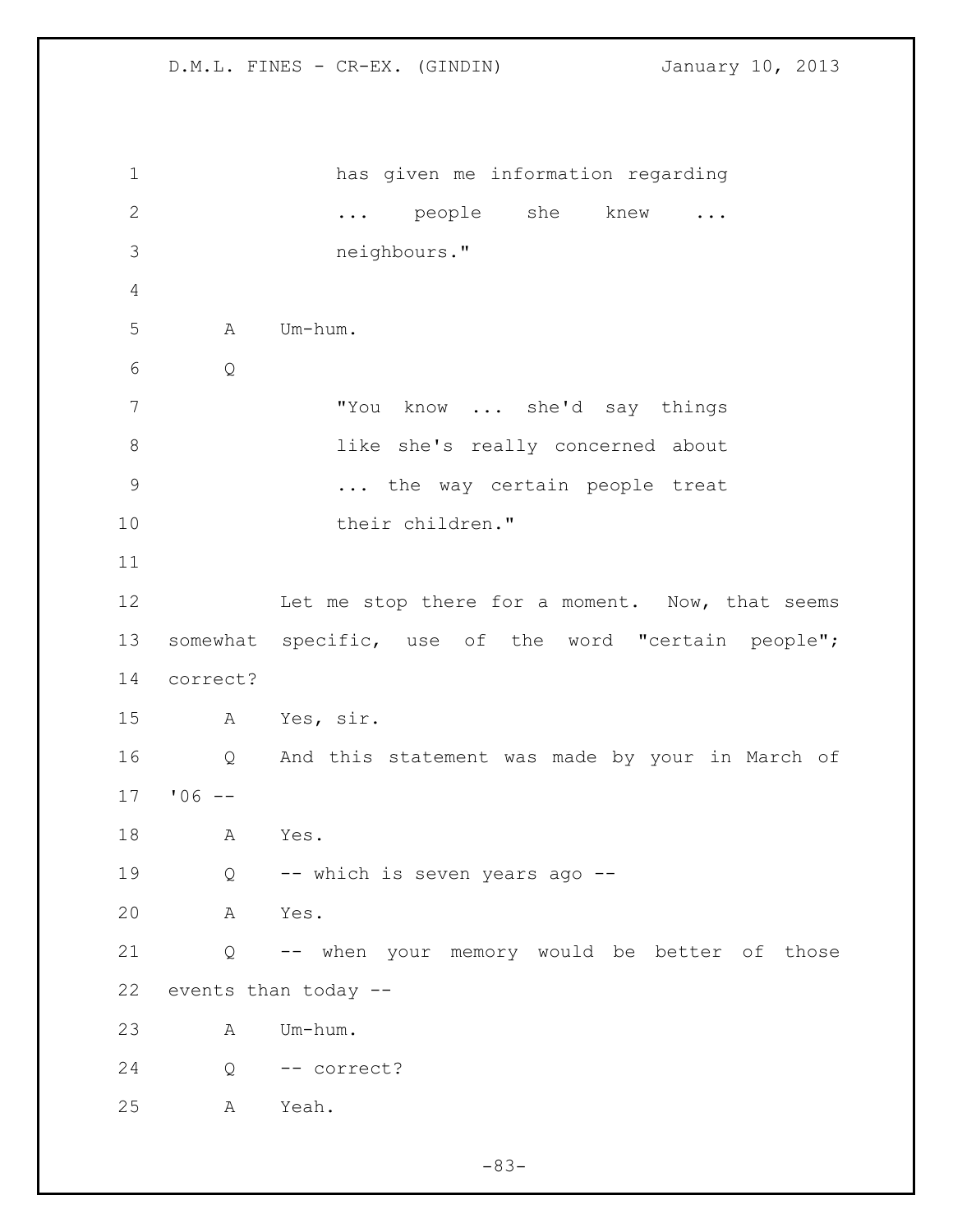Q So you're, you're saying there that she made complaints about certain people sometimes; right? And your advice, you go on for a moment. A Um-hum. Q "And my advice ... was always ... 7 The state of Call intake. Here's the number.'" 9 Right? A Yes. Q Okay. Now, SOR #5 tells us that she -- and she's somewhat vague about what she told you, I admit that, but that she told you some concerns she had about Sam, Samantha, somebody you wouldn't even know; right, at the time? A (Inaudible) -- Q And, and says that you then would give her this number and have her call intake, which is something, you admit here, that you might do -- A Yes. Q -- correct? All right. And then you said, further in that paragraph: "And I would explain to her that as a social worker at Winnipeg

 $-84-$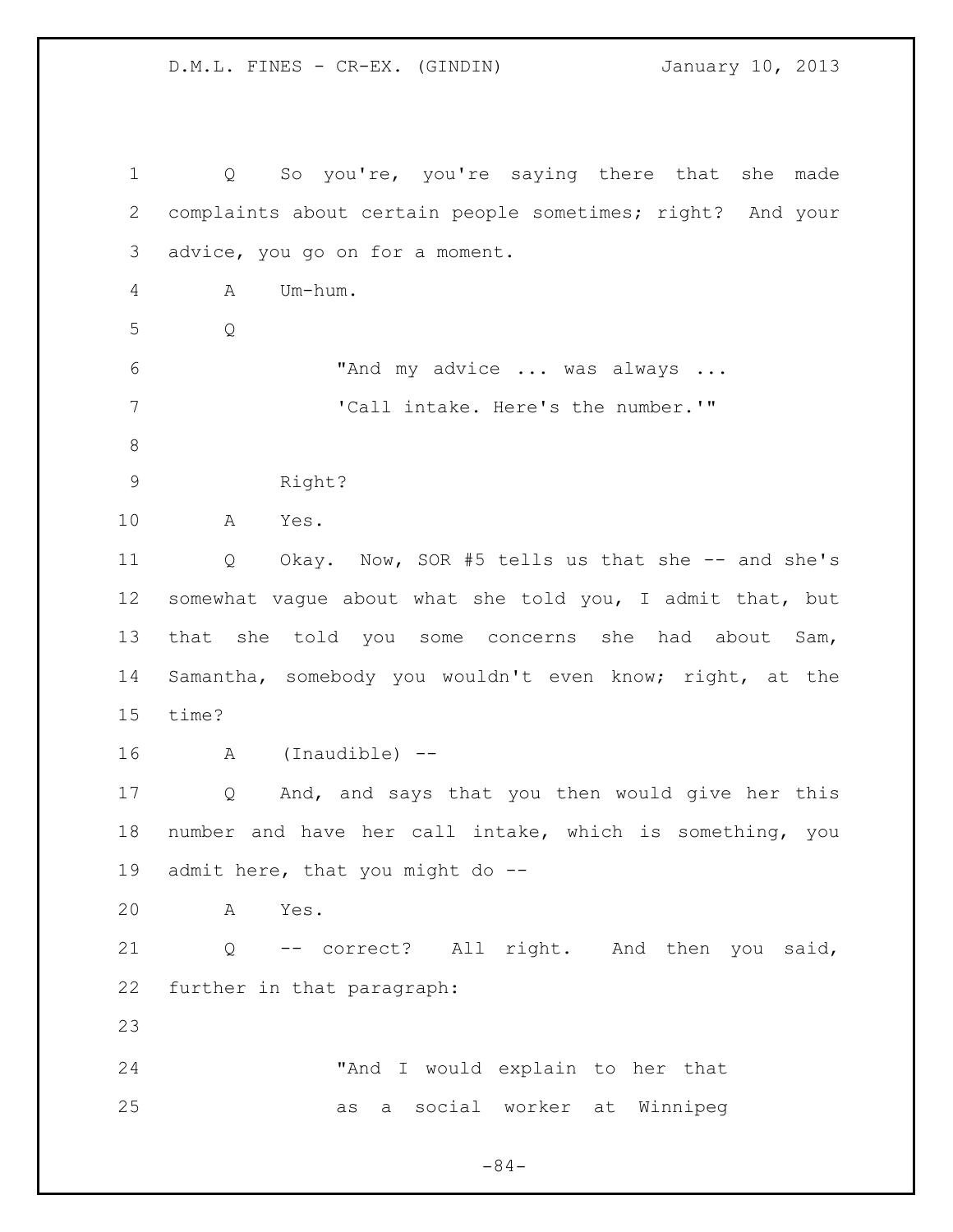Child and Family, I only have authority to work with people who are assigned to me." Q Right? A Um-hum. Q So that if she mentioned something about Samantha, or even gave you a name, it would have been clear that that wasn't one of your client's; right? A Samantha was not one of my -- Q Right. A -- right. Q And you're, you're mentioning here that you: **"...** only have authority to work with people who are assigned to me." A Um-hum. Q Had she mentioned a name to you that you were familiar with, that was someone that you had a file on, it's more likely you'd remember that and perhaps deal with it at some point; right? A Yes. Q Yeah. If there -- and just going on with your,

 $-85-$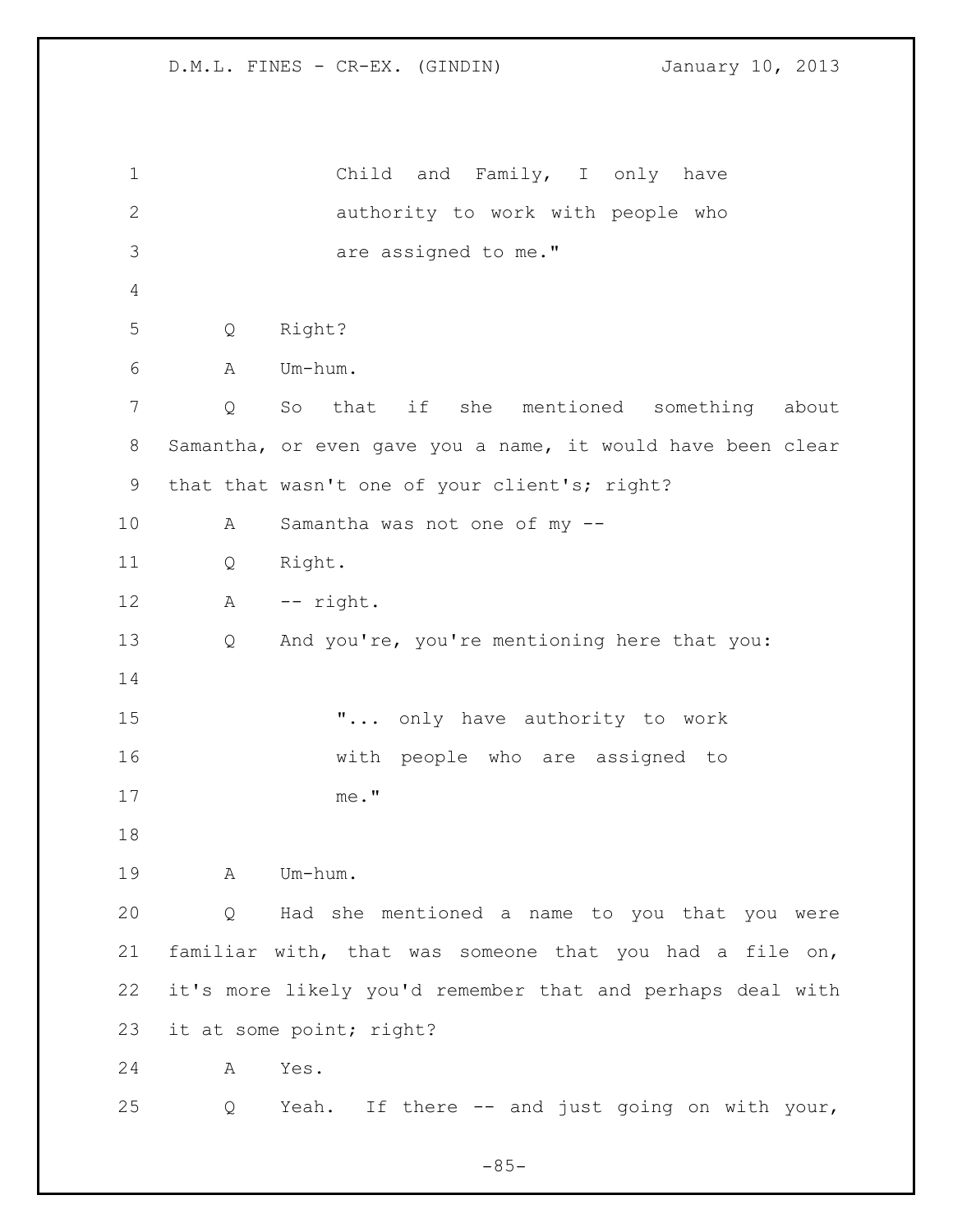your answer here: "... if there are concerns with people who are not on my caseload, those concerns would have to be addressed to our intake department." Right? A Yes. Q So if, in fact, something like, someone like Samantha was mentioned, someone you didn't even know about 13 at the time, who wouldn't have been in your caseload, then you would have, might have at least said to her, well, call intake and let them deal with it; right? That's something you would do, according to the answer you gave here? A Unless it was of the nature, or unless it was abusive in nature -- Q If it was -- A -- in which I would follow up on it, yeah. Q Yeah. If it was a, a more specific type of concern that rose to a certain level, then you would have taken it up yourself? A I would have. Q If it wasn't, and was a little more vague,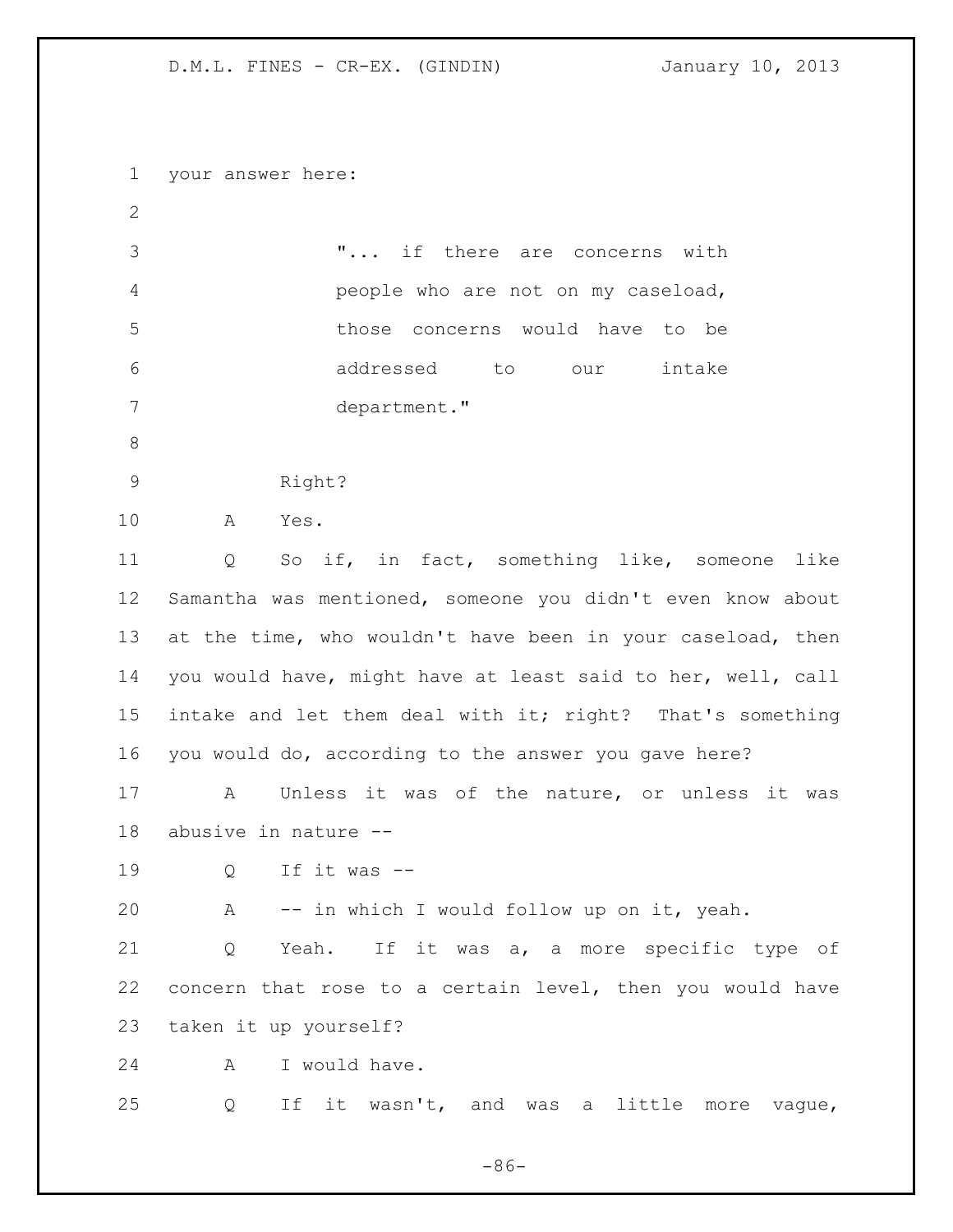perhaps, you would have simply told them, well, call intake?

A I --

 Q I'm not suggesting you shouldn't, I'm just suggesting that's what you would likely do, as you say in your answer here?

 A Yes. What I heard you say, if it was a little bit vague --

Q Yeah.

 A -- if it was a little bit vague, but triggered something that would relate to abuse, I would ask for clarification on that vagueness. I would have asked her for more information. That would have been my practice.

 Q But another of your practices would be, when you weren't certain of the serious nature of what you had been told, you would simply refer them to call intake on their own and provide the information they had, which is what you've told us and what you said then?

A Yes.

 Q All right. And I think you went on in your statement there to say that you knew the name Samantha from eventually reading it in the newspaper?

23 A At that point in time --

Q Yeah.

A -- it had hit the paper and, and yeah.

 $-87-$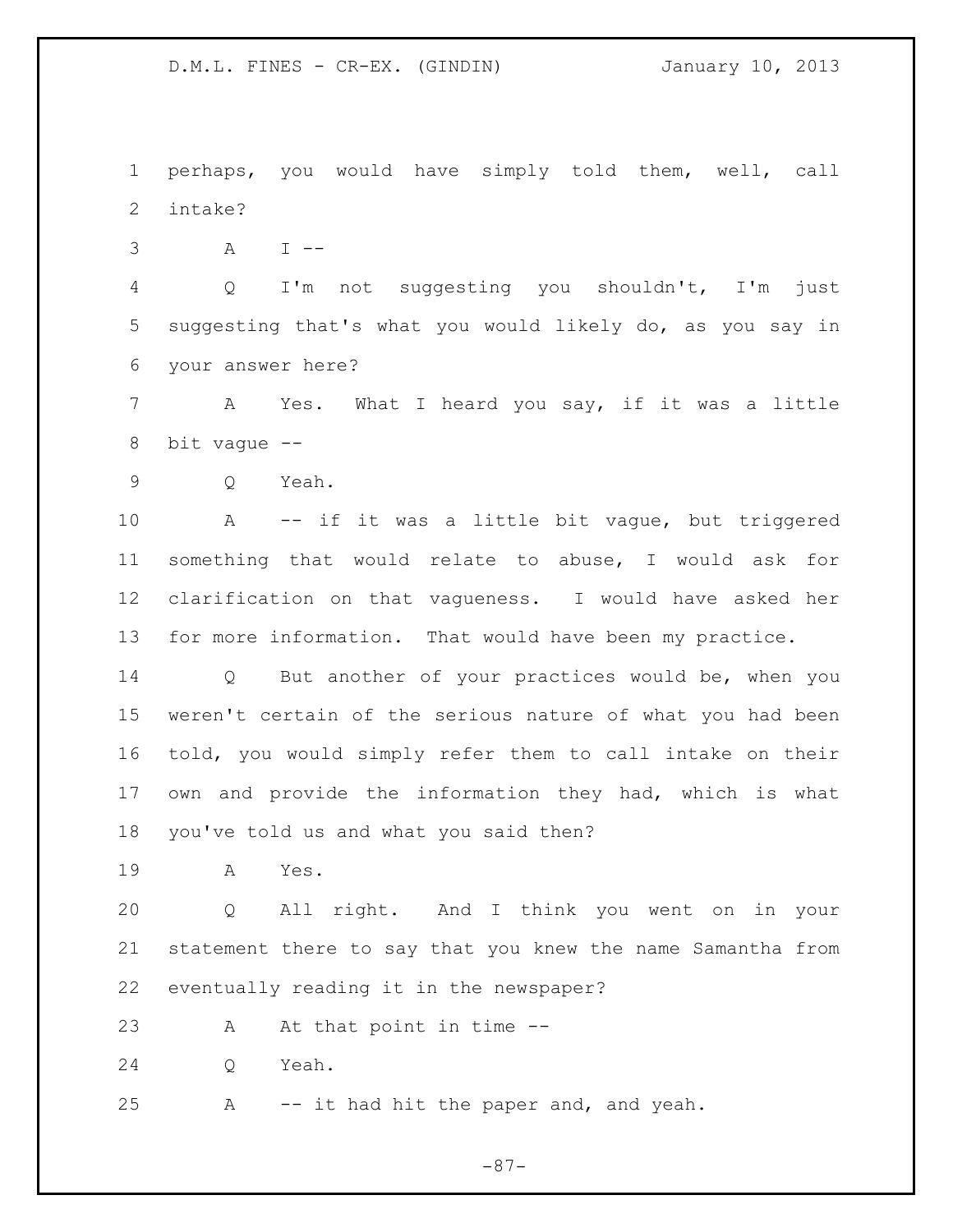1 Q About a year earlier, it's not a name that you were even familiar with and it wouldn't have meant much to you? A Unless information was coming to me with regard to abuse or -- Q I'm just talking about the name now -- 7 A The name? Q -- I'm not talking about the information. A No, the name would not have, the name, in itself, would not have triggered anything in me, no. Q And the name that you might have been given, for example, if you were, might have simply been Samantha or 13 Sam, because often you were given first names only; right? 14 And you wouldn't have known who that was? A I would not know who Sam was, no. Q I think you told, as well, that in around that time, February, March of 2005, that SOR 5 was doing fairly well -- A Yes. Q -- right? And you, based on the things that were happening around that time, were quite busy? A Correct. Q And you described it as an emotional time for you? A Yes.

 $-88-$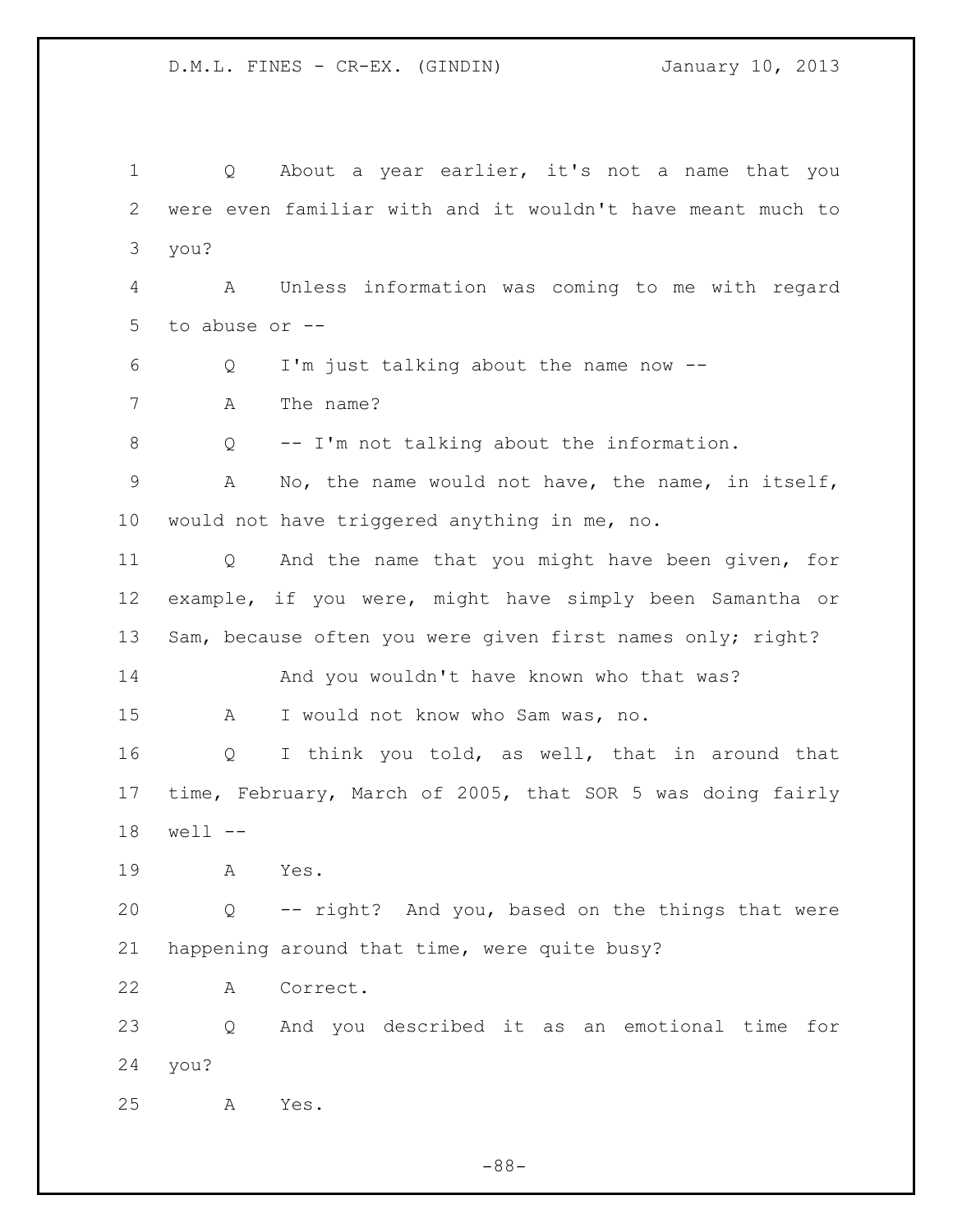Q I think you also told us that you had quite an involvement with her for, I think five years you said? A From December 2000 -- Q Um-hum. A -- through to the time I left CFS and then went to Animikii, yes. 7 Q And you felt that --8 THE COMMISSIONER: That was when? THE WITNESS: I beg your pardon, Commissioner? THE COMMISSIONER: You had her for two, you said from 2000 until when? 12 THE WITNESS: To the time I left Child and Family Services first of all, which would have been in April 2005 and then -- 15 THE COMMISSIONER: Okay. 16 THE WITNESS: -- I picked her up again, once I transferred to Animikii, until I left Animikii in early 2006. BY MR. GINDIN: Q So you had been connected with her and her file for around five years or more? A Yes, sir. Q And I think you told us that she trusted you, that was clear?

 $-89-$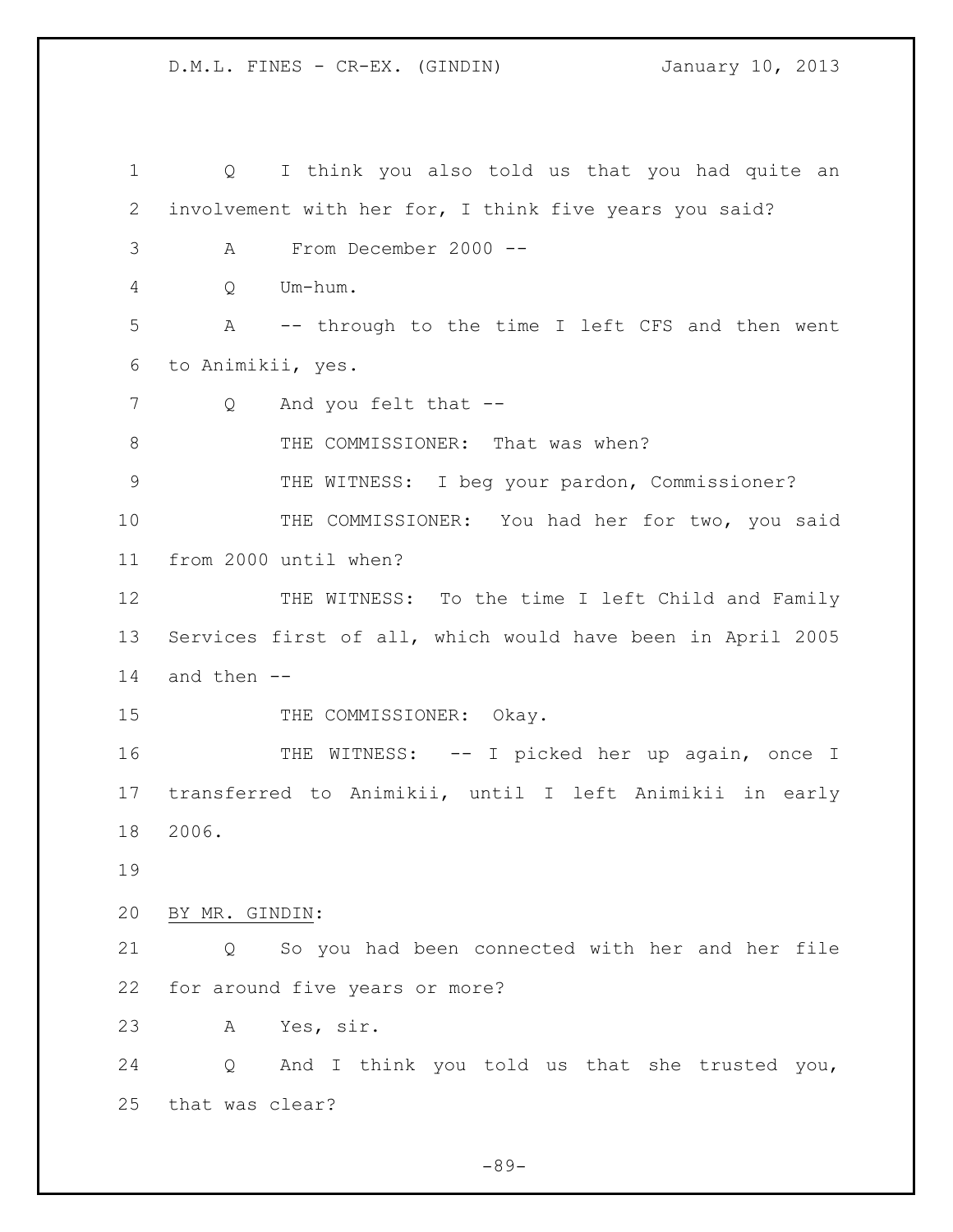D.M.L. FINES - CR-EX. (GINDIN) January 10, 2013 A I think that she had to speak to that and I think she did, yes. Q Yeah. And in fact, she requested that her file continue on with you -- A She did. Q -- so I think we can assume she felt comfortable with you and trusted you; correct? A Yeah. Q And obviously would feel that she could confide in you? A I beg your pardon? Q Obviously would feel she could confide in you, tell you things? 14 A I, I believe that was the nature of or relationship -- Q Yeah. 17 A -- yeah. 18 MR. GINDIN: Thank you, those are my questions. 19 THE COMMISSIONER: Thank you, Mr. Gindin.

Mr. Paul?

 MR. PAUL: Good afternoon, Ms. Fines. Sorry, I'm losing track. My name is Sacha Paul, I'm a lawyer for the Department and Winnipeg Child and Family Services.

 Mr. Commissioner, I'll apologize to you in advance, because while the witness has not heard these

 $-90-$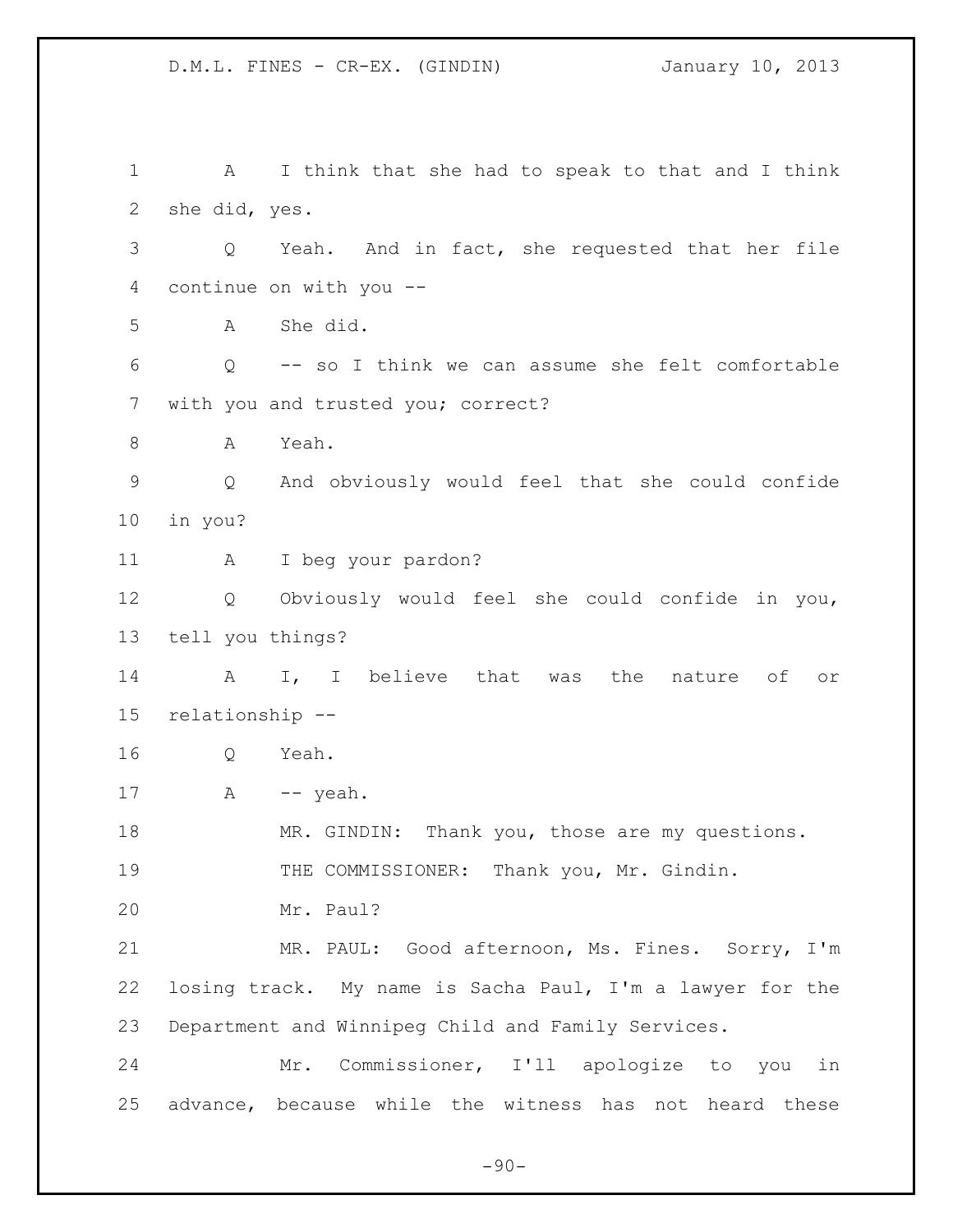questions, you surely have, on a number of occasions. CROSS-EXAMINATION BY MR. PAUL: Q Let me begin just with, with background, again, to clarify where we are in time. You are the social worker for SOR number 5? A That is right. Q You are not the social worker for Samantha Kematch? A No, I was not her, Samantha Kematch's social worker. 12 Q And not for Phoenix Sinclair? 13 A No, I was not. 14 Q And, and not for Steven Sinclair? A No, I was not. Q And if we can look really at the time that I believe we're all trying to talk about here, I want to direct your attention to February and March of 2005; okay? A Yes. Q Okay. My understanding, again, is that you are working at Winnipeg Child and Family Services at that time and that you then leave Winnipeg for Animikii and I'll, I'll -- I'm not sure my notes are right on this, but it's around April 2005? A That is right.

 $-91-$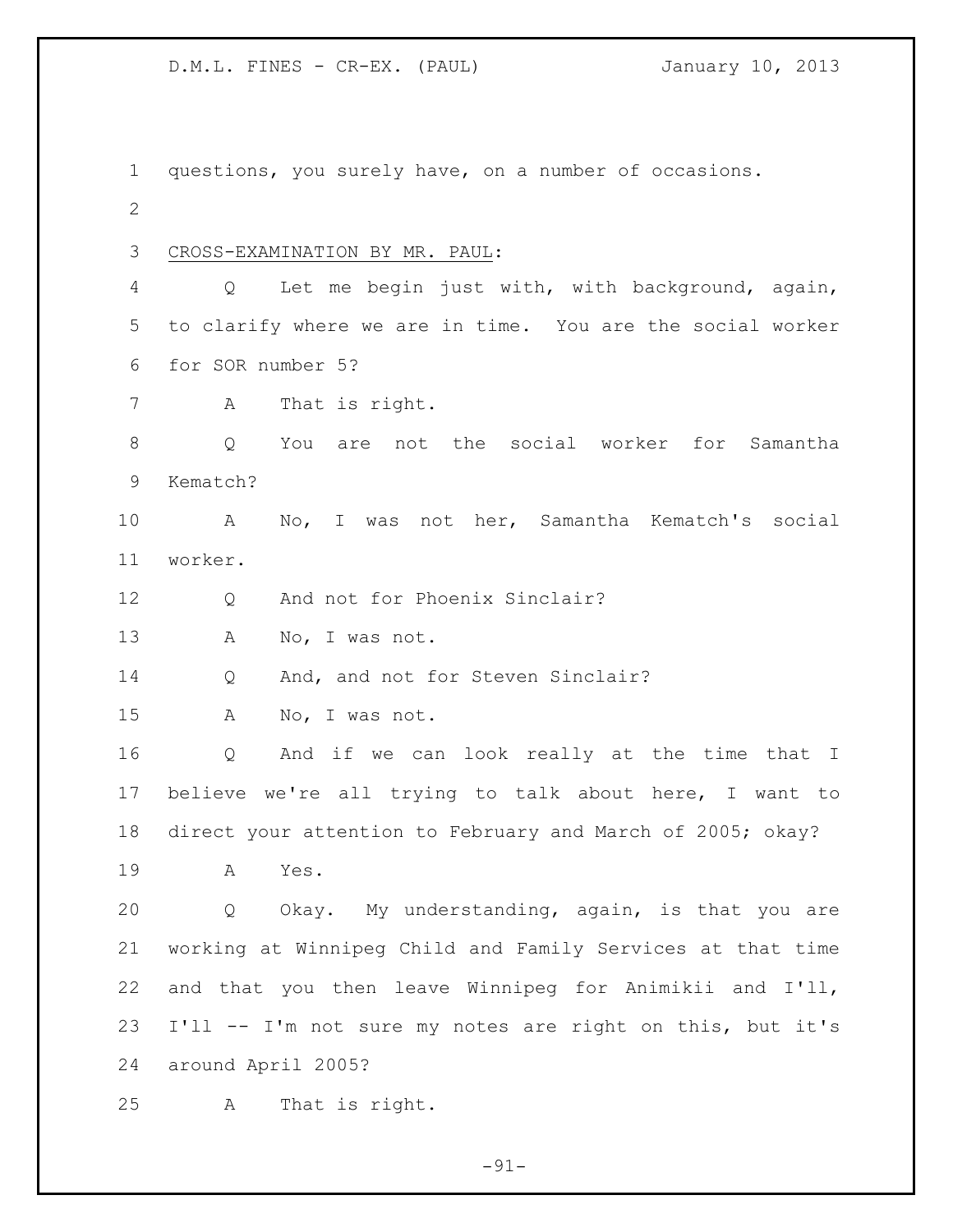Q Right. And so, for February and March, also January, you'd be working on transfer summaries as part of the, the devolution process?

A Absolutely, yes.

 Q My understanding, now, I'll, I'll, I'll see if you agree on this point, is that from January 2005 to May 2005, there was a mechanism put in place by the department in Winnipeg, so that family service units wouldn't be taking new referrals, so they could do their transfer summaries; are you aware of that?

A Yes, I am.

 Q And you'd be, of course, what I call a beneficiary of that, because you were in one of those family service units?

 A Yes, I received no new files during that time period.

 Q Right. Right. And of course, again, just, the structure always -- even though I've been on this file for awhile, the structure always confuses me. Of course, there's CRU, then there's tier 2 intake and then it's you, as family service workers; correct?

22 A That -- yes.

 Q Right. And again, January 2005 to May 2005, your unit is not taking any new referrals at that time?

A By May, I had transferred to Animikii.

 $-92-$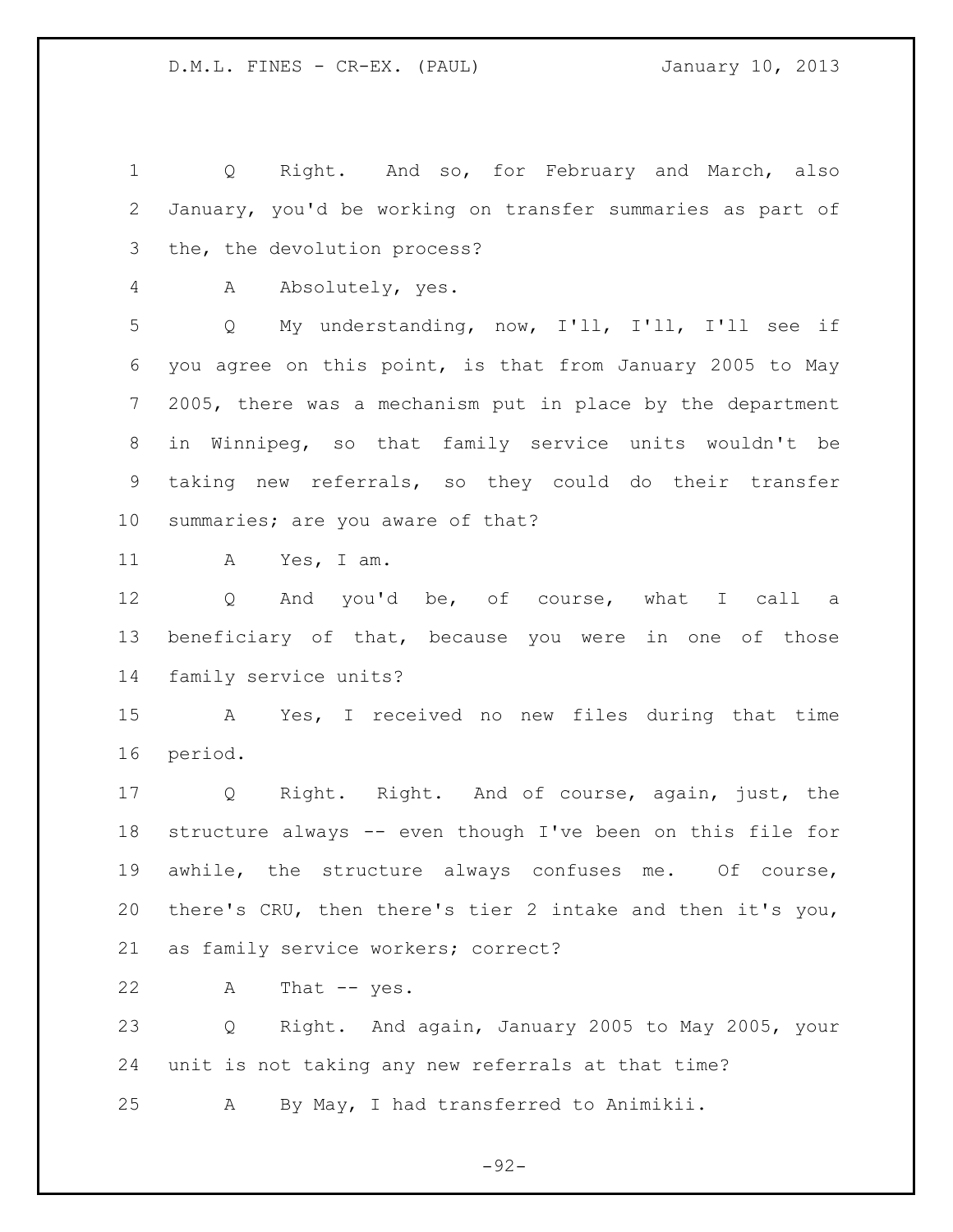Q Okay. So at least during this period of time, January, February, March, you are not taking any new referrals?

A Correct.

 Q Right. Are you aware that at this time, that the preservation and reunification units at Winnipeg are the ones taking the new referrals, as you were doing your transfer summaries and the like?

 A I knew that we weren't receiving any referrals -- Q And if you don't now, I, I'm not, I'm not asking you to know the unknowable. If you don't know, that's, that's entirely fine.

13 A -- I, I knew that we weren't accepting or receiving any of, any referrals. Until you just told me that it was the reunification and preservation, I had forgotten that piece of information.

 Q Okay. And would you be aware, again, if you're not, that's fine, that the Department of Winnipeg had staff from the community program volunteer to assist in the transition at this time? Are you aware of that?

21 A I do not recall that, no.

 Q Would you be aware that, at this time, part-time staff had been asked to increase their hours during the transition and many did so?

A I'm sure they did, yes.

 $-93-$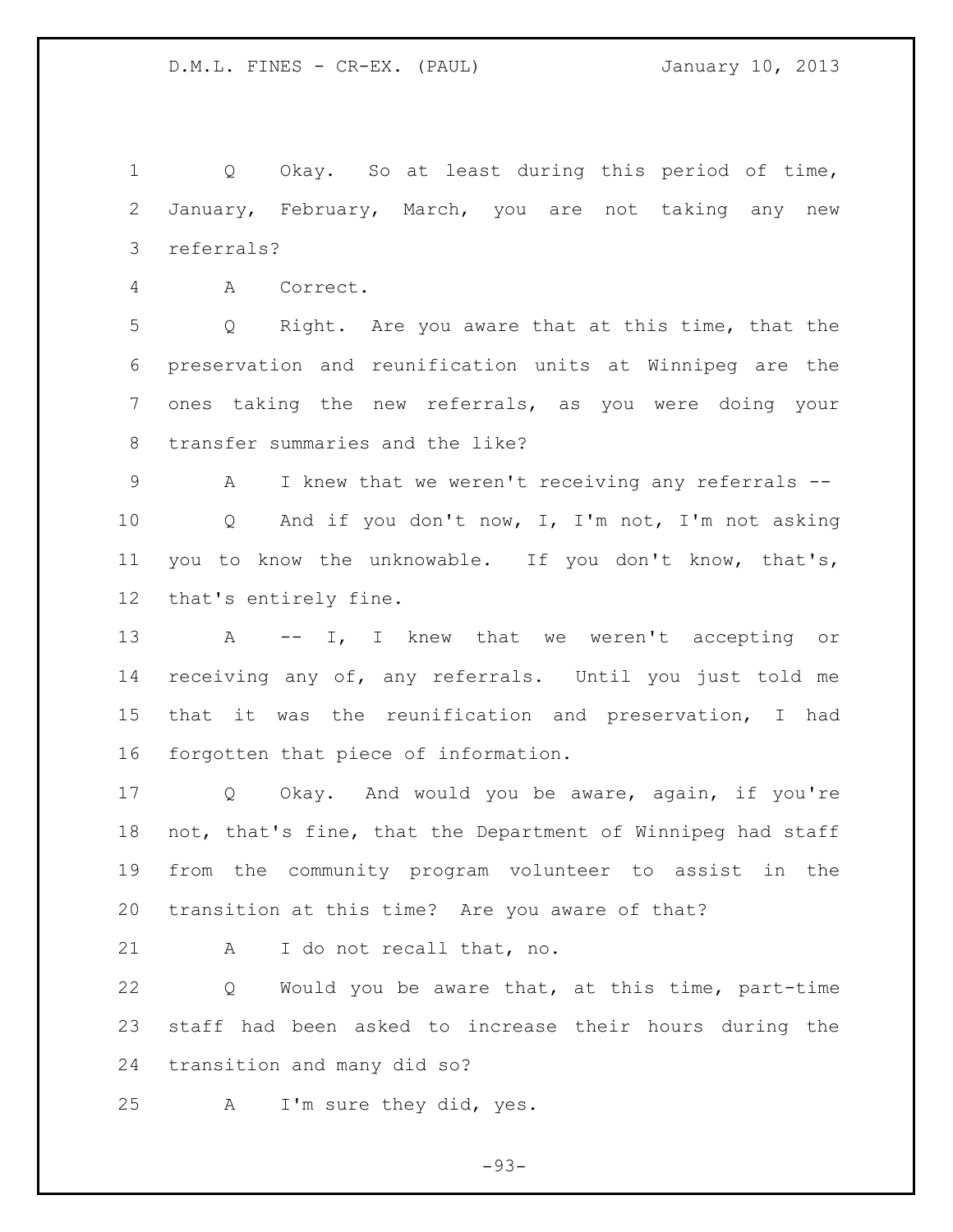Q Would you be aware that social workers were -- pardon me, social work students were approached to do work on a casual basis during this period?

A I have no recollection of that.

 Q Were you aware that recent retirees had been asked to come back and assist in this process at this time? A I have no recollection.

 Q Are you aware that at this period of time, additional administrative support staff was hired to assist in the transition?

 A Again, the, that sort of work was, I'm sure, being done. I, I had no recollection or involvement with that.

 Q And, and, and that's fair. My understanding, with respect to the issue of employment is that everyone was guaranteed to have a job after the devolution process, with the exception of term workers; would you agree with that?

 A No, that isn't my understanding. I do believe that everyone who was hired prior to, I believe it was October or November of the year 2000, was guaranteed a position, but those people, even the full time people that were hired after said date, and I can't remember the day, I'm sorry, were not guaranteed a position. I was very fortunate in that I had been hired -- the reason that day

 $-94-$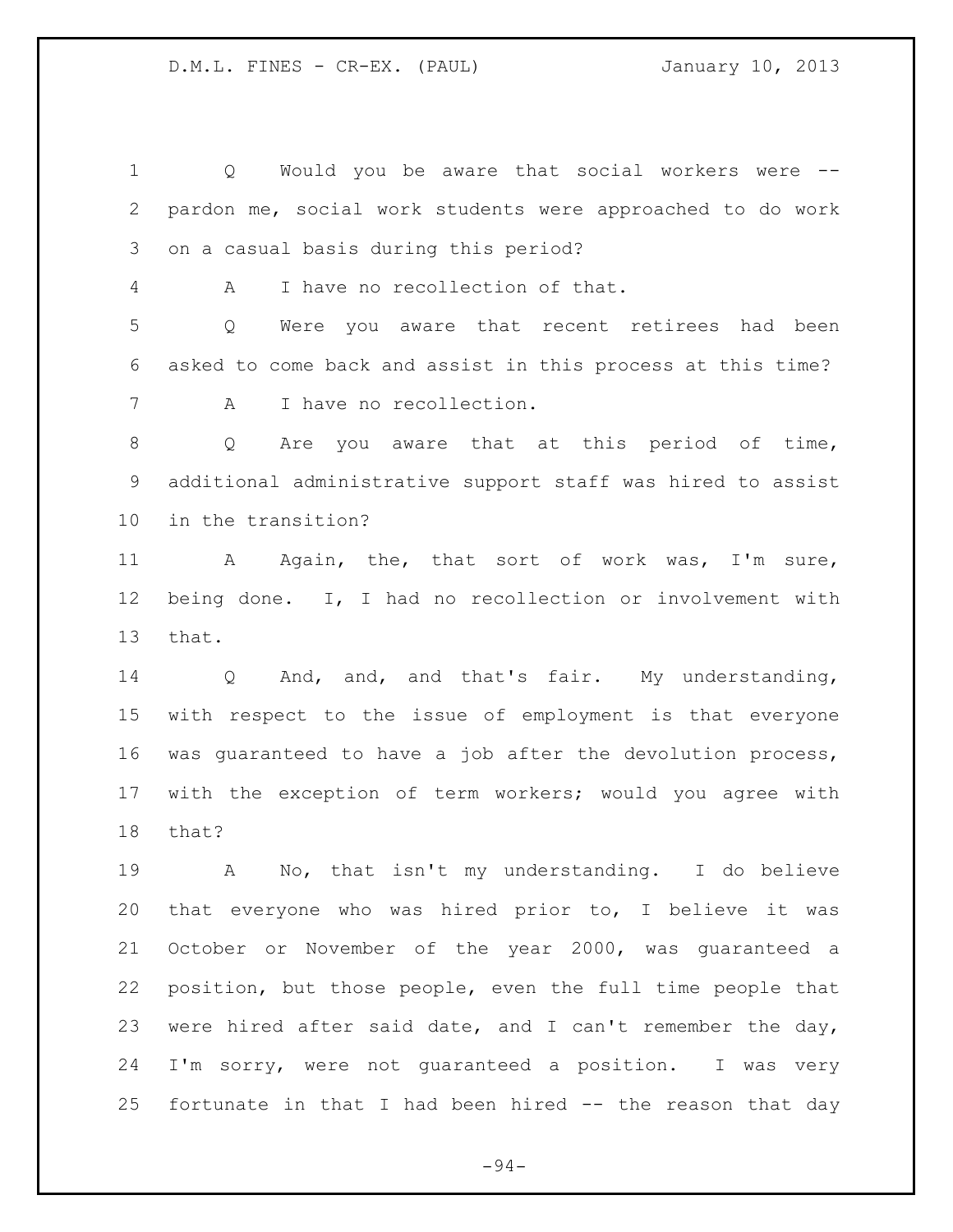is specific -- or, or, or is as specific as it is for me, is because I was hired only a month prior to that cutoff date.

 Q And again, this process of devolution is occurring after this alleged call of February and March? You transitioned out in April --

A Yes.

8 0 -- correct? And if the evidence suggests something otherwise, with respect to the term employees, then that'd be something for the Commissioner to, to assess; fair?

12 Those are my questions.

13 THE COMMISSIONER: Thank you, Mr. Paul.

14 MR. PAUL: Thank you.

15 THE COMMISSIONER: Anybody else before Mr. --yes? Mr. Gange?

 MR. GANGE: Mr. Commissioner, I understand that I have an obligation to ask permission to ask questions of Ms. Fines. I believe that it would be clear to Mr. Saxberg 20 and to everybody here that, that I have an interest as, as counsel to SOR 5, to ask certain questions. I, I will not be long and I will attempt not to duplicate.

23 THE COMMISSIONER: I, I think that's a reasonable request and I grant it.

 $-95-$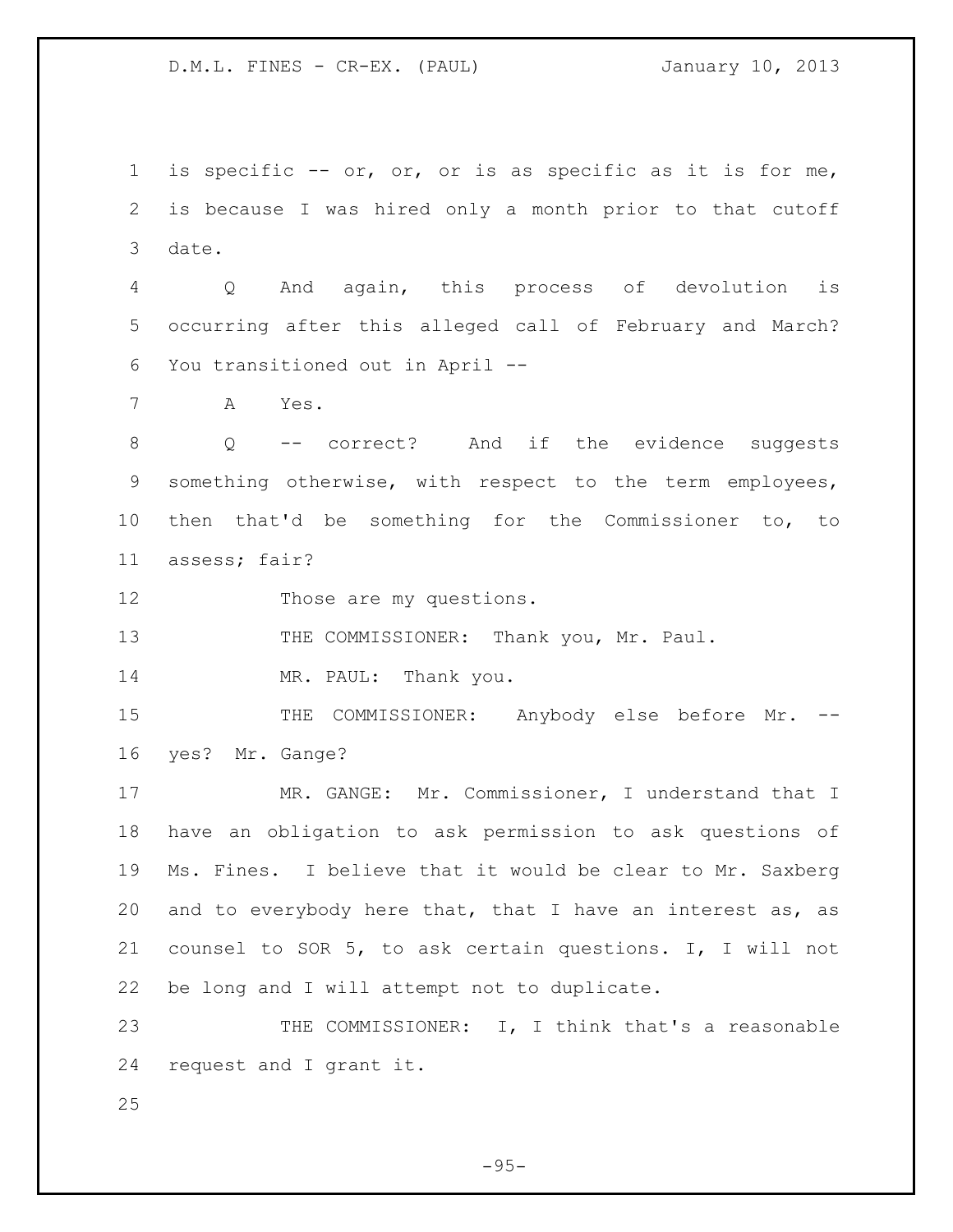CROSS-EXAMINATION BY MR. GANGE:

| $\overline{2}$ | Ms. Fines, thank you. I, I believe you were here<br>$Q \qquad$   |
|----------------|------------------------------------------------------------------|
| 3              | yesterday and so you're aware that my name is Bill Gange         |
| 4              | and I am counsel to a number of people, including SOR            |
| 5              | number 5; is that correct?                                       |
| 6              | I wasn't aware of your name. I had forgotten it,<br>$\mathbf{A}$ |
| 7              | Mr. Gange, but yes.                                              |
| 8              | Okay. $I$ --<br>Q                                                |
| $\mathcal{G}$  | THE COMMISSIONER: You may never forget it after                  |
| 10             | today.                                                           |
| 11             |                                                                  |
| 12             | BY MR. GANGE:                                                    |
| 13             | Q With, with any luck you will and you'll all, be                |
| 14             | all the better. Ms. Fines, these events, the one thing           |
| 15             | that it does appear to me and I made this comment yesterday      |
| 16             | with response, or with regards to something that SOR 5 was       |
| 17             | being asked about, it happens a long time ago.<br>We're          |
| 18             | talking about 2004. At, at, at best, memories are, are           |
| 19             | strained at this point; you'd agree with me on that?             |
| 20             | A I would.                                                       |
| 21             | And what you've been doing is attempting to give<br>Q            |
| 22             | your best recollection of events that did happen an awfully      |
| 23             | long time ago; that's correct?                                   |
| 24             | Yes, Mr. Gange.<br>A                                             |
| 25             | Thank you. And Mr. Gindin made this -- or, or<br>Q               |

 $-96-$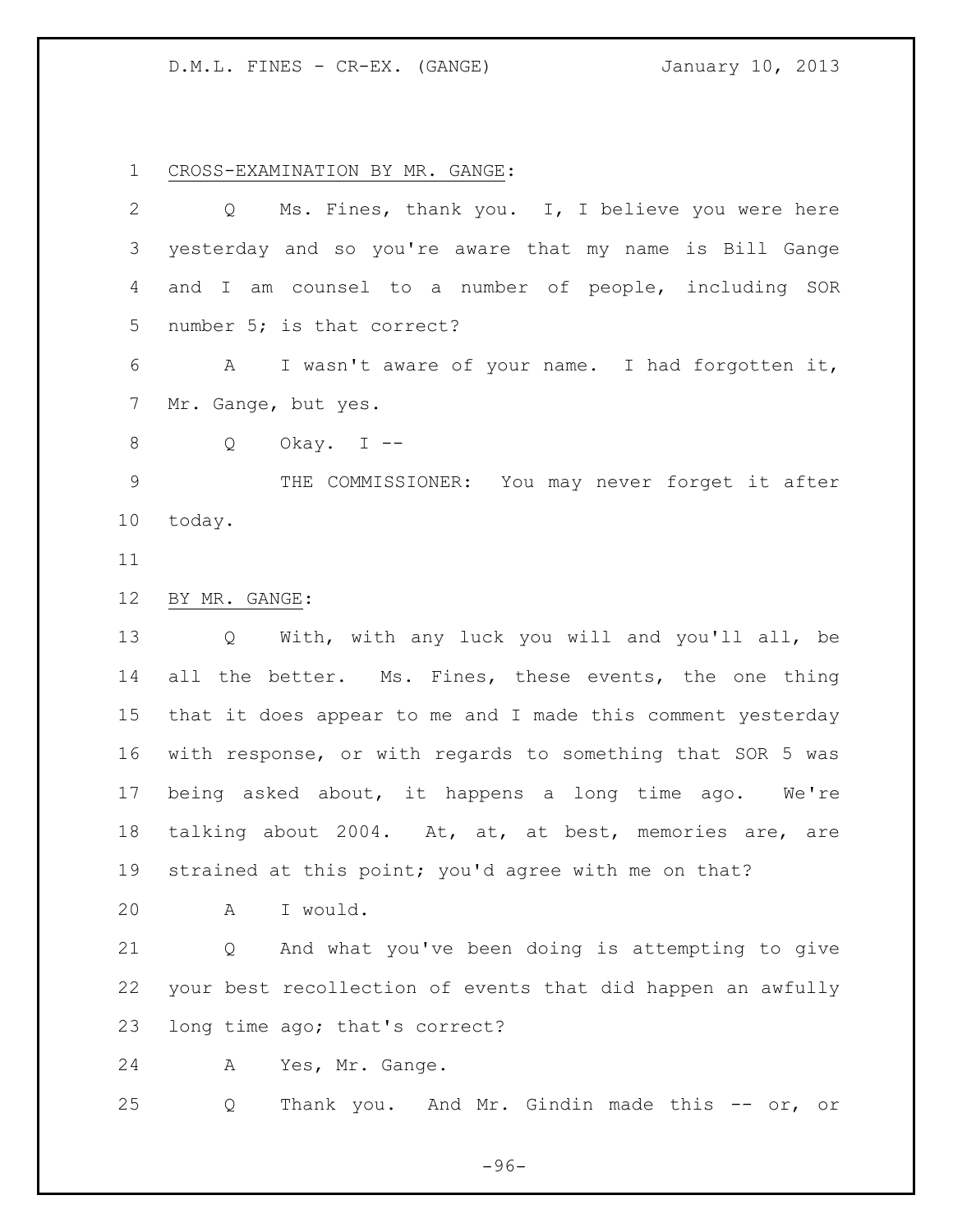alluded to this, I believe that Mr. Olson alluded to it, the, the -- and, and you heard yesterday, SOR number 5, talking about the fact that, that, that she felt that she had a very good relationship with you; you heard that?

A Yes, I did.

 Q And, and, and you have said that it was your understanding, you believed that she was a person that trusted you and, and, and felt comfortable with you?

 A She would trust me. Would she always feel comfortable with me? That would not be evident in her behaviour --

Q It --

13 A -- a lot of the time.

 Q -- yes, but -- and I'm sorry, I don't mean to cut you off and, and it's a terrible habit that I have and if I do, just give me a cuff on the side of the head and, and I'll stop. But the -- although on, on certain occasions she was not comfortable with you, she would always kiss and make up and, and, and, and get back, in terms of being on, on, on good grounds with you; isn't that correct?

 A I think the nature of the work with her would, would have me coming in and shaking my finger at her, we have to do this, we have to do that. And when I would come back to see her work done, she was proud of herself and we would, we would talk about her accomplishments and that

 $-97-$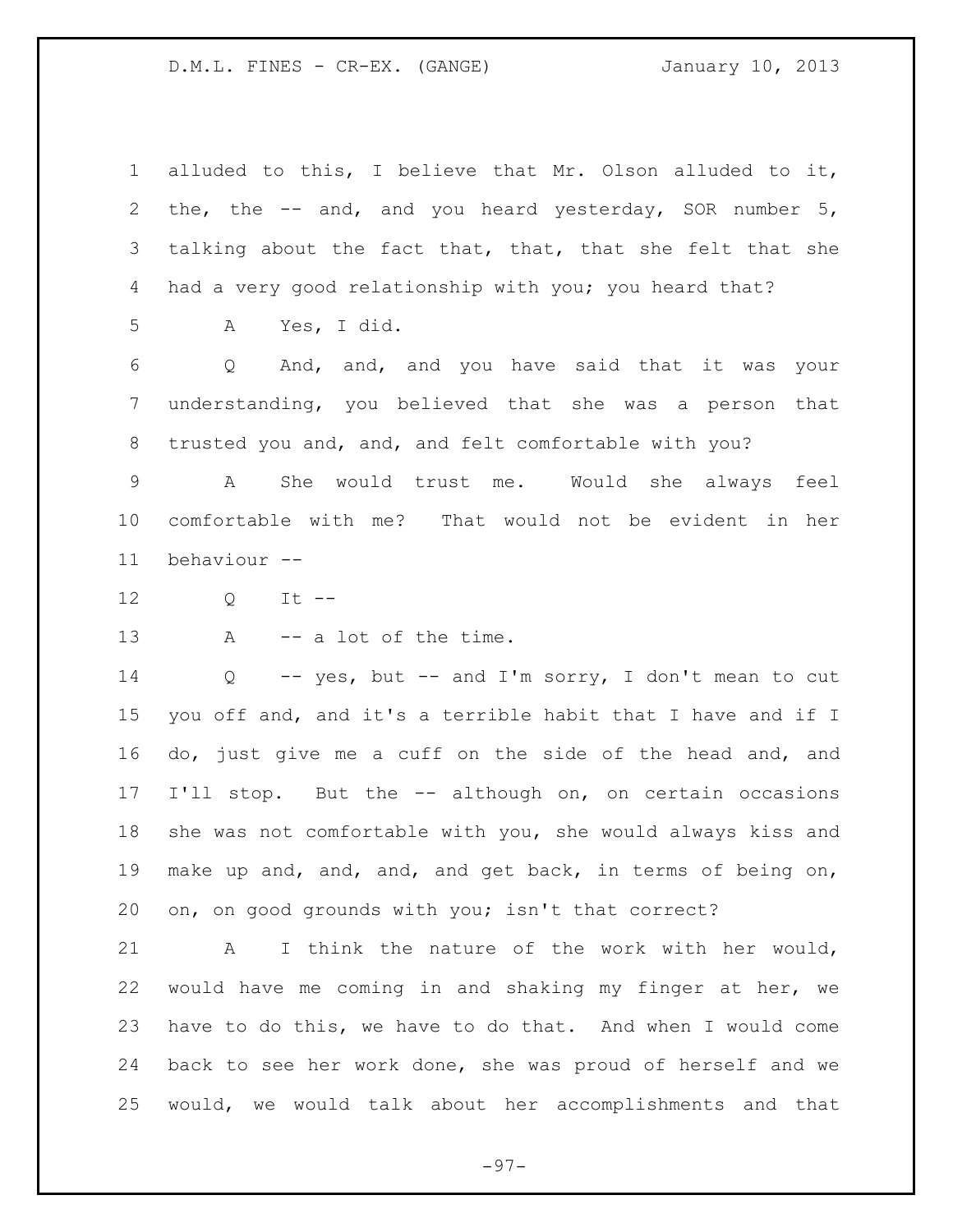sort of thing. So yeah, my work with her went from confrontational and adversarial, to praising and supportive. A whole gambit (sic) of emotions were, and, and feelings were, were involved in my work with her.

 Q This is a young woman that, we heard yesterday, she was 14 when she had her first child. When you were dealing with her, she was 20 years old and had several children; is that correct?

 A When I began working with her, would have been in 2000, so she would have been 16. She was both a child-in-12 care and a protection case on my caseload. So yeah, I worked with her from the time she was 16, until the time 14 she was 21, just turning 22, I believe.

 Q Yes, thank you. And, and, and in fact, I think that you mentioned that, that she was the only client that you had, in the old agency, that moved with you to the agency?

A That is right.

Q And, and that was at her request; was it not?

- A I believe -- yes --
- Q Yes.

A -- actually, yes.

 Q And, and when I heard that, I have to say that, that my sense was that she would not have asked for that,

 $-98-$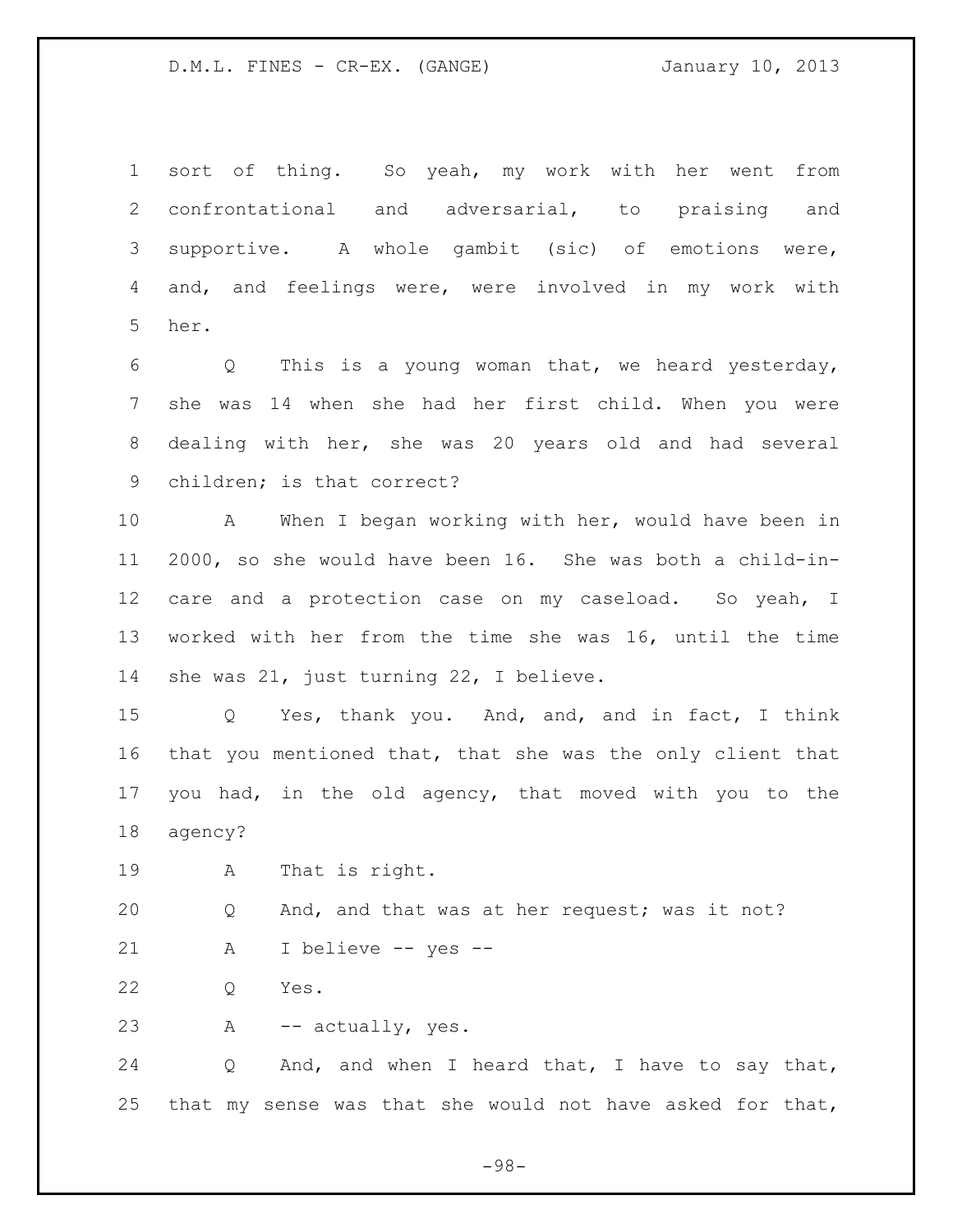for you to continue on, unless she felt that she had a strong bond with you; did you feel that same way back then, that gee, this is somebody that's, that's asked that I continue on in the new agency with her, with her? A Yes. Q Okay. Just a couple of questions. The -- SOR 5 has a recollection, and you heard that yesterday, that at some point, she had a conversation with you about Phoenix Sinclair, Samantha Kematch and, and Wes McKay. And, and her recollection is that you told her to call intake; you heard her say that yesterday? A Yes, I did. 13 Q Okay. And your statement to the RCMP, at page 5096, you've seen it a couple of times -- A Um-hum. Q -- during this process and right at the top of that page, it, it, it talks about how: "[SOR 5] has given me information regarding ... people she knew ... neighbours. You know, she'd ... say things like she's really 23 concerned about ... the way certain people treat their children. And my advice to [SOR

 $-99-$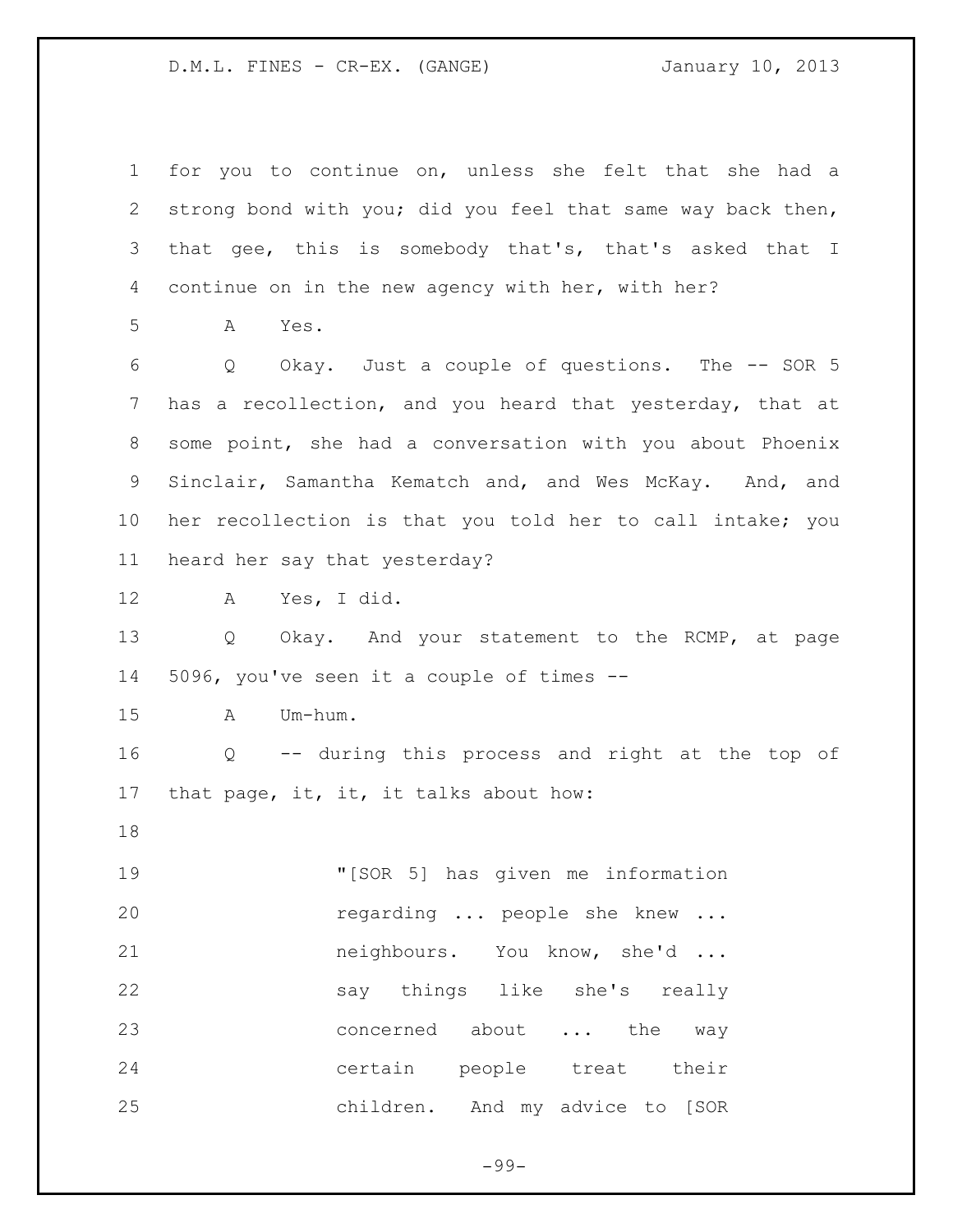1 5] was always, 'Call intake.'"

 Now, there's just a couple of questions that I 4 have on that. When, when you say that it -- so this is a year after the -- what, what she recalls. So this is in 2006. She recalls the conversation with you in 2005 and you recollection, at that time, to the RCMP was that she was, she would, she had concerns regarding neighbours. I, I don't understand this, how would you know that they were neighbours, unless she told you that?

 A I think probably because as she was talking, she was pointing out the window. I think that the word "neighbours" was a word I used in assumption. I could have said peers, I could have said other parents. I think I just chose to use the word "neighbours". At -- interesting enough, I think, is that Samantha Kematch wasn't a neighbour.

 Q Correct, yes. Now, you also say that she would say things like she's really concerned about the way certain people treat their children. You said, in your testimony to Mr. Olson, that if something came up, your training would be such that you would then ask questions for further information; do you recall saying that?

A Yes.

Q Do you recall when, when, when SOR 5 raised these

 $-100-$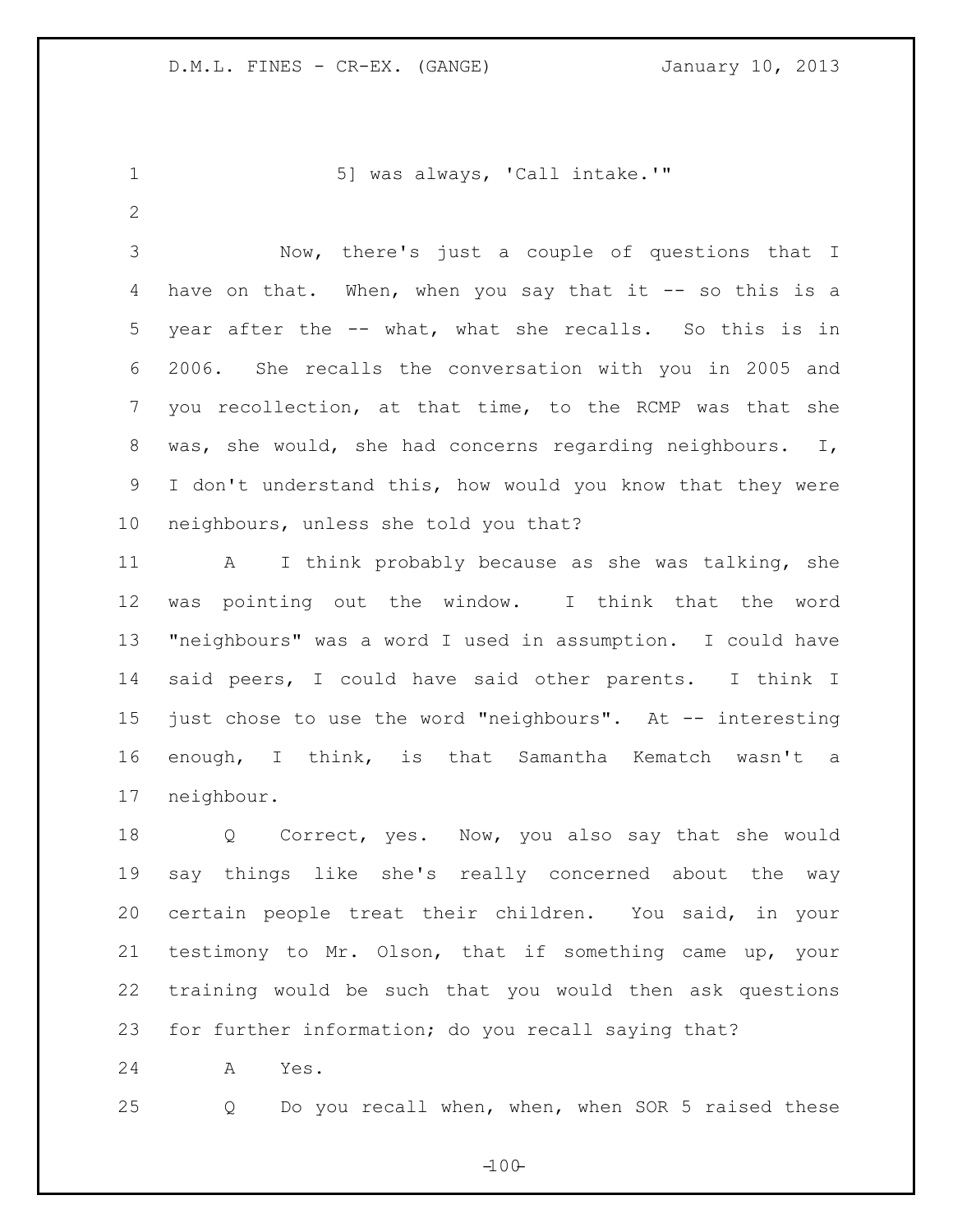things, saying that she had concerns about the way certain people treat their children, that you would say okay, SOR 5, what are those concerns? Would you go into the details of them? A If I may, if we look at the sentence: "You know, she'd ... say ..." 9 And, and I'm quoting, in quotes: "You know, she'd ... say ... things like she's really concerned about ... the way certain people 14 treat their children." I'm trying to encapsulate many visits in a brief sentence, certainly not have been the correct word. I'm, I'm saying she, she would express to me that she is a good mom and that other people around her are doing a worse job as her (sic). Would she give me specifics as to what that meant? No. It was said in an angry fashion, it was sent, said with yelling and screaming. It was said with, with vulgarity and very high emotion. Why are you investigating me? She had ordered me out of her house on several occasions. We'd calm things down. Go investigate someone

 $-101-$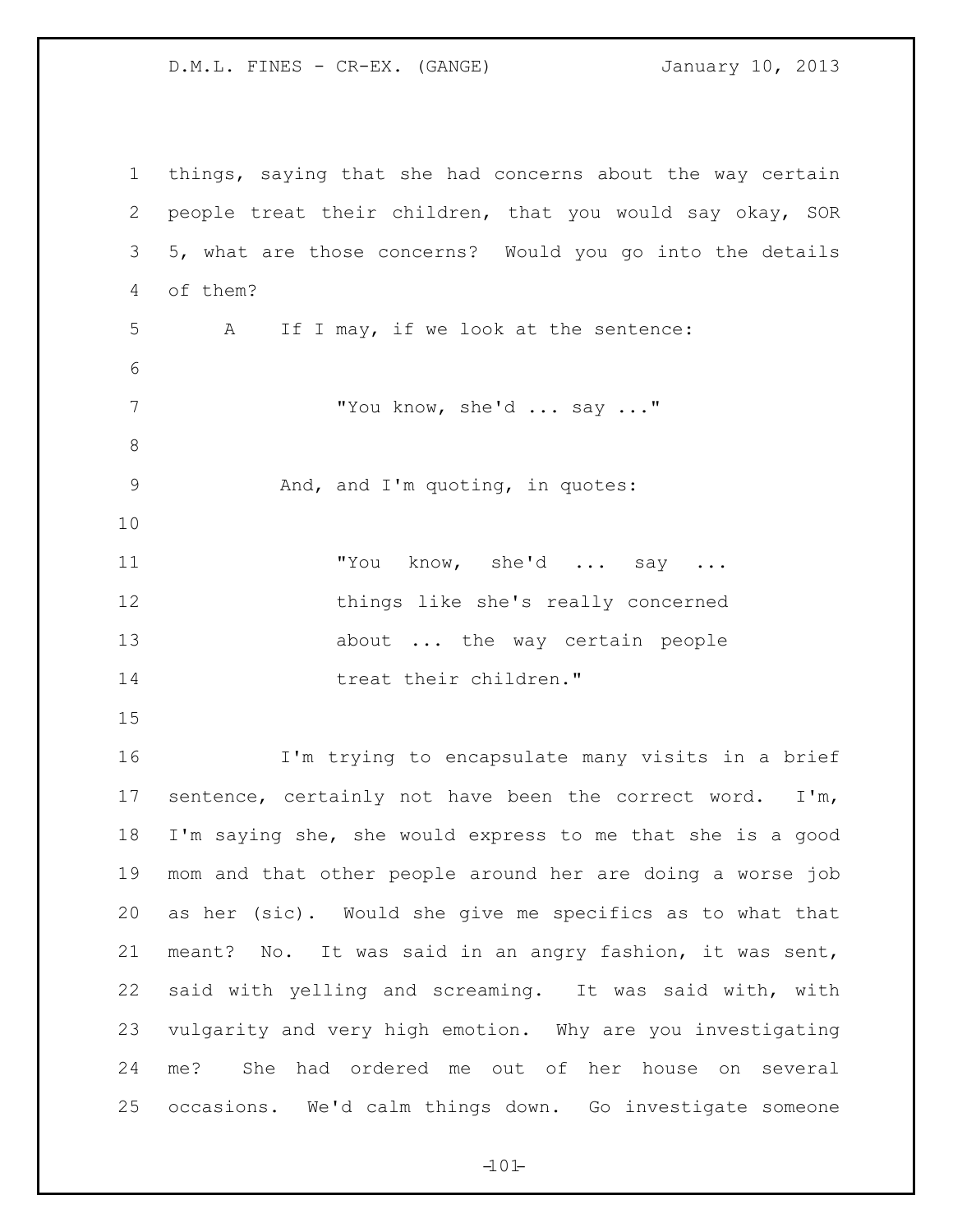else, I'm a good mom. There are a lot of worse parents than me out there. I'm encapsulating all of this in a sentence. When I say certain, I am not meaning to negate names. I'm not trying to allude something more specific. It's a sentence. It's, it's an encapsulation.

 Q And, and, and believe me, I don't, I don't mean to be attempting to say that's the entirety of, of what you meant, which is why I've asked the question, do you recall -- and that's, and I'm going to go back to the same question --

11 A (Inaudible).

 Q -- which is, do you recall, at any time, during those conversations -- and you, you used the word "chronically", that she would chronically refer to others and I just need to know, Ms. Fines, if, if, at any time, you stopped and said, okay, SOR 5, tell me about what those concerns are about what you're yelling about; do you recall doing that?

A No.

 Q Okay. And, and at page 59, which is Mr. Koster's commentary --

A Um-hum.

 Q -- and, and, and Mr. Olson took you through that, your -- it would appear that his summary of your telephone call is, the summary is quite consistent with what you said

 $-102 -$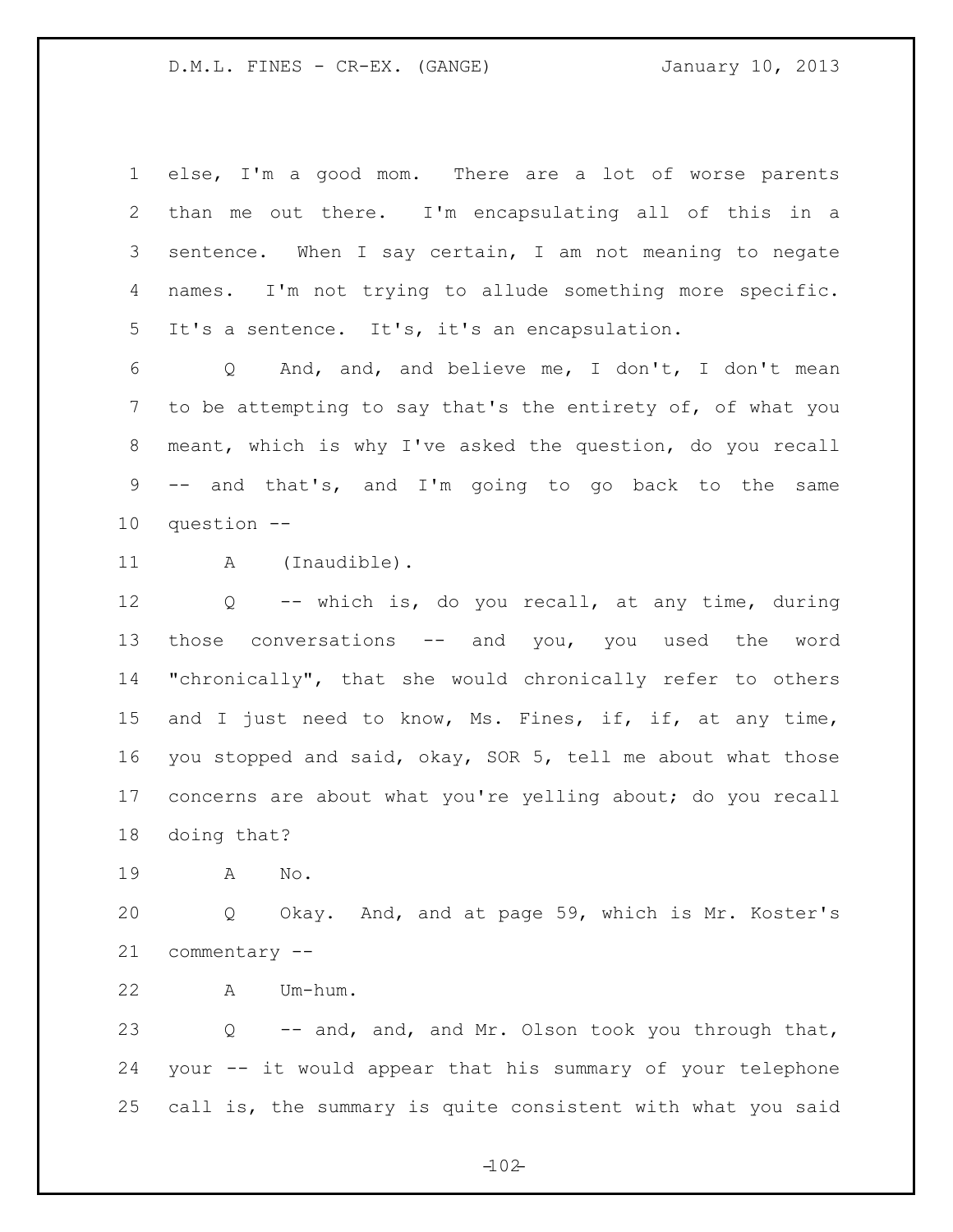to the RCMP and that is that, that: "... on a number of situations [SOR 5] would deflect her own situation by eluding that others around her needed to be investigated." And, and, and, and that's consistent with what you said to the RCMP. It's also consistent where you say: "On those occasions [you indicated 14 that she should] call [the] intake [people]." 17 So, and that was consistent. It's also consistent with exactly what SOR 5 says that your response was, that -- because yesterday she said that your response was call, call intake. So that, that, that her response to what you would have said and your response to what you would have said are consistent; we're in agreement with that? 24 A We are. MR. GANGE: Thank you, those are my questions.

 $-103-$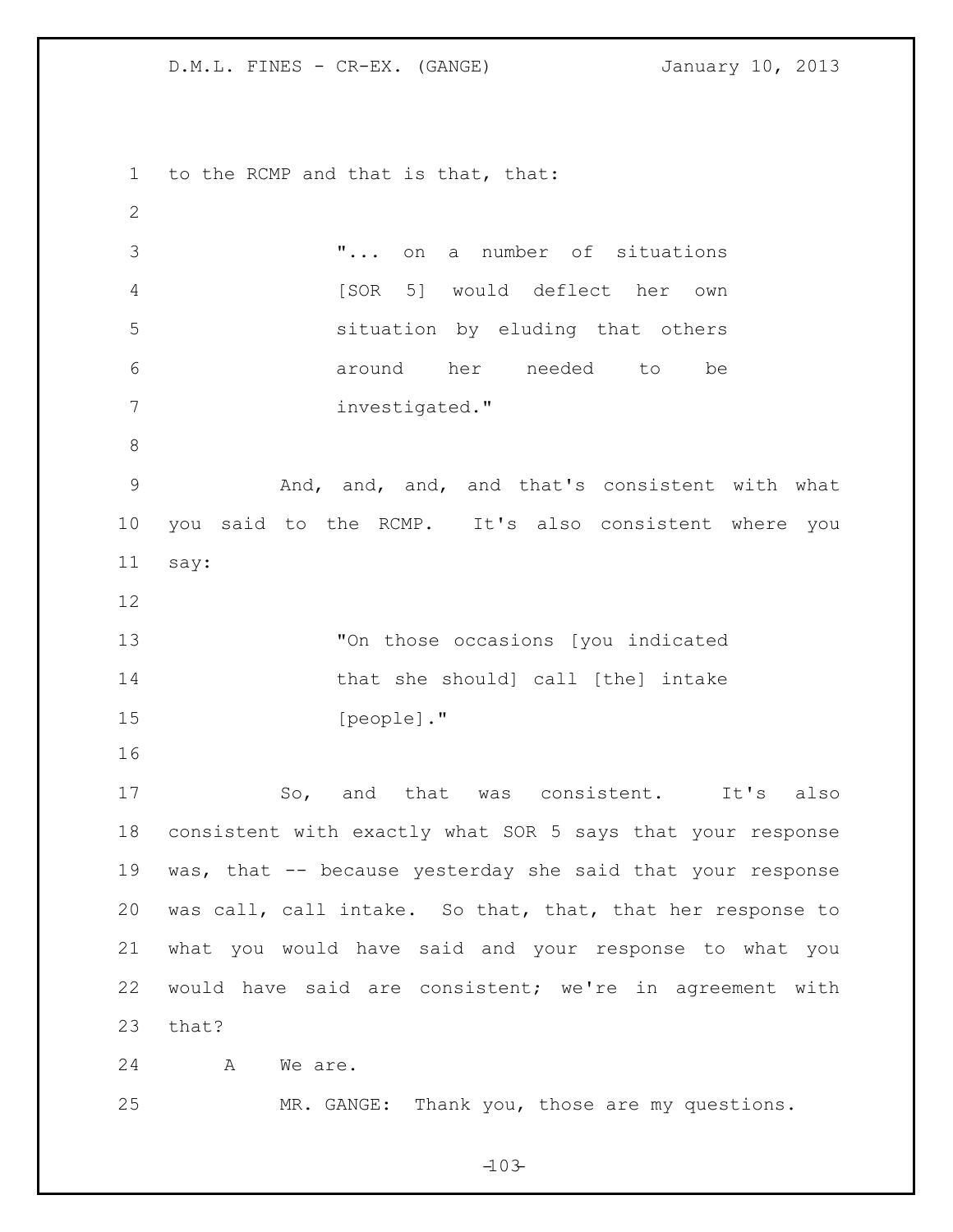PROCEEDINGS **January 10, 2013** 

1 Thank you, Mr. Commissioner. THE COMMISSIONER: Thank you, Mr. Gange. MR. GANGE: Thank you, Ms. Fines. THE COMMISSIONER: All right. Anyone else before Mr. Saxberg? Apparently not. Mr. Saxberg, your turn. MR. SAXBERG: I have no questions. 8 THE COMMISSIONER: Thank you. Mr. Olson? MR. OLSON: I have no additional questions. 10 THE COMMISSIONER: All right. That -- witness, you're finished, thank you very much for your appearance. 12 THE WITNESS: Thank you, Mr. Commissioner. (WITNESS EXCUSED) 16 THE COMMISSIONER: Now, this afternoon, there are two witnesses listed, I believe, SOR 7 and Ms. Strople? MR. OLSON: We will only be hearing from SOR 7 this afternoon, Mr. Commissioner. 20 THE COMMISSIONER: Ms. Strople will not be here? MR. OLSON: She will not be here. THE COMMISSIONER: All right. So we'll adjourn until two o'clock to await that witness. MR. OLSON: Good. 

 $-104$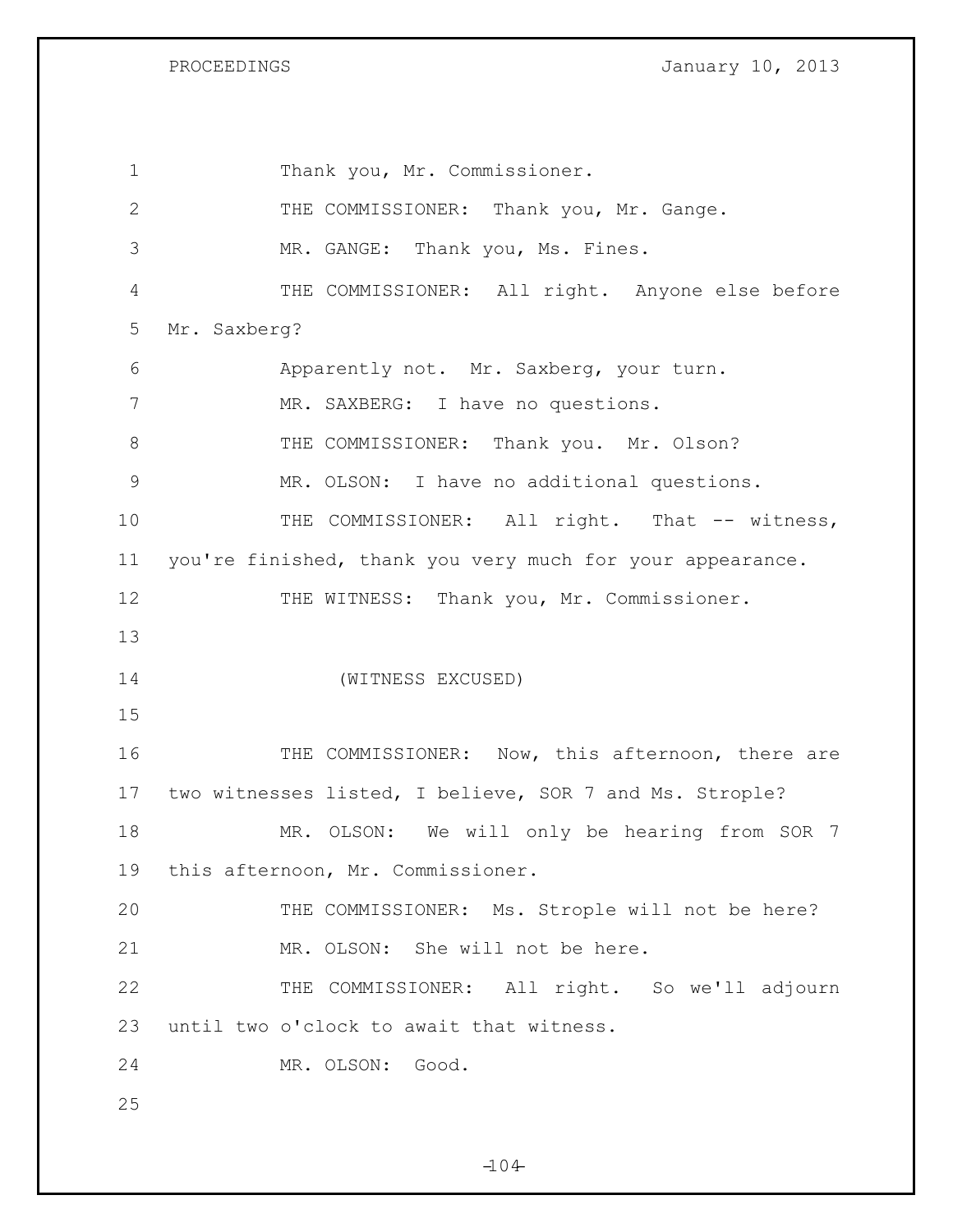PROCEEDINGS **January 10, 2013** 

 (LUNCHEON RECESS)  $\mathcal{P}$  MS. WALSH: Good afternoon, Mr. Commissioner. Our next witness is also a source of referral, so I'm going to ask everyone but the witness' counsel and Commission counsel and of course, you, to leave the room while we have the witness either sworn in or affirmed. 8 THE COMMISSIONER: Fine. I think most people know the routine now. 10 MS. WALSH: They do. You can find out which they're going to do and then go off the record. 13 THE CLERK: Would you like to swear on the Bible, or affirm to tell the truth? THE WITNESS: I'll swear on the Bible. I'd like to hear you a little louder. I don't -- that is really a little bit quiet. MS. WALSH: Do you have a Bible? Do you have a Bible? THE WITNESS: Yes. MS. WALSH: Okay. So the clerk's going to come around to this microphone. 23 THE CLERK: So we're off record? MS. WALSH: Off record. 

 $-105 -$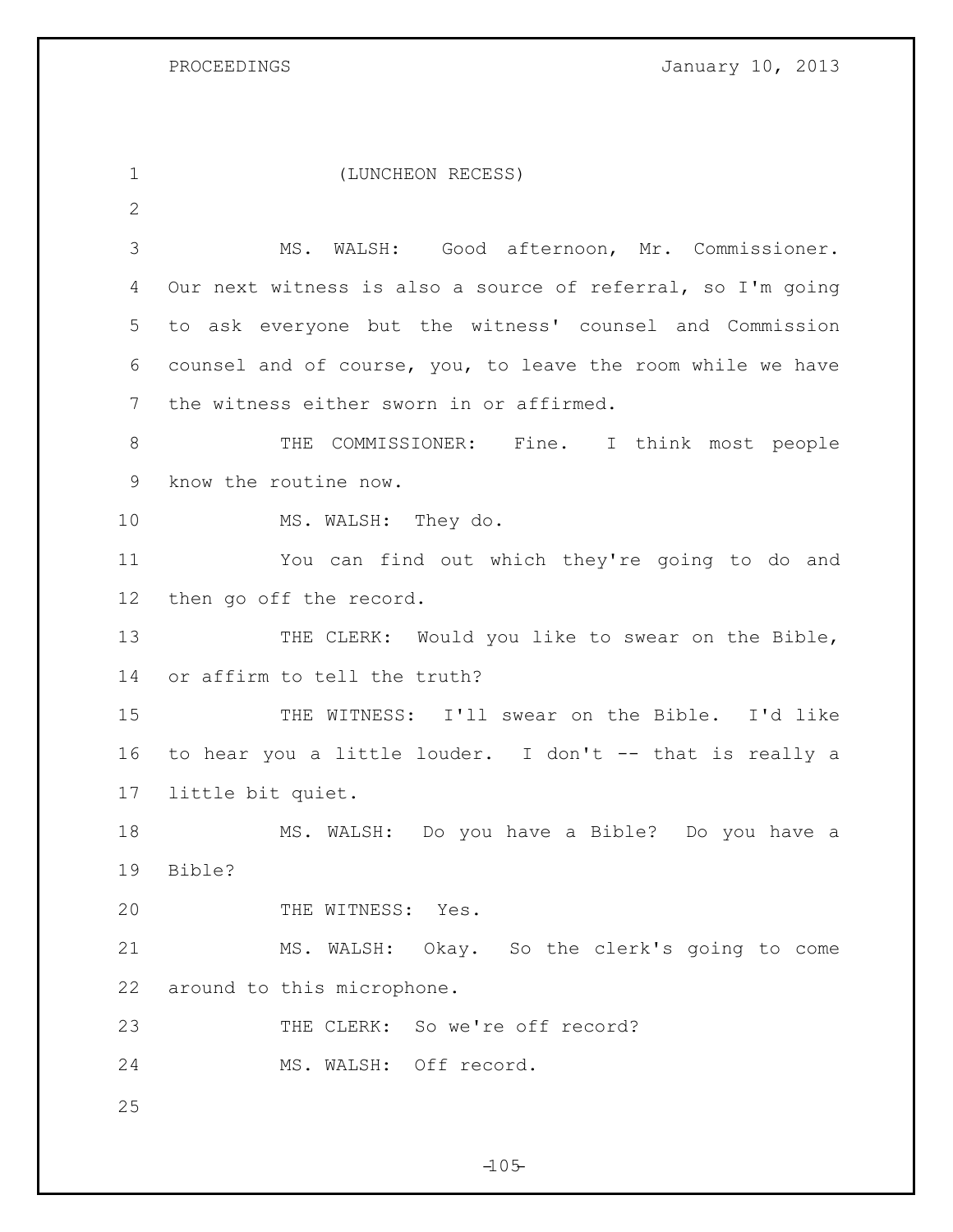PROCEEDINGS **January 10, 2013** 

| $\mathbf 1$     | (PROCEEDINGS OFF THE RECORD)                               |
|-----------------|------------------------------------------------------------|
| $\mathbf{2}$    |                                                            |
| 3               | THE CLERK: Back on record.                                 |
| 4               | MS. WALSH: So, for the record, the witness was             |
| 5               | duly sworn, in the presence of the Commissioner, her       |
| 6               | counsel and Commission counsel.                            |
| 7               | Witness, you are known, in these proceedings, as           |
| 8               | SOR 7; you understand that?                                |
| $\mathcal{G}$   | THE WITNESS: Yes.                                          |
| 10              | MS. WALSH: And can you hear me all right?                  |
| 11              | THE WITNESS: Yes.                                          |
| 12              | MS. WALSH: And can you see me?                             |
| 13              | THE WITNESS: Yes.                                          |
| 14              | MS. WALSH: Okay. And to my left is your                    |
| 15 <sub>2</sub> | counsel; can you see him?                                  |
| 16              | THE WITNESS: Yes.                                          |
| 17              | MS. WALSH: Good. The -- we can all hear you.               |
| 18              | The only person in the room who can see you, however, is   |
| 19              | the Commissioner, who has his own monitor on his desk.     |
| 20              | THE WITNESS: Okay.                                         |
| 21              | MS. WALSH: Do you also understand that, in these           |
| 22              | proceedings, there are two other individuals, known as SOR |
| 23              | 5 and SOR 6?                                               |
| 24              | THE WITNESS: Yes.                                          |
| 25              | SOR 6 has been identified as your<br>MS.<br>WALSH:         |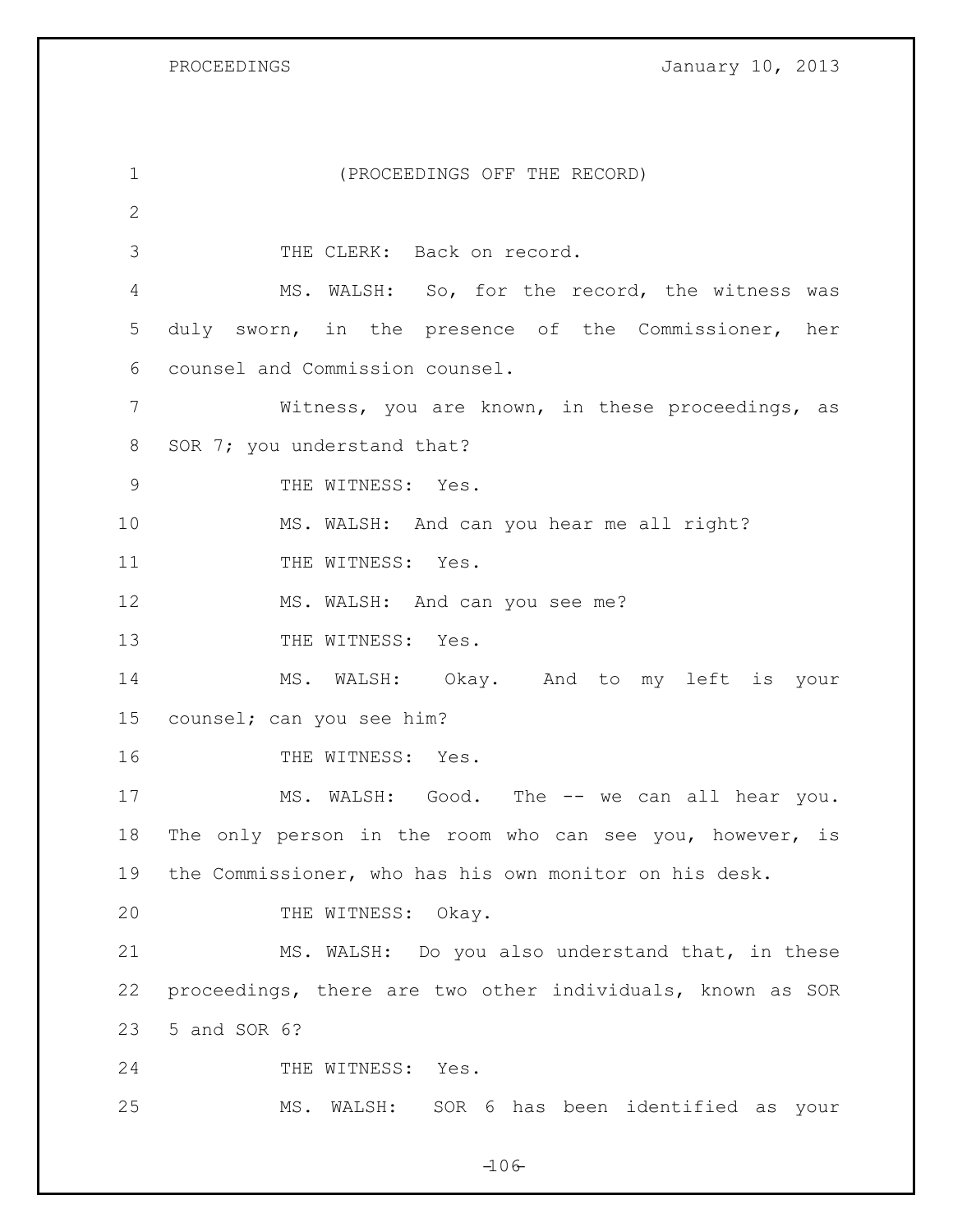foster daughter; you understand who I'm referring to then? 2 THE WITNESS: Yes. MS. WALSH: And SOR 5 is, has been identified as her friend? THE WITNESS: Yes. MS. WALSH: Those -- that's the way that we're going to refer to those individuals. 8 And again, I will put on the record, for all those in attendance, that the Commission's SOR protocol applies to the evidence of this witness and that this witness' identity should not be disclosed in any way. **SOR #7,** sworn off the record, testified as follows DIRECT EXAMINATION BY MS. WALSH: Q All right. Let's start with your background. I understand that you have a university degree in physical education from the U of M, University of Manitoba? A Yes. 21 O You obtained that in 1994? A Yes. Q You began working for Child and Family Services in Winnipeg in October of 1995? A Yes.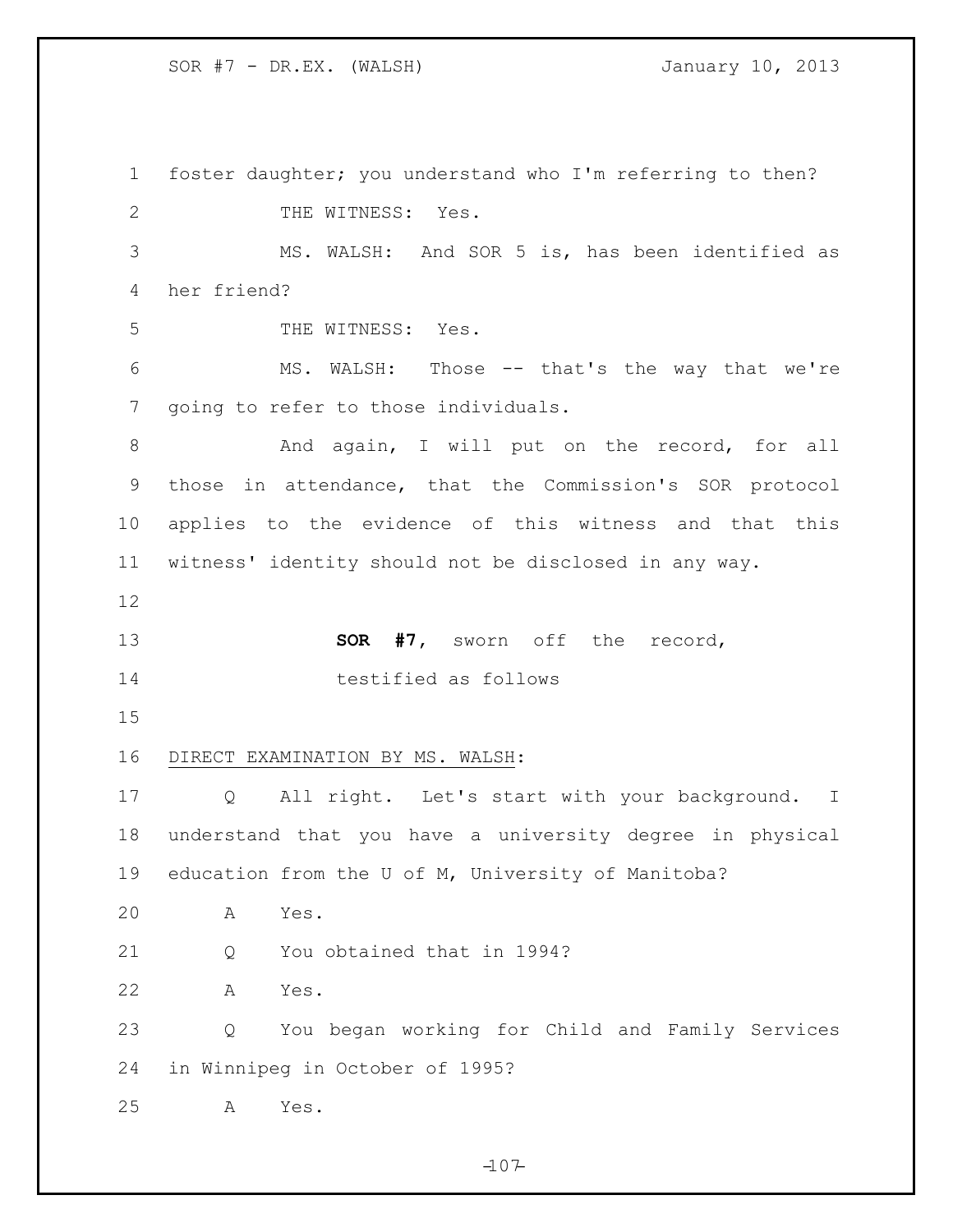1 Q In what capacity? What did you do? A I'm a childcare support worker. Q Have you continued to work for Child and Family Services? A Yes. Q In the same job description, or have you held other positions? A Same job. Q I understand you have also been a foster parent since 1998? A Yes. Q And as I just identified, you were the foster parent for a witness who we know, in these proceedings, as SOR 6? A Yes. Q How long have you known SOR 6? A Since late summer/early fall of 1998. Don't remember the actual date. Q Okay. And how would you describe her, as a person? A Sweet and timid and a little downtrodden, extremely socially smart, very intuitive. Q Intuitive, was that your last word? A Yes. Q I understand that when SOR 6, we have heard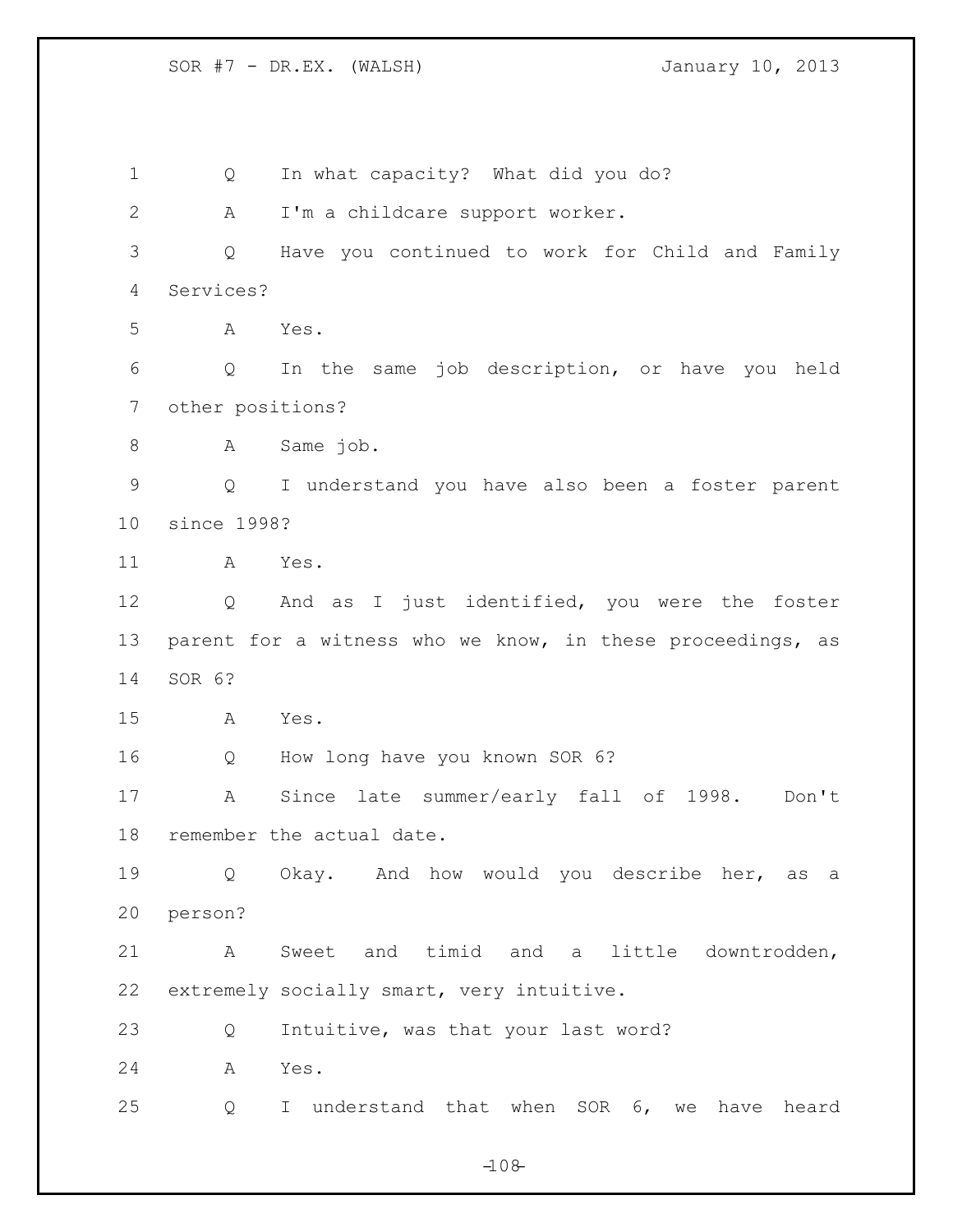evidence that she was in a facility known as Oshki-Ikwe, with her baby. And I understand that when she left Oshki-Ikwe, she and her baby came to live with you; is that right? A Yes. Q Were you a foster parent to both SOR 6 and her baby? A Yes, until she turned 18. Q Okay. And then did you remain a foster parent to the baby? A For a short time, yes. Q Were you aware that SOR 6 had been friendly with Samantha Kematch? A Yes. Q Do you know where it was they met? A At the mother's and babe's facility that you referenced, Oshki-Ikwe. Q Okay. Have you ever met Samantha Kematch yourself? A Yes. 21 O When was that? A During the time that SOR 6 resided with us. Q And when was that, when -- how long did, did SOR 6 live with you? A Only a few months.

 $-109-$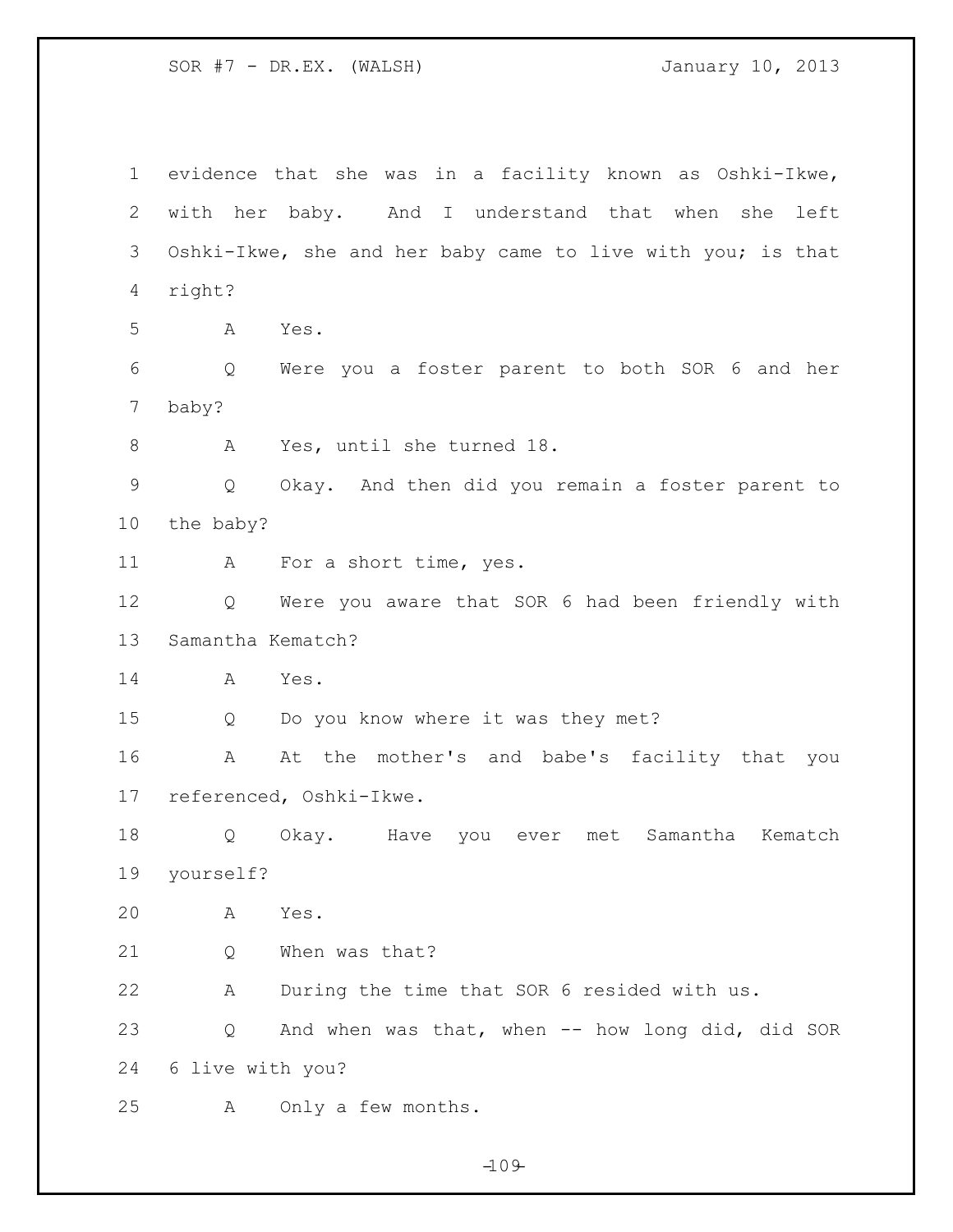Q Was that, was it in those few months that you met Samantha Kematch?

A Yes.

 Q Okay. Did you have an opportunity to form an impression of Ms. Kematch?

A Yes.

Q And what was that impression?

 A My impression was that she was a very broken young woman who had a very negative influence on SOR 6 and who had associations and behaviours that were of pretty grave concern.

Q Can you give us an example?

 A Well there are many instances where she discussed her friendships and activities in a very offhanded way, but one instance was, she was allowed to be in our home when we were out, my husband and I, and the younger children were also out of our home, but SOR 6 was allowed to have her 18 over for the evening. We came home early, to find that she had invited a lot of fairly dangerous folks over. There was a bit of a, bit of a party ensuing and when we pulled up to the house, there were individuals in the street, firing Roman candles into the open door of my home.

23 O And when was that?

A I can't recall.

Q So was that when, when SOR 6 was still living

 $-110-$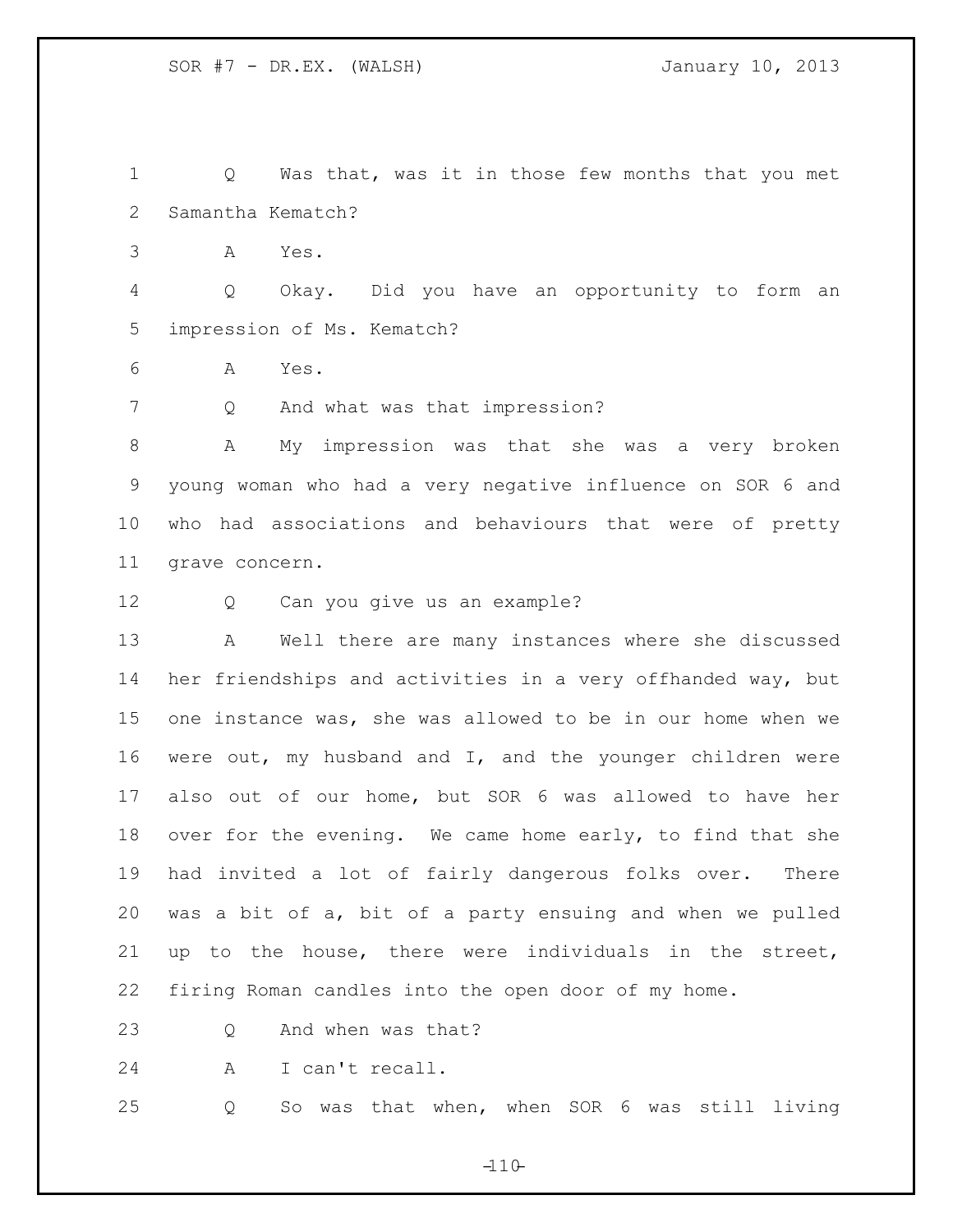with you?

A Yes.

 Q So sometime -- 1999 when we heard she left Oshki-Ikwe, so some time in 1999?

A It must have been, yes.

 Q Did you know anything about Samantha Kematch's history with her children, her history as a mother?

A A little bit.

Q What did you know?

 A Well, when SOR 6 came to live with us with her child, Samantha Kematch had left the same residence without her child. Her child had been apprehended, I, I believe, directly from there. I could be wrong on that score.

 Q How did you feel about SOR 6 maintaining a friendship with Samantha Kematch?

 A I had huge concerns about it that I expressed to her regularly.

Q To SOR 6?

A Yes.

 Q Did you ever know that Samantha had a baby, named Phoenix, in 2000?

 A I knew that she had had other children after the one that been apprehended from Oshki-Ikwe, but I didn't know the name of any of her children until SOR 6 called me, asking me to help her to seek protection for Phoenix.

 $-111-$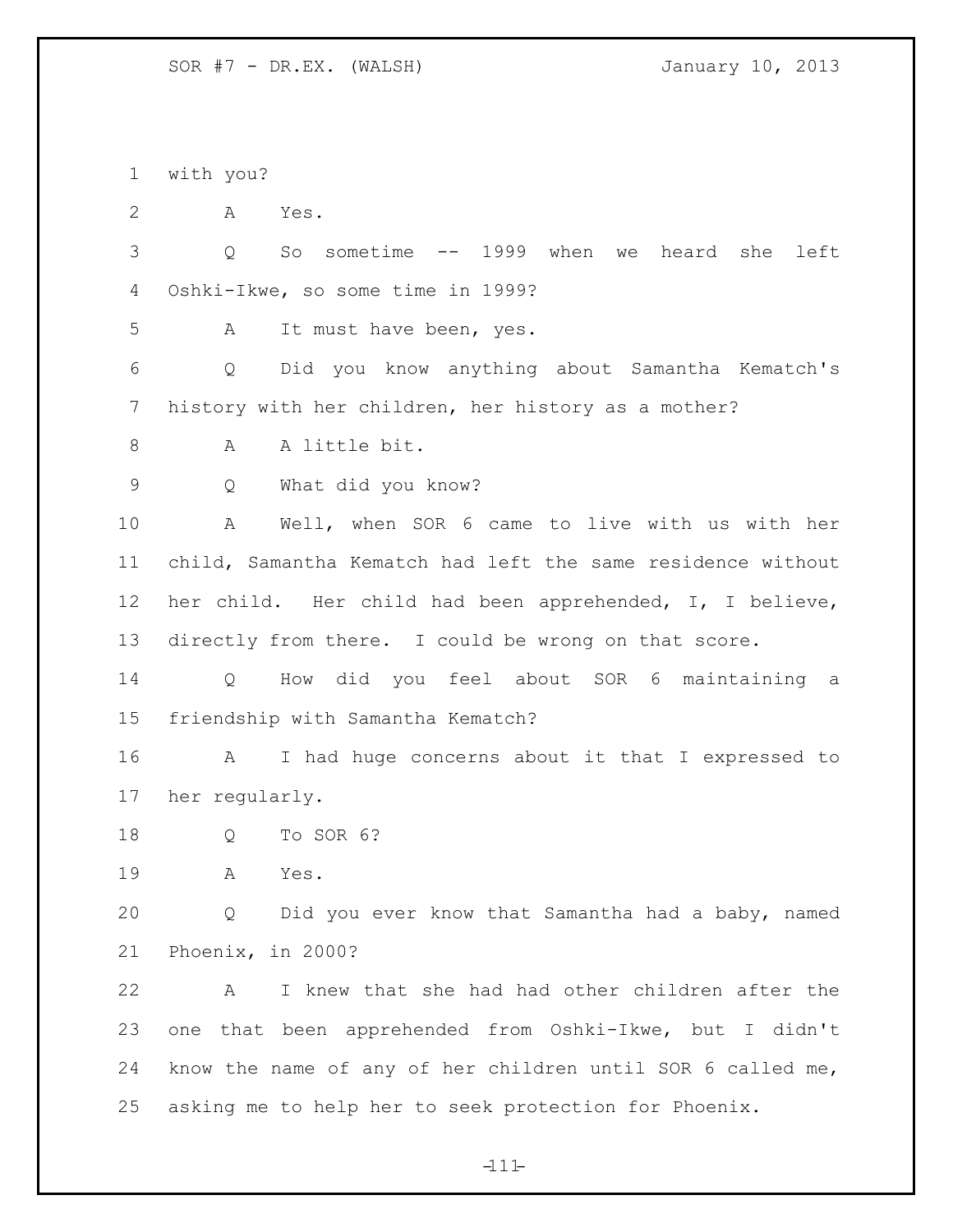| 1               | Okay. So let's, let's talk about that. We have<br>Q         |
|-----------------|-------------------------------------------------------------|
| 2               | heard evidence, from SOR 6, that she told you about some    |
| 3               | concerns she had about Phoenix, at some point; do you       |
| 4               | remember her telling you concerns about Phoenix?            |
| 5               | Α<br>Yes.                                                   |
| 6               | Do you recall when that was?<br>Q                           |
| $7\phantom{.0}$ | Α<br>$\mathbb{N} \circ$ .                                   |
| 8               | Can you give me an approximate time?<br>Q                   |
| $\mathsf 9$     | She stated to me that the child was five years<br>Α         |
| 10 <sub>o</sub> | old. So at the time that Phoenix was about five years old.  |
| 11              | Okay. So in -- Phoenix was born in April of<br>Q            |
| 12 <sup>°</sup> | 2000, so she would have been five in April 2000. So was,    |
| 13              | was, was it in 2000 -- sorry, 2005 she would have           |
| 14              | been --                                                     |
| 15              | 2005.<br>A                                                  |
| 16              | -- five. Do you remember --<br>Q                            |
| 17              | It, it might, it might have been that, that<br>A            |
| 18              | spring, it might have been -- I really couldn't say if that |
| 19              | was that spring, summer or fall, but it was stated to me    |
| 20              | that she was five years old.                                |
| 21              | Okay. Do you remember how SOR 6 communicated her<br>Q       |
| 22              | concerns to you? In other words, did she speak with you in  |
| 23              | person, or on the phone?                                    |
| 24              | She called me.<br>Α                                         |
| 25              | What did she tell you?<br>Q                                 |

 $-112-$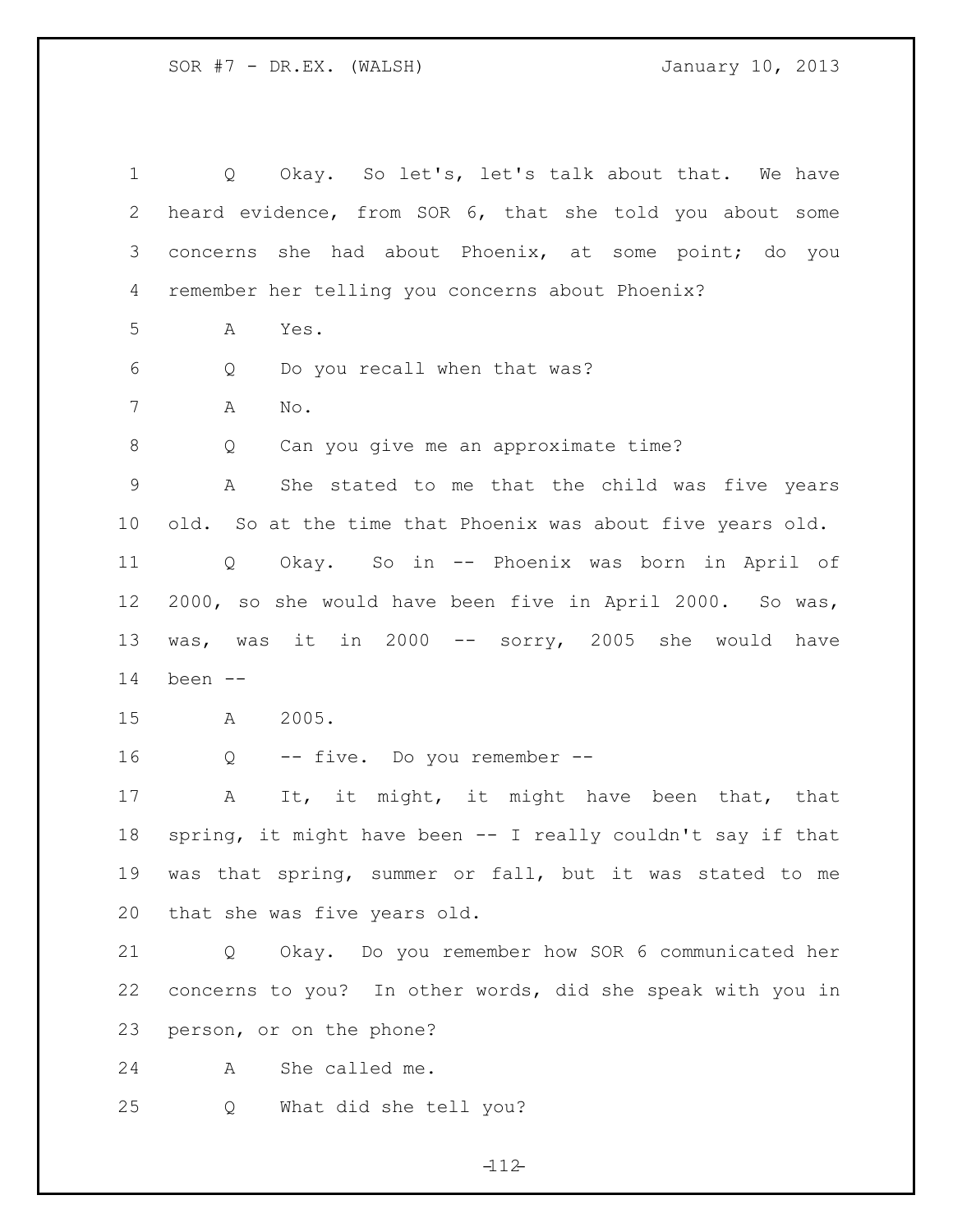A She told me that she was worried about Samantha Kematch's daughter, Phoenix, that she wanted me to call CFS because she felt that she couldn't do it and she wouldn't 4 be believed. She asked me to call because she, she had been going out with Samantha, hanging out with her a little bit. She was reluctant to even tell me that, but she did. And she said that on one occasion they were leaving the house, the apartment, rather and Samantha had locked the door to one of the bedrooms when she was leaving and SOR 6 thought that she heard noises from behind the door. She might have used the word "whimpering". So she was concerned that Samantha Kematch might be locking Phoenix up and she had concerns that she might be abusing her and trying to hide it. Q Do you remember whether SOR 6 ever told you about anything that Samantha said about Phoenix to her?

 A Only after, after we learned that Phoenix had been murdered, only then did I hear a little bit more detail about how Samantha was with Phoenix.

 Q So you say that in 2005, SOR 6 phoned you and told you she was concerned about Phoenix, Samantha Kematch's daughter?

A Yes.

 Q And she said she was concerned because she saw Samantha lock a bedroom door?

 $-113-$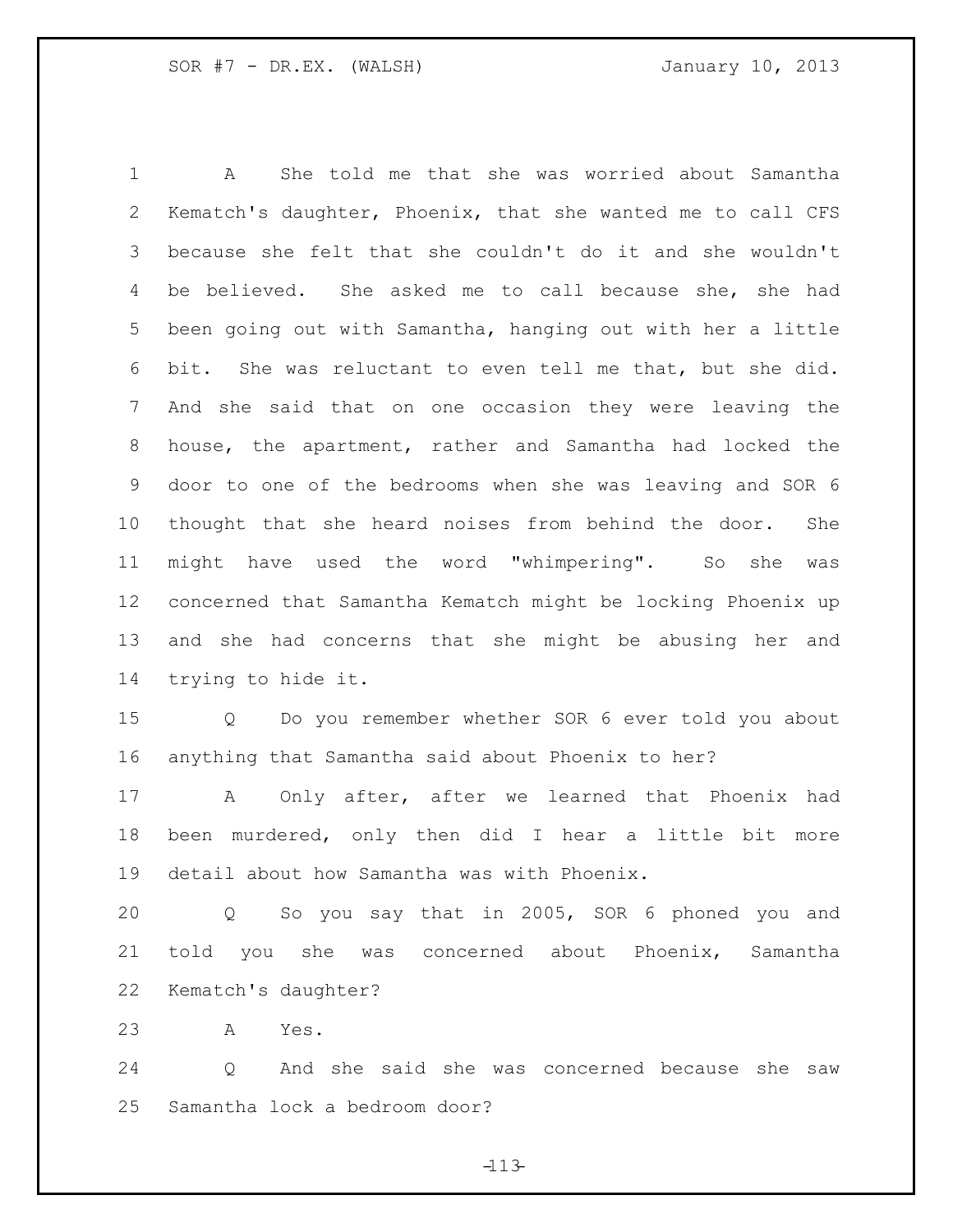A Yes.

Q And because she heard whimpering?

A She may have used that word.

Q Okay.

 A To be -- all I can be certain of is she said she heard sounds coming from behind the door and she thought it might have been Phoenix.

 Q Did she say -- I'm sorry, I can't recall what you said, did she say whether or not she was worried about Phoenix being abused?

 A She was worried that she might have been hurting her, is what I believe she said.

 Q Okay. And what was your understanding as to why SOR 6 was telling you these things?

 A My understanding was that she was terrified to come forward for a variety of reasons and that she thought that I would be believed, because I was a foster parent and because I worked in the system, she thought that I would be heard.

Q Heard?

A Yes, listened to.

 Q Um-hum. You said that you thought SOR 6 was terrified for a variety of reasons; what would those, what were those reasons?

A Well, I've described her personality and it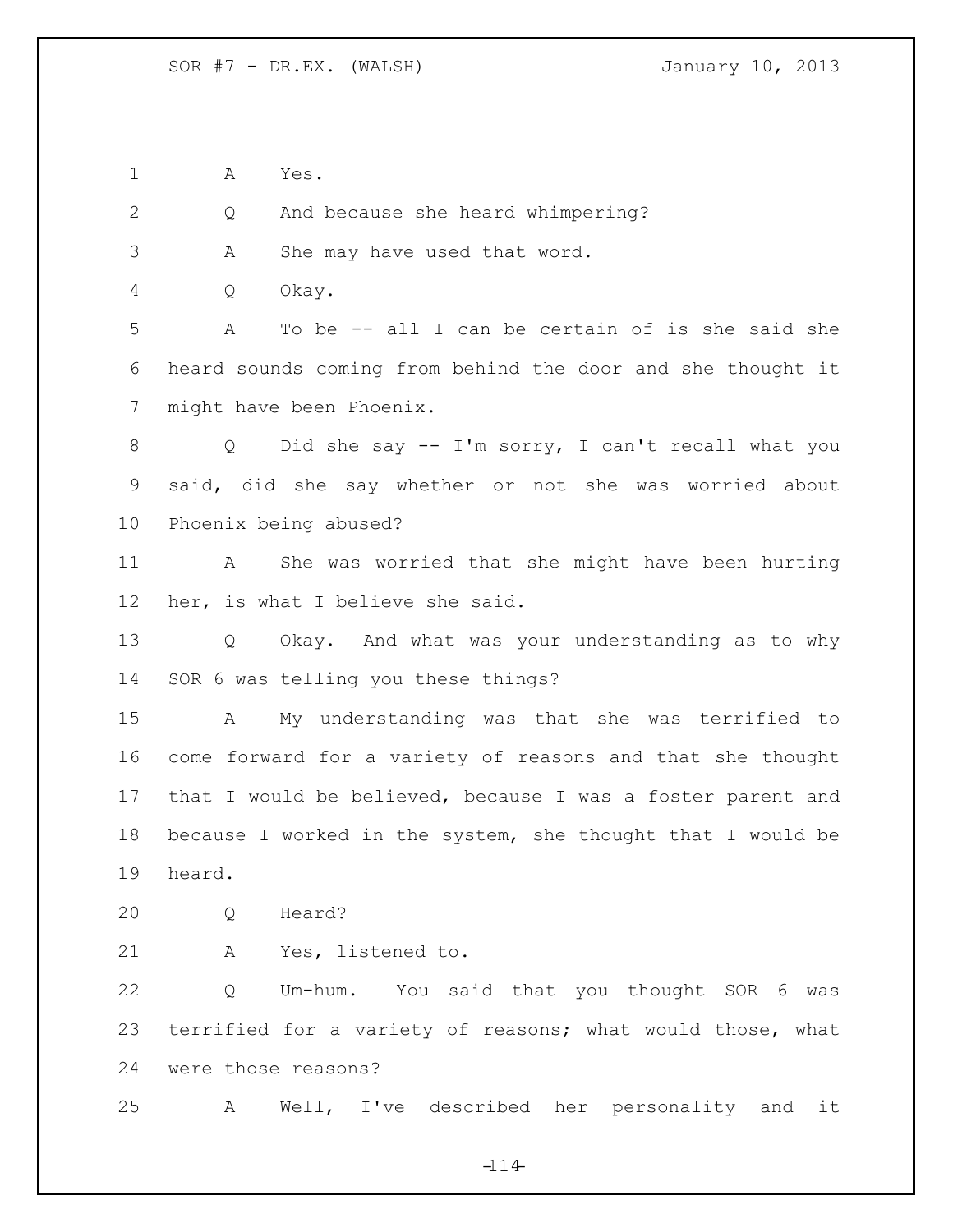stands in sharp contrast to Samantha Kematch's, which is to say that Samantha was her friend, but she was fearful of her as well. That was one reason.

Q Any other reasons?

 A Her own upbringing. I had pretty detailed knowledge about her attitudes towards the child welfare system, leading up to the apprehension of her own child and I've witnessed the way that she was perceived and responded to in the system and I knew that she did not trust social workers generally.

 Q So what did you do after you spoke with SOR 6 on the phone?

 A I immediately called Winnipeg Child and Family Services after hours.

 Q Okay. What was it that prompted you to call CFS? A SOR 6 had all kinds of knowledge of all kinds of things and it was the only time that she ever asked me to do anything like that.

 Q Did you have any reason to question whether SOR 6 was sincere in her concerns that she expressed to you?

 A None. I trusted her judgment on it completely. Q And do you know what phone number you called, when you said you called CFS?

A 944-4200.

Q How did you know what number to call?

 $-115 -$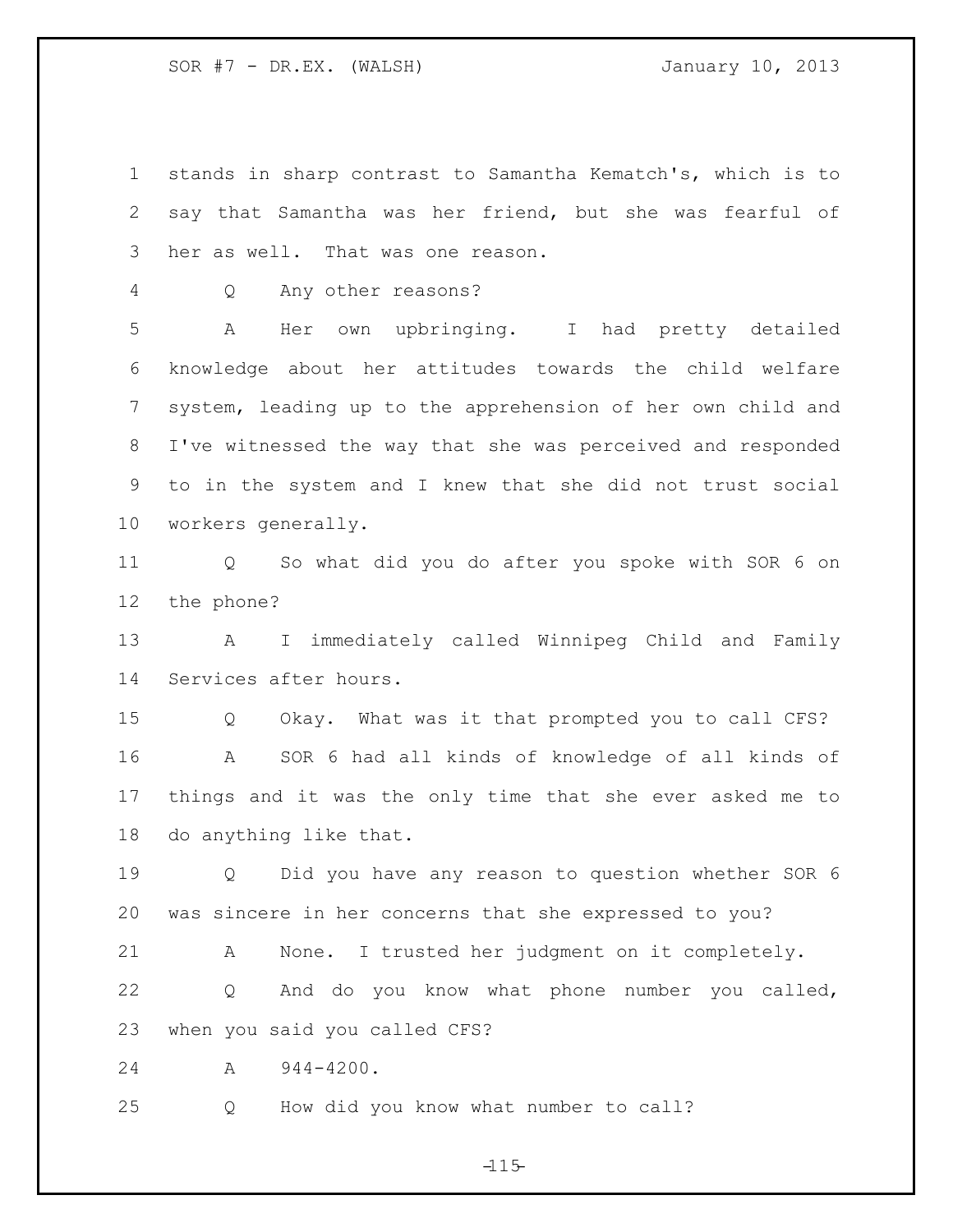A It wasn't the only time I called that number. I worked in the system and I lived in the inner city and had need of it. Sorry. Q Take, take your time. So you made the call. Did you take down the name of the person that you spoke to on the phone? A I was not provided with their name. Q So please tell the Commissioner what happened when you phoned CFS? A I started to tell the woman on the phone the concerns that had been related to me and I didn't get very far before I was told, I'll have to stop you right there. I can't accept this information, because it is third hand. 14 Q Because it was third hand? A Um-hum. Q Now, how much information had you provided to the worker, at the point where the worker told you to stop? A I had probably only told her that a former foster child was relating concerns to me regarding the care of a child. I don't know if I had stated the name at that point or not. Q The name of the child about whom you were calling, you mean? A Yeah, I don't know if I had given Phoenix's name at that juncture in the phone call or not.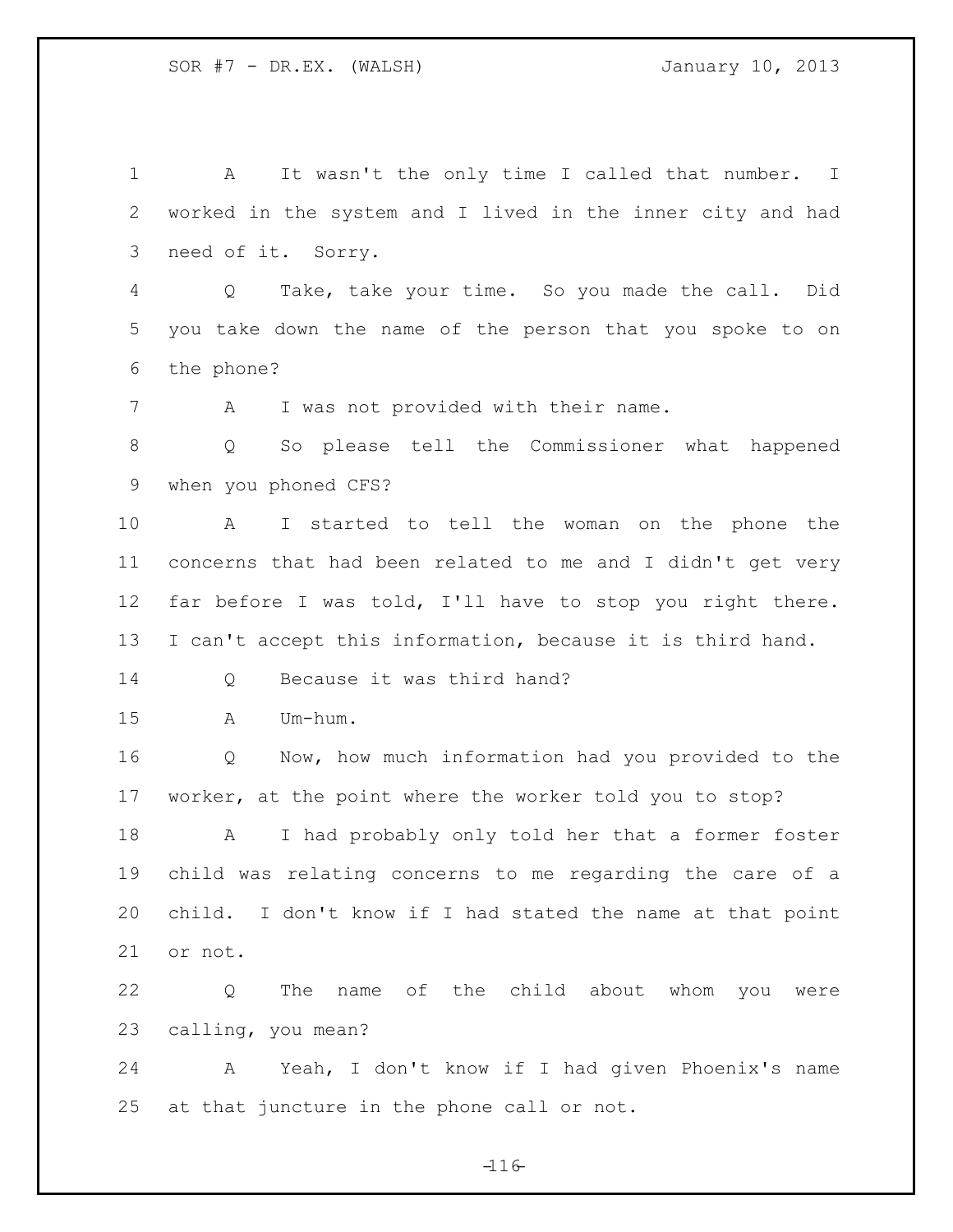Q So you said the worker told you to stop and just tell me again, what was your understanding as to why the worker wanted you to stop?

 A Because I was not a firsthand witness to anything. Because the information came to me from someone who suspected something.

 Q What was your response when the worker on the phone told you this?

A Well, I got pretty angry with her.

Q And what did you say?

 A I told her that she would have to accept the information from me, because it was valid and important information. I don't know if I used those exact words, but I told her that was the only way she was going to get that information and that she needed to have it, because this child was in need of protection.

Q Did you say anything else to the worker?

 A I can't recall everything that I said, but I did give her information about, I gave the mother's first and last name. I stated that they lived behind the Maryland Hotel. I gave the first name of the child, Phoenix. I stated that my former foster child had concerns that she was hurting her, because she was locking the bedroom door when she was leaving and that she heard sounds from behind that door.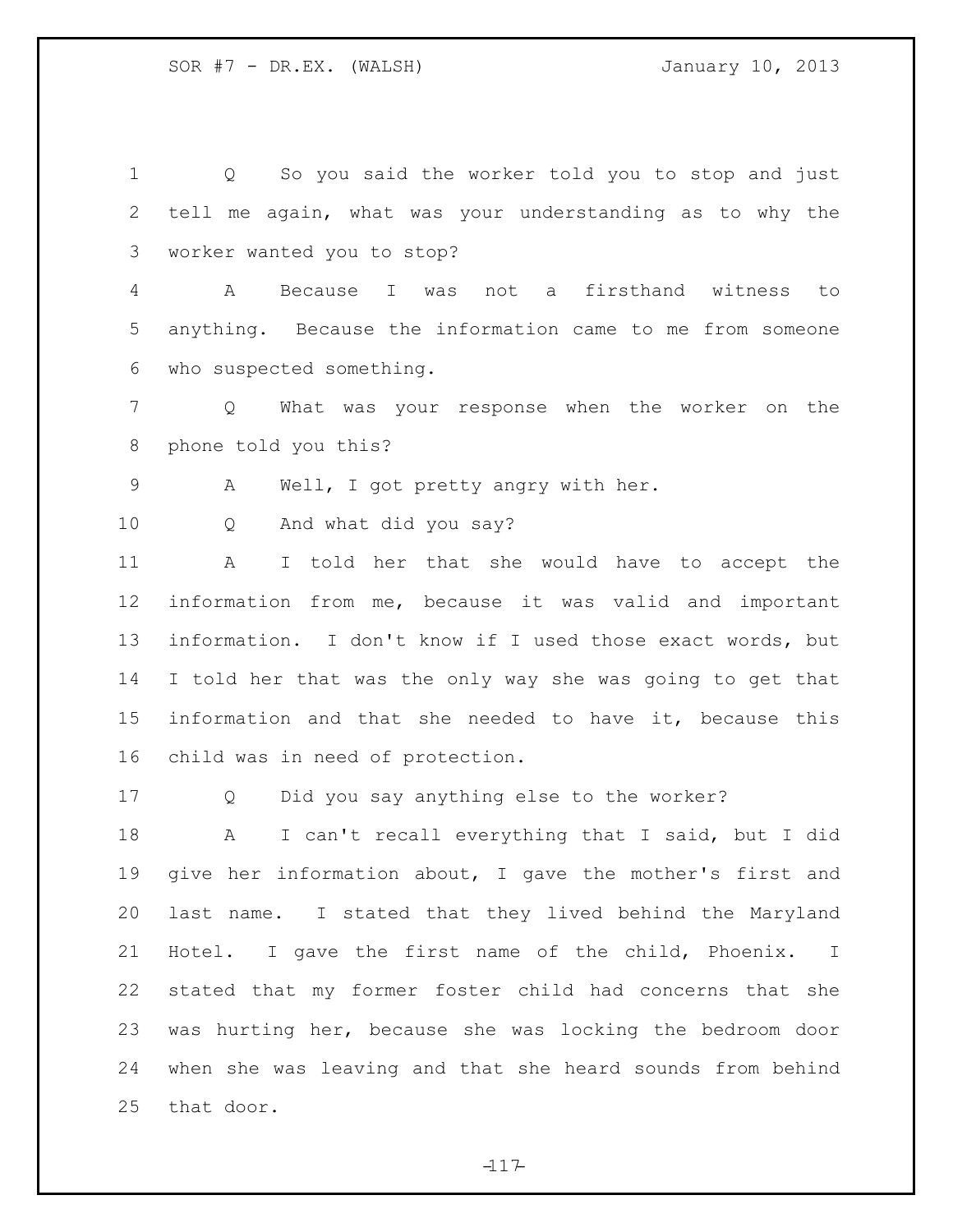Q Did you tell --

 THE COMMISSIONER: So, so when she told -- 3 MS. WALSH: -- you, you told the that -- THE COMMISSIONER: -- when she told you, you had to stop, early on, I gather, from what you're telling us now, you did, in fact, continue on with your story; is that correct? 8 THE WITNESS: Yeah, I forced the issue. THE COMMISSIONER: Thank you, carry on then. BY MS. WALSH: Q So the phone call proceeded and that's when you told the worker the things that you've just identified for us? A That's when I got her to listen to more detail.

 I also remember insisting that she must have this woman somewhere in her system, because she -- it wasn't her first involvement with child welfare, that she, you know, she must have her somewhere and I indicated that -- sorry. I can't remember my exact words, but I indicated that it wasn't shocking that she might be hurting the child, what was shocking was that somebody had placed a child with her. That there had been somewhere, along the line, a grave error made.

Q You said you told the worker that you were a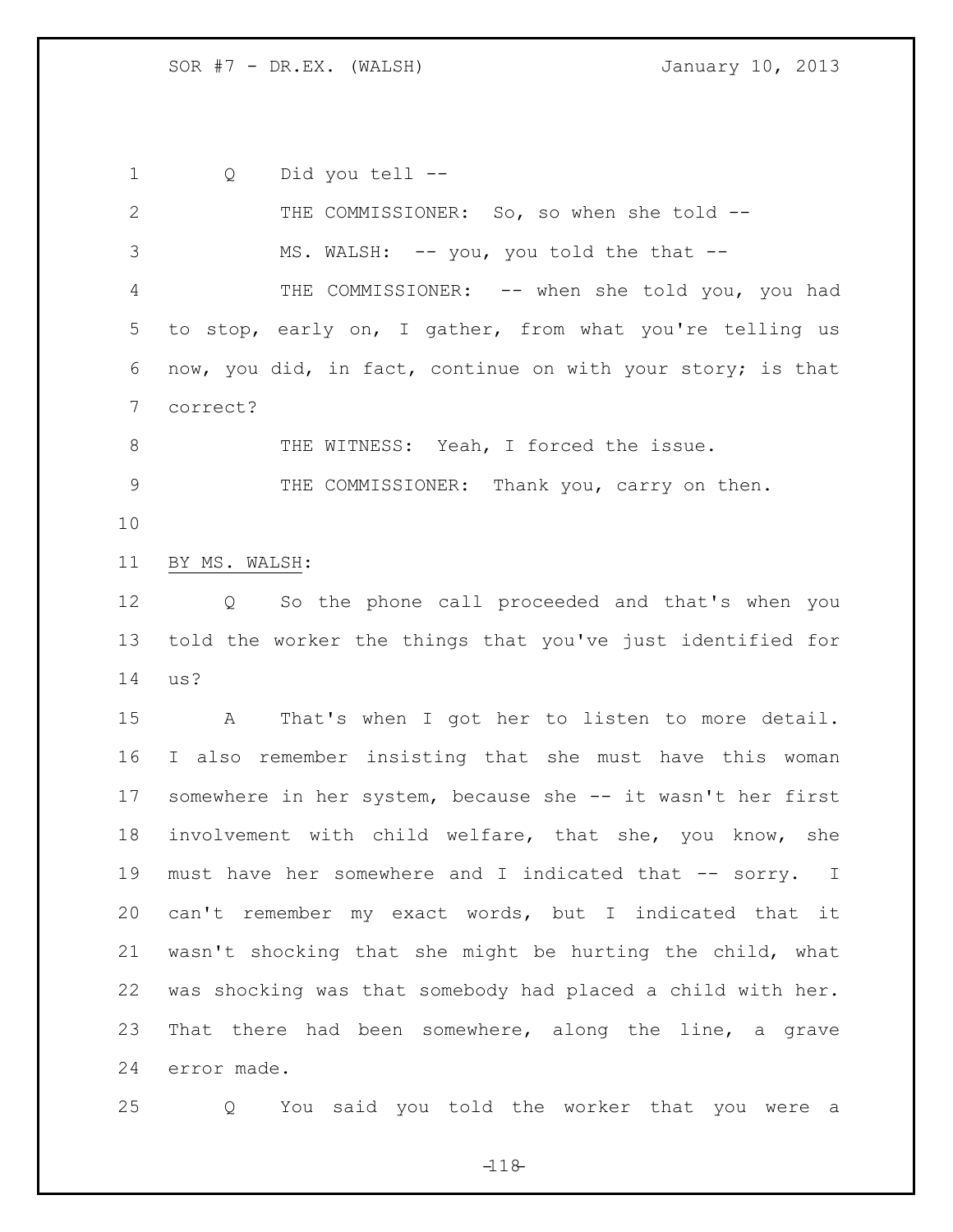foster parent?

A Yes.

 Q Did you also tell them that you worked for Child and Family Services?

A I believe that I did.

Q Did you tell them how old Phoenix was?

A Yes.

 Q Is there any other source from which you would have obtained this information about Samantha and Phoenix with respect to Samantha locking Phoenix in the bedroom door, other than from SOR 6?

 A No, she was my only connection to Samantha Kematch.

 Q Okay. You said that you identified to the worker, the CFS worker, that Ms. Kematch had a CFS record herself?

 A I think I said something to the effect that she must have a file a mile along, or a metre deep, or something like that, that she must, somewhere in her resources, have access to information to find that address. Because she was trying to say that they couldn't go because they wouldn't, didn't have the address.

 Q In terms of resources to find out information about Samantha, did you have any idea as to how CFS might be able to access Samantha Kematch's CFS record, if she had

 $-119-$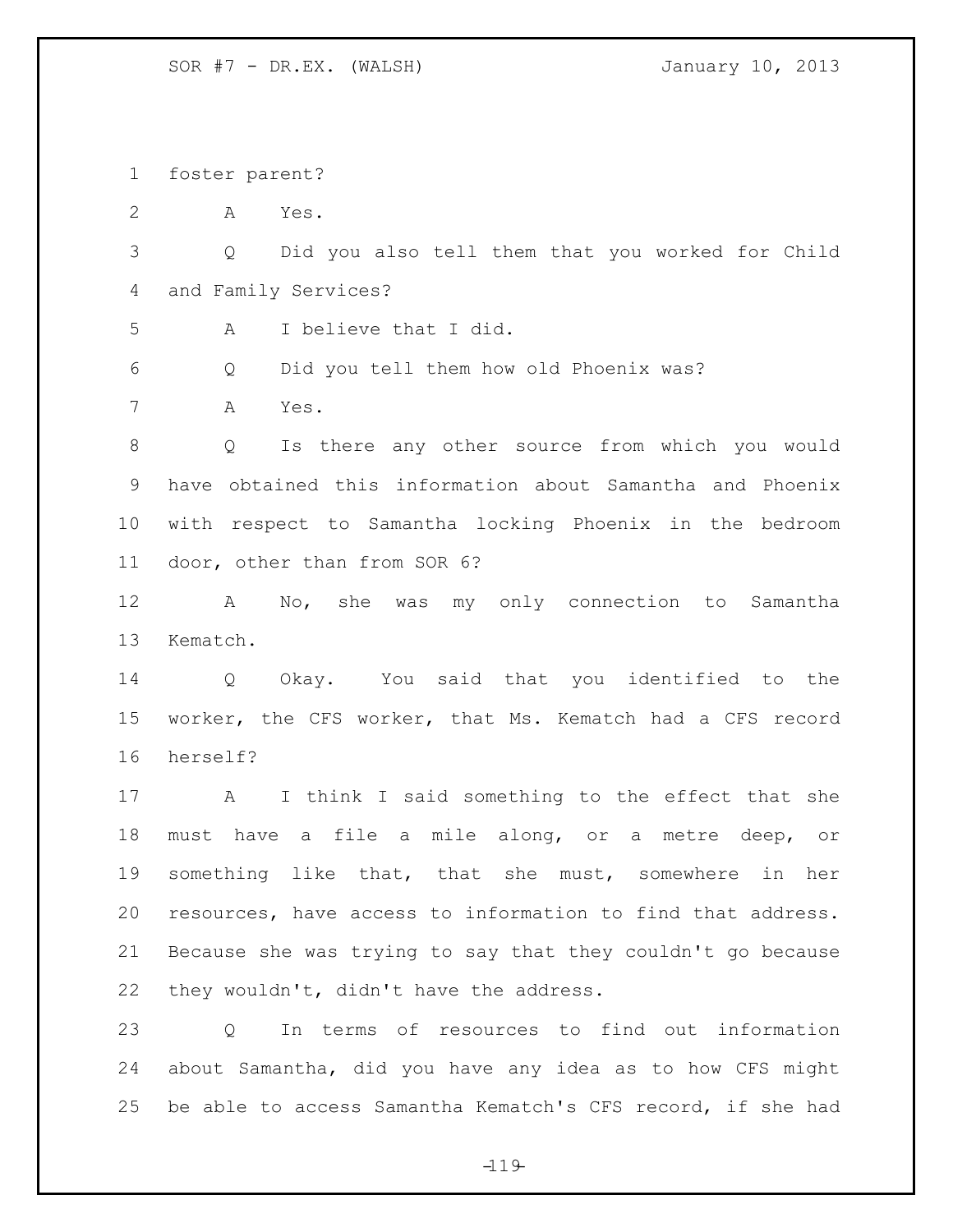one? A They're supposed to have a CFS information service, a database -- Q Okay. A -- accessible to them. That was my understanding. Q Okay. At the time that you made the call to CFS, do you recall whether you used the word "abuse"? A I don't recall. I don't recall whether I said abuse or hurt. Q Okay. How long did the call last? 12 A I can't say for sure, five, 10 minutes maybe, not longer. Q At the end of the call, were you satisfied that CFS was going to look into your concerns? A I hoped that they would. I told her that, told her that if anything happened to that child, I would hold her personally responsible. MS. WALSH: I'm going to ask for a document to be pulled up please, page 36926. Witness, you should have a screen in front of you. We're pulling up page 36926; do you have that in front of you? 24 THE WITNESS: Yes. MS. WALSH: Mr. Commissioner, have you got a, a

 $-120-$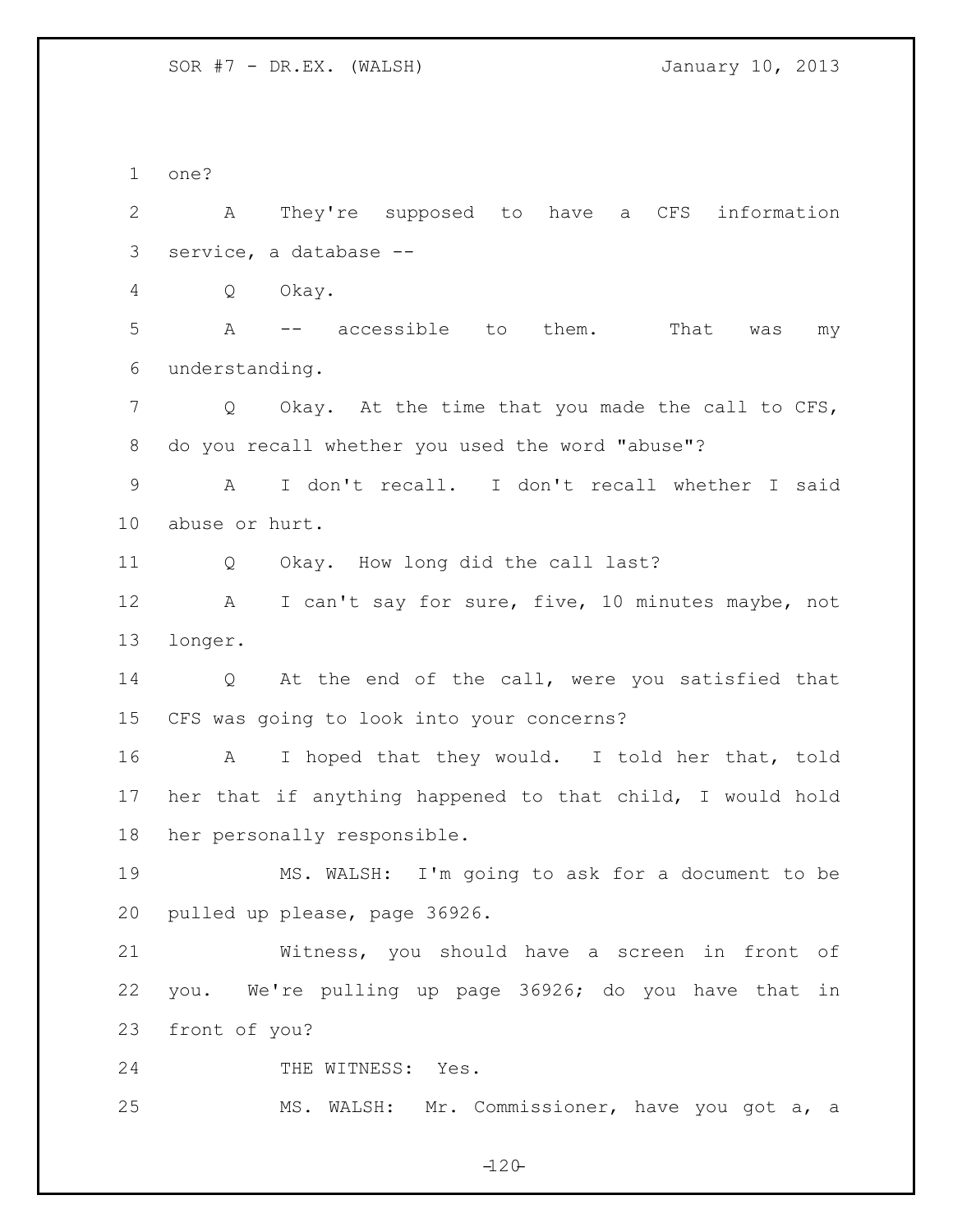hard copy of that as well, 36926? 2 THE COMMISSIONER: Yes, I have. BY MS. WALSH: Q Okay. So this is a CRU intake and AHU form, dated March 5, 2005/March 7, 2005. This is from Samantha Kematch's CFS protection file, which, in our proceedings, is Commission disclosure 1795. Turn, please, to page 36927. Scroll down, please, to where it says: Presenting Problem/Intervention. Good. Thank you. Witness, do you have that in front of you, a heading: Presenting Problems/Intervention? A Yes. Q I'm going to read this into the record. This is what the CRU worker who took the call recorded of your conversation. Your name has been redacted, as has SOR 6's name. So: 20 "[Source of, source of referral] spoke to an ex foster child today. She refused to provide me with the person's name. This person told 24 [SOR] that she suspects that Samantha Kematch is abusing her

 $-121-$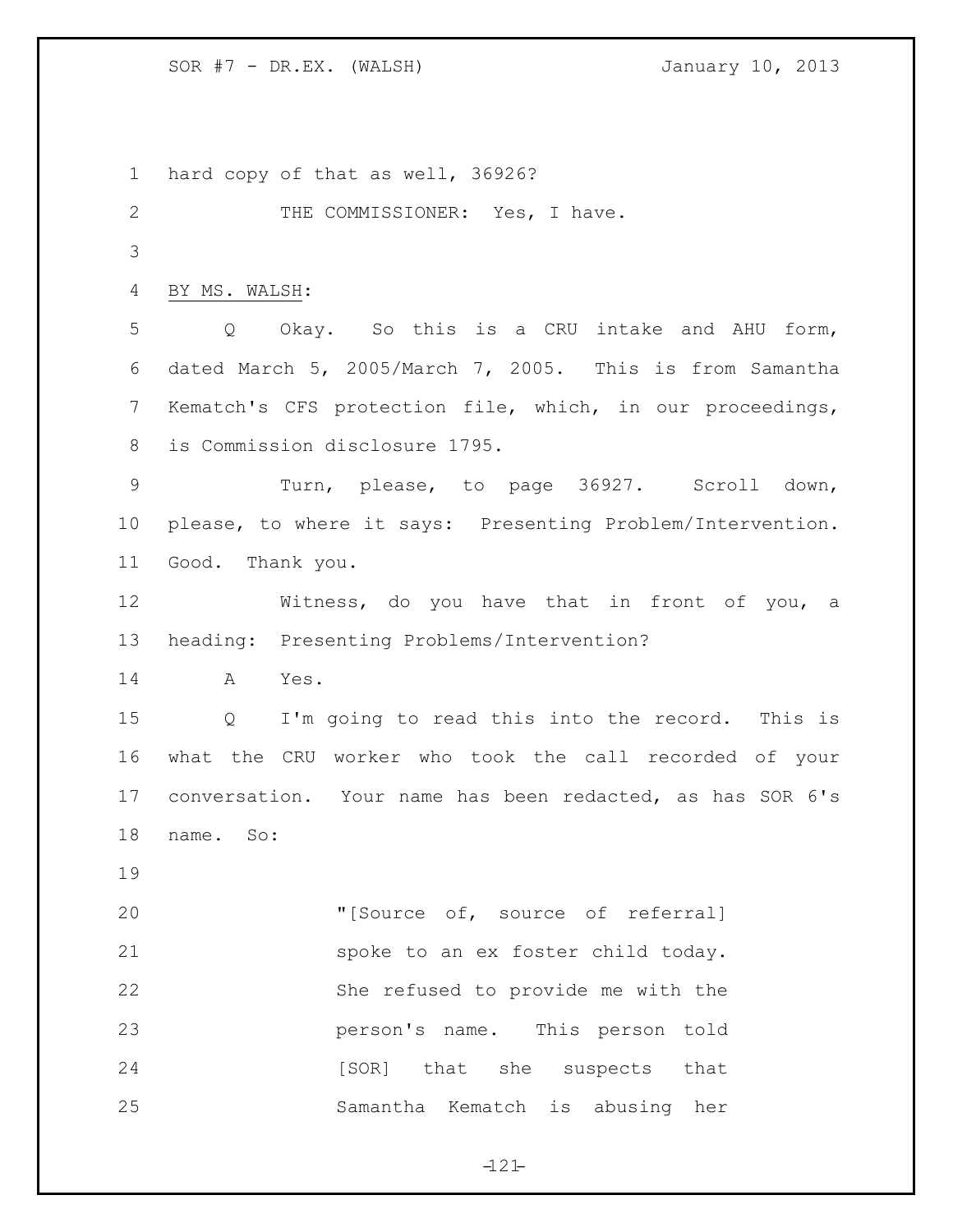| $1\,$         | daughter Phoenix. [SOR] does not                          |           |
|---------------|-----------------------------------------------------------|-----------|
| $\mathbf{2}$  | have any details as to what this                          |           |
| 3             | alleged abuse might be. Also this                         |           |
| 4             | person suspects that Samantha may                         |           |
| 5             | be locking Phoenix in her bedroom.                        |           |
| 6             | I explained that we need to speak                         |           |
| 7             | directly to [the other source of                          |           |
| $\,8\,$       | referral], but despite being an                           |           |
| $\mathcal{G}$ | agency foster home she refused to                         |           |
| 10            | disclose the name. [SOR] does not                         |           |
| 11            | have an address or phone number                           |           |
| 12            | for Samantha other that she lives                         |           |
| 13            | in apartment one beside the "                             |           |
| 14            |                                                           |           |
| 15            | Can we go to the next page please?                        |           |
| 16            |                                                           |           |
| 17            | п.<br>beside the Maryland hotel.                          |           |
| 18            | explained that without<br>I.<br>an                        |           |
| 19            | address we<br>will<br>be unable<br>to                     |           |
| 20            | follow up. The last address<br>on                         |           |
| 21            | CFSIS [the last address on CFSIS]                         |           |
| 22            | is on McGee.                                              |           |
| 23            | For consideration by CRU."                                |           |
| 24            |                                                           |           |
| 25            | accurate reflection<br>$\texttt{Now}$<br>is<br>this<br>an | оf<br>the |

 $-122-$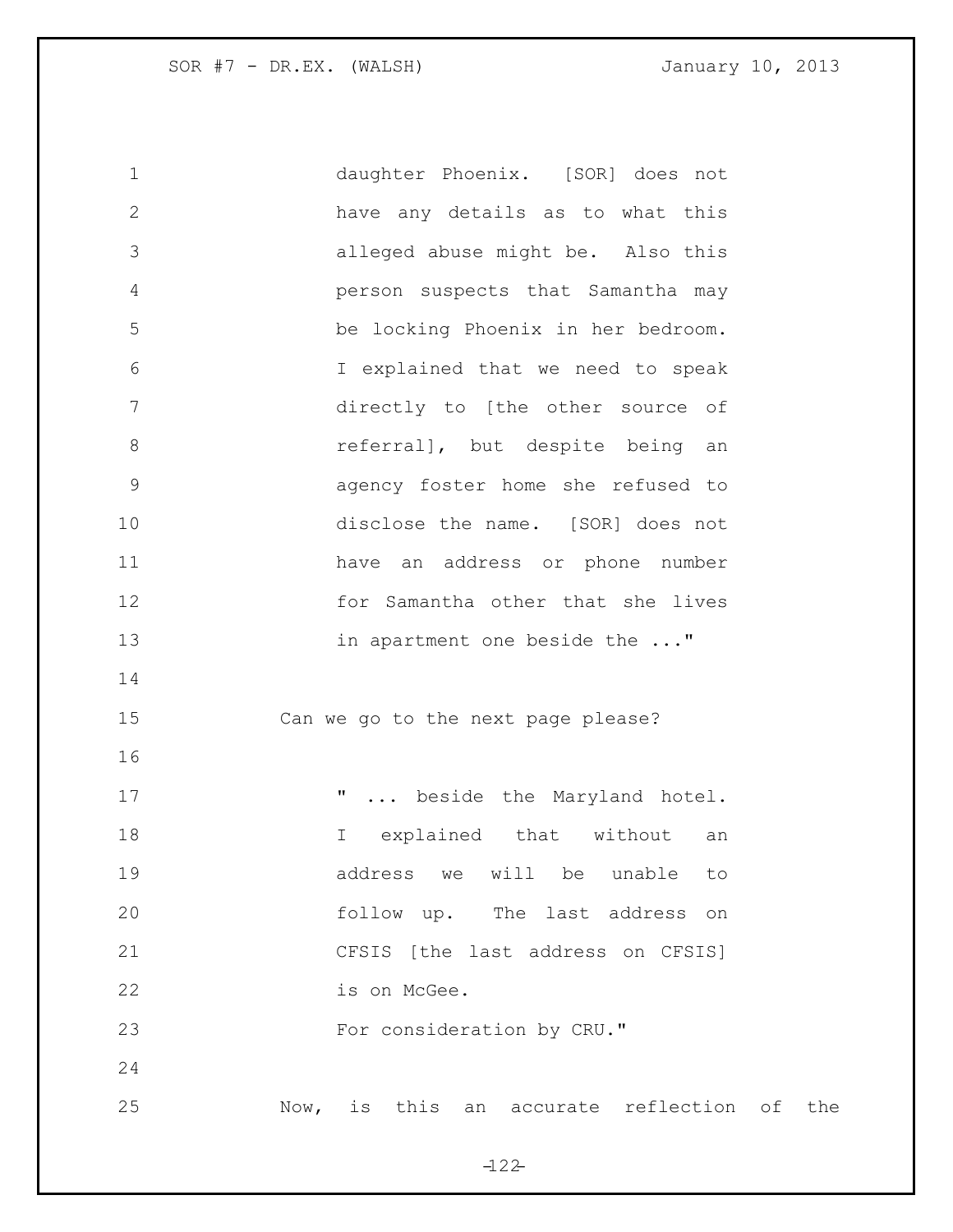conversation you had with this CFS worker you called? 2 A Can we scroll back? Q Can we scroll back -- A About what I -- Q -- to the previous page please? A -- it's a, it's a very distilled version of the conversation I had with her. 8 Q Can you just elaborate on that for us, please? A Well, I don't remember everything that went on, I just know that I was on the phone for a lot longer than (inaudible) and I, I, I, I mean, I don't see anything inaccurate. I think it's just very condensed. Q Is there anything that is missing from this recording, in terms of information that you provided? A The only inconsistency I can really see is that I, I remember saying behind the Maryland Hotel, but I could be wrong on that, behind, beside. Q (Inaudible) -- A And apartment 1, I don't remember that, but it, it's possible that I had that detail on that date. Q Okay. But you described it just now as a distilled version of your phone call. So what, what has been distilled out, if you, to use your words? What, if anything, is missing from this, in this recording, from your conversation?

 $-123-$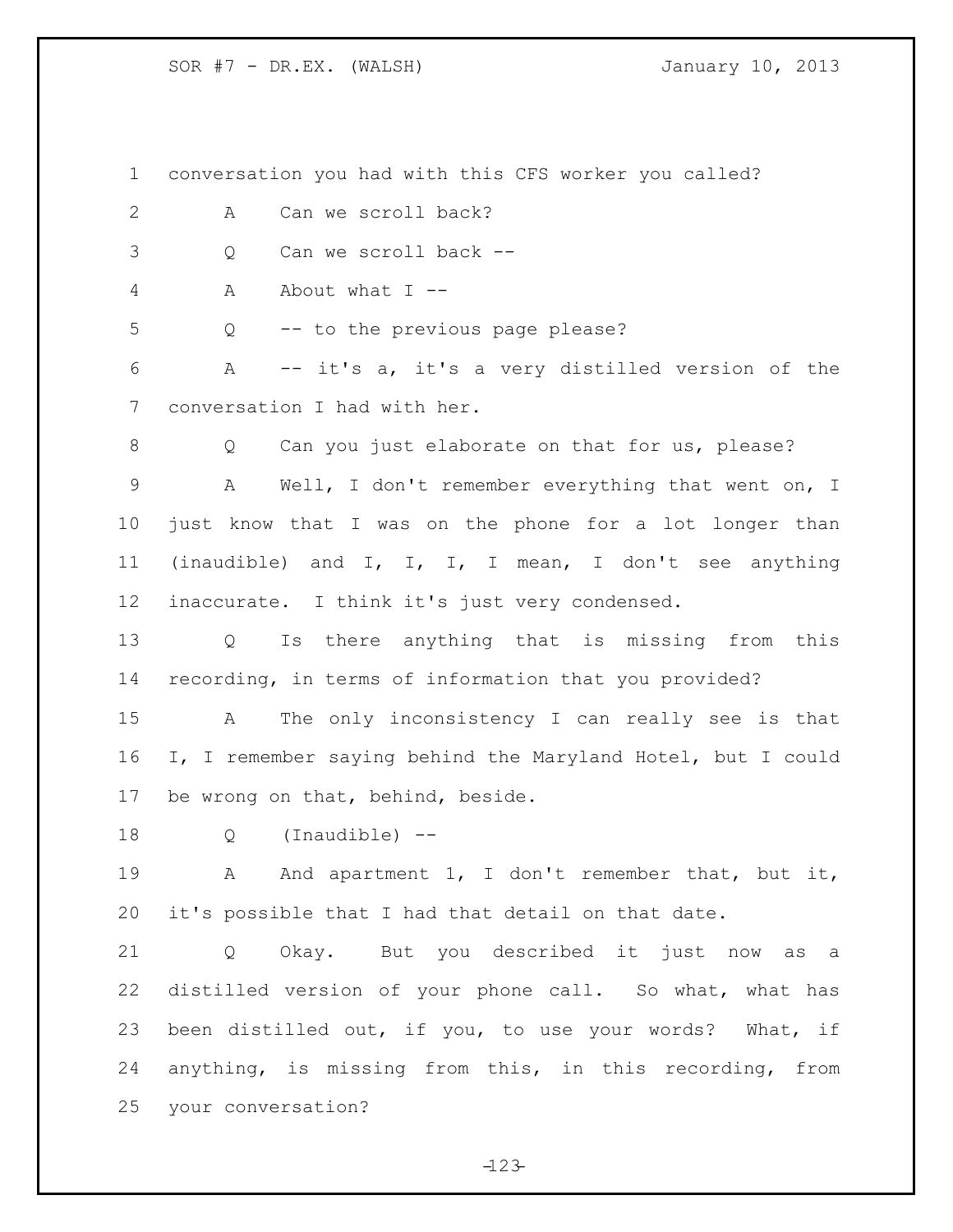1 A The lengths that I went to, to get her to even take the complaint.

Q Okay. Anything else?

A No.

 Q Did -- you told me about reasons why you said SOR 6 did not want to make the call herself; do you recall whether you said anything to the CFS worker, as to why SOR 6 was not making the call herself?

 A Yes, I told her that she didn't trust them and that if I did give her name up and she would call her, she would get nothing from her. And I don't know if I disclosed it to her or not, but my concern was that any flow of information that might be there would dry up if I gave her name up. She was adamant about asking me not to give her name.

 Q Did you know whether SOR 6 and SOR 5 had ever attempted to contact CFS themselves?

 A I don't believe that I knew that on the day that I made the call.

Q Okay.

 A I learned that since, but I can't say for sure when.

 Q Okay. Looking at what the CFS after hours worker recorded of your conversation, is there anything else that you want to tell us, in terms of information that has been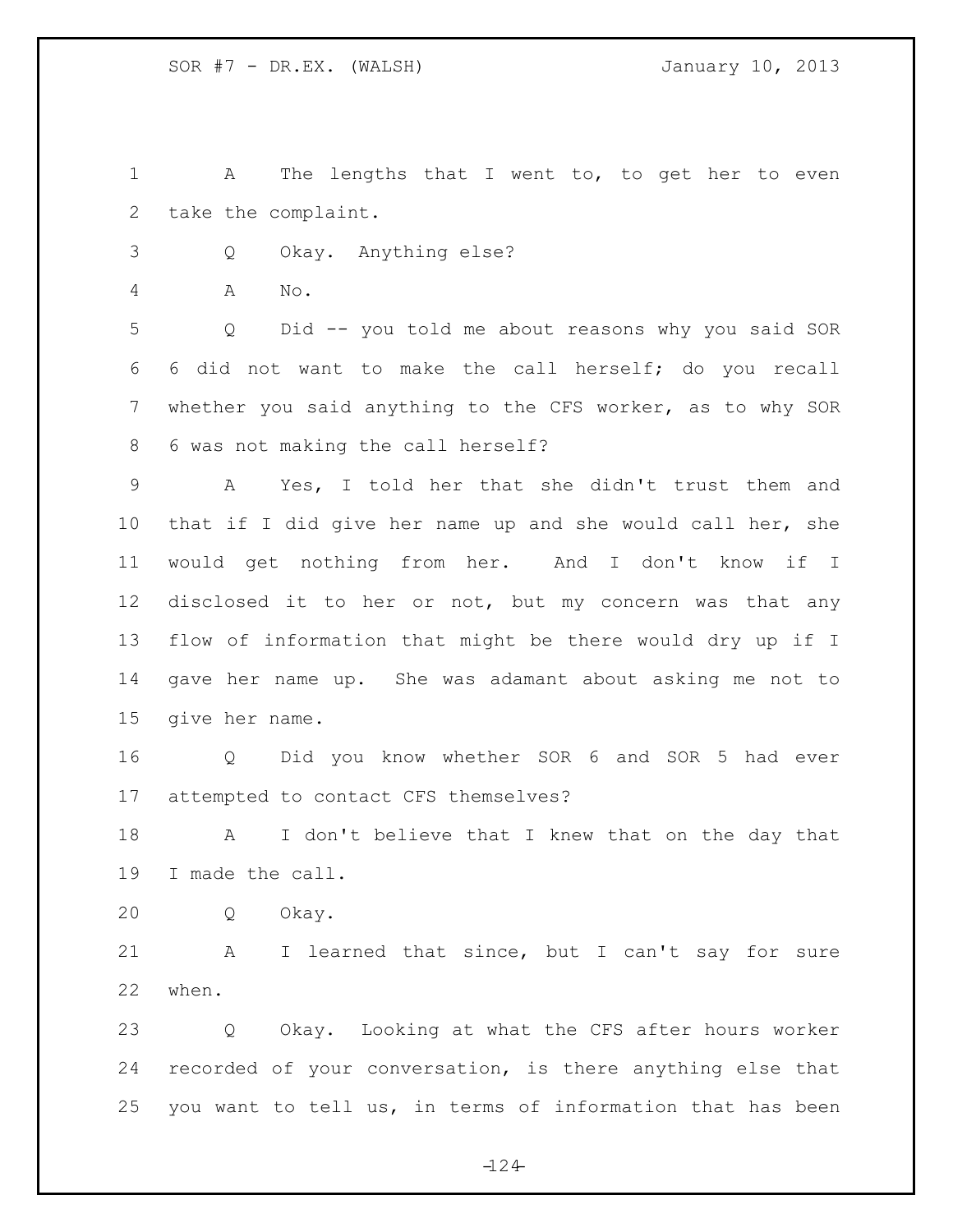not recorded, but that you, nonetheless, provided to the worker?

 A I just remember arguing with her. I remember trying to convince her that although it wasn't firsthand information, that she needed to trust this girl's intuition, that her judgment about these things wouldn't, wouldn't be off, that it wasn't, it wasn't a game. Don't remember using those words, but I remember working to convince her that it was a real concern.

Q Okay.

11 A Sorry.

 MS. WALSH: Can we pull up page 53 please? This is from CD number 1, Mr. Commissioner, Mr. Koster's report.

15 THE COMMISSIONER: Page what?

16 MS. WALSH: Page 53.

BY MS. WALSH:

 Q Witness, do you have page 53 on the screen in front of you?

A Yeah.

 Q Now, this is a portion of a report that was prepared by Andrew Koster and Billie Schibler, through the offices of the Children's Advocate. It's entitled: The Child Welfare Report, in Regard to Phoenix Sinclair,

 $-125 -$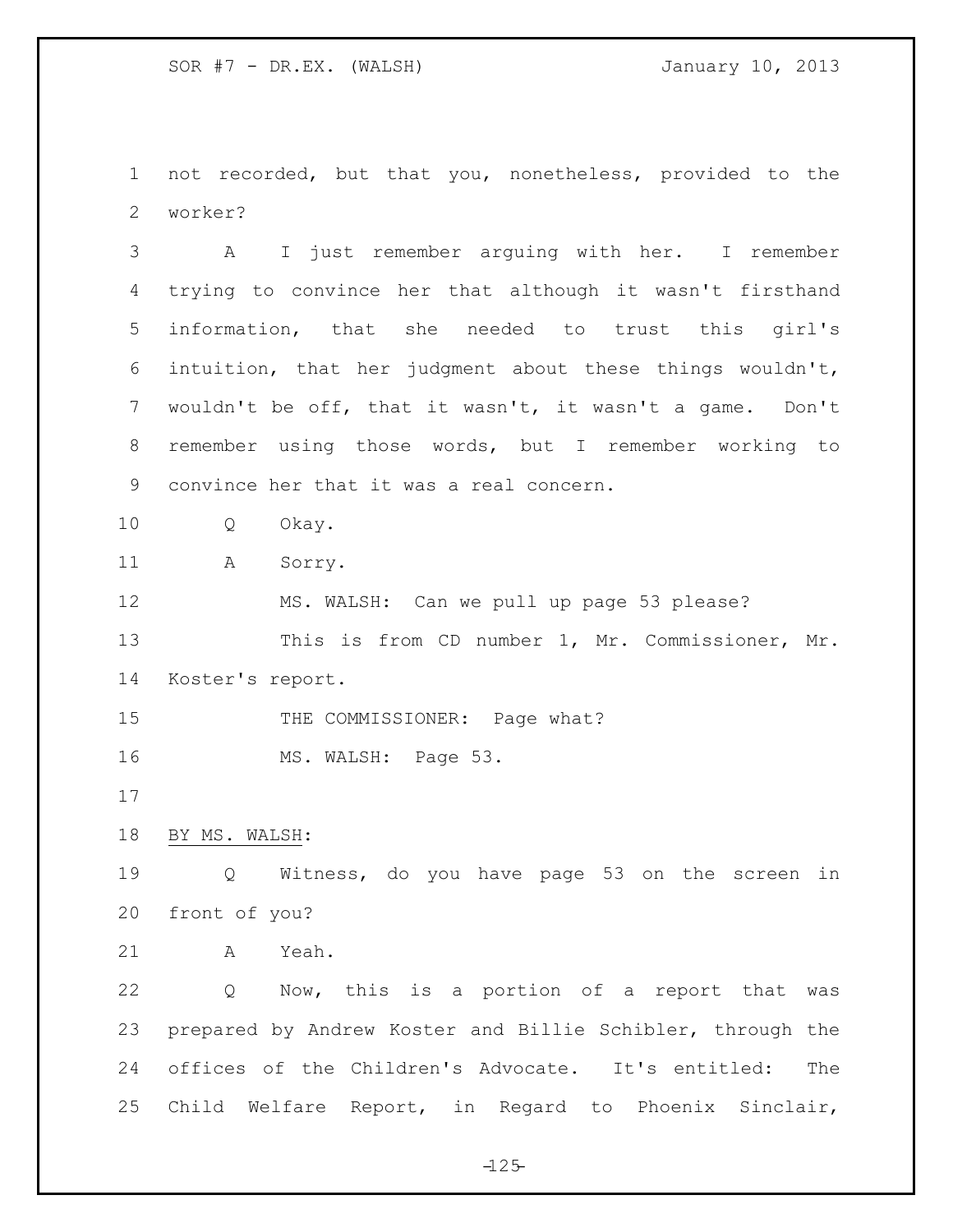Submitted Under Section 4 of the Child and Family Services Act. Do you remember being interviewed, or speaking with Andrew Koster? A Not in detail. I remember that he called me at my workplace. Q Did you speak with him on the phone then? A Yes. Q You never met with him in person? A No. Q Did he ever send you copies of notes of the conversation that you had with him? A I don't recall. Q Do you recall how long you spoke with him? 14 A No, I, I don't want to start quessing at it, so no, I don't. Q Fair enough. I'm going to read, into the record, what he wrote about his interview with you: "Interview with the Foster Parent who called in the March 5, 2005 21 Referral She indicated that she told the worker that the referent had heard a noise like whimpering. She indicated that the agency did not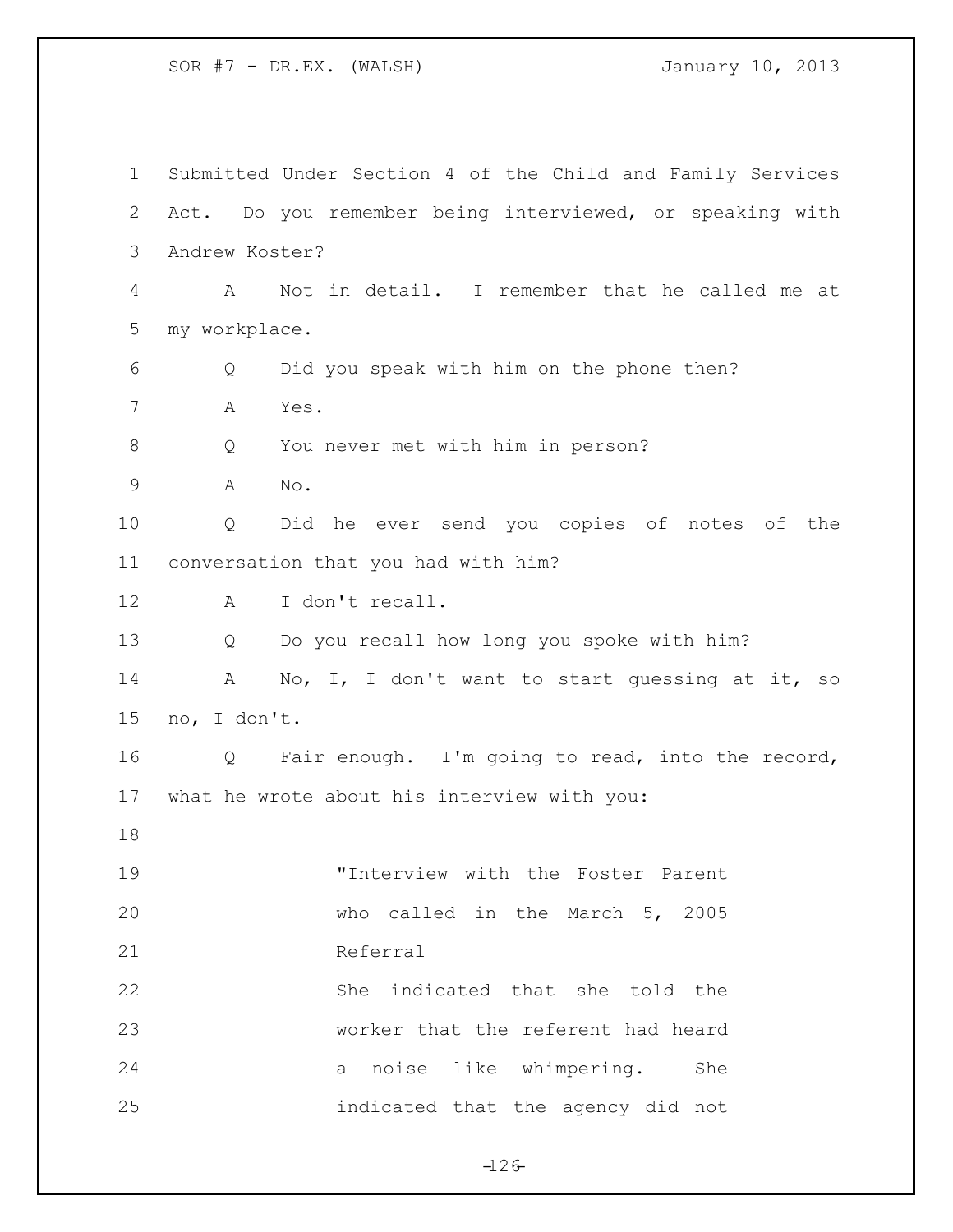want to take the call because it was not the direct person who had the information of the alleged abuse. They did not ask for the name of the former foster child. She said that 'they wanted me to get her to call. The girl will not because of her experiences with Winnipeg CFS and her fear that she would [lose] her own children if she was 12 seen to be causing trouble'. 13 She also said that the initial person with the concern had talked to her worker separately. I asked 16 16 the foster parent for the name of 17 the client and she gave it to me and said that she would ask the person to call my phone number collect. The client did call me 21 and her account is in the next section." Now, my understanding is that Mr. Koster prepared

his report in 2006 and so that that's when he would have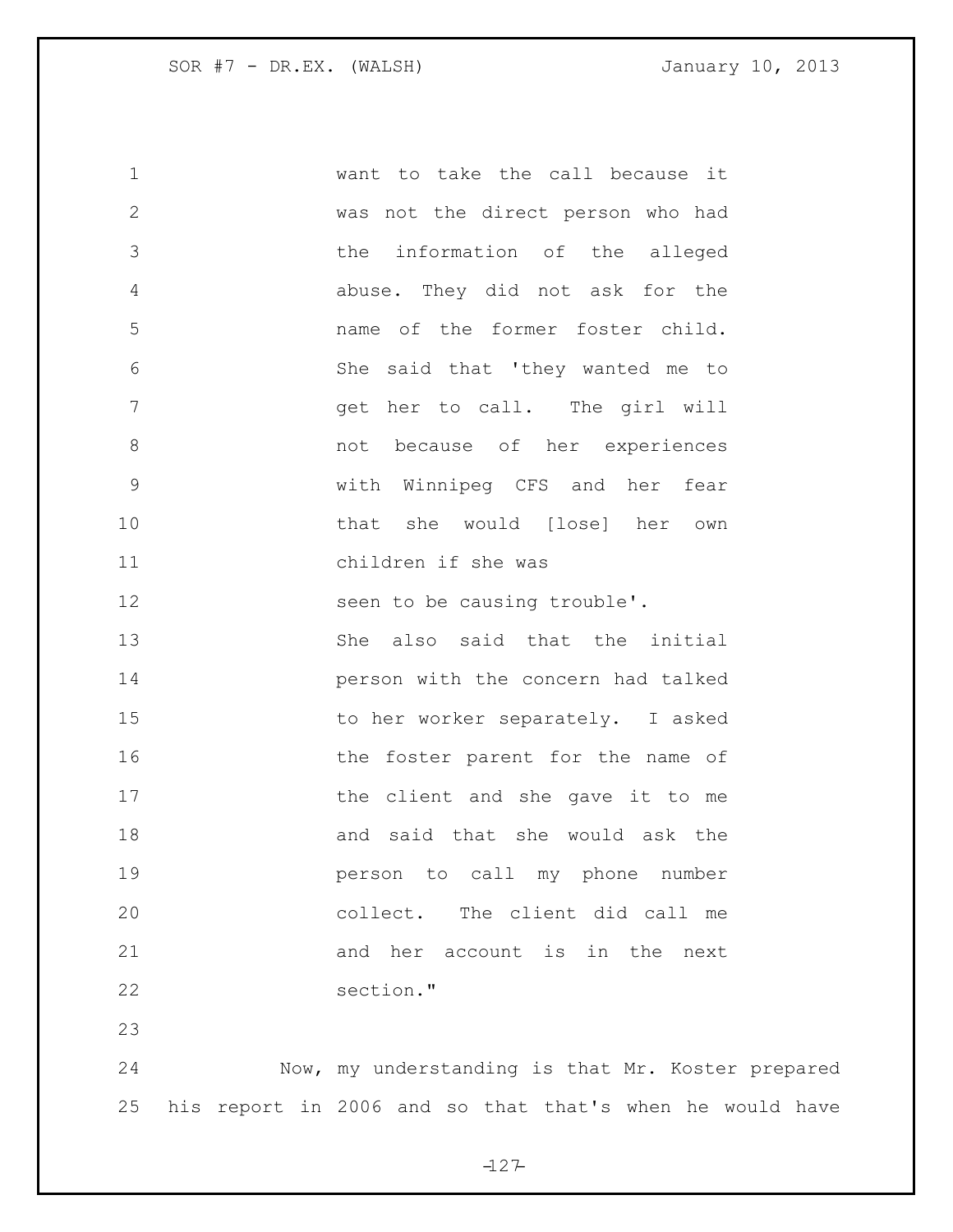spoken with you; does that seem right, by your recollection?

A Yeah, I think that, that would be about right.

 Q And is what Mr. Koster has written, is that an accurate reflection of information that you had and that you would have told him?

 A I'm sorry, it's been a very long time and I see here that they didn't ask the name. They wanted me to get her to call and that -- this was much closer to the actual event and is probably more accurate than what I'm remembering now about that conversation. So I, I don't, I 12 don't know for sure if they were demanding her name, or if they just wanted her to call.

Q Okay.

 A But I knew that I couldn't give her name and I knew that she wouldn't call if I asked her to.

Q Okay. The last paragraph, where it says:

 "She also said that the initial person with the concern had talked 21 to her worker separately."

 Is the initial person that's being referred to, is that SOR 5?

A Yes.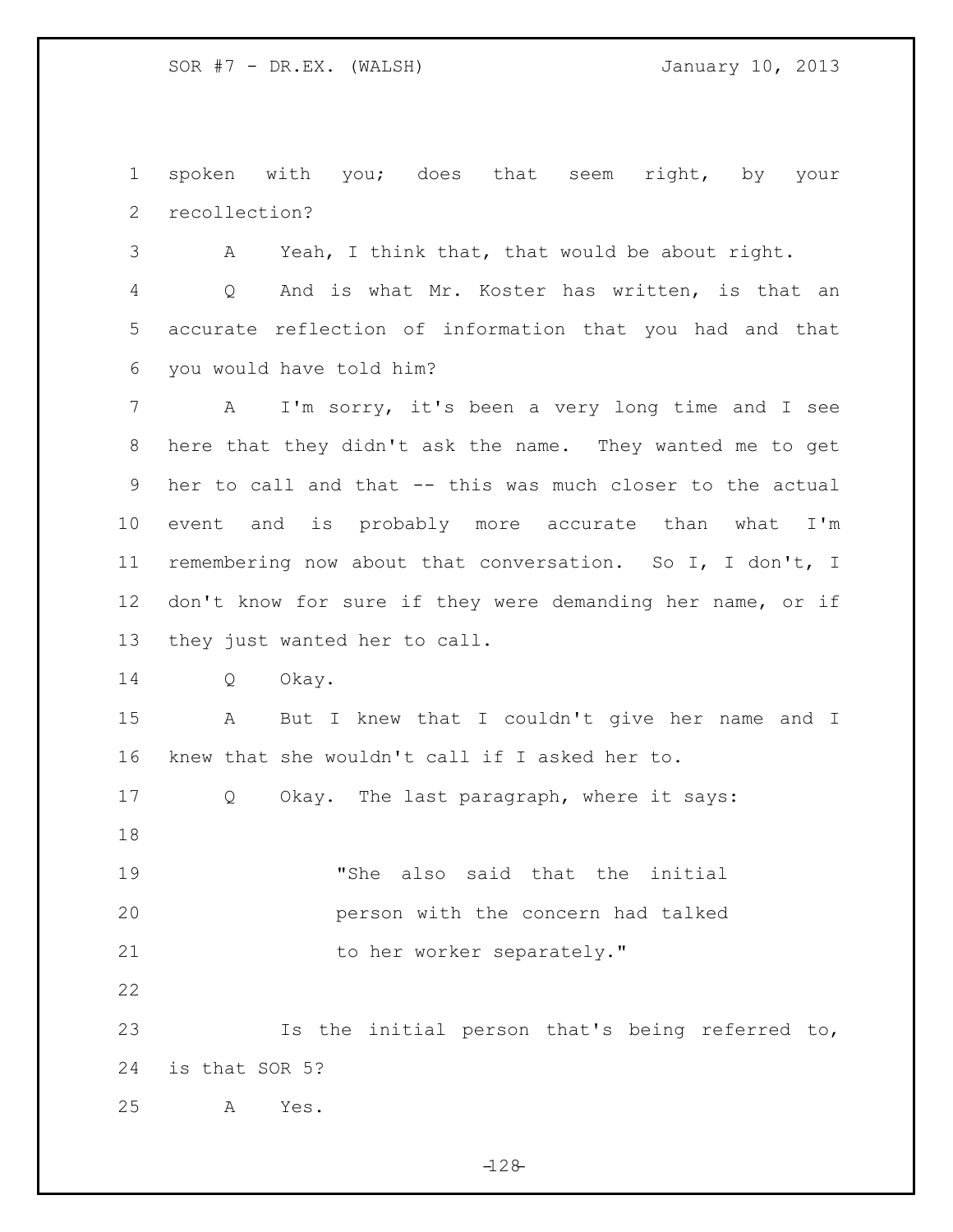Q Is that information -- A (Inaudible) -- Q -- that you had - A -- (inaudible) -- Q Sorry? A -- SOR 6. I don't think that I had knowledge of SOR 5 talking to her worker. Q Okay. A But I, I can't be sure because the only time I discussed any of this with SOR 5 was the day that we went together to the RCMP and, and I can't remember everything about that day. Q Okay. And did you give Mr. -- 14 A I, I don't -- sorry, what I should say is I, I don't remember knowing this, but it's possible that I did know this then, because it's closer to the, to the events. Q Okay. Is this information that you would have known at the time you made the call to CFS? A No. Q So at some point -- A (Inaudible) -- Q -- you, after you made the call to CFS, you had a further discussion with SOR 6? A I had a discussion with SOR 6 the day she asked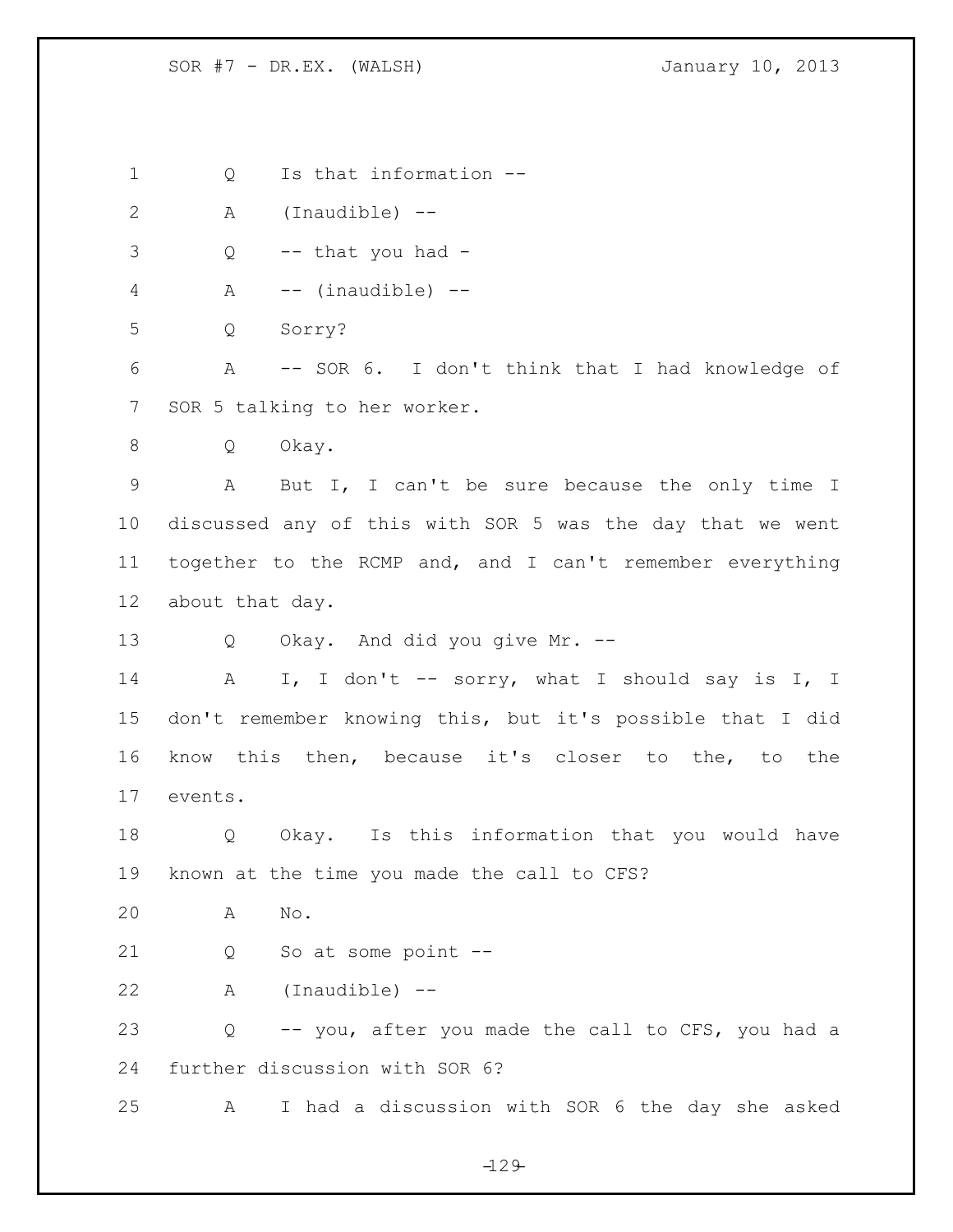| 1              | me to make the call and the next time I remember speaking  |
|----------------|------------------------------------------------------------|
| $\overline{2}$ | to her, it was when the news hit that this child had been  |
| 3              | murdered. And it was only after that time that I learned   |
| 4              | of SOR 5's involvement in anything. And we<br>made         |
| 5              | arrangements, at that time, to go speak to the RCMP        |
| 6              | together, but prior to then, I didn't know about SOR 5. I, |
| 7              | I don't believe I knew about SOR 5 until we went to the    |
| 8              | RCMP.                                                      |
| 9              | Who all went to the RCMP together?<br>Q                    |
| 10             | Myself, SOR 5 and SOR 6.<br>A                              |
| 11             | MS. WALSH: Let's pull up page 52 now please,               |
| 12             | still in CD1.                                              |
| 13             | Do you have page 52 in front of you?                       |
| 14             | THE COMMISSIONER: Is this the same report?                 |
| 15             | MS. WALSH: Yes, it is. So it's just the                    |
| 16             | previous --                                                |
| 17             | THE COMMISSIONER: Oh, just the previous page?              |
| 18             | MS. WALSH: Yes.                                            |
| 19             |                                                            |
| 20             | BY MS. WALSH:                                              |
| 21             | You have page 52 in front of you?<br>Q                     |
| 22             | Yes.<br>Α                                                  |
| 23             | You see the heading: Supervisor Interview for<br>Q         |
| 24             | the March 5, 2005 referral?                                |
| 25             | Yes.<br>Α                                                  |

 $-130 -$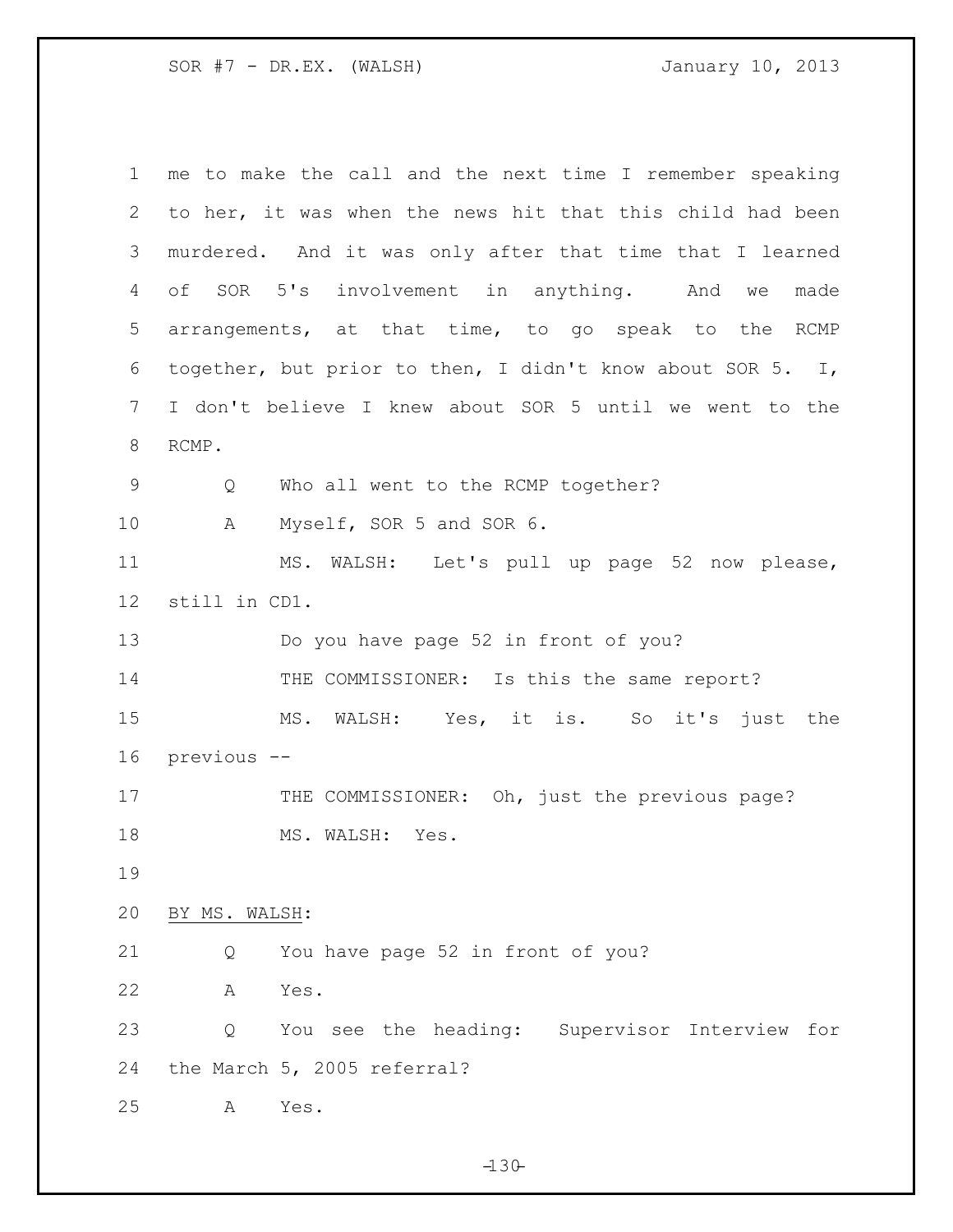Q I'm going to read that first paragraph: "The Supervisor indicated that the referral was second hand information that there were abuse allegation and that the child was locked in her room. This was 8 second hand information, not provided with original source, with no details on the allegations. The Worker pursued 12 the foster parent to get her to tell but she would not. The worker believed that [that] was problem number one because it did not then meet the criteria for acceptance either by intake or for 18 the abuse intake unit."

 Now, the only thing that I want to ask you about is the comment that the worker pursue, pursued you to provide information on the allegations you were phoning about, but that you would not provide those details?

 A I remember that she insisted she would have to call herself and I remember insisting that she wouldn't,

 $-131-$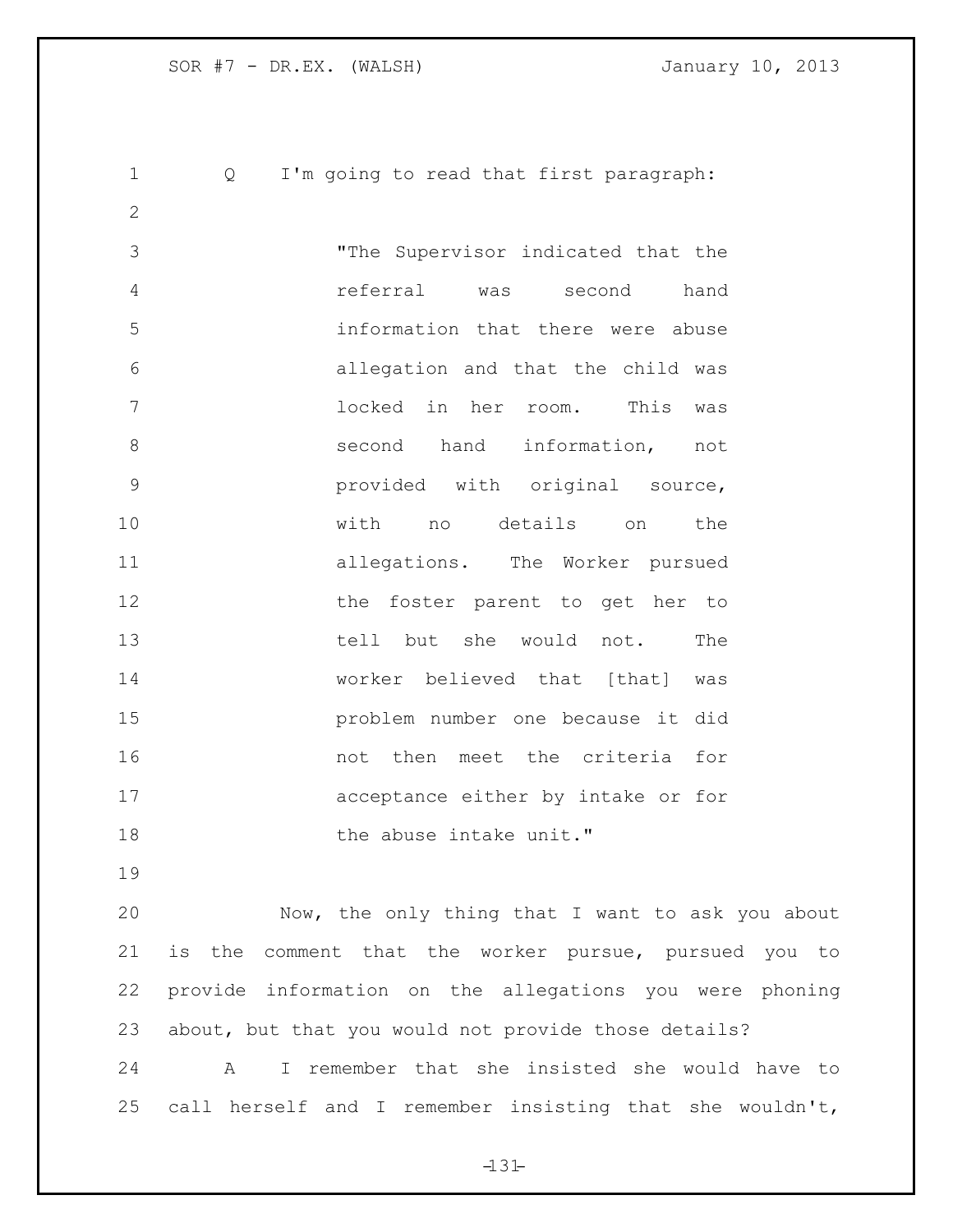| $\mathbf 1$    | that she would have to take the information from me. To be |
|----------------|------------------------------------------------------------|
| $\overline{2}$ | honest, I don't remember whether she insisted that I get   |
| 3              | her to call, or whether she insisted on knowing who she    |
| 4              | was, or having a phone number. I don't remember what she   |
| 5              | was demanding of me. I just remember insisting that this   |
| 6              | was the only way she was going to get this information.    |
| 7              | Those are my questions for you,<br>MS. WALSH:              |
| $\,8\,$        | witness. Thank you very much. There will be other lawyers  |
| 9              | who will be asking you questions.                          |
| 10             | THE COMMISSIONER: All right. Is there any                  |
| 11             | indication who's, would like to go first?                  |
| 12             | Mr. McKinnon?                                              |
| 13             | MR. MCKINNON: May I suggest just a five minute             |
| 14             | break, so we can determine who's going to examine, in what |
| 15             | order?                                                     |
| 16             | THE COMMISSIONER: Yes. Witness, they're going              |
| 17             | to adjourn, we're going to just take 10 minutes off, so    |
| 18             | they can decide the order of questioning. So you just have |
| 19             | a glass of water and relax there and we'll be back on the  |
| 20             | screen no, no less than 10 minutes. Or no more than 10     |
| 21             | minutes.                                                   |
| 22             |                                                            |
| 23             | (BRIEF RECESS)                                             |
| 24             |                                                            |
| 25             | All right. What<br>COMMISSIONER:<br>did we<br>THE          |

 $-132 -$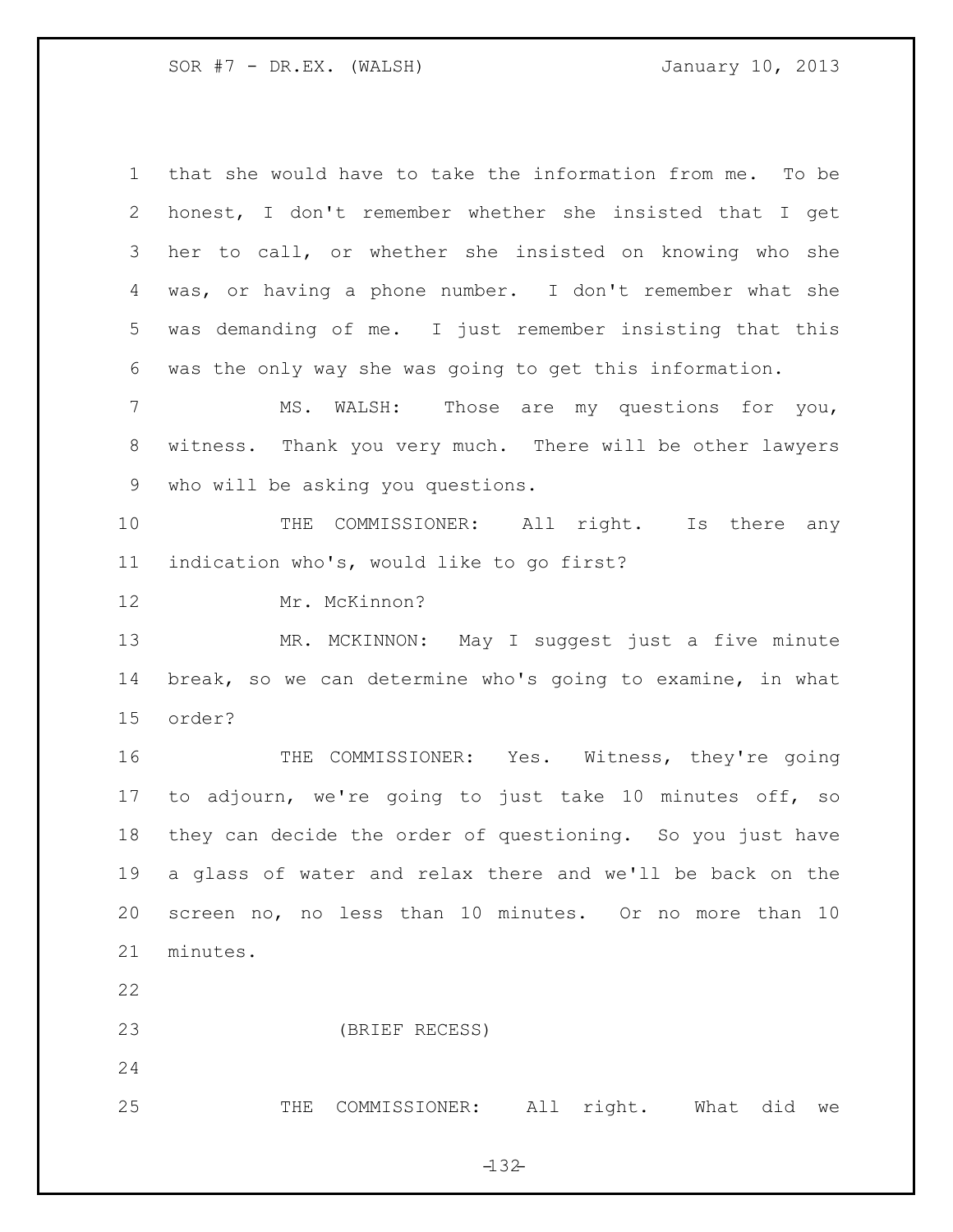PROCEEDINGS **January 10, 2013** 

 resolve? Are you going first, Mr. McKinnon? MR. MCKINNON: I'm, I'm coming to tell you, having taken the time to reflect and confer, I don't have any questions and I don't believe any of the counsel have questions. THE COMMISSIONER: All right. MR. MCKINNON: So there's no cross-examination of this witness. 9 THE COMMISSIONER: Thank you. MR. GANGE: Thank you, Mr. Commissioner, I have no questions for the witness either. 12 THE COMMISSIONER: So there's obviously no re- examination? 14 MS. WALSH: Exactly. 15 THE COMMISSIONER: So witness, there are no further questions. I thank you very much for the time and attention you've given to this matter in being present today. So you can, you can now leave your location. 19 MS. WALSH: Thank you. 20 THE WITNESS: Thank you. (WITNESS EXCUSED) MS. WALSH: We don't have any other witnesses scheduled for today, Mr. Commissioner.

 $-133-$